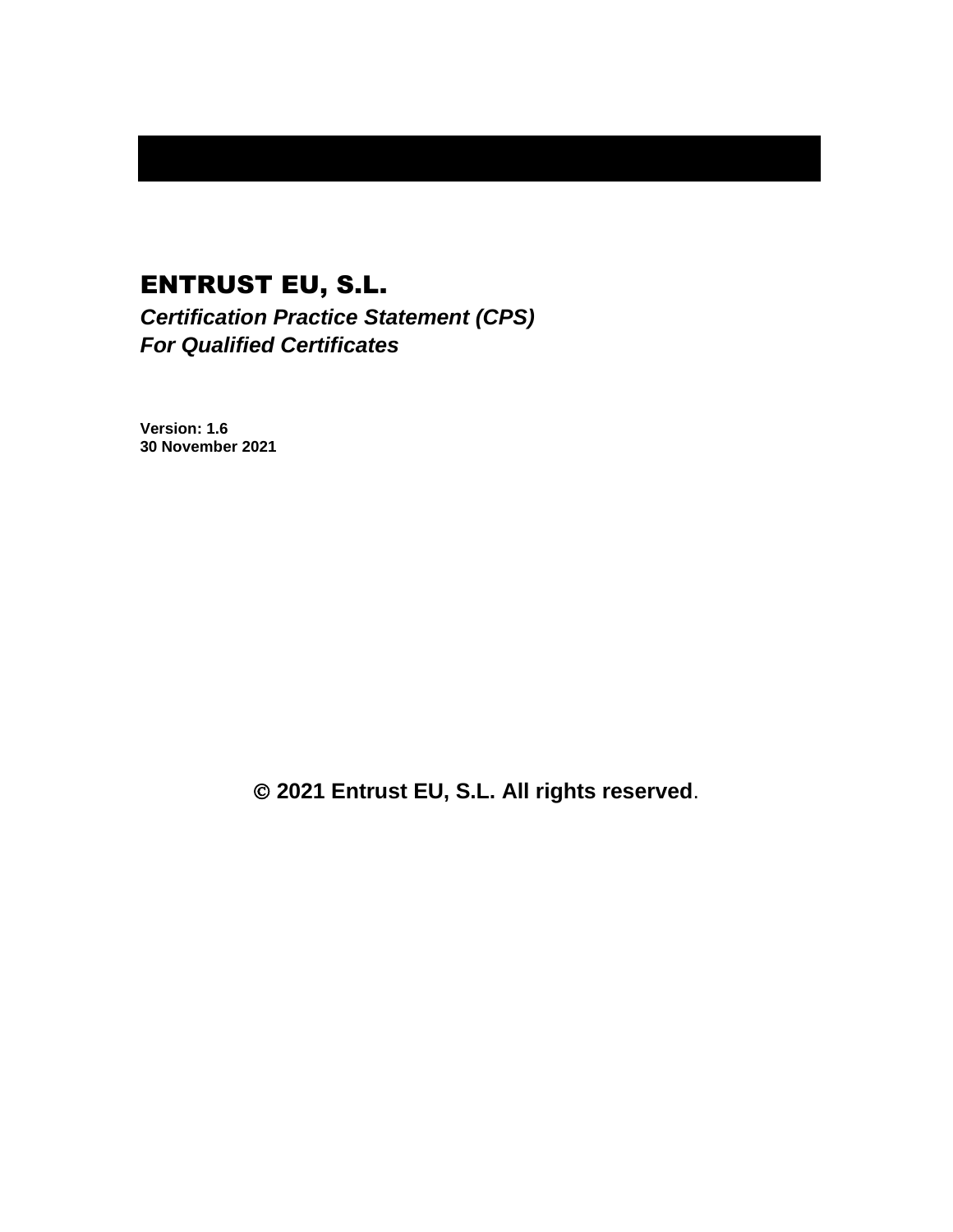# **Revision History**

| Issue | Date             | Changes in this Revision                                                                                                                                                                                                                |
|-------|------------------|-----------------------------------------------------------------------------------------------------------------------------------------------------------------------------------------------------------------------------------------|
| 1.0   | 11 December 2019 | Initial version.                                                                                                                                                                                                                        |
| 1.1   | 10 June 2020     | Addition of QSeal and Qsignature Certificates                                                                                                                                                                                           |
| 1.2   | 22 July 2020     | Update 6.6.2 Security Management Controls,<br>update 9.6.4 Relying Party Representations and<br>add AATL extensions to Qsignature Certificate<br>Profile                                                                                |
| 1.3   | 30 October 2020  | Update Entrust brand, email address for CPR, add<br>Q4 root, implementation of CAB Forum ballots<br>(SC23, SC24, SC25, SC28, SC30, SC31 SC33,<br>and SC35), removal of non-inclusive language,<br>and terms and conditions in section 9 |
| 1.4   | 18 December 2020 | Update brand and retention period                                                                                                                                                                                                       |
| 1.5   | 7 May 2021       | Update Subject name serial number, individual<br>identity verification                                                                                                                                                                  |
| 1.5.1 | 15 November 2021 | Change Entrust Datacard Europe to Entrust EU,<br>S.L.                                                                                                                                                                                   |
| 1.6   | 30 November 2021 | Update for CAB Forum ballots (CSC7, CSC8,<br>SC42, SC44, SC45, SC46, SC47 and SC48),<br>Mozilla policy 2.7.1, CRL/OCSP maximum<br>validity period, update new CAs                                                                       |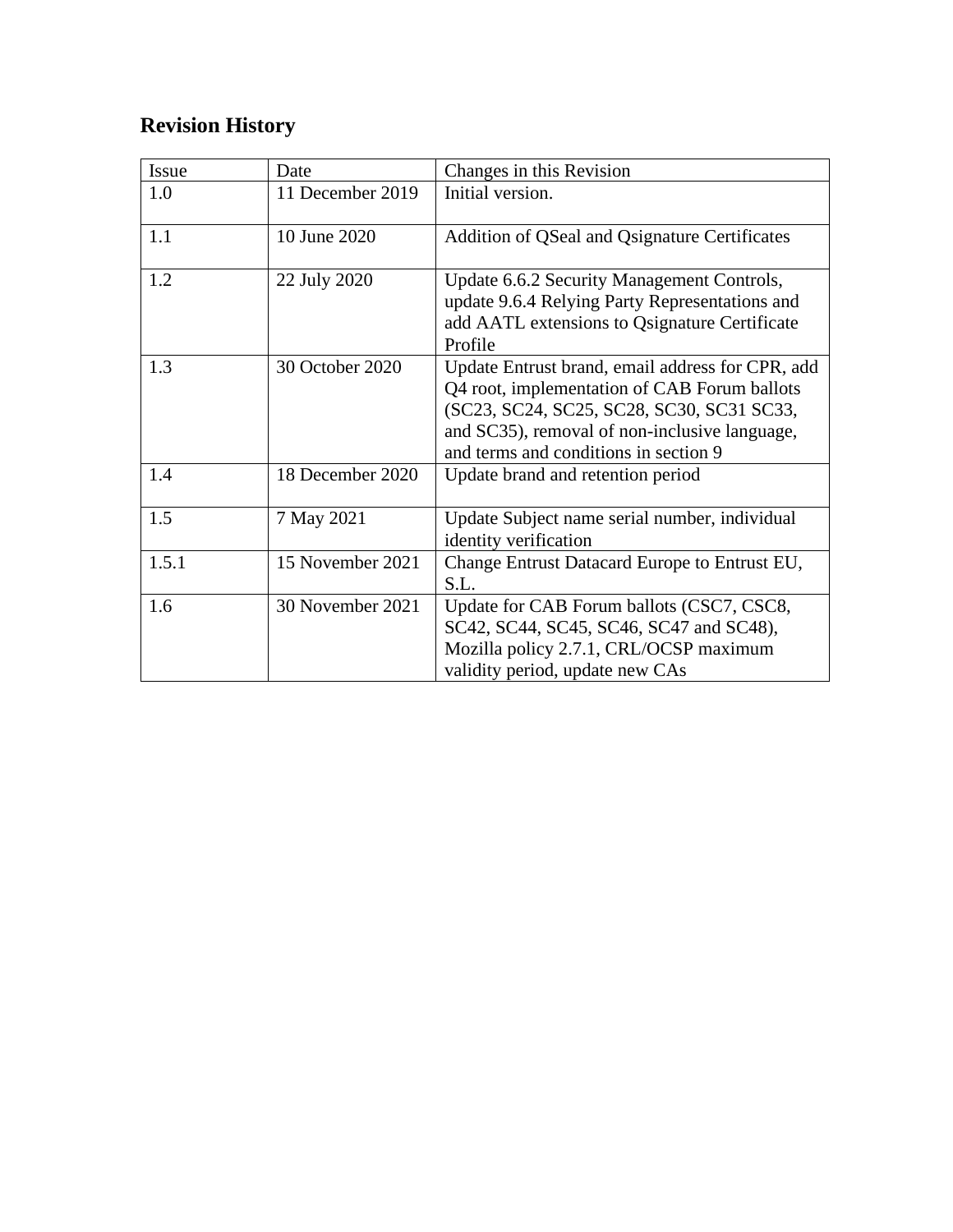# **TABLE OF CONTENTS**

|           | 1.1                                                                                                              |  |
|-----------|------------------------------------------------------------------------------------------------------------------|--|
|           | 1.2                                                                                                              |  |
|           | 1.3<br>1.3.1<br>1.3.2<br>1.3.3<br>1.3.4<br>1.3.5                                                                 |  |
|           | 1.4<br>1.4.1<br>1.4.2                                                                                            |  |
|           | 1.5<br>1.5.1<br>1.5.2<br>1.5.3<br>1.5.4                                                                          |  |
|           | 1.6<br>1.6.1<br>1.6.2                                                                                            |  |
| 2.        |                                                                                                                  |  |
|           | 2.1                                                                                                              |  |
|           | 2.2                                                                                                              |  |
|           | 2.3                                                                                                              |  |
|           | 2.4                                                                                                              |  |
|           |                                                                                                                  |  |
| <b>3.</b> |                                                                                                                  |  |
|           | 3.1<br>3.1.1<br>3.1.2<br>3.1.3<br>3.1.4<br>3.1.5<br>3.1.6                                                        |  |
|           | 3.2                                                                                                              |  |
|           | 3.2.1<br>3.2.2<br>3.2.2.2<br>3.2.2.3<br>3.2.2.4<br>3.2.2.4.1<br>3.2.2.4.2<br>3.2.2.4.3<br>3.2.2.4.4<br>3.2.2.4.5 |  |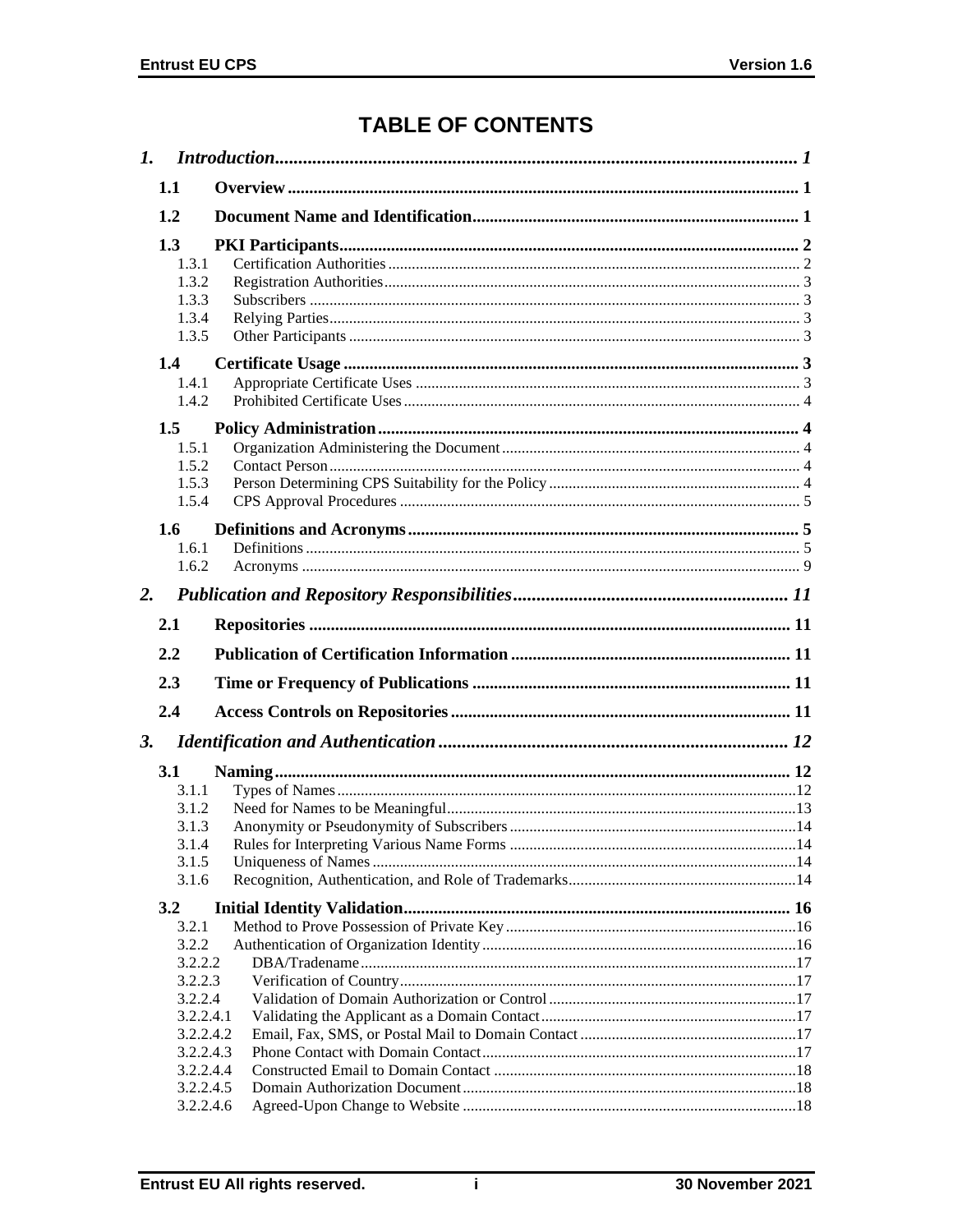|         | 3.2.2.4.7  |  |
|---------|------------|--|
|         | 3.2.2.4.8  |  |
|         | 3.2.2.4.9  |  |
|         | 3.2.2.4.10 |  |
|         | 3.2.2.4.11 |  |
|         | 3.2.2.4.12 |  |
|         | 3.2.2.4.13 |  |
|         | 3.2.2.4.14 |  |
|         | 3.2.2.4.15 |  |
|         | 3.2.2.4.16 |  |
|         | 3.2.2.4.17 |  |
|         | 3.2.2.4.18 |  |
|         | 3.2.2.4.19 |  |
|         | 3.2.2.4.20 |  |
| 3.2.2.5 |            |  |
| 3.2.2.6 |            |  |
| 3.2.2.7 |            |  |
| 3.2.2.8 |            |  |
| 3.2.2.9 |            |  |
|         | 3.2.2.10   |  |
| 3.2.3   |            |  |
| 3.2.4   |            |  |
| 3.2.5   |            |  |
| 3.2.6   |            |  |
|         |            |  |
| 3.3     |            |  |
| 3.3.1   |            |  |
| 3.3.2   |            |  |
|         |            |  |
| 3.4     |            |  |
|         |            |  |
| 4.      |            |  |
| 4.1     |            |  |
|         |            |  |
| 4.1.1   |            |  |
| 4.1.2   |            |  |
| 4.2     |            |  |
| 4.2.1   |            |  |
| 4.2.1.1 |            |  |
| 4.2.1.2 |            |  |
| 4.2.2   |            |  |
| 4.2.3   |            |  |
| 4.2.4   |            |  |
|         |            |  |
| 4.3     |            |  |
| 4.3.1   |            |  |
| 4.3.2   |            |  |
| 4.4     |            |  |
| 4.4.1   |            |  |
| 4.4.2   |            |  |
| 4.4.3   |            |  |
|         |            |  |
| 4.5     |            |  |
| 4.5.1   |            |  |
| 4.5.2   |            |  |
| 4.6     |            |  |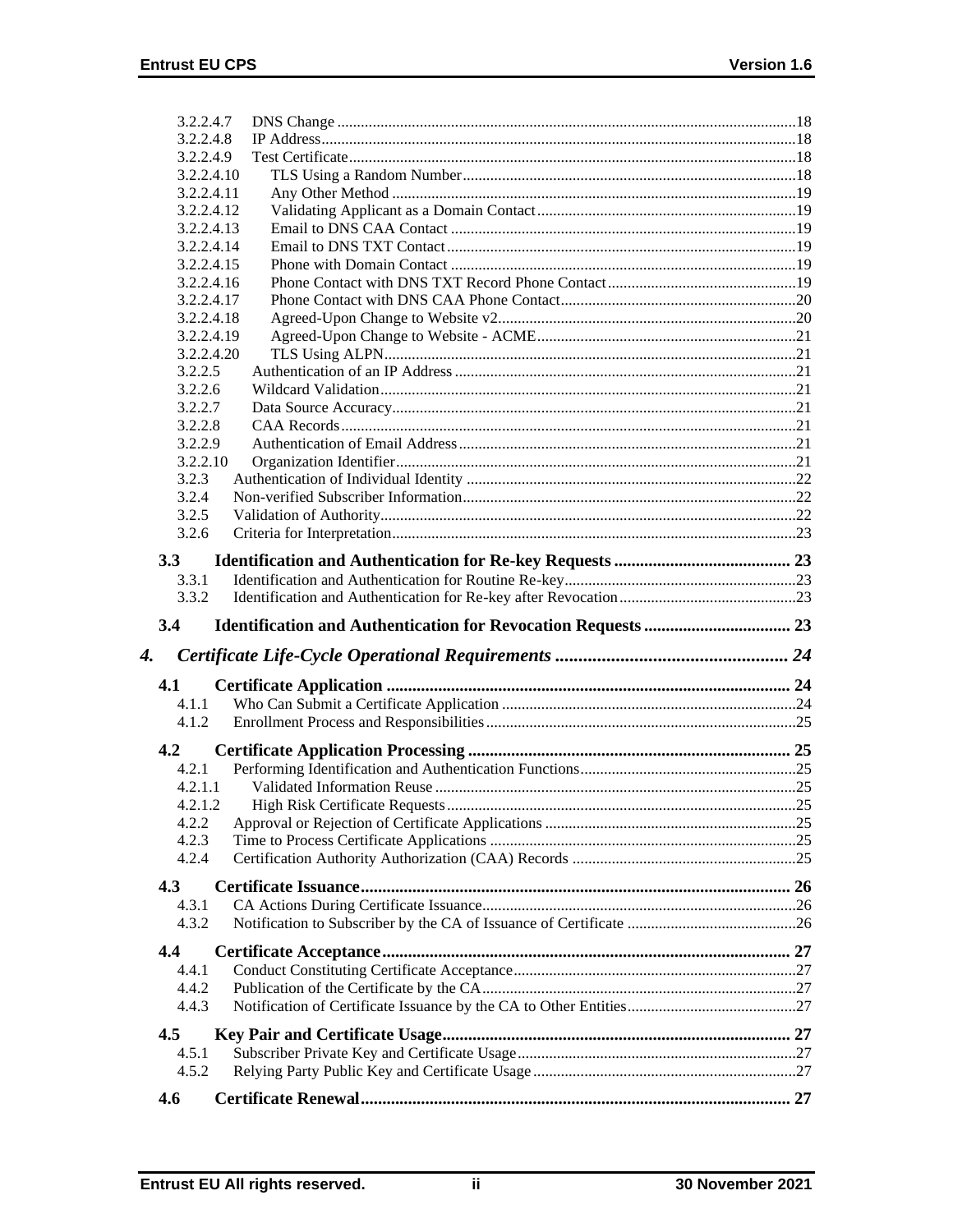| 4.6.1<br>4.6.2   |  |
|------------------|--|
| 4.6.3            |  |
| 4.6.4            |  |
| 4.6.5            |  |
| 4.6.6            |  |
| 4.6.7            |  |
| 4.7              |  |
| 4.7.1            |  |
| 4.7.2            |  |
| 4.7.3            |  |
| 4.7.4            |  |
| 4.7.5            |  |
| 4.7.6            |  |
| 4.7.7            |  |
| 4.8              |  |
| 4.8.1            |  |
| 4.8.2            |  |
| 4.8.3            |  |
| 4.8.4            |  |
| 4.8.5            |  |
| 4.8.6            |  |
| 4.8.7            |  |
| 4.9              |  |
| 4.9.1            |  |
| 4.9.1.1          |  |
| 4.9.1.2          |  |
| 4.9.2            |  |
| 4.9.3            |  |
| 4.9.4            |  |
| 4.9.5            |  |
| 4.9.6            |  |
| 4.9.7            |  |
| 4.9.8            |  |
| 4.9.9            |  |
| 4.9.10           |  |
| 4.9.11           |  |
| 4.9.12           |  |
| 4.9.13           |  |
| 4.9.14           |  |
| 4.9.15<br>4.9.16 |  |
|                  |  |
| 4.10<br>4.10.1   |  |
| 4.10.2           |  |
| 4.10.3           |  |
| 4.11             |  |
| 4.12             |  |
| 4.12.1           |  |
| 4.12.2           |  |
| 5.               |  |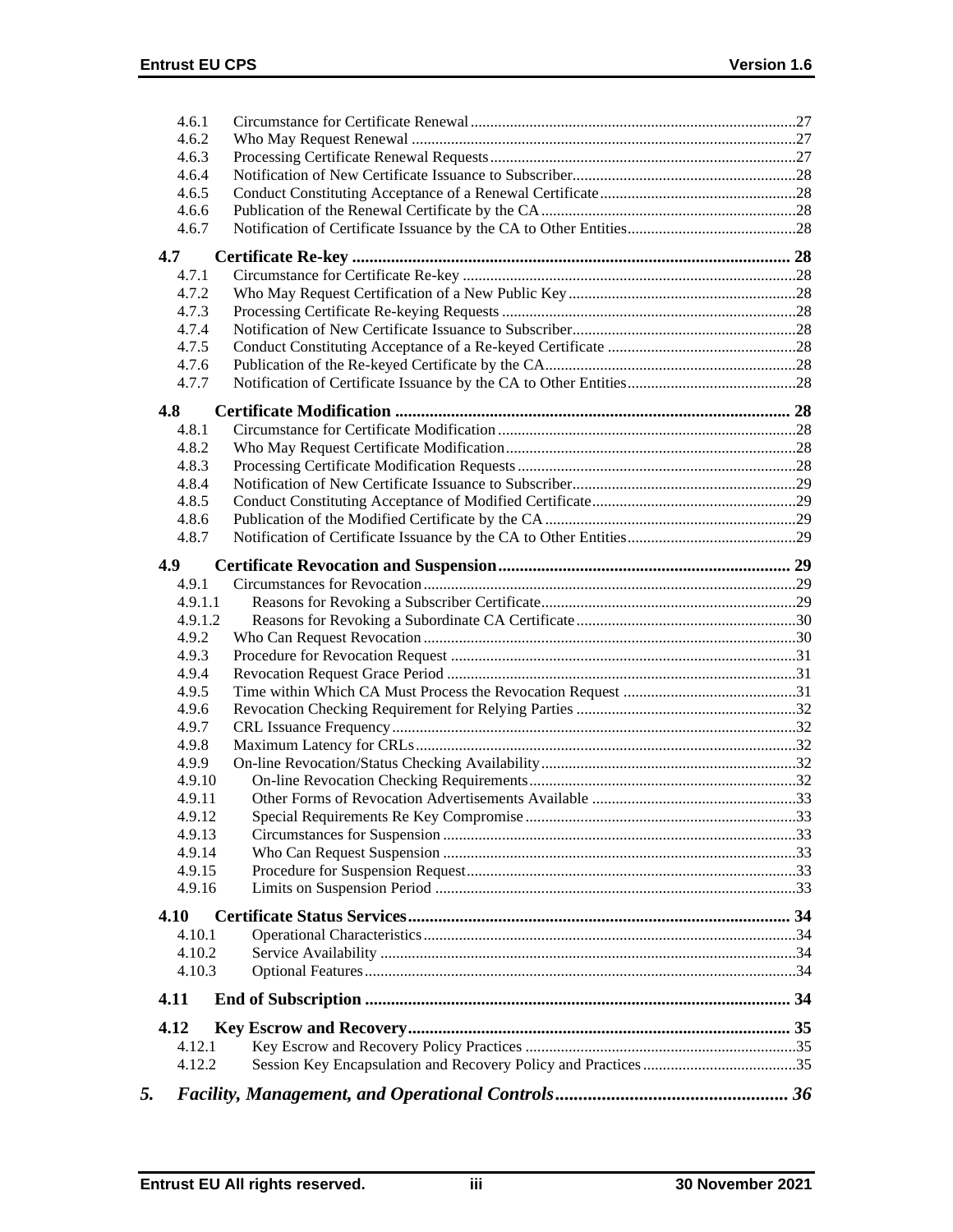|    | 5.1   |  |
|----|-------|--|
|    | 5.1.1 |  |
|    | 5.1.2 |  |
|    | 5.1.3 |  |
|    | 5.1.4 |  |
|    | 5.1.5 |  |
|    | 5.1.6 |  |
|    | 5.1.7 |  |
|    | 5.1.8 |  |
|    | 5.2   |  |
|    | 5.2.1 |  |
|    | 5.2.2 |  |
|    | 5.2.3 |  |
|    | 5.2.4 |  |
|    |       |  |
|    | 5.3   |  |
|    | 5.3.1 |  |
|    | 5.3.2 |  |
|    | 5.3.3 |  |
|    | 5.3.4 |  |
|    | 5.3.5 |  |
|    | 5.3.6 |  |
|    | 5.3.7 |  |
|    | 5.3.8 |  |
|    | 5.4   |  |
|    | 5.4.1 |  |
|    | 5.4.2 |  |
|    | 5.4.3 |  |
|    | 5.4.4 |  |
|    | 5.4.5 |  |
|    | 5.4.6 |  |
|    | 5.4.7 |  |
|    | 5.4.8 |  |
|    |       |  |
|    | 5.5   |  |
|    | 5.5.1 |  |
|    | 5.5.2 |  |
|    | 5.5.3 |  |
|    | 5.5.4 |  |
|    | 5.5.5 |  |
|    | 5.5.6 |  |
|    | 5.5.7 |  |
|    | 5.6   |  |
|    | 5.7   |  |
|    | 5.7.1 |  |
|    | 5.7.2 |  |
|    | 5.7.3 |  |
|    | 5.7.4 |  |
|    |       |  |
|    | 5.8   |  |
| 6. |       |  |
|    | 6.1   |  |
|    | 6.1.1 |  |
|    |       |  |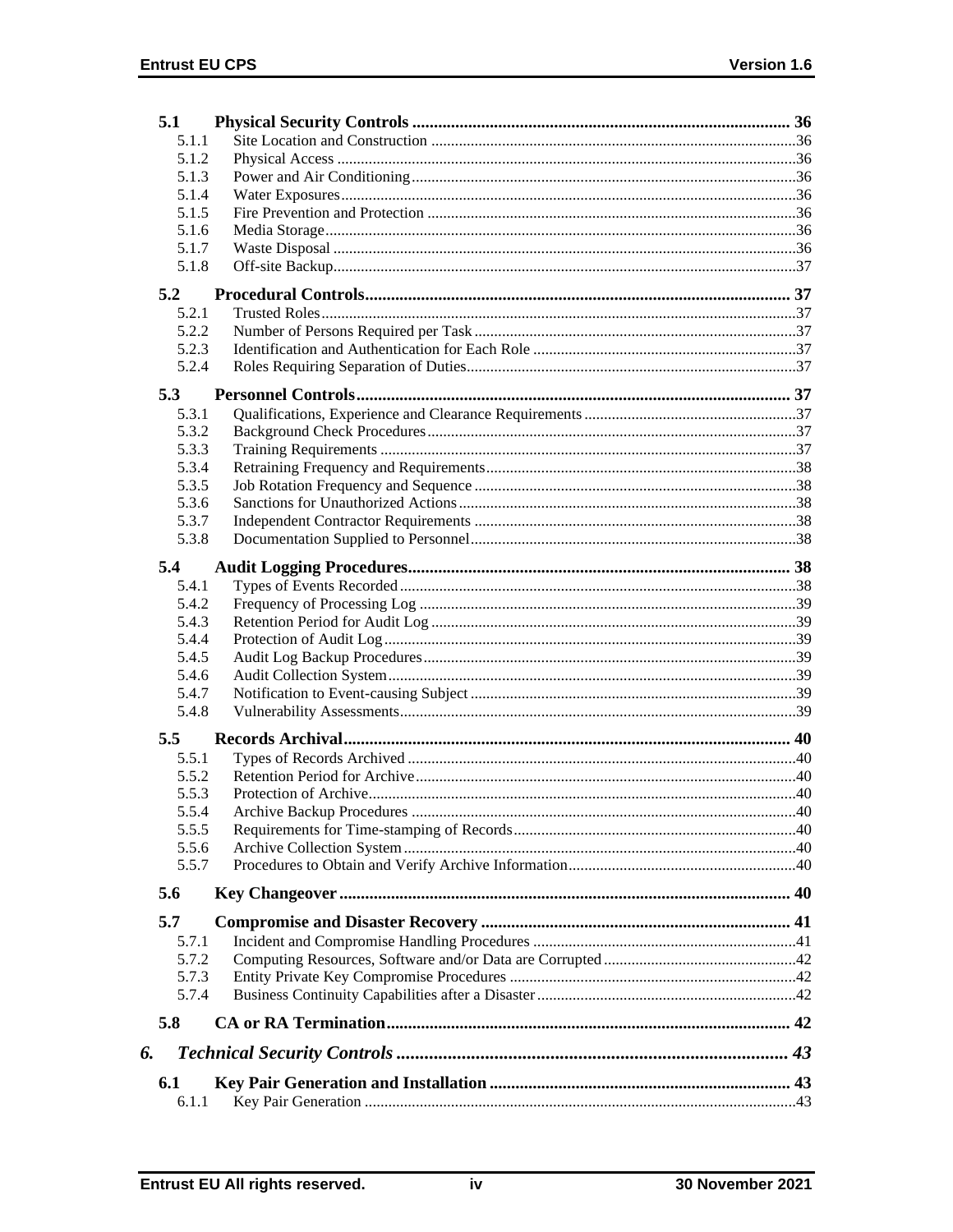| 6.1.2          |                                                                          |  |
|----------------|--------------------------------------------------------------------------|--|
| 6.1.3          |                                                                          |  |
| 6.1.4          |                                                                          |  |
| 6.1.5          |                                                                          |  |
| 6.1.6          |                                                                          |  |
| 6.1.7          |                                                                          |  |
| 6.2            | Private Key Protection and Cryptographic Module Engineering Controls  45 |  |
| 6.2.1          |                                                                          |  |
| 6.2.2          |                                                                          |  |
| 6.2.3          |                                                                          |  |
| 6.2.4          |                                                                          |  |
| 6.2.5          |                                                                          |  |
| 6.2.6          |                                                                          |  |
| 6.2.7          |                                                                          |  |
| 6.2.8          |                                                                          |  |
| 6.2.9          |                                                                          |  |
| 6.2.10         |                                                                          |  |
| 6.2.11         |                                                                          |  |
| 6.3            |                                                                          |  |
| 6.3.1          |                                                                          |  |
| 6.3.2          |                                                                          |  |
| 6.4            |                                                                          |  |
| 6.4.1          |                                                                          |  |
| 6.4.2          |                                                                          |  |
| 6.4.3          |                                                                          |  |
|                |                                                                          |  |
| 6.5            |                                                                          |  |
| 6.5.1<br>6.5.2 |                                                                          |  |
|                |                                                                          |  |
| 6.6            |                                                                          |  |
| 6.6.1          |                                                                          |  |
| 6.6.2          |                                                                          |  |
| 6.6.3          |                                                                          |  |
| 6.7            |                                                                          |  |
| 6.8            |                                                                          |  |
| 7.             |                                                                          |  |
|                |                                                                          |  |
| 7.1            |                                                                          |  |
| 7.1.1          |                                                                          |  |
| 7.1.2          |                                                                          |  |
| 7.1.3          |                                                                          |  |
| 7.1.4          |                                                                          |  |
| 7.1.5          |                                                                          |  |
| 7.1.6<br>7.1.7 |                                                                          |  |
| 7.1.8          |                                                                          |  |
| 7.1.9          |                                                                          |  |
|                |                                                                          |  |
| 7.2            |                                                                          |  |
| 7.2.1          |                                                                          |  |
| 7.2.2          |                                                                          |  |
| 7.3            |                                                                          |  |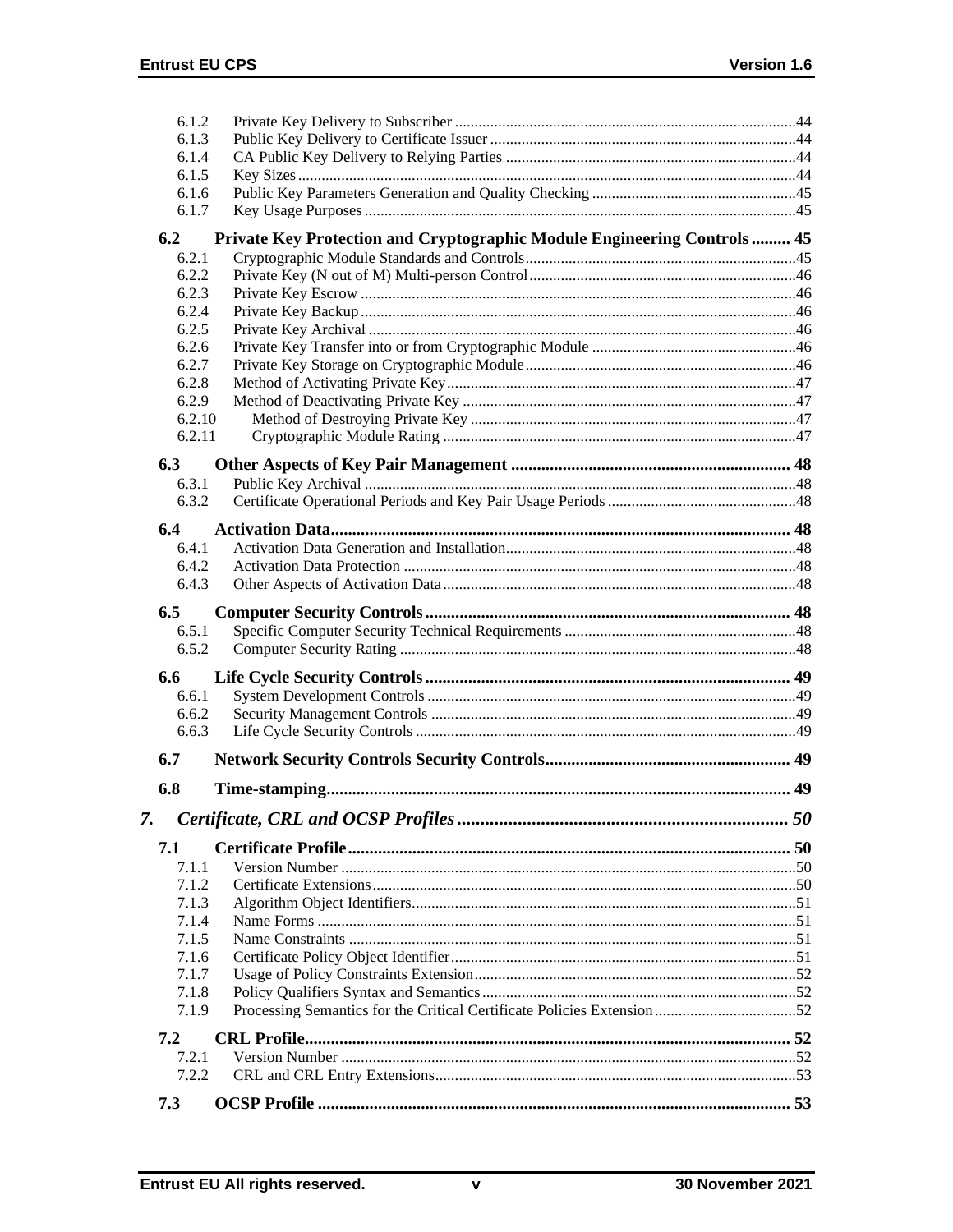|    | 7.3.1<br>7.3.2 |  |
|----|----------------|--|
| 8. |                |  |
|    | 8.1            |  |
|    |                |  |
|    | 8.2            |  |
|    | 8.3            |  |
|    | 8.4            |  |
|    | 8.5            |  |
|    | 8.6            |  |
|    | 8.7            |  |
| 9. |                |  |
|    | 9.1            |  |
|    | 9.1.1          |  |
|    | 9.1.2          |  |
|    | 9.1.3          |  |
|    | 9.1.4          |  |
|    | 9.1.5          |  |
|    | 9.2            |  |
|    | 9.2.1          |  |
|    | 9.2.2          |  |
|    | 9.2.3          |  |
|    | 9.3            |  |
|    | 9.3.1          |  |
|    | 9.3.2          |  |
|    | 9.3.3          |  |
|    | 9.4            |  |
|    | 9.4.1          |  |
|    | 9.4.2          |  |
|    | 9.4.3          |  |
|    | 9.4.4          |  |
|    | 9.4.5          |  |
|    | 9.4.6          |  |
|    | 9.4.7          |  |
|    | 9.5            |  |
|    | 9.6            |  |
|    | 9.6.1          |  |
|    | 9.6.2          |  |
|    | 9.6.3          |  |
|    | 9.6.3.1        |  |
|    | 9.6.4<br>9.6.5 |  |
|    |                |  |
|    | 9.7            |  |
|    | 9.8            |  |
|    | 9.9            |  |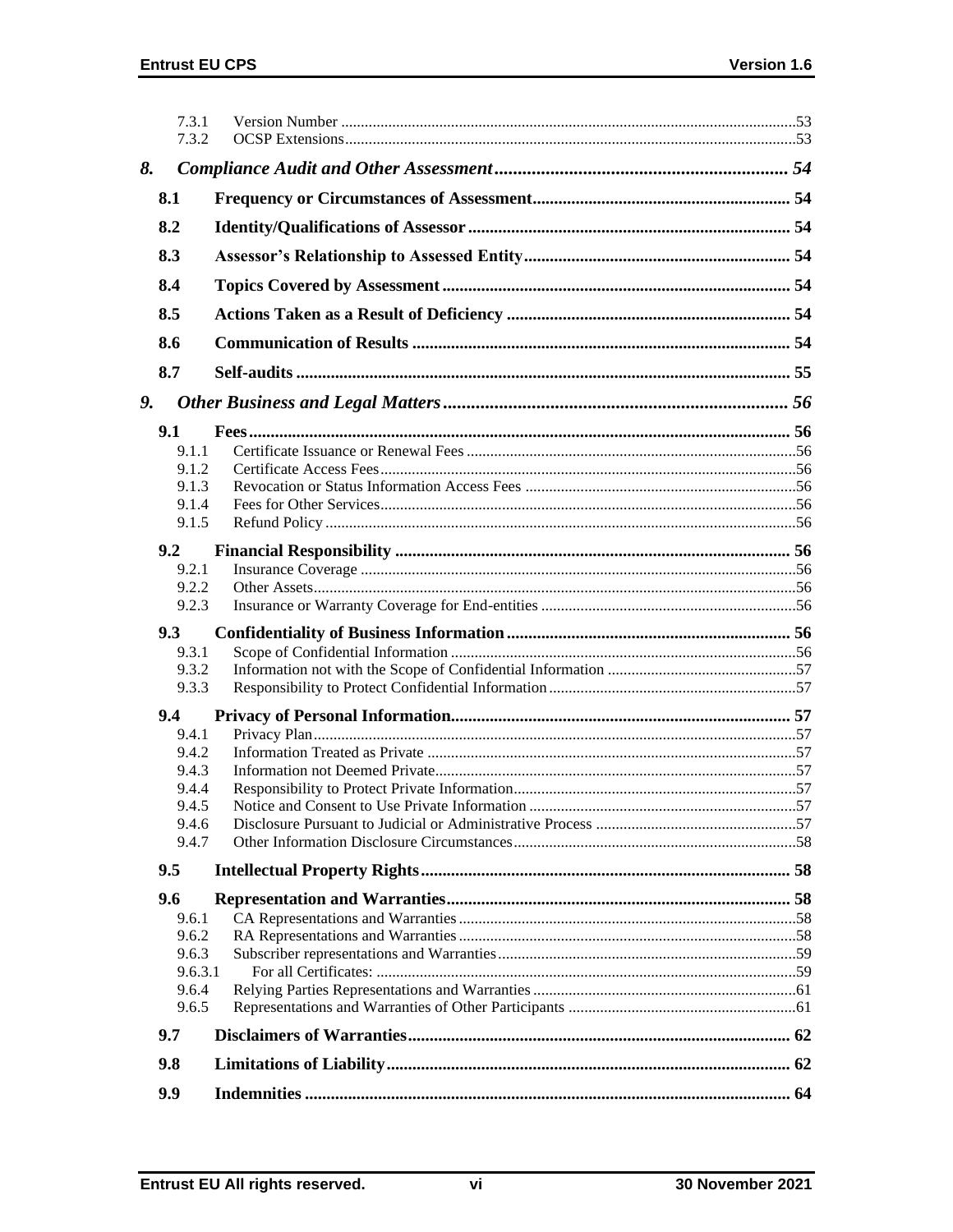| 9.9.1  |    |
|--------|----|
| 9.9.2  |    |
| 9.9.3  |    |
| 9.10   |    |
| 9.10.1 |    |
| 9.10.2 |    |
| 9.10.3 |    |
| 9.11   |    |
| 9.12   |    |
| 9.12.1 |    |
| 9.12.2 |    |
| 9.12.3 |    |
| 9.13   |    |
| 9.14   |    |
| 9.15   |    |
| 9.16   |    |
| 9.16.1 |    |
| 9.16.2 |    |
| 9.16.3 |    |
| 9.16.4 |    |
| 9.16.5 |    |
| 9.17   |    |
| 9.17.1 |    |
| 9.17.2 |    |
| 9.17.3 |    |
| 9.17.4 |    |
|        |    |
|        |    |
|        |    |
|        |    |
|        | 73 |
|        |    |
|        |    |
|        |    |
|        |    |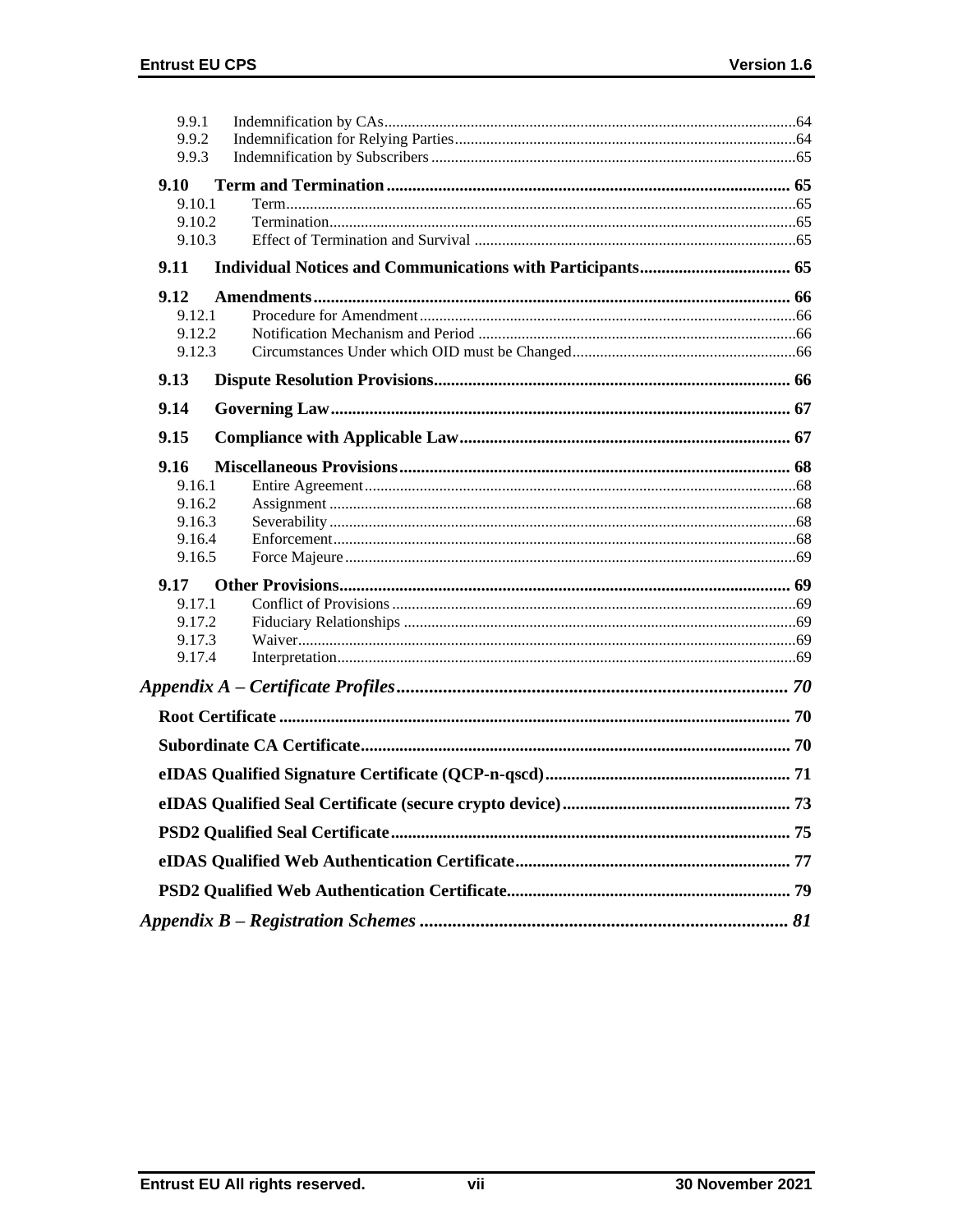# **1. Introduction**

Entrust EU, S.L. ("Entrust EU") uses its suite of software products to provide standards-compliant digital certificates that enable more secure on-line communications.

The Entrust EU CAs issue Certificates, which include the following Certificate types:

- eIDAS Qualified Signature Certificate(s) ("eIDAS  $OSigC(s)$ ") issued in accordance with OCP-n-ascd policy
- eIDAS Qualified Seal Certificate(s) ("eIDAS QSealC(s)") issued in accordance with QCP-l (including NCP+) policy
- PSD2 Qualified Seal Certificate(s) ("PSD2 QSealC(s)") issued in accordance with QCP-l (including PSD2) policy
- eIDAS Qualified Web Authentication Certificate(s) ("eIDAS QWAC(s)") issued in accordance with QCP-w policy
- PSD2 Qualified Web Authentication Certificate(s) ("PSD2 QWAC(s)") issued in accordance with QCP-w-psd2 policy

# **1.1 Overview**

This CPS describes the practices and procedures of (i) the CAs, and (ii) RAs operating under the CAs. This CPS also describes the terms and conditions under which Entrust makes CA and RA services available in respect to Certificates. This CPS is applicable to all persons, entities, and organizations, including all Applicants, Subscribers, Relying Parties, Resellers, Co-marketers and any other persons, entities, or organizations that have a relationship with (i) Entrust in respect to Certificates and/or any services provided by Entrust in respect to Certificates, or (ii) any RAs operating under a CAs, or any Resellers or Co-marketers providing any services in respect to Certificates. This CPS is incorporated by reference into all Certificates issued by Entrust CAs. This CPS provides Applicants, Subscribers, Relying Parties, Resellers, Co-marketers and other persons, entities, and organizations with a statement of the practices and policies of the CAs and also of the RAs operating under the CAs. This CPS also provides a statement of the rights and obligations of Entrust, any third parties that are operating RAs under the CAs, Applicants, Subscribers, Relying Parties, Resellers, Co-marketers and any other persons, entities, or organizations that may use or rely on Certificates or have a relationship with a CA or a RA operating under a CA in respect to Certificates and/or any services in respect to Certificates. This CPS is structured in accordance with and includes all the information required by RFC 3647.

In respect to Qualified Certificates, Entrust conforms to Regulation (EU) No 910/2014 of the European Parliament And Of The Council of 23 July 2014 on electronic identification and trust services for electronic transactions in the internal market and repealing Directive 1999/93/EC, including its Annex IV ("eIDAS"). If there is any inconsistency between this document and eIDAS requirements, the eIDAS requirements take precedence over this document.

In respect to PSD2 Certificates, Entrust conforms to Regulation (EU) No 910/2014 of the European Parliament And Of The Council of 23 July 2014 on electronic identification and trust services for electronic transactions in the internal market and repealing Directive 1999/93/EC, including its Annex IV ("eIDAS"); and to Directive (EU) 2015/2366 [i.2] of the European Parliament and of the Council of 25 November 2015 on payment services in the internal market, amending Directives 2002/65/EC, 2009/110/EC and 2013/36/EU and Regulation (EU) No 1093/2010, and repealing Directive 2007/64/EC ("PSD2"). If there is any inconsistency between this document and PSD2 requirements, the PSD2 requirements take precedence over this document.

Additionally, in respect to eIDAS QWACs and PSD2 QWACs, Entrust conforms to the current version of the Guidelines for the Issuance and Management of Extended Validation Certificates published at http://www.cabforum.org. The EV SSL Guidelines describe certain minimum requirements that a CA must meet in order to issue EV SSL Certificates. In the event of any inconsistency between this CPS and the EV SSL Guidelines, the EV SSL Guidelines take precedence over this CPS.

# **1.2 Document Name and Identification**

This document is called the Entrust EU, S.L. Certification Practice Statement.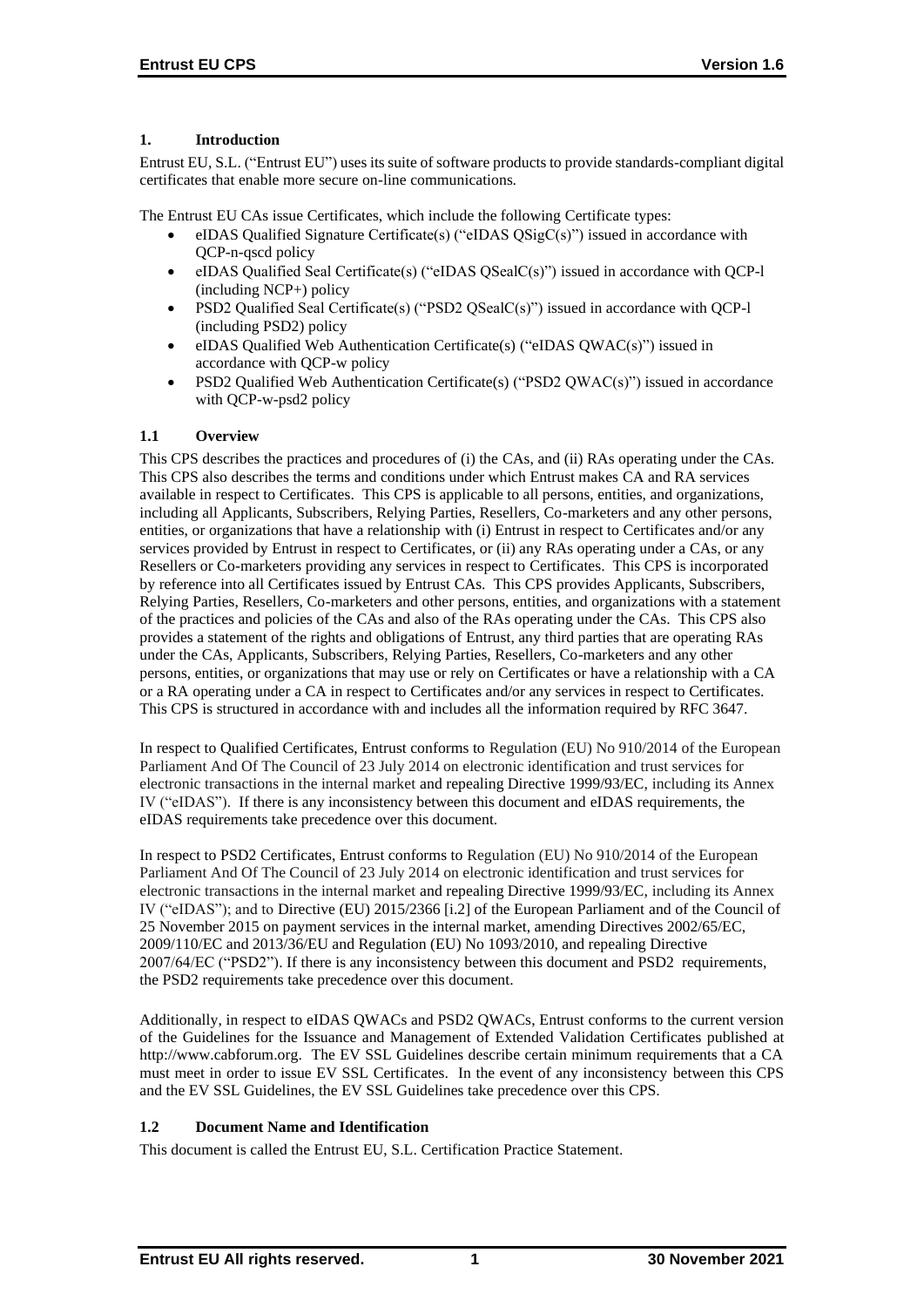# **1.3 PKI Participants**

# **1.3.1 Certification Authorities**

In the Entrust public-key infrastructure, CAs may accept Certificate Signing Requests (CSRs) and Public Keys from Applicants whose identity has been verified as provided herein by an RA. If a Certificate Application is verified, the verifying RA will send a request to a CA for the issuance of a Certificate. The CA will create a Certificate containing the Public Key and identification information contained in the request sent by the RA to that CA. The Certificate created in response to the request will be digitally signed by the CA.

This CPS covers all Certificates issued and signed by the following CAs. The purpose of these CAs is to enable Entrust to issue the trusted Qualified certificate types listed in Section 1 in accordance with applicable rules and regulations.

# **Root**

CN: Entrust Root Certification Authority – G2 Key Identifier: 6a 72 26 7a d0 1e ef 7d e7 3b 69 51 d4 6c 8d 9f 90 12 66 ab Thumbprint (SHA-1): 8c f4 27 fd 79 0c 3a d1 66 06 8d e8 1e 57 ef bb 93 22 72 d4

# **Subordinate CA(s) to G2**

CN: Entrust Certification Authority – QTSP1 Subject Key Identifier: 1c ad 3f 9c d7 2d 22 19 a1 9c 4b e9 da f1 2a 33 f7 fb ba 0d

CN: Entrust Certification Authority – ES QWAC2 Subject Key Identifier: 41:cf:ae:2b:1d:63:3b:cb:4c:f5:90:44:79:b6:5a:24:89:df:92:9c

# **Root**

CN: Entrust Root Certification Authority – G4 Key Identifier: 9f 38 c4 56 23 c3 39 e8 a0 71 6c e8 54 4c e4 e8 3a b1 bf 67 Thumbprint (SHA-1): 14 88 4e 86 26 37 b0 26 af 59 62 5c 40 77 ec 35 29 ba 96 01

> CN: Entrust Certification Authority – AATL1 Subject Key Identifier: 63:f1:84:dd:03:be:a3:9f:64:fa:76:7a:47:c4:56:7e:c0:6d:a0:20

# **Subordinate CA(s) to AATL1**

CN: Entrust Certification Authority – ES QSeal1 Subject Key Identifier: 56:80:15:23:95:71:7f:e7:2d:90:d0:cd:06:3a:4f:67:63:7d:3d:75

CN: Entrust Certification Authority – ES QSig1 Subject Key Identifier: 5a:53:08:8a:61:30:a9:0d:ea:d5:43:97:d3:98:3b:95:1e:2e:6d:02

# **Root**

CN: Entrust Digital Signing Root Certification Authority – DSR1 Key Identifier: a6 65 41 81 f2 5b 87 05 6a dd fd 8a 54 4e 8f 98 7b dc 23 b8 Thumbprint (SHA-1): 10 4f e7 37 00 18 6e 69 2e 78 a0 15 6a 3f 9e d8 07 b0 60 8e

# **Subordinate CA(s) to DSR1**

CN: Entrust Certification Authority – ES QSeal2 Subject Key Identifier: 36:18:25:6e:d9:5d:f7:10:05:7c:27:2e:b8:ec:fa:41:4a:60:ed:1f

CN: Entrust Certification Authority – ES QSig2 Subject Key Identifier: f5:56:0d:69:d7:da:6a:c9:d8:c9:a2:09:6e:74:be:db:80:c6:17:00

Entrust shall be responsible for ensuring that all Subordinate CAs complies with all applicable policy requirements for the Root "Entrust Root Certification Authority – G2", "Entrust Root Certification Authority – G4" and "Entrust Digital Signing Root Certification Authority – DSR1".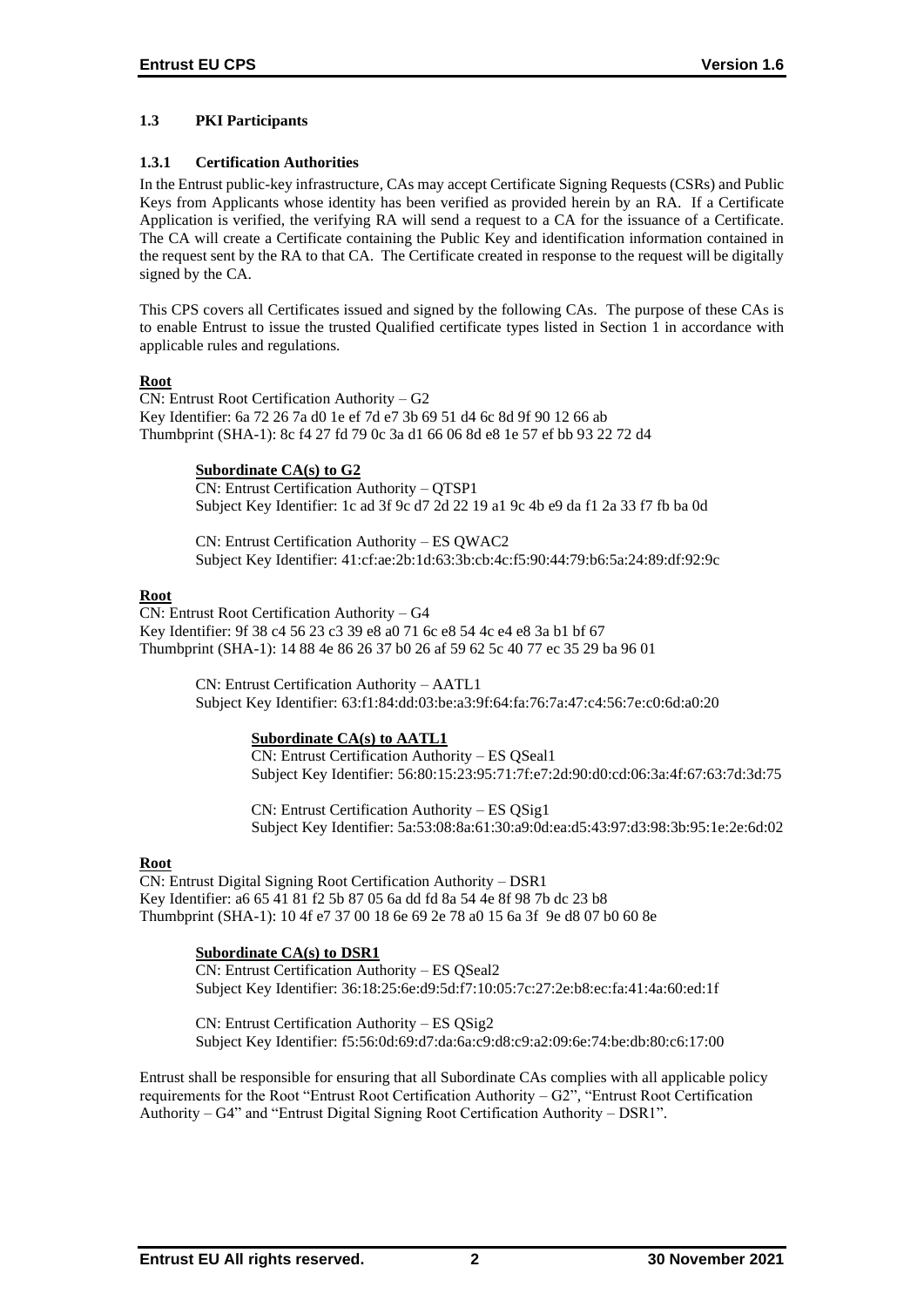# **Externally Issued Cross Certificates**

Notification of the following Cross Certificate is provided for transparency only The Cross Certificate has been issued from Microsoft to support code signatures with Windows products. The Cross Certificate does not impact the functionality of Qualified Certificates or PSD2 Certificates. There will no impact to of Qualified Certificates or PSD2 Certificates if the Cross Certificate expires or has been revoked.

Issuer:  $CN = Microsoft Code Verification Root, O = Microsoft Corporation, L = Redmond,$  $S =$  Washington,  $C = US$ Subject:  $CN =$  Entrust Root Certification Authority - G2,  $OU = (c)$  2009 Entrust, Inc. - for authorized use only,  $OU = See$  www.entrust.net/legal-terms,  $O =$  Entrust, Inc.,  $C = US$ Serial Number: 33 00 00 00 42 00 ba 5e 23 b0 a1 f3 99 00 00 00 00 00 42 Subject Key Identifier: 6a 72 26 7a d0 1e ef 7d e7 3b 69 51 d4 6c 8d 9f 90 12 66 ab Valid until: July 7, 2025 Thumbprint (SHA-1): d8 fc 24 87 48 58 5e 17 3e fb fb 30 75 c4 b4 d6 0f 9d 8d 08

# **1.3.2 Registration Authorities**

RAs under the CA may accept Certificate Applications from Applicants and perform verification of the information contained in such Certificate Applications, according to the procedures established by the Policy Authority. A RA operating under a CA may send a request to such CA to issue a Certificate to the Applicant. Only RAs authorized by Entrust are permitted to submit requests to a CA for the issuance of Certificates.

Third Party RAs may not be delegated to validate FQDNs nor IP Addresses per §3.2.2.4 or §3.2.2.5.

The CA may designate an Enterprise RA to verify Certificate requests from the Enterprise RA's own organization or from an organization of which the Enterprise RA is an agent. The requested FQDNs must be within the Enterprise RA's Domain Namespace.

# **1.3.3 Subscribers**

Subscribers may use CA services to support transactions and communications. The Subject of a Certificate is the party named in the Certificate. A Subscriber, as used herein, may refer to both the Subject of the Certificate and the entity that contracted with the CA for the Certificate's issuance. Prior to verification of identity and issuance of a Certificate, a Subscriber is an Applicant.

Entrust will make its services accessible to all Applicants and Subscribers whose activities fall within its declared field of operation and who agree to abide by all obligations as specified in Entrust's Subscriber Agreement and this CPS.

# **1.3.4 Relying Parties**

Relying Parties are entities that act in reliance on a Certificate and/or digital signature. Relying Parties should ensure the Certificate is not expired or revoked before relying on the Certificate or digital signature. Certificate revocation status can be confirmed by checking the appropriate CRL or OCSP response. The location of the CRL distribution point and/or OCSP response is detailed within the Certificate..

# **1.3.5 Other Participants**

The CA may make use of third parties to provide parts of the certification service as described in this CPS. Third parties providing services to support the activities will abide by the current practices declared in this CPS.

# **1.4 Certificate Usage**

# **1.4.1 Appropriate Certificate Uses**

This CPS is applicable to the following Certificate types.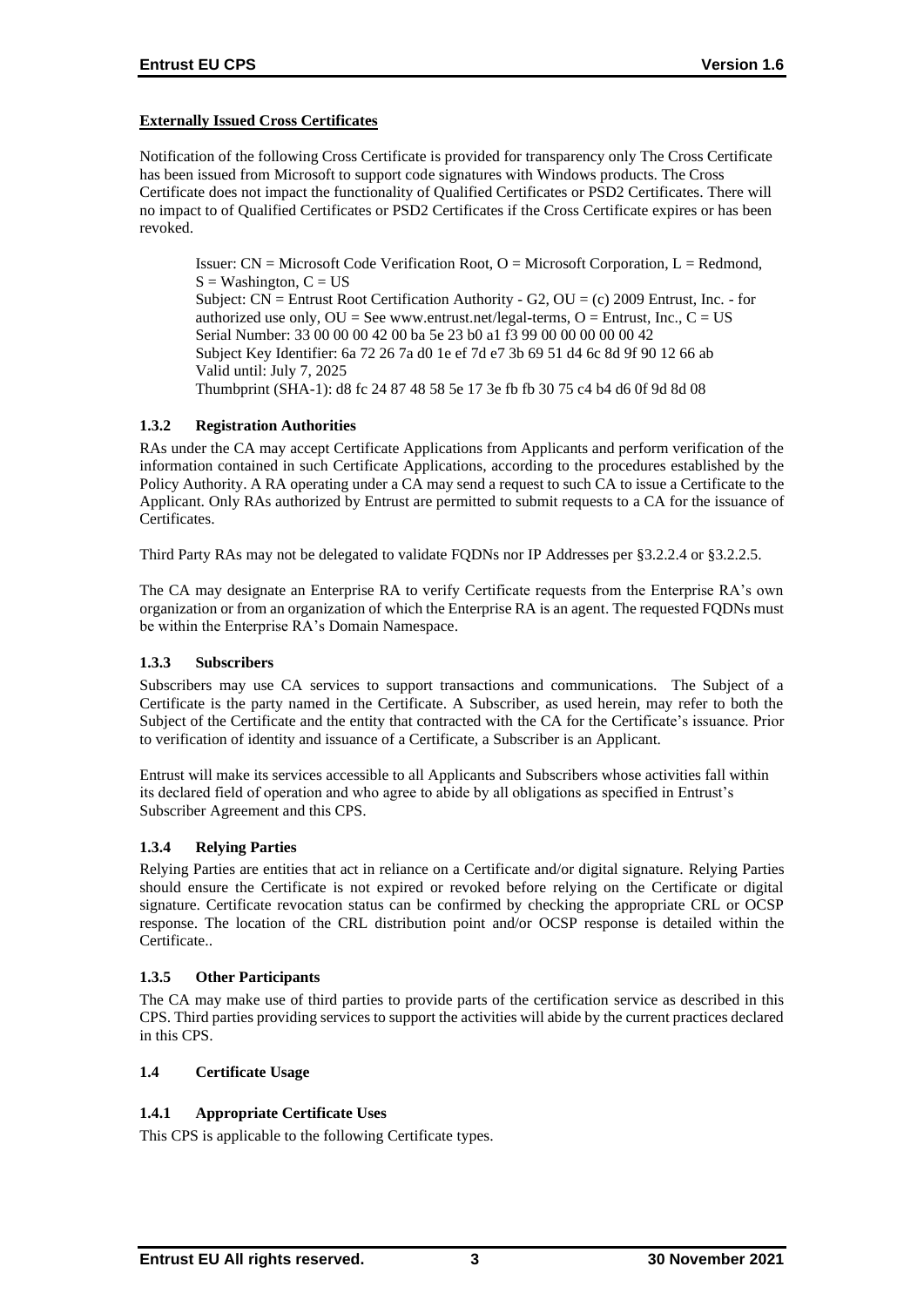# eIDAS QSigC

eIDAS QSigCs issued under this CPS are aimed to support the advanced electronic signatures based on a qualified certificate defined in articles 26 and 27 of the Regulation (EU) No 910/2014 and qualified electronic signatures based on a qualified certificate defined in article 3 (12) of the Regulation (EU) No 910/2014.

# eIDAS QSealC

eIDAS QSealCs issued under this CPS are aimed to support the advanced electronic seals based on a qualified certificate defined in articles 36 and 37 of the Regulation (EU) No 910/2014.

# eIDAS QWAC

eIADS QWACs issued under this CPS are aimed to support website authentication based on a qualified certificate defined in articles 3 (38) and 45 of the Regulation (EU) No 910/2014.

# PSD2 Certificates

PSD2 Certificates issued under this CPS are aimed to support the PSD2 Regulatory Technical Standards for use of qualified certificates as defined in eIDAS (Regulation (EU) No 910/2014), including Annex IV to meet the regulatory requirements of PSD2 (Directive (EU) 2015/2366), including the requirements of ETSI TS 119 495 and related ETSI Guidelines.

# **1.4.2 Prohibited Certificate Uses**

The use of all Certificates issued by the CA shall be for lawful purposes and consistent with applicable laws, including without limitation, applicable export or import laws.

Certificates and the services provided by Entrust in respect to Certificates are not designed, manufactured, or intended for use in or in conjunction with any application in which failure could lead to death, personal injury or severe physical or property damage, including the monitoring, operation or control of nuclear facilities, mass transit systems, aircraft navigation or communications systems, air traffic control, weapon systems, medical devices or direct life support machines, and all such uses are prohibited.

Certificates issued under this CPS may not be used for "traffic management" or "man-in-the-middle" purposes.

# **1.5 Policy Administration**

# **1.5.1 Organization Administering the Document**

The CPS is administered by the Policy Authority; it is based on the policies established by Entrust EU, S.L.

# **1.5.2 Contact Person**

The contact information for questions about Certificates is:

Entrust EU, S.L. Pe La Finca. Paseo Club Deportivo, 1 Bloque 3 BJ 28223 Pozuelo de Alarcón (Madrid) Spain Attn: Entrust EU – Certification Services

Tel: 1-866-267-9297 or 1-613-270-2680 Email: [ecs.support@entrust.com](mailto:ecs.support@entrust.com)

Certificate Problem Reports, such as Certificate misuse, vulnerability reports or external reports of key compromise, must be emailed to **ecs.support@entrust.com**.

# **1.5.3 Person Determining CPS Suitability for the Policy**

The Policy Authority determines the suitability and applicability of this CPS. The Policy Authority shall ensure the CPS meets the requirements of any applicable Certificate Policy.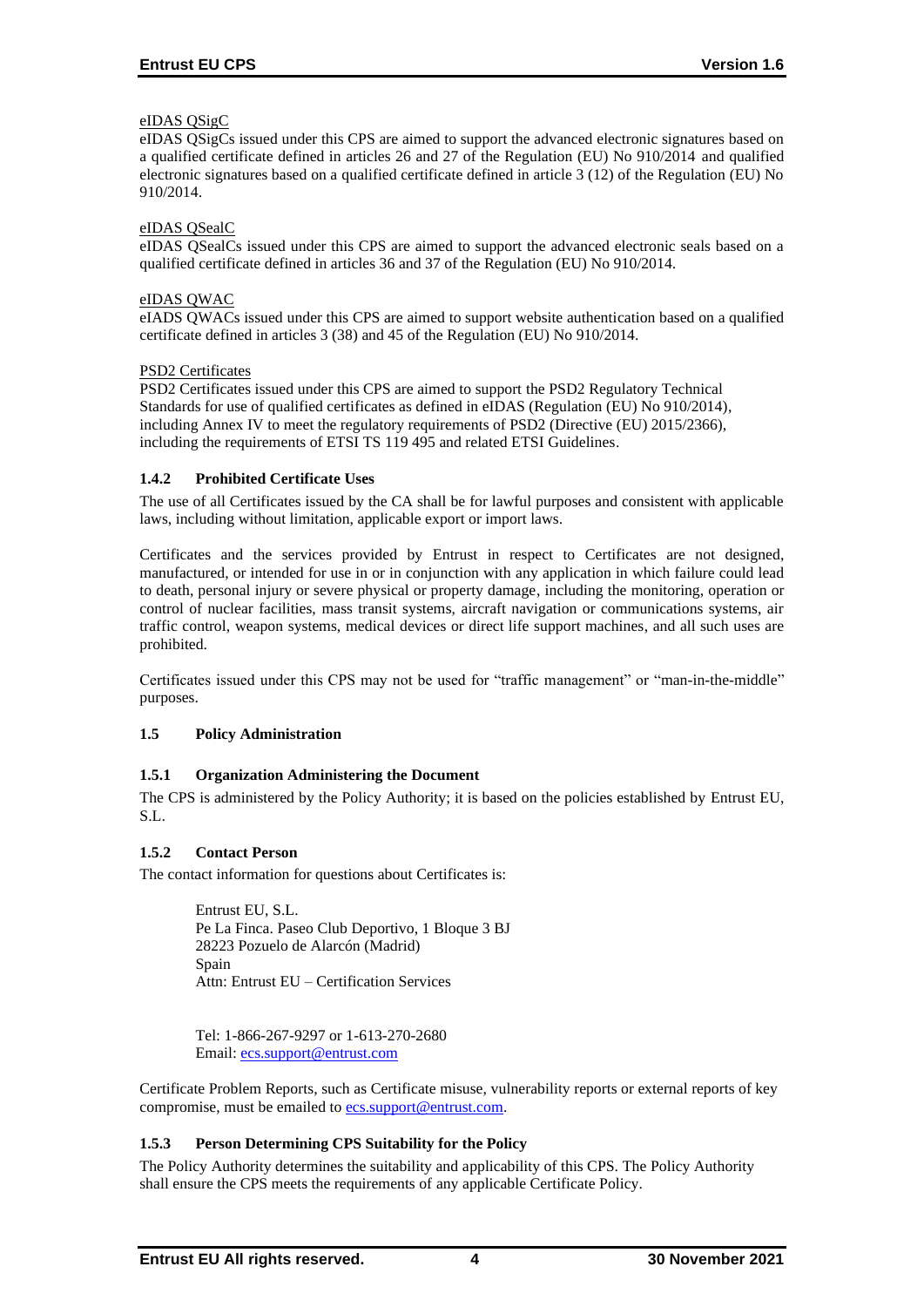# **1.5.4 CPS Approval Procedures**

This CPS and any subsequent changes shall be approved by the Policy Authority.

This CPS will be published to the Entrust Repository, where it may be viewed by all Applicants, Subscribers, Relying Parties, and other third parties. After changes to this CPS have been approved by the Policy Authority they will be circulated to those Entrust employees, agents, and third parties who participate in providing the services provided herein and are affected by the changes.

Entrust may (i) revise the terms of this CPS; and/or (ii) change part of the services provided herein at any time. Any such change will be binding and effective immediately upon publication of the change in Entrust's Repository. If you do not agree with the change, you should terminate your use of or reliance on any Entrust Certificate immediately. By continuing to use or rely on any Entrust Certificate after such change, you agree to abide by and be bound thereby. Applicants, Subscribers, Relying Parties, and other third parties should look for updated versions of this CPS from time to time by checking our Repository. These provisions apply to all Applicants, Subscribers, Relying Parties, and other third parties.

## **1.6 Definitions and Acronyms**

## **1.6.1 Definitions**

**Affiliate**: means with respect to Entrust a person or entity that directly, or indirectly through one or more intermediaries, controls, is controlled by or is under common control with Entrust, and, with respect to any other party, any corporation or other entity that is directly or indirectly controlled by that party. In this context, a party "controls" a corporation or another entity if it directly or indirectly owns or controls fifty percent (50%) or more of the voting rights for the board of directors or other mechanism of control or, in the case of a non-corporate entity, an equivalent interest.

**Applicant**: means a person, entity, or organization applying for a Certificate, but which has not yet been issued a Certificate, or a person, entity, or organization that currently has a Certificate or Certificates and that is applying for renewal of such Certificate or Certificates or for an additional Certificate or Certificates.

**Applicant Representative**: as defined in the Baseline Requirements.

**Application Software Vendor**: means a developer of Internet browser software or other software that displays or uses Certificates.

**Attestation Letter:** as defined in the Baseline Requirements.

**Authorization Domain Name**: as defined in the Baseline Requirements.

**Authorized Port**: as defined in the Baseline Requirements.

**Authorized Representative:** An authorized representative of a legal person.

**Base Domain Name**: as defined in the Baseline Requirements.

**Baseline Requirements**: means the CA/Browser Forum Guidelines Baseline Requirements for the Issuance and Management of Publicly-Trusted Certificates published at http://www.cabforum.org. The Baseline Requirements describe certain minimum requirements that a CA must meet in order to issue SSL Certificates. In the event of any inconsistency between this CPS and the Baseline Requirements, the Baseline Requirements take precedence over this CPS.

**Business Day:** means any day, other than a Saturday, Sunday, statutory or civic holiday in the City of Madrid, Spain.

**CA Key Pair**: as defined in the Baseline Requirements.

**Certificate:** means a digital document issued by the CA that, at a minimum: (a) identifies the CA issuing it, (b) names or otherwise identifies a Subject, (c) contains a Public Key of a Key Pair, (d) identifies its operational period, and (e) contains a serial number and is digitally signed by a CA. Certificate includes, the following Certificate types issued by the CA; Qualified Certificate and PSD2 Certificate.

**Certificate Application:** means the form and application information requested by an RA operating under a CA and submitted by an Applicant when applying for the issuance of a Certificate.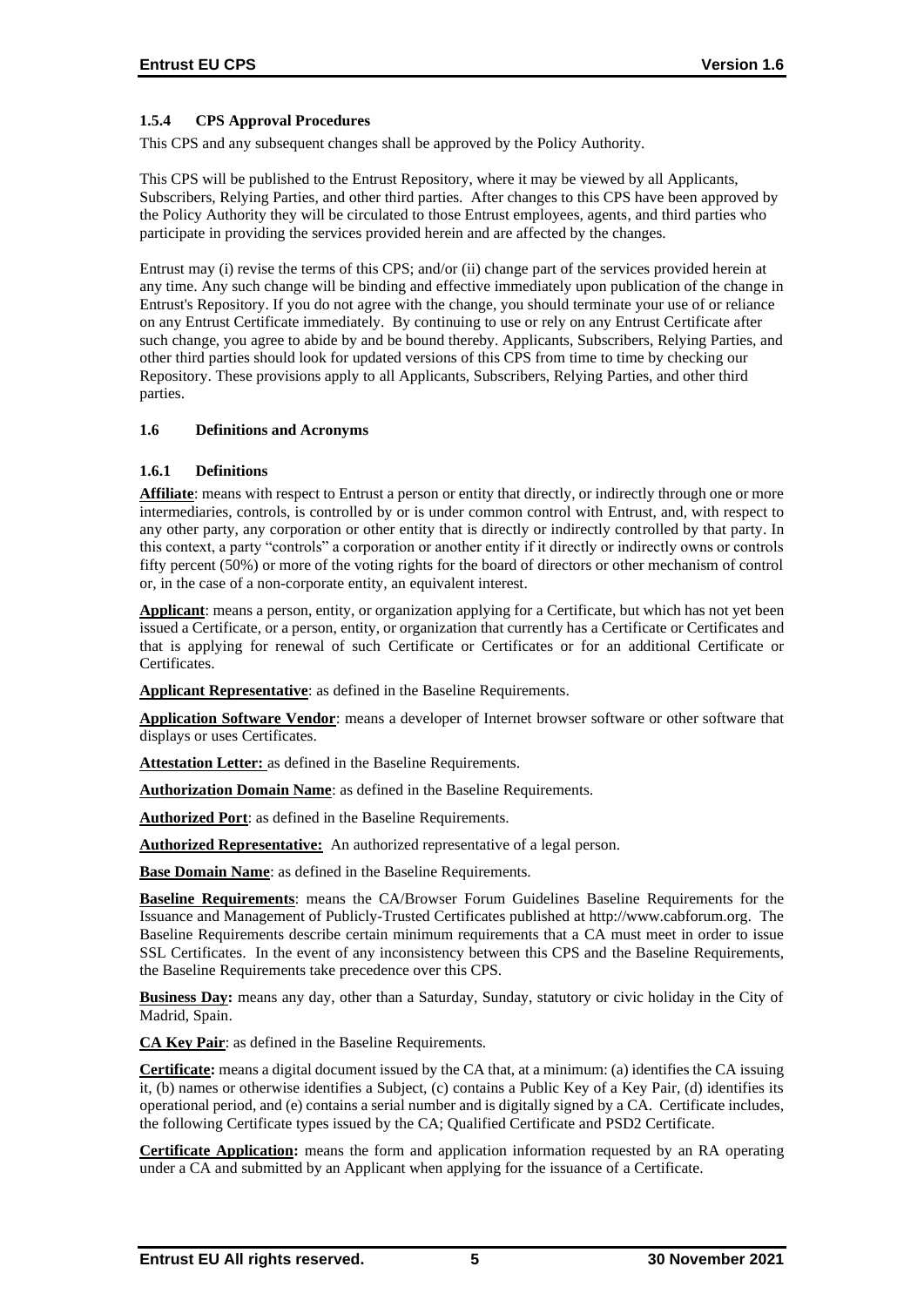**Certificate Approver:** means an employee or agent authorized to approve a request for a Certificate for an organization.

**Certificate Beneficiaries**: means, collectively, all Application Software Vendors with whom Entrust has entered into a contract to include its root Certificate(s) in software distributed by such Application Software Vendors, and all Relying Parties that actually rely on such Certificate during the Operational Period of such Certificate.

**Certificate Requester**: means an employee or agent authorized to request a Certificate for an organization.

**Certificate Revocation List:** means a time-stamped list of the serial numbers of revoked Certificates that has been digitally signed by a CA.

**Certificate Problem Report**: as defined in the Baseline Requirements.

**Certificate Profile**: as defined in the Baseline Requirements.

**Certificate Transparency:** a method for publicly logging Certificates in accordance with IETF RFC 6962.

**Certification Authority:** means a certification authority operated by or on behalf of Entrust for the purpose of issuing, managing, revoking, renewing, and providing access to Certificates. The CA (i) creates and digitally signs Certificates that contain among other things a Subject's Public Key and other information that is intended to identify the Subject, (ii) makes Certificates available to facilitate communication with the Subject identified in the Certificate, and (iii) creates and digitally signs Certificate Revocation Lists containing information about Certificates that have been revoked and which should no longer be used or relied upon.

**Certification Authority Authorization**: as defined in the Baseline Requirements.

**Certification Practice Statement:** means this document, which is a statement of the practices that the CA uses in issuing, managing, revoking, renewing, and providing access to Certificates, and the terms and conditions under which the CA makes such services available.

**Co-marketers:** means any person, entity, or organization that has been granted by Entrust or an RA operating under a CA the right to promote Certificates.

**Compromise:** means a suspected or actual loss, disclosure, or loss of control over sensitive information or data.

**Contract Signer:** means an employee or agent authorized to sign the Subscriber Agreement on behalf of the organization.

**Cross Certificate(s)**: as defined in the Baseline Requirements.

**Customer:** means the natural or legal person who has entered into an agreement with Entrust for the issuance of Certificates to Subscribers.

**Domain Contact**: as defined in the Baseline Requirements.

**Domain Label**: as defined in the Baseline Requirements.

**Domain Name**: as defined in the Baseline Requirements.

**Domain Namespace:** as defined in the Baseline Requirements.

**Domain Name Registrant**: as defined in the Baseline Requirements.

**Domain Name Registrar**: as defined in the Baseline Requirements.

**DNS CAA Email Contact:** as defined in the Baseline Requirements.

**DNS CAA Phone Contact:** as defined in the Baseline Requirements.

**DNS TXT Record Email Contact:** as defined in the Baseline Requirements.

**DNS TXT Record Phone Contact:** as defined in the Baseline Requirements.

**Enterprise RA:** as defined in the Baseline Requirements.

**Entrust:** means Entrust Limited.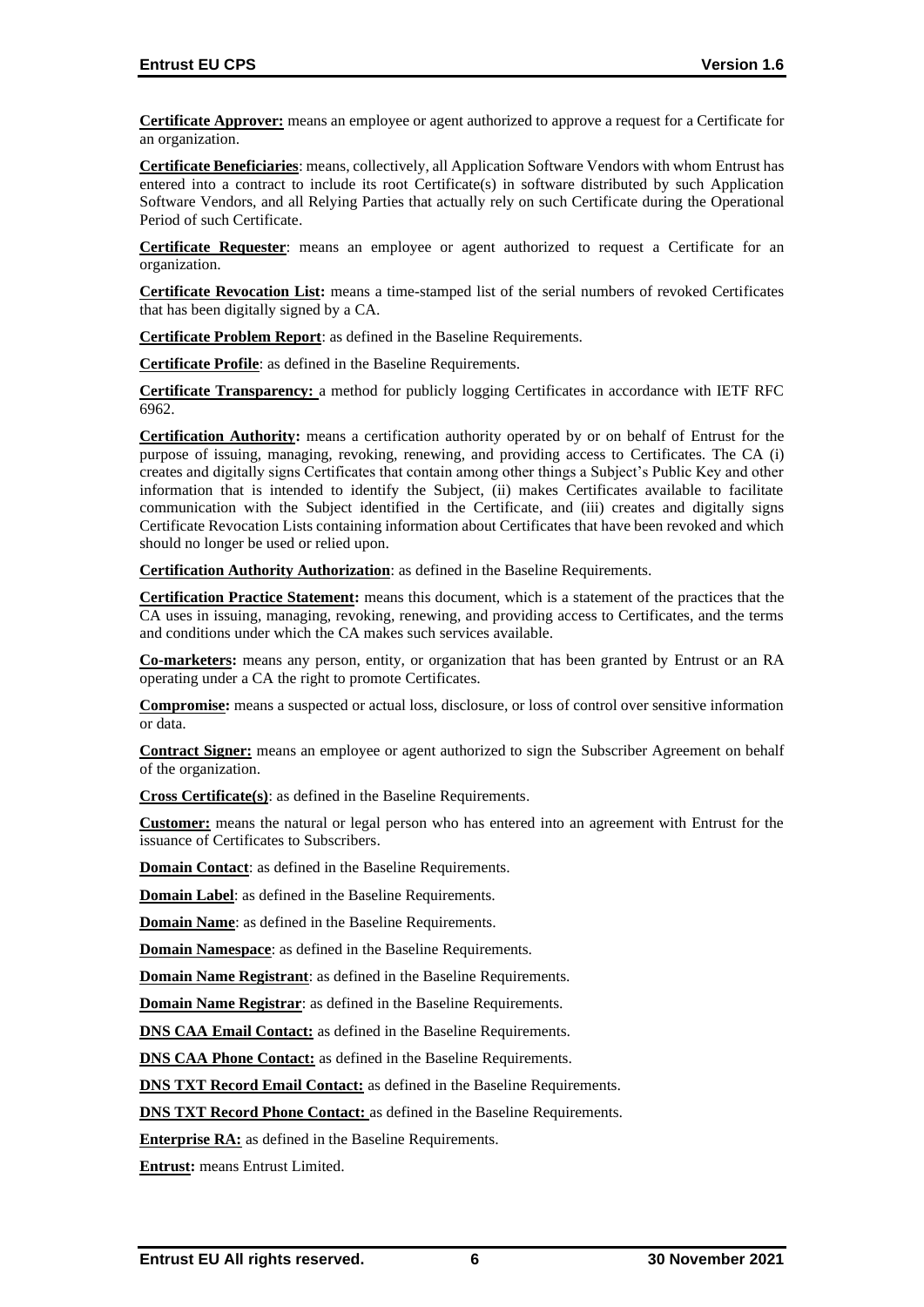**Entrust Group:** means, collectively Entrust, its Affiliates, its licensors (including for the avoidance of any doubt Microsoft), its resellers, its suppliers, its co-marketers, its subcontractors, its distributors and the directors, officers, employees, agents and independent contractors of any of them.

**Entrust Group Affiliates**: Collectively, Entrust Limited and Affiliates.

**Entrust EU:** means Entrust EU, S.L.

**ETSI Guidelines:** Collectively, the ETSI guidelines as contained in ETSI EN 319 411-1 (V1.2.2); ETSI EN 319 411-2 (V2.2.2); ETSI TS 119 495 (V1.3.1) and related documents that apply to Qualified Certificates and PSD2 Certificates.

**EV SSL Certificate:** means an SSL Certificate issued by a CA meeting the requirements of the EV SSL Guidelines.

**EV SSL Guidelines:** means the CA/Browser Forum Guidelines For The Issuance and Management of Extended Validation Certificates published at http://www.cabforum.org. The EV SSL Guidelines describe the requirements that a CA must meet in order to issue EV SSL Certificates. In the event of any inconsistency between this CPS and the EV SSL Guidelines, the EV SSL Guidelines take precedence over this CPS.

**FIPS:** means the Federal Information Processing Standards. These are U.S. Federal standards that prescribe specific performance requirements, practices, formats, communication protocols, and other requirements for hardware, software, data, and telecommunications operation.

**Fully-Qualified Domain Name**: as defined in the Baseline Requirements.

**IETF:** means the Internet Engineering Task Force. The Internet Engineering Task Force is an international community of network designers, operators, vendors, and researchers concerned with the evolution of the Internet architecture and the efficient operation of the Internet.

**Incorporating Agency:** as defined in the EV SSL Guidelines.

**Industry Standards:** means, collectively, the most up-to-date versions of each of the following: EV SSL Guidelines, Baseline Requirements, the ETSI Guidelines, and laws and regulations, in each case, that are applicable to the various types of publicly-trusted Certificates issued by Entrust under this CPS, and to which Entrust is subject and bound as an issuer of such Certificates.

**Internal Name:** as defined in the Baseline Requirements.

**IP Address:** as defined in the Baseline Requirements.

**IP Address Contact:** as defined in the Baseline Requirements.

**IP Address Registration Authority:** as defined in the Baseline Requirements.

**Issuing CA:** In relation to a particular Certificate, the CA that issued the Certificate. This could be either a Root CA or a Subordinate CA.

**Key Compromise:** as defined in the Baseline Requirements.

**Key Pair:** means two mathematically related cryptographic keys, having the properties that (i) one key can be used to encrypt a message that can only be decrypted using the other key, and (ii) even knowing one key, it is believed to be computationally infeasible to discover the other key.

**National Competent Authority:** as used under ETSI TS 119 495.

**Object Identifier:** means a specially-formatted sequence of numbers that is registered in accordance with internationally-recognized procedures for object identifier registration.

**Operational Period:** means, with respect to a Certificate, the period of its validity. The Operational Period would typically begin on the date the Certificate is issued (or such later date as specified in the Certificate), and ends on the date and time it expires as noted in the Certificate or earlier if the Certificate is Revoked.

**Parent Company:** as defined in the Baseline Requirements.

**PKIX:** means an IETF Working Group developing technical specifications for PKI components based on X.509 Version 3 Certificates.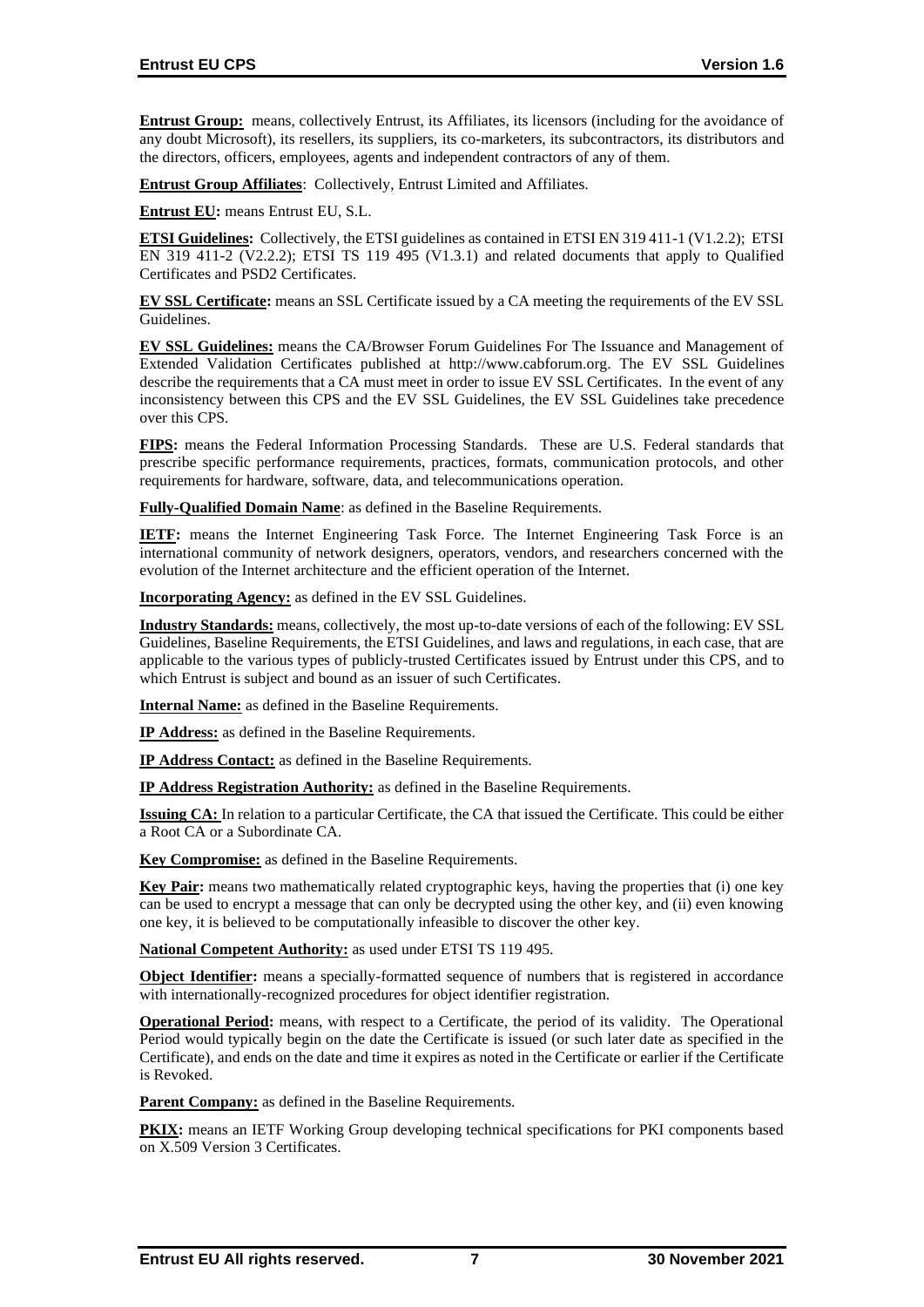**Policy Authority:** means those personnel who work for or on behalf of Entrust EU and who are responsible for determining the policies and procedures that govern the operation of the CAs. The Policy Authority is responsible for creating, implementing, and maintaining a statement of the practices and procedures used to address all the requirements identified for the applicable Entrust EU policy and its work is supervised by the senior executive management of Entrust EU.

**Private Key:** means the key of a Key Pair used to decrypt an encrypted message. This key must be kept secret.

**PSD2 Certificates:** means PSD2 Qualified Web Authentication Certificate(s) and/or PSD2 Qualified Seal Certificate(s).

**PSD2 Qualified Seal Certificate:** means a Qualified Seal Certificate which is additionally issued under the requirements of the PSD2 Regulatory Technical Standards for use of qualified certificates as defined in eIDAS (Regulation (EU) No 910/2014) including Annex IV to meet the regulatory requirements of PSD2 (Directive (EU) 2015/2366), including the requirements of ETSI TS 119 495 and related ETSI Guidelines.

**PSD2 Qualified Web Authentication Certificate:** means a Qualified Web Authentication Certificate which is additionally issued under the requirements of the PSD2 Regulatory Technical Standards for use of qualified certificates as defined in eIDAS (Regulation (EU) No 910/2014) including Annex IV to meet the regulatory requirements of PSD2 (Directive (EU) 2015/2366), including the requirements of ETSI TS 119 495 and related ETSI Guidelines.

**Public Key:** means the key of a Key Pair used to encrypt a message. The Public Key can be made freely available to anyone who may want to send encrypted messages to the holder of the Private Key of the Key Pair. The Public Key is usually made publicly available in a Certificate issued by a CA and is often obtained by accessing a repository or database. A Public Key is used to encrypt a message that can only be decrypted by the holder of the corresponding Private Key.

**Qualified Certificate:** means eIDAS Qualified Web Authentication Certificate(s), eIDAS Qualified Seal Certificate(s) and/or eIDAS Qualified Signature Certificate(s).

**Qualified Electronic Signature/Seal Creation Device**: means an electronic signature or seal creation device that meets the requirements as stipulated in the Annex II of the eIDAS Regulation (EU) 910/2014.

**Qualified Seal Certificate:** means a Certificate issued for use as a qualified seal certificate as defined in eIDAS (Regulation (EU) No 910/2014), including Annex III and the requirements of ETSI EN 319 411-2 and related ETSI Guidelines

**Qualified Signature Certificate:** means a Certificate issued for use as a qualified signature certificate as defined in eIDAS (Regulation (EU) No 910/2014), including Annex I and the requirements of ETSI EN 319 411-2 and related ETSI Guidelines

**Qualified Web Authentication Certificate:** means a Certificate issued for use as a qualified web authentication certificate as defined in eIDAS (Regulation (EU) No 910/2014), including Annex IV and the requirements of ETSI EN 319 411-2 and related ETSI Guidelines.

**Random Value**: as defined in the Baseline Requirements.

**Registration Agency:** as defined in the EV SSL Guidelines.

**Registration Authority:** means an entity that performs two functions: (1) the receipt of information from a Subject to be named in a Certificate, and (2) the performance of verification of information provided by the Subject following the procedures prescribed by the CAs. In the event that the information provided by a Subject satisfies the criteria defined by the CAs, an RA may send a request to a CA requesting that the CA generate, digitally sign, and issue a Certificate containing the information verified by the RA. An RA may be operated by Entrust or by an independent third-party.

**Reliable Data Source:** as defined in the Baseline Requirements.

**Relying Party:** means a person, entity, or organization that relies on or uses a Certificate and/or any other information provided in a Repository under a CA to obtain and confirm the Public Key and identity of a Subscriber. For avoidance of doubt, an ASV is not a "Relying Party" when software distributed by such ASV merely displays information regarding a Certificate.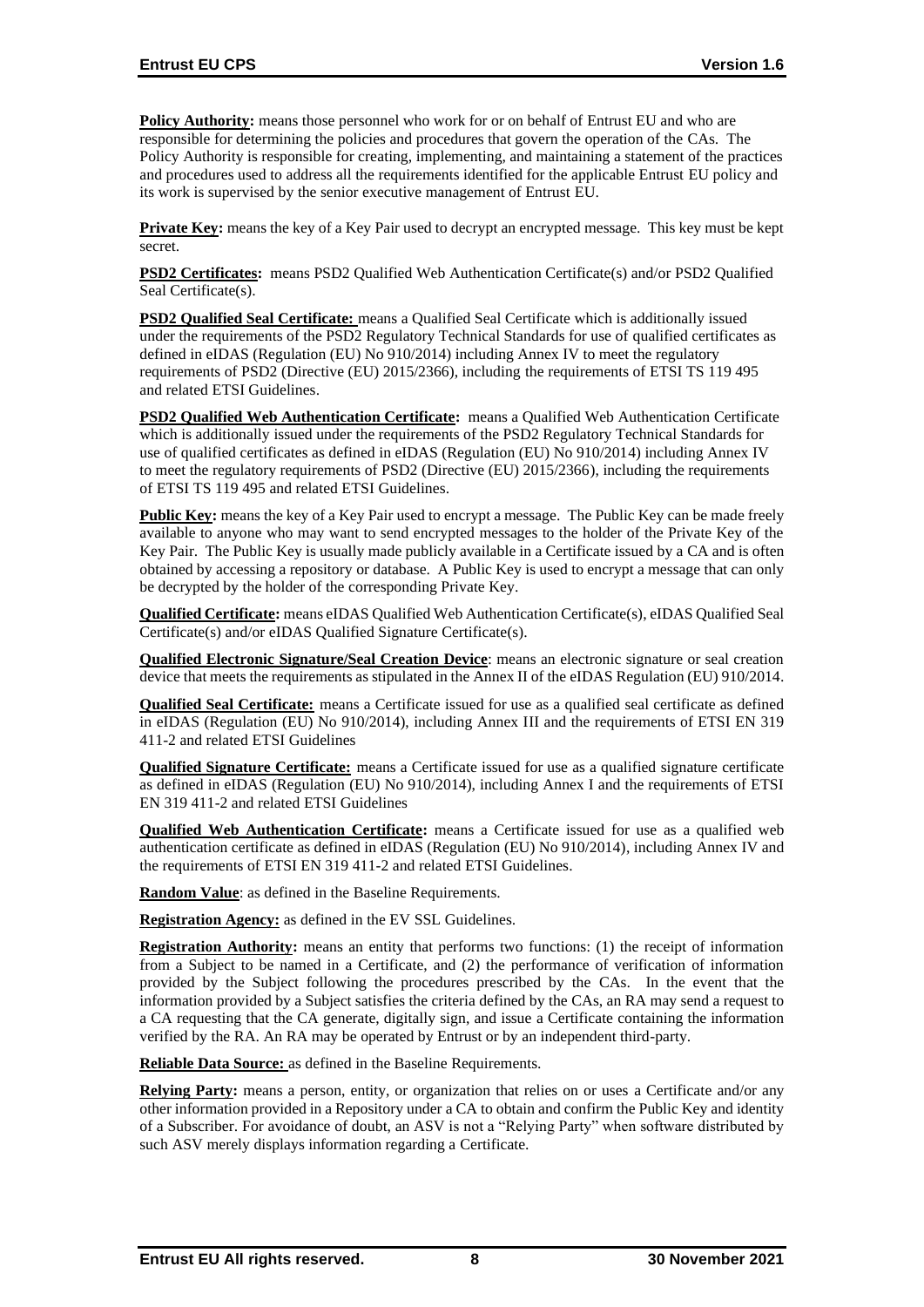**Relying Party Agreement:** means the agreement between a Relying Party and Entrust or between a Relying Party and an independent third-party RA or Reseller under a CA in respect to the provision and use of certain information and services in respect to Certificates.

**Repository:** means a collection of databases and web sites that contain information about Certificates issued by a CA including among other things, the types of Certificates and services provided by the CA, fees for the Certificates and services provided by the CA, Certificate Revocation Lists, OCSP responses, descriptions of the practices and procedures of the CA, and other information and agreements that are intended to govern the use of Certificates issued by the CA.

**Request Token:** as defined in the Baseline Requirements.

**Request Value:** as defined in the Baseline Requirements.

**Required Website Content:** as defined in the Baseline Requirements.

**Resellers:** means any person, entity, or organization that has been granted by Entrust or an RA operating under a CA the right to license the right to use Certificates.

**Reserved IP Address:** as defined in the Baseline Requirements.

**Revoke or Revocation:** means, with respect to a Certificate, to prematurely end the Operational Period of that Certificate from a specified time forward.

**Root CA:** mean the top level CAs listed in §1.3.1.

**SSL Certificate:** means a Certificate issued by a CA for use on secure servers.

**Subordinate CA:** means collectively, the subordinate CAs listed in §1.3.1.

**Subordinate CA Certificate**: shall mean a Certificate that (i) includes the Public Key of a Public-Private Key Pair generated by a certification authority; and (ii) includes the digital signature of a Root CA.

**Subject:** means the person, entity, or organization identified in the "Subject" fieldin a Certificate.

**Subscriber:** means a person, entity, or organization that has applied for and has been issued a Certificate.

**Subscriber Agreement:** means the agreement between a Subscriber and Entrust (or an Affiliate of Entrust) or between a Subscriber and an independent third-party RA or Reseller under a CA in respect to the issuance, management, and provision of access to a Certificate and the provision of other services in respect to such Certificate. The Subscriber Agreement may consist of one or more parts.

**Subsidiary Company:** as defined in the Baseline Requirements.

**Suspect Code**: means any code or set of instructions that contains malicious functionality or serious vulnerabilities, including spyware, malware and other code that installs without the user's consent and/or resists its own removal, and code that can be exploited in ways not intended by its designers to compromise the trustworthiness of the computing environment on which it executes.

**Technically Constrained Subordinate CA:** as defined in the Baseline Requirements.

**Trusted Role:** as defined in the CA/Browser Forum's Network and Certificate System Security Requirements.

**Validation Specialist:** as defined in the Baseline Requirements.

**Wildcard Domain Name:** as defined in the Baseline Requirements.

#### **1.6.2 Acronyms**

- ADN Authorization Domain Name
- ASV Application Software Vendor
- CA Certification Authority
- CAA Certification Authority Authorization
- CPR Certificate Problem Report
- CPS Certification Practice Statement
- CRL Certificate Revocation List
- CSR Certificate Signing Request
- CT Certificate Transparency
- DBA Doing Business As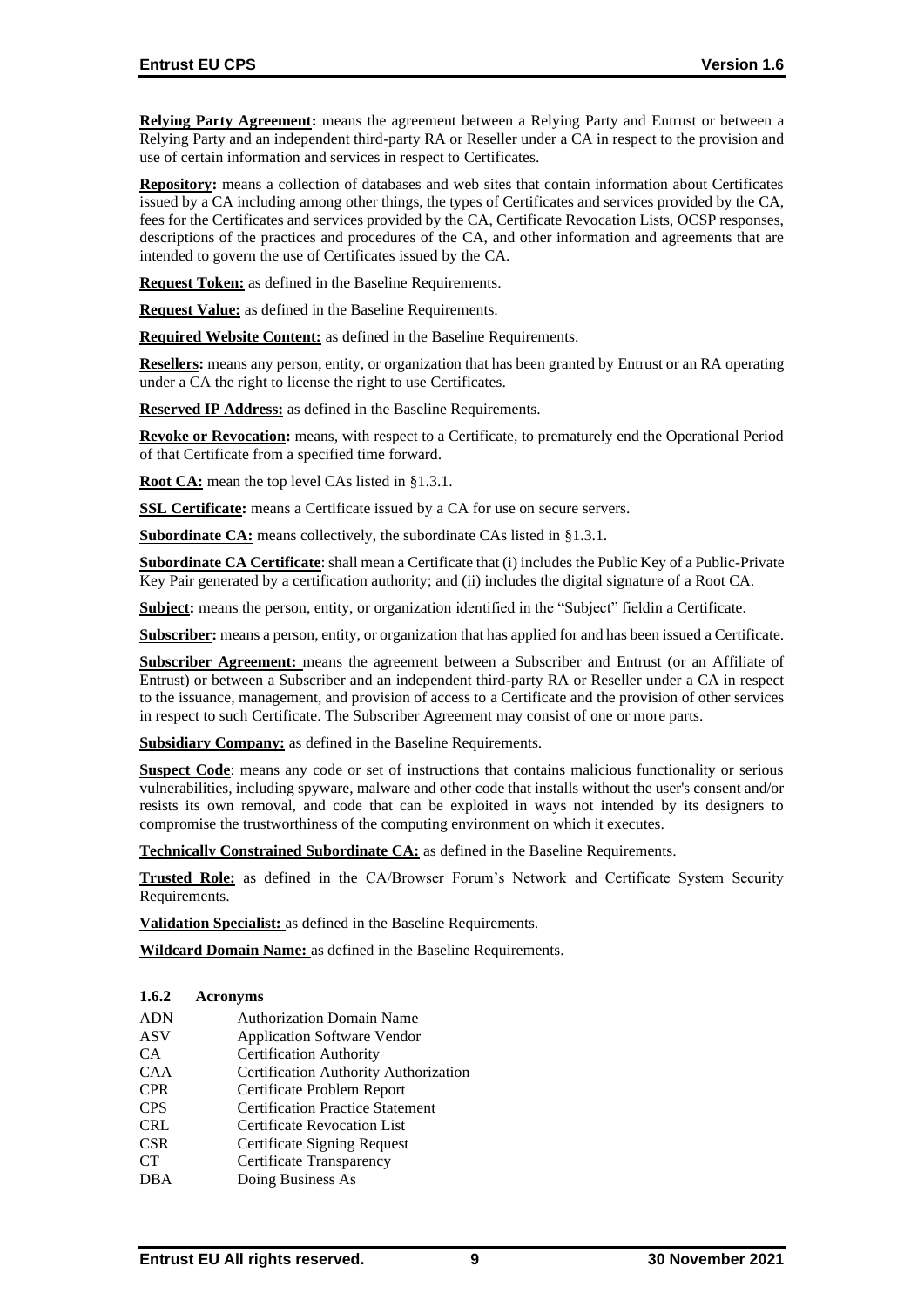| DN               | Distinguished Name                                                               |
|------------------|----------------------------------------------------------------------------------|
| <b>DNS</b>       | Domain Name System                                                               |
| <b>DNSSEC</b>    | Domain Name System Security Extensions                                           |
| EAL              | <b>Evaluation Assurance Level</b>                                                |
| eIDAS            | Electronic Identification, Authentication and Trust Services                     |
| <b>EKU</b>       | <b>Extended Key Usage</b>                                                        |
| <b>ETSI</b>      | European Telecommunications Standards Institute                                  |
| EV               | <b>Extended Validation</b>                                                       |
| <b>FIPS</b>      | (US Government) Federal Information Processing Standard                          |
| <b>FQDN</b>      | Fully Qualified Domain Name                                                      |
| <b>HTTP</b>      | <b>Hyper Text Transfer Protocol</b>                                              |
| <b>HTTPS</b>     | <b>Hyper Text Transfer Protocol Secure</b>                                       |
| <b>IANA</b>      | <b>Internet Assigned Numbers Authority</b>                                       |
| <b>ICANN</b>     | <b>Internet Corporation for Assigned Names and Numbers</b>                       |
| <b>IETF</b>      | <b>Internet Engineering Task Force</b>                                           |
| <b>ISO</b>       | International Organization for Standardization                                   |
| <b>ITU-T</b>     | International Telecommunication Union - Telecommunication Standardization Sector |
| <b>NCA</b>       | National Competent Authority                                                     |
| <b>NDA</b>       | Non-Disclosure Agreement                                                         |
| <b>NIST</b>      | (US Government) National Institute of Standards and Technology                   |
| <b>OCSP</b>      | <b>Online Certificate Status Protocol</b>                                        |
| <b>OID</b>       | Object Identifier                                                                |
| PA               | Policy Authority                                                                 |
| PSD <sub>2</sub> | (Revised) Payment Services Directive                                             |
| <b>PDS</b>       | <b>PKI</b> Disclosure Statement                                                  |
| <b>PIN</b>       | <b>Personal Identification Number</b>                                            |
| PKI              | Public-Key Infrastructure                                                        |
| <b>PSP</b>       | Payment Service Provider                                                         |
| <b>QSCD</b>      | Qualified Electronic Signature/Seal Creation Device                              |
| QSealC           | Qualified Seal Certificate                                                       |
| QSigC            | Qualified Signature Certificate                                                  |
| QWAC             | Qualified Web Authentication Certificate                                         |
| RA               | <b>Registration Authority</b>                                                    |
| <b>RFC</b>       | <b>Request for Comment</b>                                                       |
| <b>RSA</b>       | Rivest-Shamir-Adleman cryptosystem                                               |
| <b>SAN</b>       | Subject Alternative Name                                                         |
| <b>SSL</b>       | Secure Sockets Layer                                                             |
| <b>TLS</b>       | <b>Transport Layer Security</b>                                                  |
| <b>TSA</b>       | Time-Stamp Authority                                                             |
| <b>URL</b>       | Universal Resource Locator                                                       |
|                  |                                                                                  |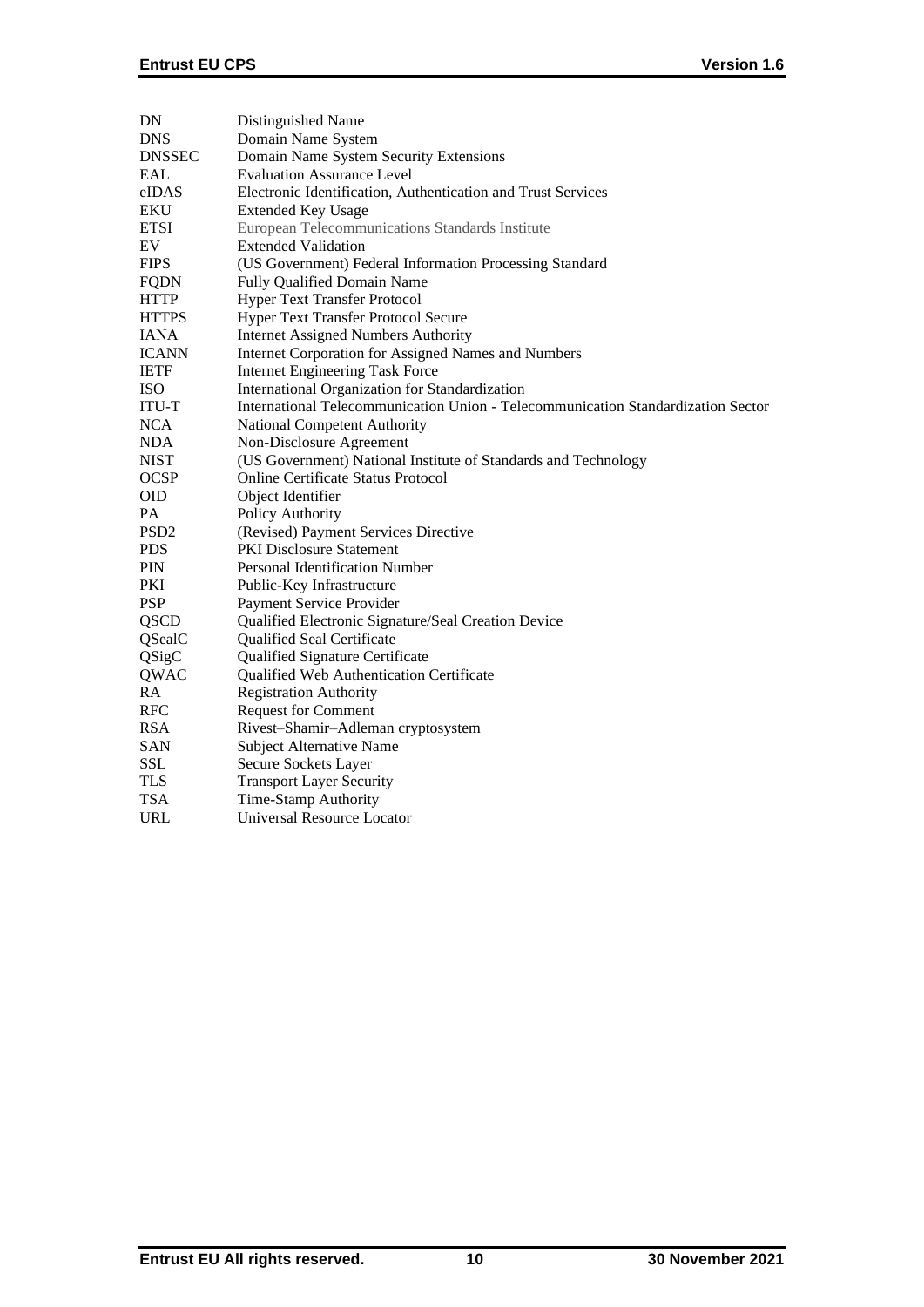# **2. Publication and Repository Responsibilities**

Entrust maintains the Repository to store various information related to Certificates and the operation of the CAs and RAs. The CPS and various other related information is published in the Repository.

# **2.1 Repositories**

The CAs maintain the Repositories to allow access to Certificate-related and Certificate revocation information. The information in the Repositories is accessible through a web interface, available on a 24x7 basis and is periodically updated as set forth in this CPS. The Repositories are the only approved source for CRL and other information about Certificates.

The CA will adhere to the latest version of the CPS published in the Repository.

The Repository can be accessed at https://eu.entrustdatacard.com/resources/.

Web pages that can be used by ASVs to test their software with Certificates that chain up to each publicly trusted Root Certificate are hosted at [https://www.entrust.net/CPS.](https://www.entrust.net/CPS)

# **2.2 Publication of Certification Information**

The CA publishes its CPS, CA Certificates, Subscriber Agreements, PKI Disclosure Statement, Relying Party Agreements, and CRLs in the Repositories.

# **2.3 Time or Frequency of Publications**

The CPS will be re-issued and published at least once per year. The CPS will be updated with an incremented version number and a new date on an annual basis even if no other changes have been made to this document.

CRLs will be updated as per §4.9.7.

OCSP responses will be updated as per §4.9.10.

# **2.4 Access Controls on Repositories**

Information published in the Repository is public information. Read only access is unrestricted. The CAs have implemented logical and physical controls to prevent unauthorized write access to its Repositories.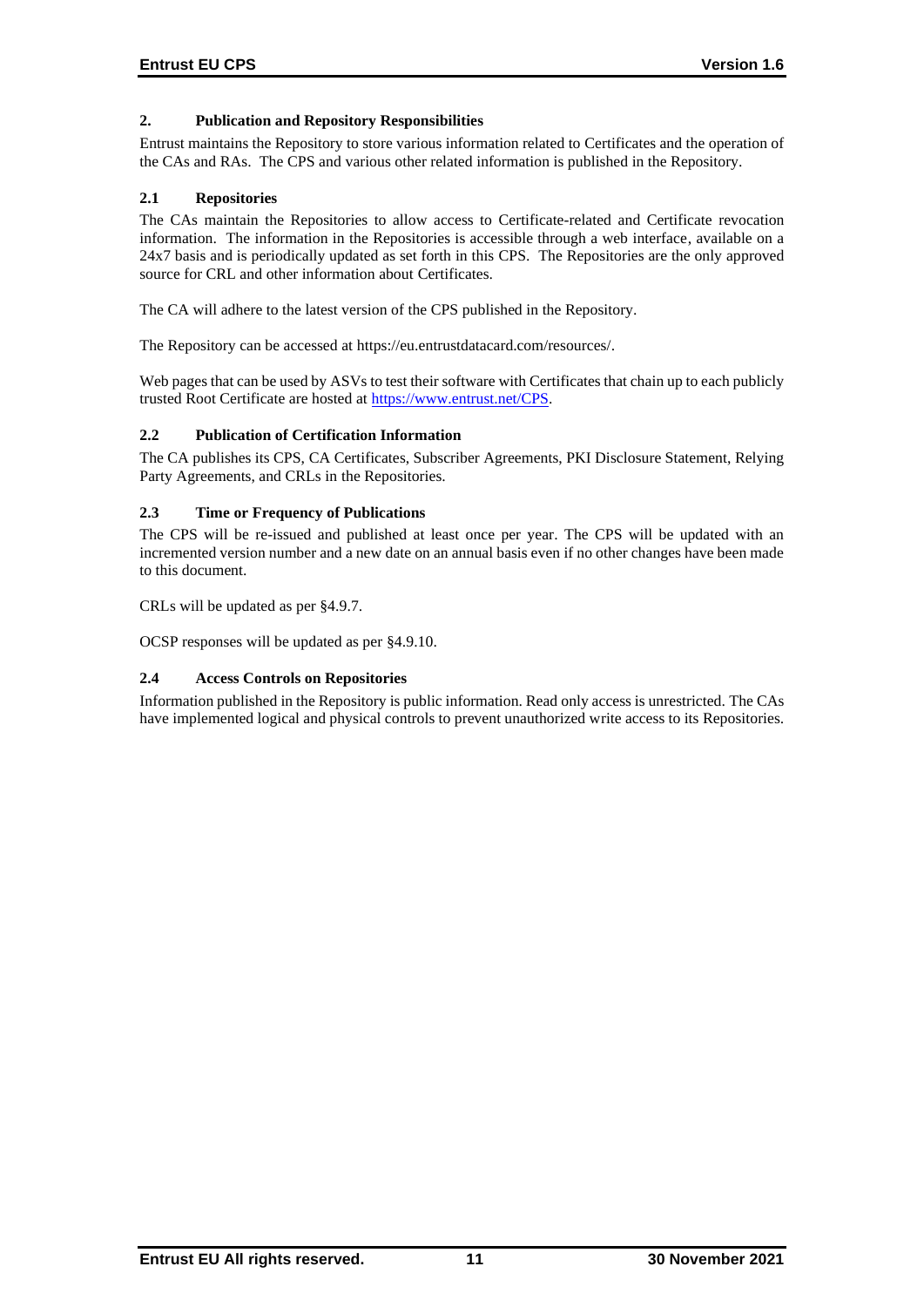## **3. Identification and Authentication**

The Policy Authority mandates the verification practices for verifying identification and authentication, and may, in its discretion, update such practices.

### **3.1 Naming**

Before issuing an Certificate, the CAs ensure that all Subject organization information in the Certificate conforms to the requirements of, and has been verified in accordance with the procedures prescribed in this CPS and matches the information confirmed and documented by the RA pursuant to its verification processes.

#### eIDAS QWAC and PSD2 QWAC

The CA and RA must follow the verification procedures in this CPS, the EV SSL Guidelines, and the ETSI Guidelines and match the information confirmed and documented by the RA pursuant to its verification processes. Such verification procedures are intended to accomplish the following:

- (i) Verify the Applicant's existence and identity, including;
	- a. Verify the Applicant's legal existence and identity (as stipulated in the EV SSL Guidelines and ETSI Guidelines),
	- b. Verify the Applicant's physical existence (business presence at a physical address) , and
	- c. Verify the Applicant's operational existence (business activity).
- (ii) Verify the Applicant's authorization for the Certificate, including;
	- a. Verify the name, title, and authority of the Contract Signer, Certificate Approver, and Certificate Requester;
	- b. Verify that Contract Signer signed the Subscriber Agreement; and
	- c. Verify that a Certificate Approver has signed or otherwise approved the Certificate request.
- (iii) For PSD2 QWAC, verify the additional information required by ETSI TS 119 495, including the Applicant's organizationIdentifier assigned by an NCA and the Applicant's approved payment service provider roles.

# **3.1.1 Types of Names**

The Subject names in a Certificate comply with the X.501 Distinguished Name (DN) form. The CAs shall use a single naming convention as set forth below.

Qualified Signature Certificates

- (i) "Country Name" (C) which is the two-letter ISO 3166 code for the country in which the Applicant is located;
- (ii) "State" (ST) (if applicable), which is the state or province of the organization's place of business;
- (iii) "Locality" (L), which is the city or locality of the organization's place of business;
- (iv) "Organization Name" (O) which is the name of the organization in the case of a corporation, partnership, or other entity. In the case of a sole proprietorship, the organization name can be the name of the Applicant;
- (v) "Organizational Unit Name" (OU) which is an optional field. The OU field may be used to distinguish between different organizational groups within an organization (for example, to distinguish between human resources, marketing, and development);
- (vi) "Surname" which is the validated surname of the Subject:
- (vii) "First Name" which is the validated first name of the Subject;
- (viii) "Serial Number" which is randomly generated and assigned to the Subject
- (ix) "Common Name" (CN) which is the first name and the surname of the Subject .

Qualified Seal Certificates

- (i) "Country Name" (C) which is the two-letter ISO 3166 code for the country in which the Applicant is located;
- (ii) "State" (ST) (if applicable), which is the state or province of the organization's place of business;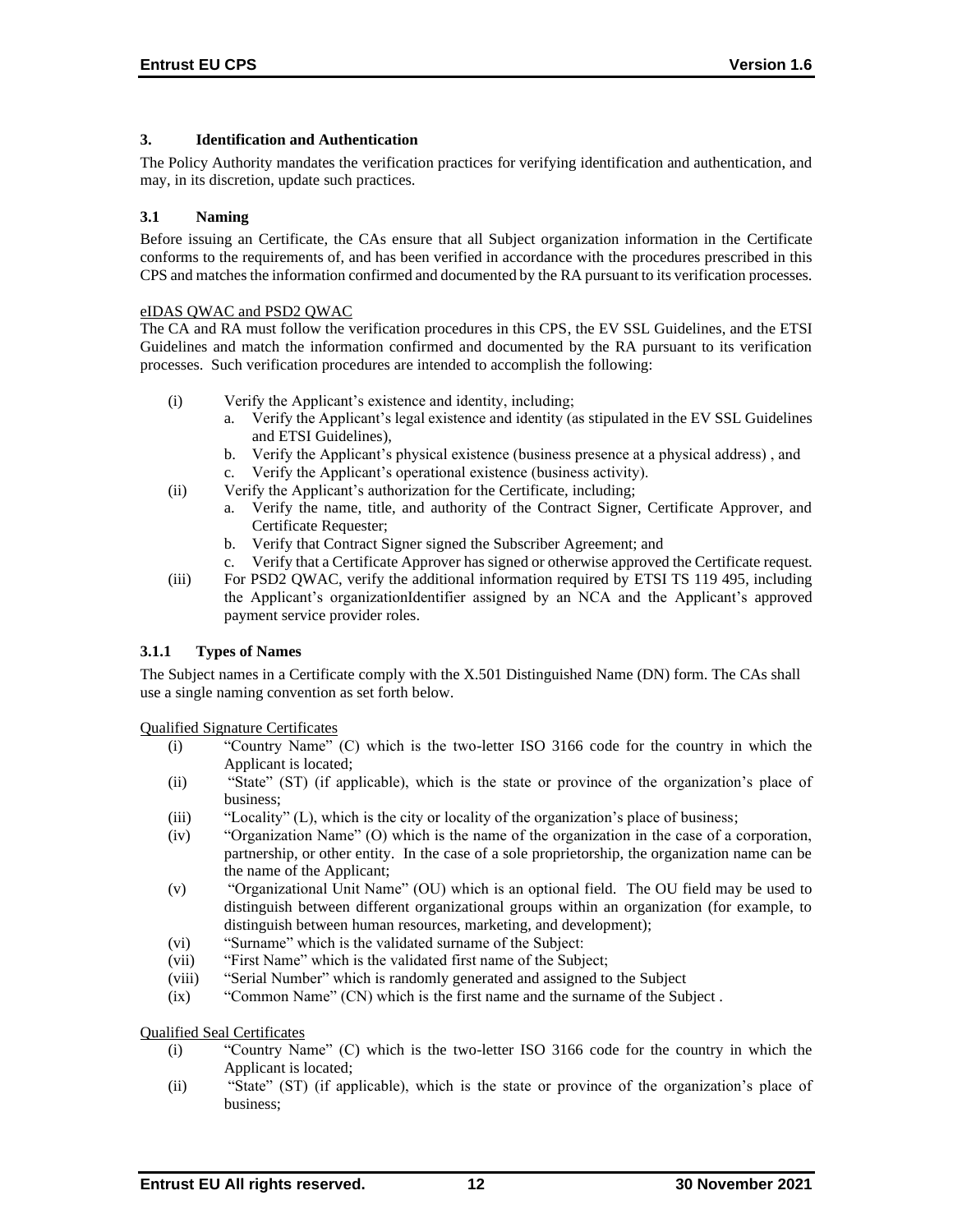- (iii) "Locality" (L), which is the city or locality of the organization's place of business;
- (iv) "Organization Name" (O) which is the name of the organization in the case of a corporation, partnership, or other entity. In the case of a sole proprietorship, the organization name can be the name of the Applicant;
- (v) "Organization Identifier" which is the Organization Identifier;
- (vi) "Organizational Unit Name" (OU) which is an optional field. The OU field may be used to distinguish between different organizational groups within an organization (for example, to distinguish between human resources, marketing, and development);
- (vii) "Common Name" (CN) which is commonly used by the subject to represent itself .

PSD2 Qualified Seal Certificates

- (i) Same as Qualified Seal Certificate, plus
- (ii) Applicant's "organizationIdentifier" assigned by an NCA

Qualified Web Authentication Certificates

- (i) "Country Name" (C) which is the two-letter ISO 3166 code for the country in which the Applicant is located and plans to host the secure server on which the Applicant is intending to install the Certificate;
- (ii) "Organization Name" (O) which is the name of the organization in the case of a corporation, partnership, or other entity. In the case of a sole proprietorship, the organization name can be the name of the Applicant;
- (iii) "Organizational Unit Name" (OU) which is an optional field. The OU field may be used to distinguish between different organizational groups within an organization (for example, to distinguish between human resources, marketing, and development);
- (iv) "Common Name" (CN) which is the hostname, the fully qualified hostname or path used in the DNS of the secure server on which the Applicant is intending to install the Certificate;
- (v) "Locality" (L), which is the city or locality of the organization's place of business; and
- (vi) "State" (ST) (if applicable), which is the state or province of the organization's place of business.
- (vii) "serialNumber" which is the registration number of Subscriber,
- (viii) "businessCategory" which is the applicable business category clause per the EV SSL Guidelines,
- (ix) "jurisdictionOfIncorporationLocalityName" (if applicable) which is the jurisdiction of registration or incorporation locality of Subscriber,
- (x) "jurisdictionOfIncorporationStateOrProvinceName" (if applicable) which is the jurisdiction of registration or incorporation state or province of Subscriber, and
- (xi) "jurisdictionOfIncorporationCountry" which is the jurisdiction of registration or incorporation country of Subscriber.

Effective on or before 1 September 2022, the OU field will not be included in eIDAS QWAC Certificates.

PSD2 Qualified Web Authentication Certificates

- (i) Same Subject name as Qualified Web Authentication Certificates, plus
- (ii) Applicant's "organizationIdentifier" assigned by an NCA is included in a separate extension.

Effective on or before 1 September 2022, the OU field will not be included in PSD2 QWAC Certificates.

# **3.1.2 Need for Names to be Meaningful**

The Certificates issued pursuant to this CPS are meaningful only if the names that appear in the Certificates can be understood and used by Relying Parties. Names used in the Certificates must identify the person or object to which they are assigned in a meaningful way. CAs shall not issue Certificates to the Subscribers that contain Domain Names, IP Addresses, DN, URL, and/or e-mail addresses that the Subscribers do not legitimately own or control. Examples of fields and extensions where these names appear include subject DN and subject alternative names.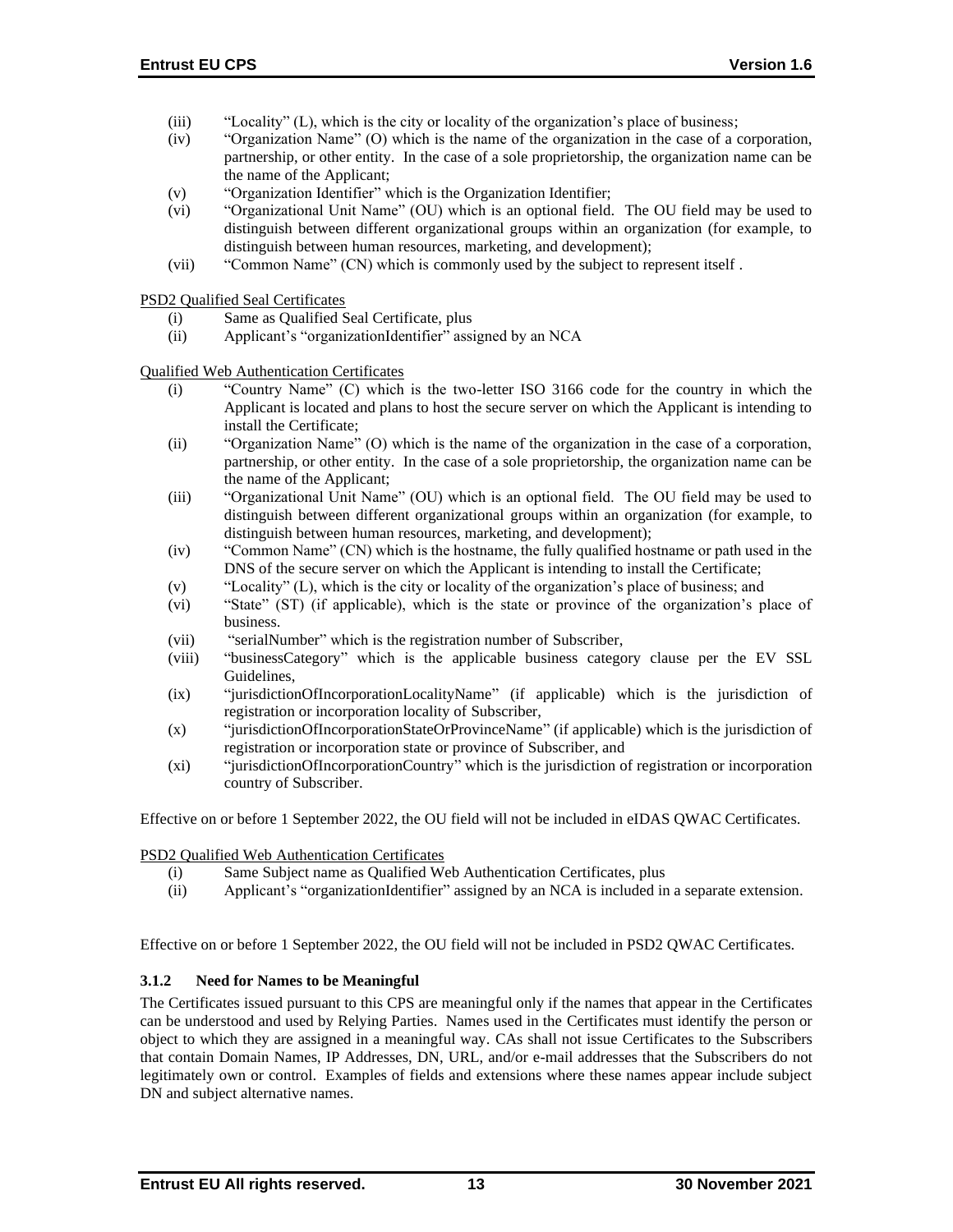## eIDAS QSigC

The value of the Common Name to be used in eIDAS QSigC shall be the Subject's first name and surname.

### eIDAS QSealC and PSD2 QSealC

The value of the Common Name to be used in eIDAS QSealC and PSD2 QSealC shall be the Applicant's organization name.

## eIDAS QWAC and PSD2 QWAC

The value of the Common Name to be used in an eIDAS QWAC or PSD2 QWAC shall be the Applicant's FQDN that is used in the DNS of the secure server on which the Applicant is intending to install the Certificate. The FQDN for an eIDAS QWAC or PSD2 QWAC cannot be an IP address or a Wildcard Domain Name.

# **3.1.3 Anonymity or Pseudonymity of Subscribers**

No stipulation.

## **3.1.4 Rules for Interpreting Various Name Forms**

No stipulation.

## **3.1.5 Uniqueness of Names**

Names are to be defined unambiguously for each Subject in a Repository. The Subject name attribute is to be unique to the Subject to which it is issued.

#### eIDAS QSigC

A unique number is included in the serial number attribute of the Subject name per ETSI EN 319 412-1 and is determined as follows:

- i. If the Subject has a Spanish National Identity Document number, a Spanish foreigner identity number or a Spanish tax identification number, then this number is included in the Certificate;
- ii. If the Subject person has neither a Spanish National Identity Document number, nor a Spanish foreigner identity number, nor a Spanish tax identification number, then inclusion of a random number or an National Identity number from another country will be included in the Certificate.

### eIDAS QSealC and PSD2 QSealC

A unique number is included in the organization identifier attribute of the Subject name per ETSI 319 412- 1. This number will be a taxation identification number or, in its absence, another identifying code that uniquely and permanently identifies it over time as recorded in the official records.

#### eIDAS QWAC and PSD2 QWAC

A unique number is included in the serial number attribute of the Subject name per the EV SSL Guidelines. This number will be a taxation identification number or, in its absence, another identifying code that uniquely and permanently identifies it over time as recorded in the official records.

#### **3.1.6 Recognition, Authentication, and Role of Trademarks**

The Subject names in Certificates are issued on a "first come, first served" basis. By accepting a Subject name for incorporation into a Certificate, an RA operating under a CA does not determine whether the use of such information infringes upon, misappropriates, dilutes, unfairly competes with, or otherwise violates any intellectual property right or any other rights of any person, entity, or organization. The CAs and any RAs operating under the CAs neither act as an arbitrator nor provide any dispute resolution between Subscribers or between Subscribers and third-party complainants in respect to the use of any information in an Certificate. The CPS does not bestow any procedural or substantive rights on any Subscriber or thirdparty complainant in respect to any information in a Certificate. Neither the CAs nor any RAs operating under the CAs shall in any way be precluded from seeking legal or equitable relief (including injunctive relief) in respect to any dispute between Subscribers or between Subscribers and third-party complainants or in respect to any dispute between Subscribers and a CA or an RA operating under a CA or between a thirdparty complainant and a CA or an RA operating under a CA arising out of any information in an Certificate.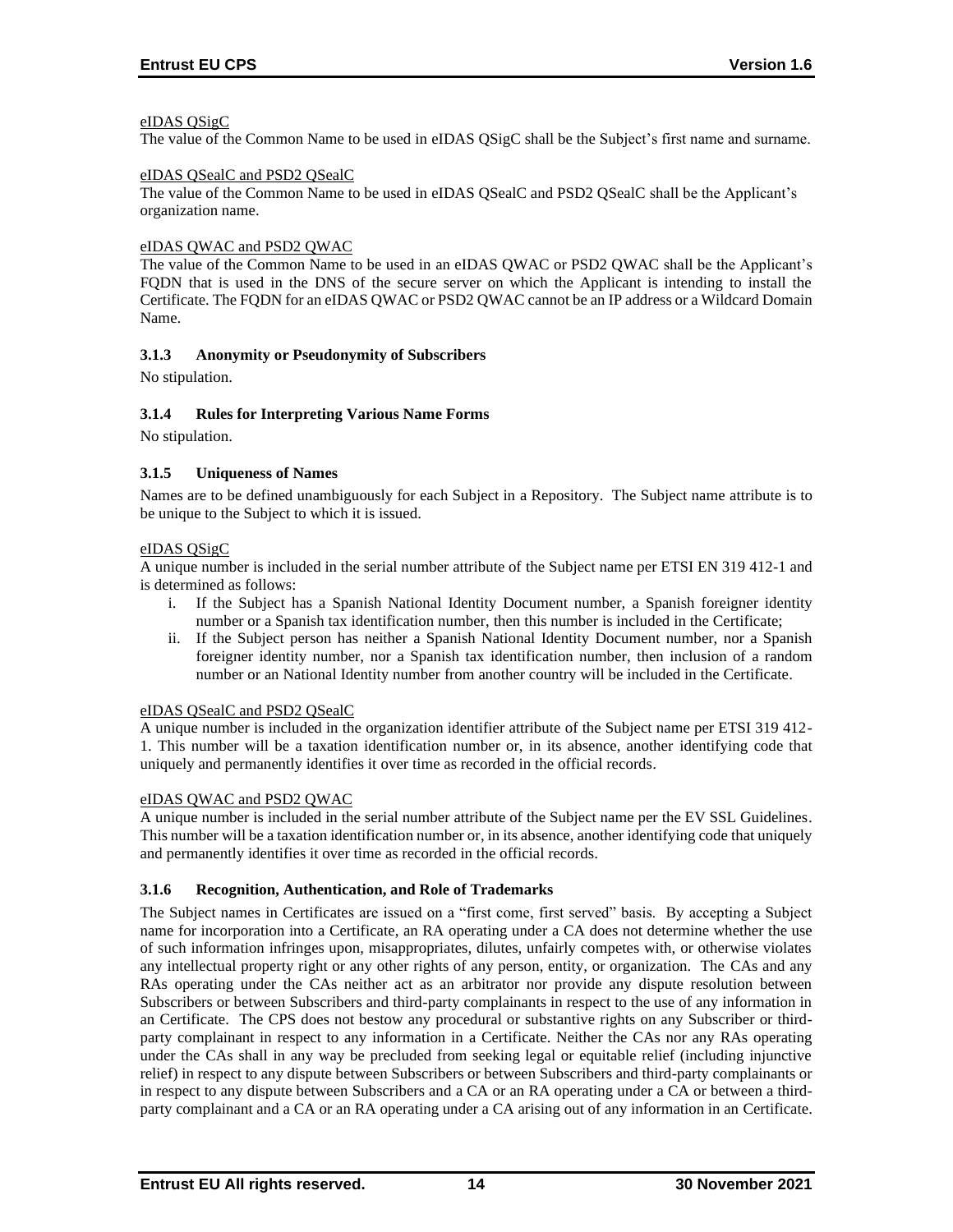The CAs and RAs operating under the CAs shall respectively have the right to revoke and the right to request revocation of Certificates upon receipt of a properly authenticated order from an arbitrator or court of competent jurisdiction requiring the revocation of a Certificate.

A CA or an RA operating under a CA may, in certain circumstances, take action in respect to a Certificate containing information that possibly violates the trademark rights of a third-party complainant. In the event that a third-party complainant provides a CA or an RA operating under a CA with (i) a certified copy that is not more than three (3) months old of a trademark registration from the principal trademark office in any one of the United States, Canada, Japan, Australia or any of the member countries of the European Union, and further provided that such registration is still in full force and effect, and (ii) a copy of a prior written notice to the Subscriber of the Certificate in dispute, stating that the complainant believes that information in the Subscriber's Certificate violates the trademark rights of the complainant, and (iii) a representation by the complainant indicating the means of notice and basis for believing that such notice was received by the Subscriber of the Certificate in dispute, a CA or an RA operating under a CA may initiate the following actions. The CA or the RA operating under a CA may determine whether the issue date of the Subscriber's Certificate predates the registration date on the trademark registration provided by the complainant. If the date of issuance of the Subscriber's Certificate predates the trademark registration date, the CA or the RA operating under the CA will take no further action unless presented with an authenticated order from an arbitrator or court of competent jurisdiction. If the date of issuance of the Certificate is after the registration date on the trademark registration provided by the complainant, the CA or the RA operating under the CA shall request that the Subscriber provide a proof of ownership for the Subscriber's own corresponding trademark registration from the principal trademark office in any one of the United States, Canada, Japan, Australia or any of the member countries of the European Union. If the Subscriber can provide a certified copy, as set forth above, that predates or was issued on the same date as the complainant's trademark registration, the CA or the RA operating under the CA will take no further action unless presented with an authenticated order from an arbitrator or court of competent jurisdiction. If the Subscriber does not respond within ten (10) Business Days, or if the date on the certified copy of the trademark registration provided by the Subscriber postdates the certified copy of the trademark registration provided by the complainant, the CA and the RAs operating under that CA respectively may revoke or may request revocation of the disputed Certificate.

If a Subscriber files litigation against a complainant, or if a complainant files litigation against a Subscriber, and such litigation is related to any information in an issued Certificate, and if the party instigating the litigation provides a CA or an RA operating under a CA with a copy of the file-stamped complaint or statement of claim, the CA will maintain the current status of the Certificate or the RA operating under the CA will request that the CA maintain the current status of the Certificate, subject to any requirements to change the status of such Certificate otherwise provided or required under this CPS, a Subscriber Agreement, or any Relying Party Agreement. During any litigation, a CA will not revoke and an RA operating under a CA will not request revocation of a Certificate that is in dispute unless ordered by an arbitrator or a court of competent jurisdiction or as otherwise provided or required under this CPS, a Subscriber Agreement, or any Relying Party Agreement. In the event of litigation as contemplated above, the CAs and RAs operating under the CAs will comply with any directions by a court of competent jurisdiction in respect to a Certificate in dispute without the necessity of being named as a party to the litigation. If named as a party in any litigation in respect to a Certificate, Entrust and/or any third party operating an RA under a CA shall be entitled to take any action that it deems appropriate in responding to or defending such litigation. Any Subscriber or Relying Party that becomes involved in any litigation in respect to a Certificate shall remain subject to all of the terms and conditions of the CPS, the Subscriber's Subscriber Agreement, and the Relying Party's Relying Party Agreement.

RAs operating under a CA shall notify the CA of any disputes of which such RA is aware and which relate to any information contained in a Certificate whose issuance was requested by such RA.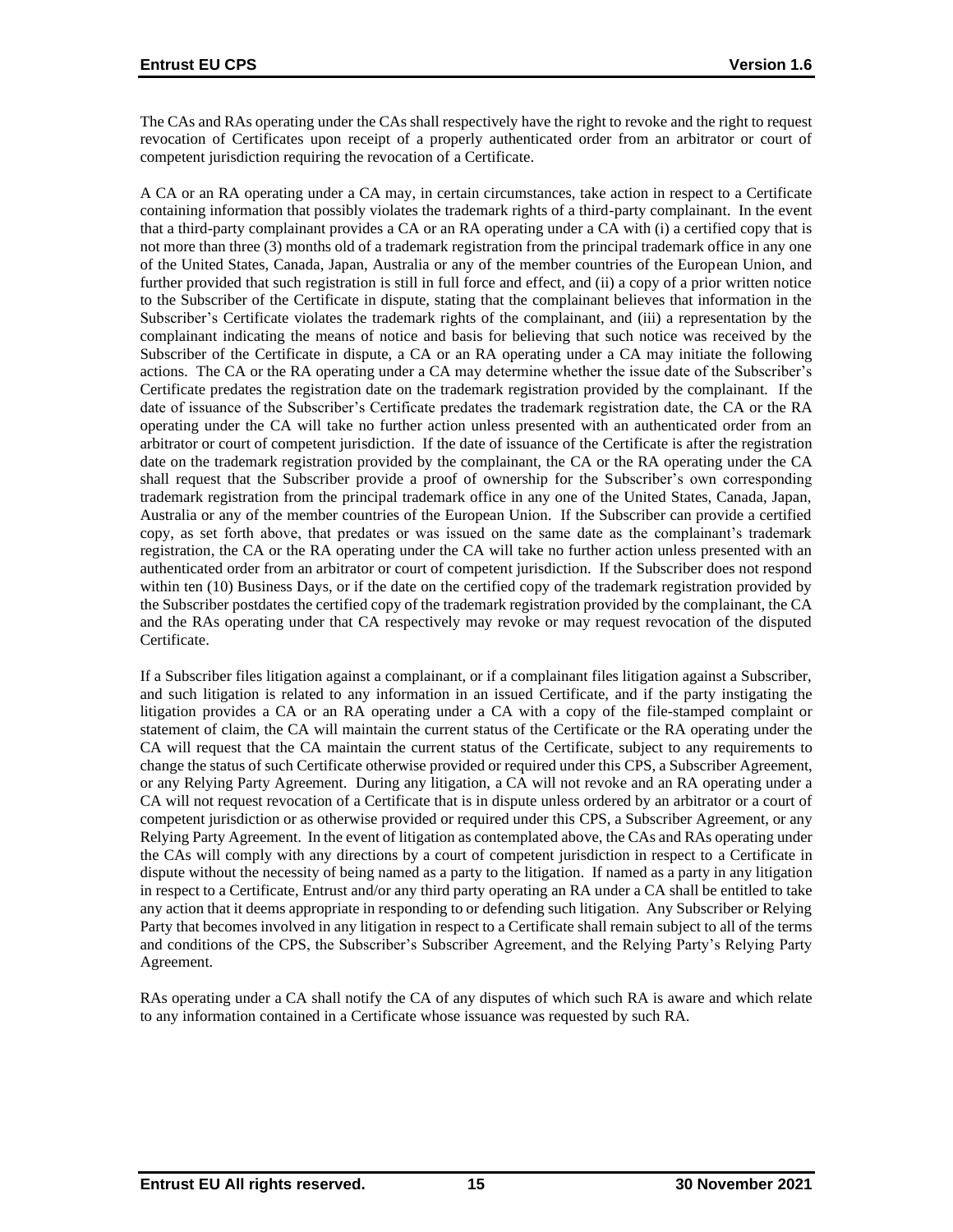## **3.2 Initial Identity Validation**

### **3.2.1 Method to Prove Possession of Private Key**

For Key Pairs generated by the Applicant, the CAs perform proof of possession tests for CSRs created using reversible asymmetric algorithms (such as RSA) by validating the signature on the CSR submitted by the Applicant with the Certificate Application.

## **3.2.2 Authentication of Organization Identity**

## **3.2.2.1 Identity**

The CA or the RA performs verification of any organizational identities that are submitted by an Applicant or Subscriber in accordance with the practices mandated by the Policy Authority. The CA or the RA determines whether the organizational identity, address, and Domain Name provided with a Certificate Application are consistent with information contained in third-party databases and/or governmental sources. The information and sources used for the verification of Certificate Applications may vary depending on the jurisdiction of the Applicant or Subscriber.

In the case of organizational identities that are not registered with any governmental sources, the CA or the RA uses commercially reasonable efforts to confirm the existence of the organization. Such commercially reasonable efforts may include site visits or third-party attestation letter.

#### eIDAS QWAC, PSD2 QWAC, eIDAS QSealC and PSD2 QSealC

The CA or RA will identify the organization and, if applicable, any specific attributes of the organization, will be verified by an Authorized Representative.

#### eIDAS QWAC and PSD2 QWAC

RAs operating under the CAs shall determine:

- (i) Business Category;
- (ii) Jurisdiction of Incorporation or Registration;
- (iii) Registration Number;
- (iv) Physical address of Place of Business; and
- (v) Operational Existence.

Prior to the use of an Incorporating Agency or Registration Agency to fulfill these verification requirements, the agency information about the Incorporating Agency or Registration Agency will be disclosed at [https://www.entrust.com/legal-compliance/approved-incorporating-agencies.](https://www.entrust.com/legal-compliance/approved-incorporating-agencies)

This agency information includes the following:

- (vi) Sufficient information to unambiguously identify the Incorporating Agency or Registration Agency (such as a name, jurisdiction, and website);
- (vii)The accepted value or values for each of the subject:jurisdictionLocalityName (OID: 1.3.6.1.4.1.311.60.2.1.1), subject:jurisdictionStateOrProvinceName (OID: 1.3.6.1.4.1.311.60.2.1.2), and subject:jursidictionCountryName (OID: 1.3.6.1.4.1.311.60.2.1.3) fields, when a Certificate is issued using information from that Incorporating Agency or Registration Agency, indicating the jurisdiction(s) that the agency is appropriate for; and,
- (viii) A revision history that includes a unique version number and date of publication for any additions, modifications, and/or removals from this list.

### PSD2 Certificates

RAs operating under the CAs shall also determine:

- (ix) Applicable NCA;
- (x) organizationIdentifier assigned by the NCA; and
- (xi) Payment service provider roles approved by the NCA.

Note: RAs shall conform to the specific NCA rules for verifying these attributes.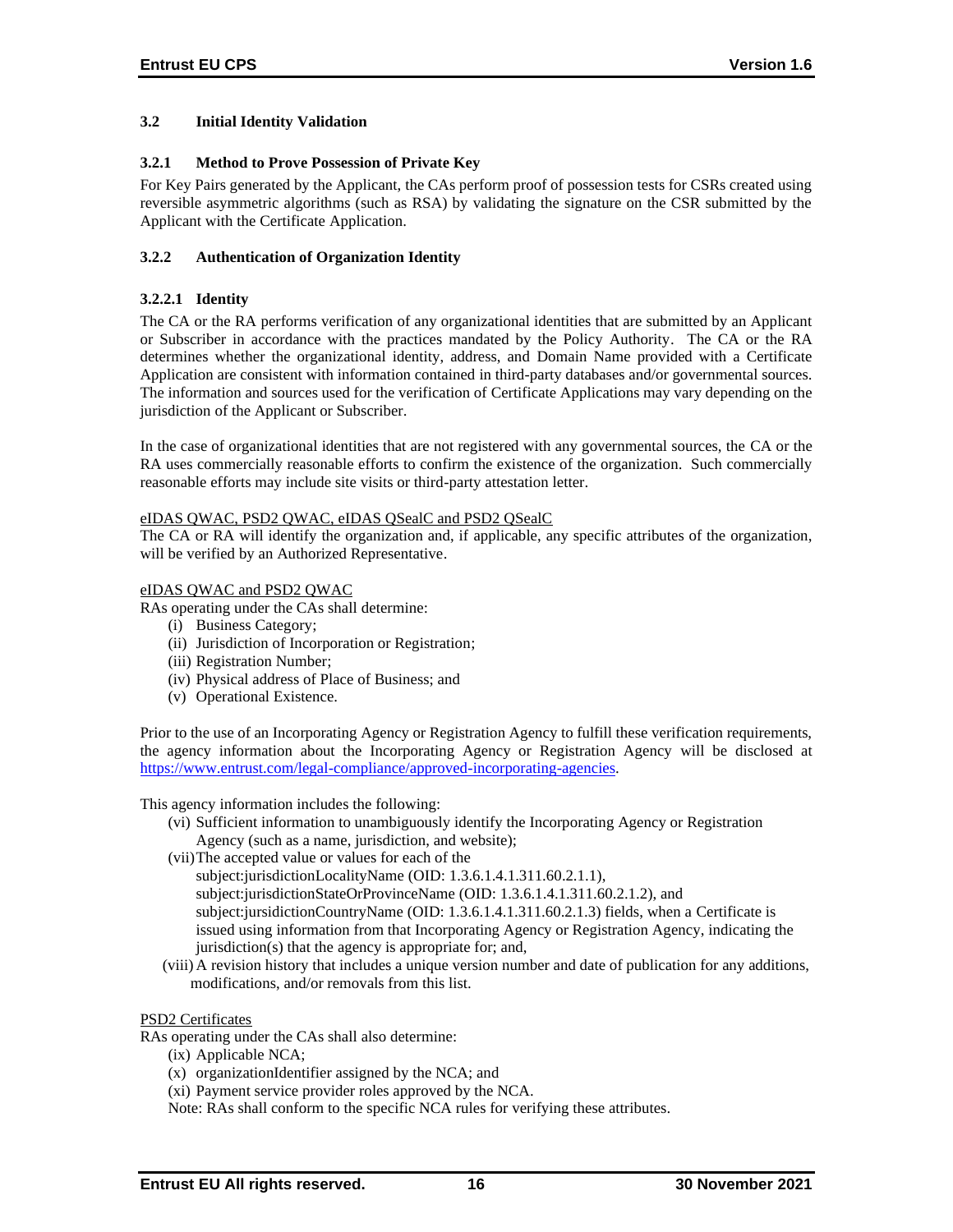# **3.2.2.2 DBA/Tradename**

If the subject identity information is to include a DBA or tradename, the CA or the RA will verify the Applicant's right to use the DBA/tradename using at least one of the following:

- (i) The RA may verify the assumed name through use of a Qualified Government Information Source operated by, or on behalf of, an appropriate government agency in the jurisdiction of the Applicant's Place of Business, or by direct contact with such government agency in person or via mail, e-mail, Web address, or telephone; or
- (ii) The RA may verify the assumed name through use of a Qualified Independent Information Source provided that the QIIS has verified the assumed name with the appropriate government agency.
- (iii) The RA may rely on a Verified Professional Letter that indicates the assumed name under which the Applicant conducts business, the government agency with which the assumed name is registered, and that such filing continues to be valid.

#### **3.2.2.3 Verification of Country**

Verification of country will be done in accordance with the methods of § 3.2.2.1.

## **3.2.2.4 Validation of Domain Authorization or Control**

The CA will confirm that prior to issuance, the CA or the RA validated each Fully‐Qualified Domain Name (FQDN) listed in the Certificate using at least one of the methods listed below.

Completed validations of Applicant authority may be used for the issuance of multiple Certificates over time. For purposes of domain validation, the term Applicant includes the Applicant's Parent Company, Subsidiary Company, or Affiliate.

The CA maintains a record of which domain validation method was used to validate every domain.

## **3.2.2.4.1 Validating the Applicant as a Domain Contact**

This method of domain validation is not used.

#### **3.2.2.4.2 Email, Fax, SMS, or Postal Mail to Domain Contact**

Confirm the Applicant's control over the FQDN by sending a Random Value via email, fax, SMS, or postal mail and then receiving a confirming response utilizing the Random Value. The Random Value must be sent to an email address, fax/SMS number, or postal mail address identified as a Domain Contact.

Each email, fax, SMS, or postal mail may confirm control of multiple ADNs.

The CA or RA may send the email, fax, SMS, or postal mail identified under this section to more than one recipient provided that every recipient is identified by the Domain Name Registrar as representing the Domain Name Registrant for every FQDN being verified using the email, fax, SMS, or postal mail.

The Random Value is unique in each email, fax, SMS, or postal mail.

The CA or RA may resend the email, fax, SMS, or postal mail in its entirety, including re-use of the Random Value, provided that the communication's entire contents and recipient(s) remain unchanged.

The Random Value will remain valid for use in a confirming response for no more than 30 days from its creation.

#### **3.2.2.4.3 Phone Contact with Domain Contact**

Confirm the Applicant's control over the FQDN by calling the Domain Name Registrant's phone number and obtaining a response confirming the Applicant's request for validation of the FQDN. The CA or RA shall place the call to a phone number identified by the Domain Name Registrar as the Domain Contact.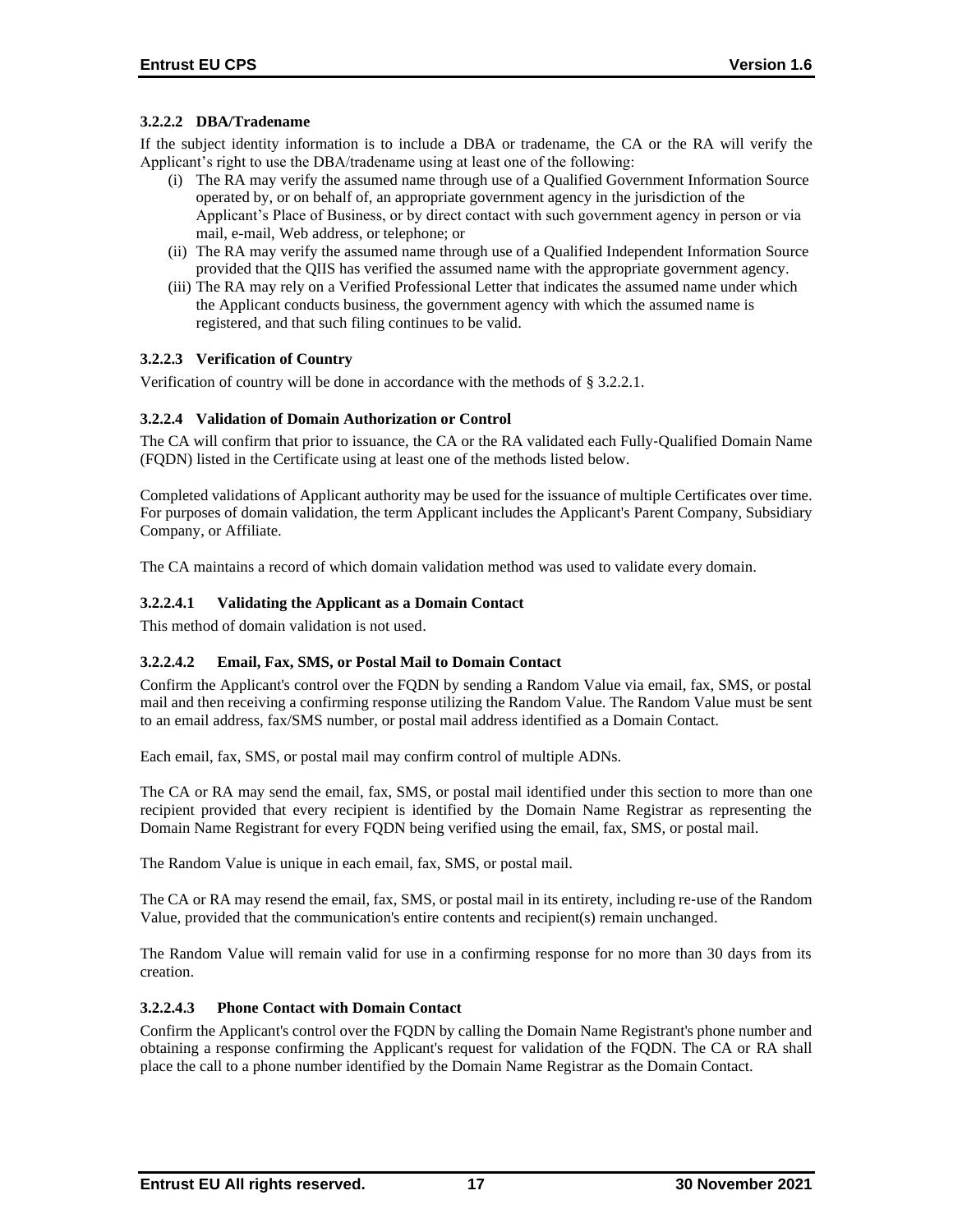Each phone call shall be made to a single number and may confirm control of multiple FQDNs, provided that the phone number is identified by the Domain Registrar as a valid contact method for every Base Domain Name being verified using the phone call.

This method has not been used after May 31, 2019.

## **3.2.2.4.4 Constructed Email to Domain Contact**

Confirm the Applicant's control over the FQDN by (i) sending an email to one or more addresses created by using 'admin', 'administrator', 'webmaster', 'hostmaster', or 'postmaster' as the local part, followed by the at‐ sign ("@"), followed by an ADN, (ii) including a Random Value in the email, and (iii) receiving a confirming response utilizing the Random Value.

Each email may confirm control of multiple FQDNs, provided the ADN used in the email is an ADN for each FQDN being confirmed.

The Random Value shall be unique in each email.

The email may be re-sent in its entirety, including the re-use of the Random Value, provided that its entire contents and recipient shall remain unchanged.

The Random Value shall remain valid for use in a confirming response for no more than 30 days from its creation.

## **3.2.2.4.5 Domain Authorization Document**

This method of domain validation is not used.

## **3.2.2.4.6 Agreed-Upon Change to Website**

This method of domain validation is not used.

#### **3.2.2.4.7 DNS Change**

Confirm the Applicant's control over the FQDN by confirming the presence of a Random Value in a DNS CNAME, TXT or CAA record for an ADN or an ADN that is prefixed with a Domain Label that begins with an underscore character.

If a Random Value is used, the CA or RA shall provide a Random Value unique to the Certificate request and shall not use the Random Value after (i) 30 days or (ii) if the Applicant submitted the Certificate request, the timeframe permitted for reuse of validated information relevant to the Certificate.

#### **3.2.2.4.8 IP Address**

Confirming the Applicant's control over the FQDN by confirming that the Applicant controls an IP Address returned from a DNS lookup for A or AAAA records for the FQDN in accordance with § 3.2.2.5.

Once the FQDN has been validated using this method, the CA MAY NOT also issue Certificates for FQDNs for higher level domain levels that end in the validated FQDN unless the CA performs a separate validation for that FQDN using an authorized method.

#### **3.2.2.4.9 Test Certificate**

This method of domain validation is not used.

#### **3.2.2.4.10 TLS Using a Random Number**

This method of domain validation is not used.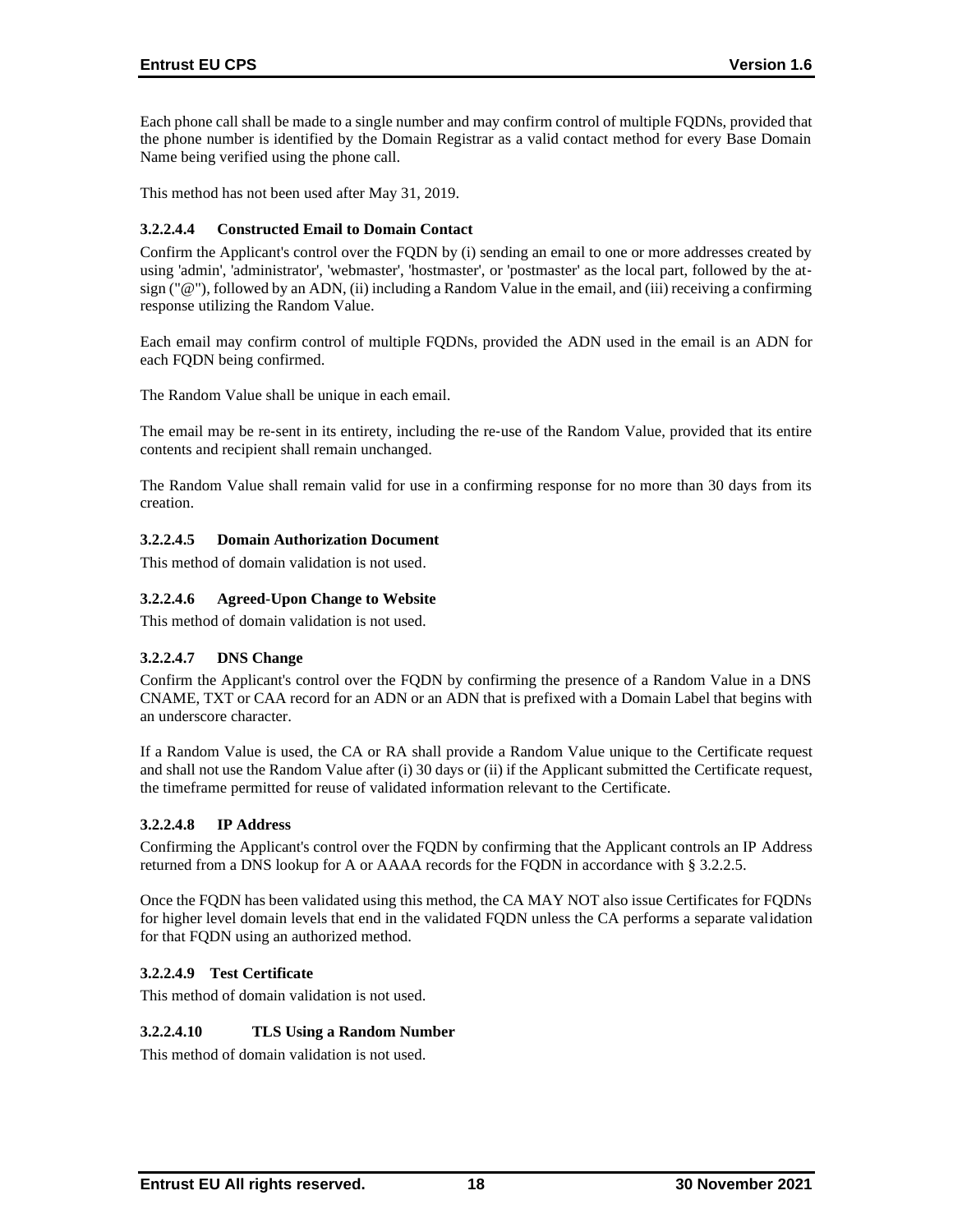## **3.2.2.4.11 Any Other Method**

This method of domain validation is not used.

## **3.2.2.4.12 Validating Applicant as a Domain Contact**

This method of domain validation is not used.

## **3.2.2.4.13 Email to DNS CAA Contact**

Confirm the Applicant's control over the FQDN by sending a Random Value via email and then receiving a confirming response utilizing the Random Value. The Random Value will be sent to a DNS CAA Email Contact. The relevant CAA Resource Record Set will be found using the search algorithm defined in RFC 8659 Section 3.

Each email may confirm control of multiple FQDNs, provided that each email address is a DNS CAA Email Contact for each ADN Name being validated. The same email may sent to multiple recipients as long as all recipients are the DNS CAA Email Contacts for each ADN being validated.

The Random Value shall be unique in each email. The email may be re-sent in its entirety, including the reuse of the Random Value, provided that its entire contents and recipient(s) remain unchanged. The Random Value shall remain valid for use in a confirming response for no more than 30 days from its creation.

## **3.2.2.4.14 Email to DNS TXT Contact**

Confirm the Applicant's control over the FQDN by sending a Random Value via email and then receiving a confirming response utilizing the Random Value. The Random Value will be sent to a DNS TXT Record Email Contact for the ADN selected to validate the FQDN.

Each email may confirm control of multiple FQDNs, provided that each email address is DNS TXT Record Email Contact for each ADN being validated. The same email may be sent to multiple recipients as long as all recipients are the DNS TXT Record Email Contacts for each ADN being validated.

The Random Value shall be unique in each email. The email may be re-sent in its entirety, including the reuse of the Random Value, provided that its entire contents and recipient(s) remain unchanged. The Random Value shall remain valid for use in a confirming response for no more than 30 days from its creation.

#### **3.2.2.4.15 Phone with Domain Contact**

Confirm the Applicant's control over the FQDN by calling the Domain Contact's phone number and obtain a confirming response to validate the ADN. Each phone call may confirm control of multiple ADNs provided that the same Domain Contact phone number is listed for each ADN being verified and they provide a confirming response for each ADN.

In the event that someone other than a Domain Contact is reached, the CA may request to be transferred to the Domain Contact.

In the event of reaching voicemail, the CA may leave the Random Value and the ADN(s) being validated. The Random Value must be returned to the CA to approve the request.

The Random Value shall remain valid for use in a confirming response for no more than 30 days from its creation.

## **3.2.2.4.16 Phone Contact with DNS TXT Record Phone Contact**

Confirm the Applicant's control over the FQDN by calling the DNS TXT Record Phone Contact's phone number and obtain a confirming response to validate the ADN. Each phone call may confirm control of multiple ADNs provided that the same DNS TXT Record Phone Contact phone number is listed for each ADN being verified and they provide a confirming response for each ADN.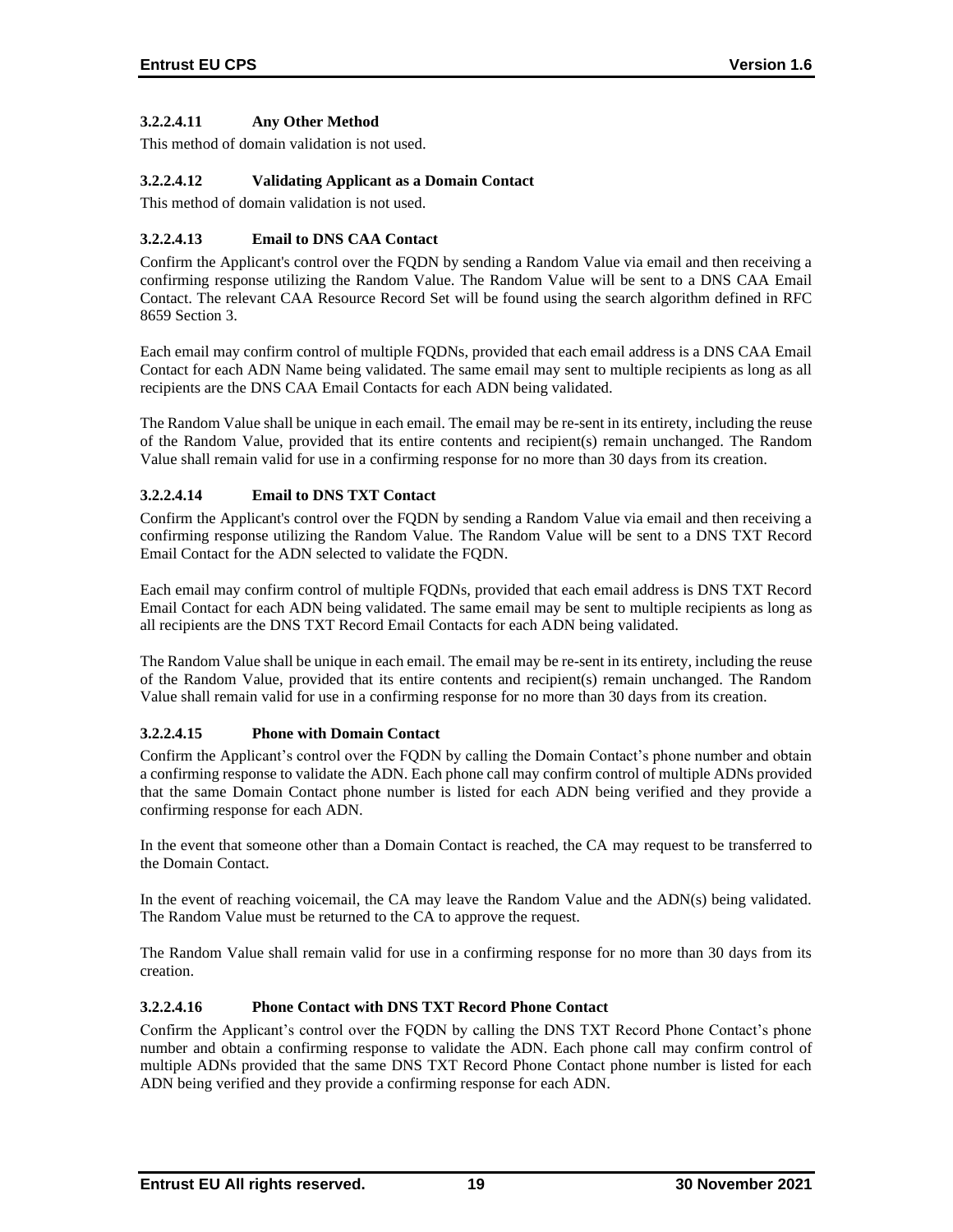The CA may not knowingly be transferred or request to be transferred as this phone number has been specifically listed for the purposes of domain validation.

In the event of reaching voicemail, the CA may leave the Random Value and the ADN(s) being validated. The Random Value must be returned to the CA to approve the request.

The Random Value shall remain valid for use in a confirming response for no more than 30 days from its creation.

### **3.2.2.4.17 Phone Contact with DNS CAA Phone Contact**

Confirm the Applicant's control over the FQDN by calling the DNS CAA Phone Contact's phone number and obtain a confirming response to validate the ADN. Each phone call may confirm control of multiple ADNs provided that the same DNS CAA Phone Contact phone number is listed for each ADN being verified and they provide a confirming response for each ADN. The relevant CAA Resource Record Set must be found using the search algorithm defined in RFC 8659 Section 3.

The CA may not knowingly be transferred or request to be transferred as this phone number has been specifically listed for the purposes of domain validation.

In the event of reaching voicemail, the CA may leave the Random Value and the ADN(s) being validated. The Random Value must be returned to the CA to approve the request.

The Random Value shall remain valid for use in a confirming response for no more than 30 days from its creation.

#### **3.2.2.4.18 Agreed-Upon Change to Website v2**

Confirm the Applicant's control over the FQDN by verifying that the Request Token or Random Value is contained in the contents of a file.

- (i) The entire Request Token or Random Value must not appear in the request used to retrieve the file, and
- (ii) the CA MUST receive a successful HTTP response from the request (meaning a 2xx HTTP status code must be received).

The file containing the Request Token or Random Number:

- (iii) Must be located on the Authorization Domain Name, and
- (iv) Must be located under the "/.well-known/pki-validation" directory, and
- (v) Must be retrieved via either the "http" or "https" scheme, and
- (vi) Must be accessed over an Authorized Port.

The CA follows redirects and the following apply:

- (vii) Redirects must be initiated at the HTTP protocol layer.
	- a. For validations performed on or after July 1, 2021, redirects will only be the result of a 301, 302, or 307 HTTP status code response, as defined in RFC 7231, Section 6.4, or a 308 HTTP status code response, as defined in RFC 7538, Section 3. Redirects must be to the final value of the Location HTTP response header, as defined in RFC 7231, Section 7.1.2.
	- b. For validations performed prior to July 1, 2021, redirects will only be the result of an HTTP status code result within the 3xx Redirection class of status codes, as defined in RFC 7231, Section 6.4.
- (viii)Redirects must be to resource URLs with either via the "http" or "https" scheme.
- (ix) Redirects must be to resource URLs accessed via Authorized Ports.

If a Random Value is used, then:

(x) The CA must provide a Random Value unique to the certificate request.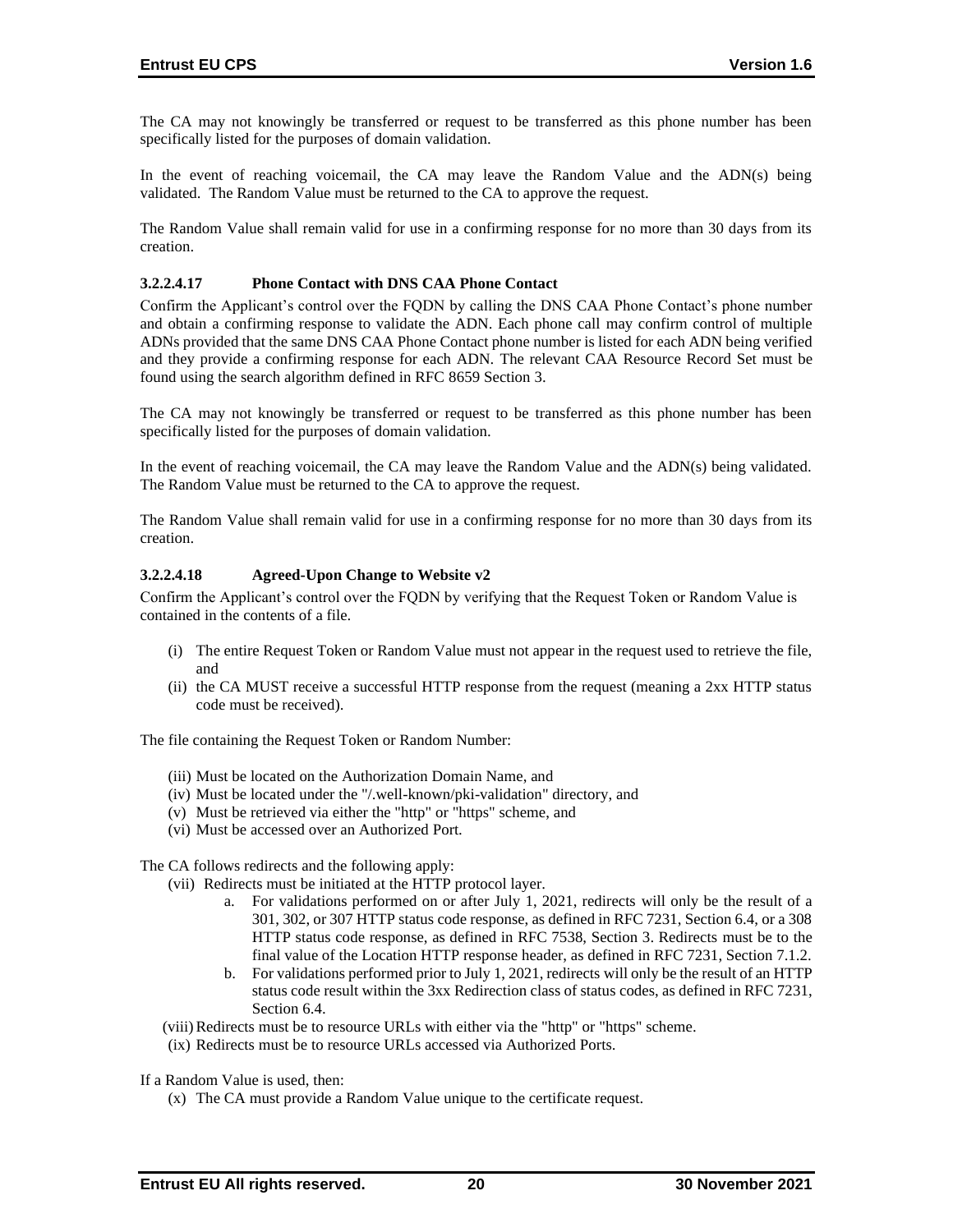(xi) The Random Value must remain valid for use in a confirming response for no more than 30 days from its creation. The CPS MAY specify a shorter validity period for Random Values, in which case the CA must follow its CPS.

Note: Once the FQDN has been validated using this method, the CA does NOT also issue Certificates for other FQDNs that end with all the Domain Labels of the validated FQDN.

## **3.2.2.4.19 Agreed-Upon Change to Website - ACME**

This method of domain validation is not used.

## **3.2.2.4.20 TLS Using ALPN**

This method of domain validation is not used.

#### **3.2.2.5 Authentication of an IP Address**

IP addresses are not permitted for Certificates.

#### **3.2.2.6 Wildcard Validation**

Wildcards are not permitted for eIDAS QWAC or PSD2 QWAC.

## **3.2.2.7 Data Source Accuracy**

Prior to using any data source as a Reliable Data Source, the RA shall evaluate the source for its reliability, accuracy, and resistance to alteration or falsification.

## **3.2.2.8 CAA Records**

Entrust policy on CAA records is stated in §4.2.4.

#### **3.2.2.9 Authentication of Email Address**

The CA uses one of the following methods to confirm that the Applicant has control of or right to use email addresses:

- (i) Sending a URL including a random value to the email address and then receiving an acknowledgement click-through with passphrase on the web page utilizing the random value URL; or
- (ii) Using a domain validation process from §3.2.2.4 to demonstrate control over or right to use an FQDN. Once verified, the Enterprise RA can approve issuance of Certificates containing email addresses under that FQDN or associated Base Domain Name.

### **3.2.2.10 Organization Identifier**

The organization identifier must contain a registration reference for a legal entity assigned in accordance to the identified registration scheme.

The registration scheme must be identified using the using the following structure in the presented order:

- (i) 3 character registration scheme identifier;
- (ii) 2 character ISO 3166 country code for the nation in which the registration scheme is operated, or if the
- (iii) scheme is operated globally ISO 3166 code "XG" shall be used;
- (iv) For the NTR registration scheme identifier, if required, a 2 character ISO 3166-2 identifier for the subdivision (state or province) of the nation in which the registration scheme is operated, preceded by plus "+"  $(0x2B (ASCII), U+002B (UTF-8));$
- (v) a hyphen-minus "-"  $(0x2D (ASCII), U+002D (UTF-8));$
- (vi) Registration Reference allocated in accordance with the identified Registration Scheme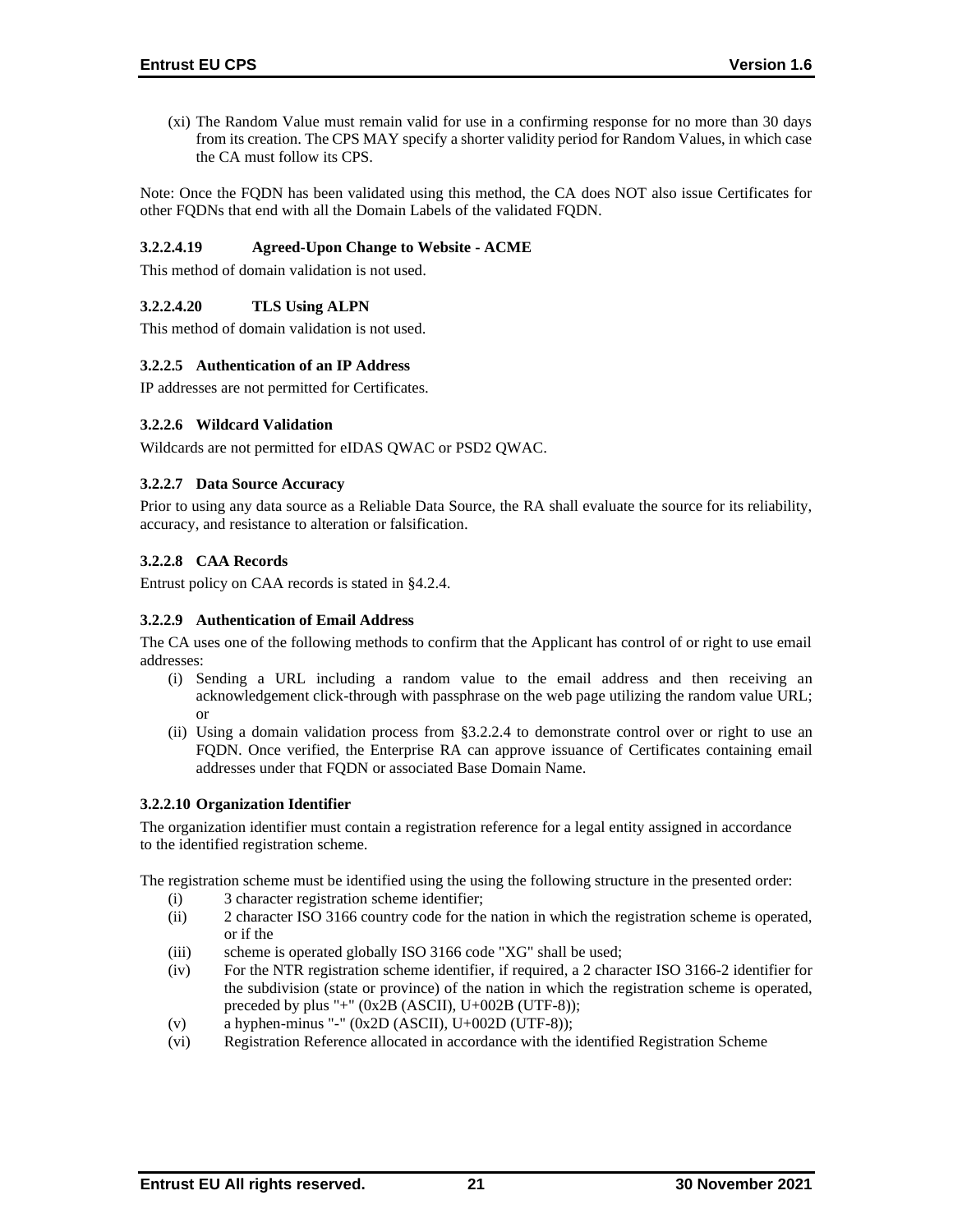Note: Registration references may contain hyphens, but registration schemes, ISO 3166 country codes, and ISO 3166-2 identifiers do not. Therefore if more than one hyphen appears in the structure, the leftmost hyphen is a separator, and the remaining hyphens are part of the registration reference.

The CA or RA shall:

- (vii) Confirm that the organization represented by the registration reference is the same as the organization named within the context of the Subject's jurisdiction per §3.2.2.1;
- (viii) Further verify the registration reference matches other information verified in accordance with §3.2.2;
- (ix) Take appropriate measures to disambiguate between different organizations as described in Appendix B for each registration scheme;
- (x) Apply the validation rules relevant to the registration scheme as specified in Appendix B.

## **3.2.3 Authentication of Individual Identity**

The CA or the RA use the methods set out below to verify any individual identities that are submitted by an Applicant or Subscriber.

The CA or RA will verify the Authorized Representative or Subject by:

- (i) Physical presence;
	- a. A natural person requesting a Qualified Certificate must appear before the CA or RA and must provide identification such as the National Identity Document, passport or other means admitted by Law. The physical presence of the natural person requesting a Qualified Certificate may be dispensed if their signature on the request for issuance of a Qualified Certificate has been legitimized in the presence of a notary.
	- b. If the natural person requesting a Qualified Certificate, has already a pre-existing relationship with the CA and has had a face-to-face identification within the last 5 years, then it is not necessary to repeat the face-to-face verification.
	- c. The CA or RA verifies data related to the constitution and legal personality, as well as the extension and validity of the powers of representation of the Authorized Representative through the documents, which serve to prove the aforementioned points in a reliable way and their registration in the corresponding public registry if this is required;
- (ii) Means of a Certificate of a qualified electronic signature or of a qualified electronic seal.
- or
- (iii) Using remote video identification in accordance with Spanish Order ETD 465/2021 of May 6, which regulates remote video identification methods for the issuance of qualified electronic certificates.

#### eIDAS QWAC and PSD2 QWAC

RAs operating under the CAs shall perform a verification of the identity and authority of the Contract Signer, the Certificate Approver, and the Certificate Requestor associated with Certificate Applications that are submitted by an Applicant or Subscriber. In order to establish the accuracy of an individual identity, the RA operating under a CA shall perform identity and authority verification consistent with the requirements set forth in the EV SSL Guidelines published by the CA/Browser Forum and the ETSI Guidelines.

# **3.2.4 Non-verified Subscriber Information**

No stipulation.

# **3.2.5 Validation of Authority**

If the Applicant for a Certificate containing subject identity information is an organization, the RA will use a reliable method of communication to verify the authenticity of the Applicant representative's Certificate request.

The RA may use the sources listed in §3.2.2.1 to verify the reliable method of communication. Provided that the RA uses a reliable method of communication, the RA may establish the authenticity of the Certificate request directly with the Applicant representative or with an authoritative source within the Applicant's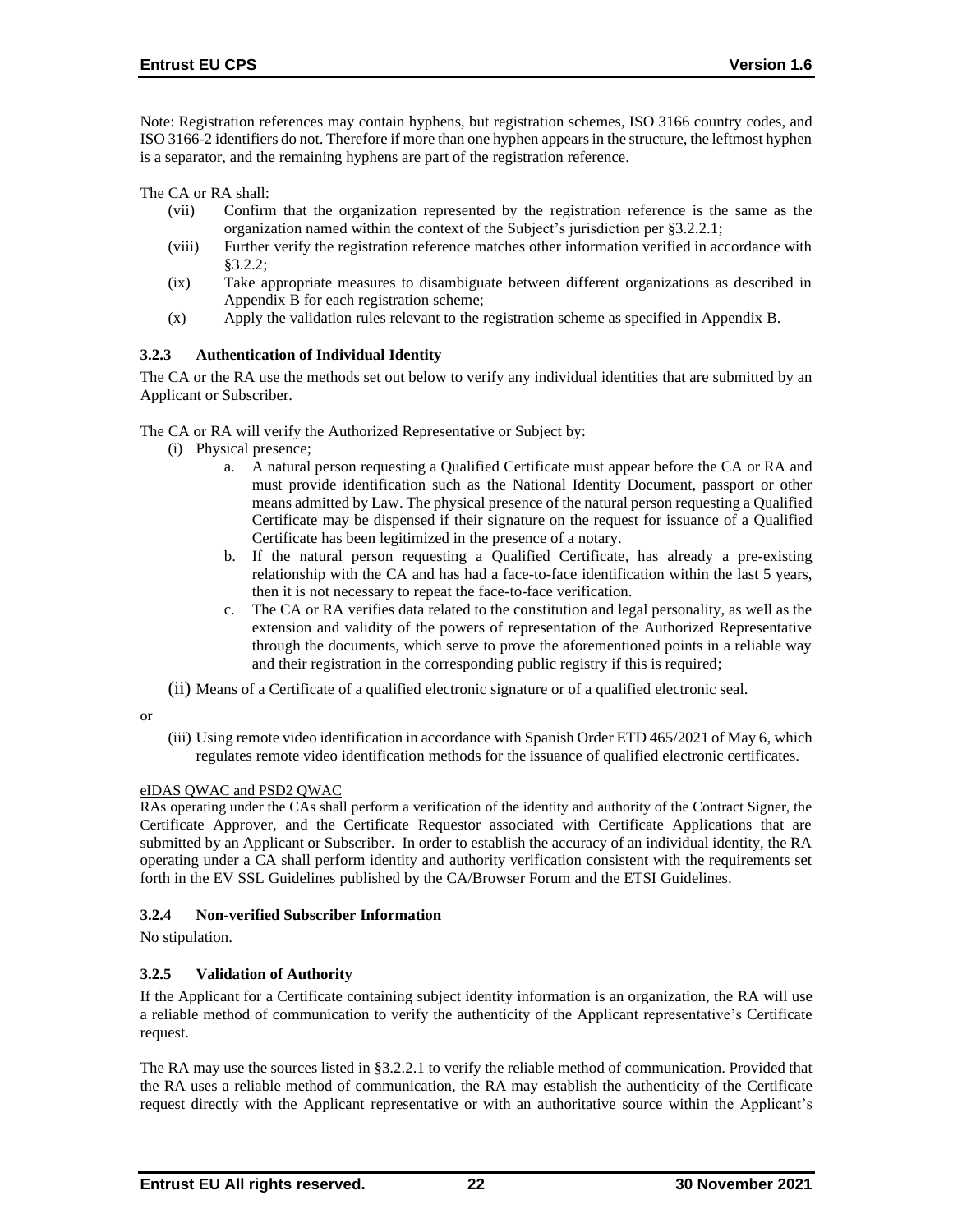organization, such as the Applicant's main business offices, corporate offices, human resource offices, information technology offices, or other department that the RA deems appropriate.

The CA allows a Subscriber to specify the individuals who may request Certificates and will not accept any Certificate requests that are outside this specification. The CAs will provide a Subscriber with a list of its authorized Certificate Requesters upon the Subscriber's verified written request.

#### eIDAS QWAC and PSD2 QWAC

The CA or RA must verify the identity and authority of the Contract Signer and Certificate Approver in accordance with EV SSL Guidelines section 11.8.

#### **3.2.6 Criteria for Interpretation**

Externally issued Cross Certificates that identify Entrust as the subject are disclosed in §1.3.1, provided that Entrust arranged for or accepted the establishment of the trust relationship (i.e. the Cross Certificate at issue).

#### **3.3 Identification and Authentication for Re-key Requests**

#### **3.3.1 Identification and Authentication for Routine Re-key**

Each Certificate shall contain a Certificate expiration date. The reason for having an expiration date for a Certificate is to minimize the exposure of the Key Pair associated with the Certificate. For this reason, when processing a new Certificate Application, the CA recommends that a new Key Pair be generated and that the new Public Key of this Key Pair be submitted with the Applicant's Certificate Application. If a Subscriber wishes to continue to use a Certificate beyond the expiry date for the current Certificate, the Subscriber must obtain a new Certificate and replace the Certificate that is about to expire. Subscribers submitting a new Certificate Application will be required to complete the initial application process, as described in §4.1. The RA may reuse documents and data provided in §3.2 to verify Certificate information per §4.2.1.

The RA that processed the Subscriber's Certificate Application shall make a commercially reasonable effort to notify Subscribers of the pending expiration of their Certificate by sending an email to the technical contact listed in the corresponding Certificate Application. Upon expiration of a Certificate, the Subscriber shall immediately cease using such Certificate and shall remove such Certificate from any devices and/or software in which it has been installed.

### eIADS QWAC and PSD2 QWAC

The Subscriber may request a replacement Certificate using an existing Key Pair.

#### **3.3.2 Identification and Authentication for Re-key after Revocation**

The CAs and RAs operating under the CAs do not renew Certificates that have been revoked. If a Subscriber wishes to use a Certificate after revocation, the Subscriber must apply for a new Certificate and replace the Certificate that has been revoked. In order to obtain another Certificate, the Subscriber shall be required to complete the initial application process, as described in §4.1. Upon revocation of a Certificate, the Subscriber shall immediately cease using such Certificate and shall remove such Certificate from any devices and/or software in which it has been installed.

#### **3.4 Identification and Authentication for Revocation Requests**

A Subscriber may request revocation of their Certificate at any time provided that the Subscriber can validate to the RA that processed the Subscriber's Certificate Application that the Subscriber is the person, organization, or entity to whom the Certificate was issued. The RA shall authenticate a request from a Subscriber for revocation of their Certificate by authenticating the Subscriber or confirming authorization of the Subscriber through a reliable method of communication. Upon receipt and confirmation of such information, the RA shall then process the revocation request as stipulated in §4.9.

An Enterprise RA may use multi-factor authentication to request revocation of a Certificate.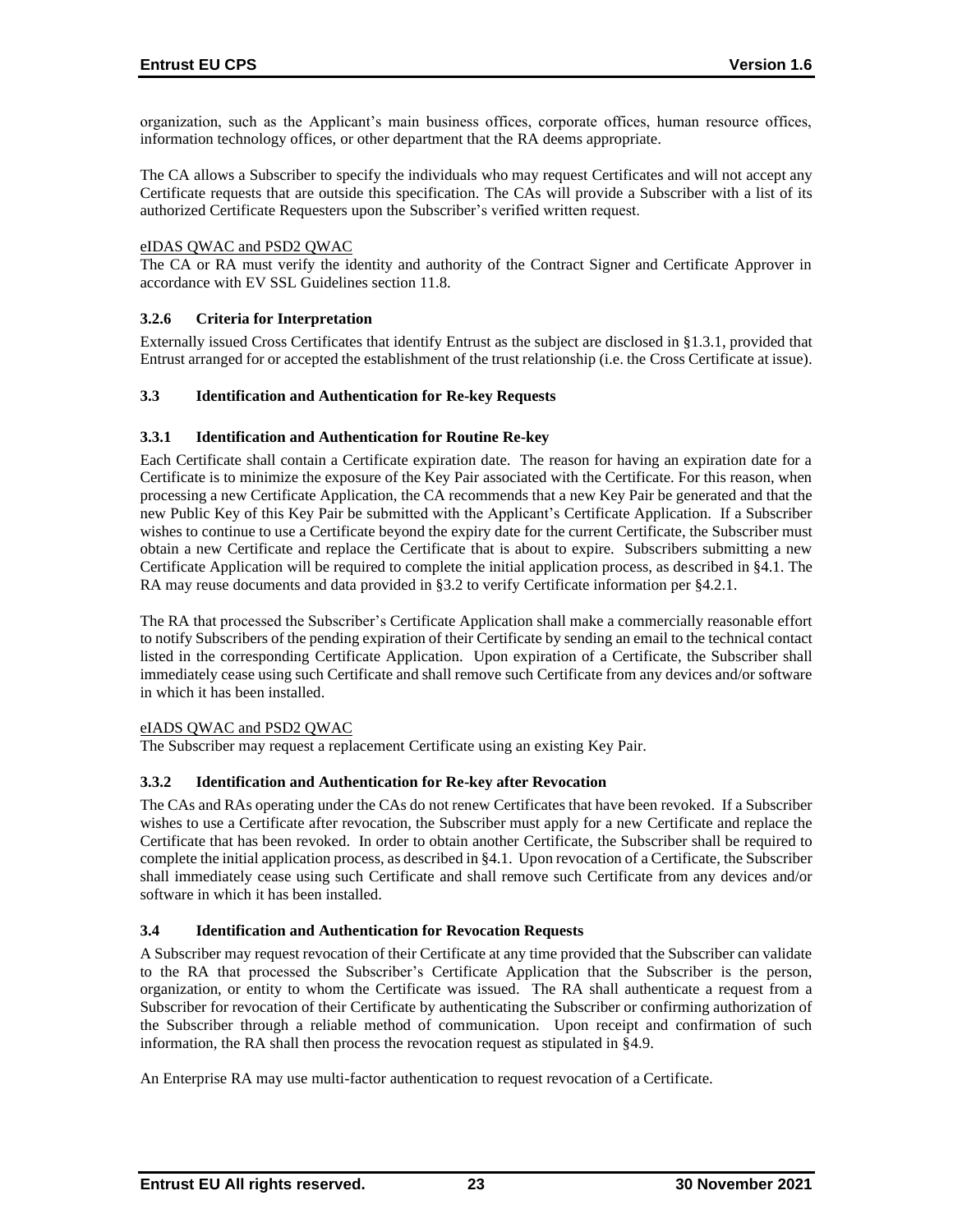# **4. Certificate Life-Cycle Operational Requirements**

## **4.1 Certificate Application**

To obtain a Certificate, an Applicant must:

- (i) generate a secure and cryptographically sound Key Pair, if not generated by a CA
- (ii) agree to all of the terms and conditions of the CPS and the Subscriber Agreement, and
- (iii) complete and submit a Certificate Application, providing all information requested by an RA without any errors, misrepresentation, or omissions.

If the Applicant is not the same as the Subject of the Certificate being requested by the Applicant, then both the Applicant and the Subject must agree to all of the terms and conditions of the CPS and the Subject must agree to all of the applicable terms and conditions of the Subscriber Agreement.

To avoid any conflicts of interests, the Subscriber and Entrust shall be separate entities. The only exception is Entrust running all or part of the RA tasks when subscribing a certificate for itself or for persons identified in association with Entrust as the Subject.

Upon an Applicant's completion of the Certificate Application and acceptance of the terms and conditions of this CPS and the Subscriber Agreement, an RA shall follow the procedures described in §3.2 to perform verification of the information contained in the Certificate Application. If the verification performed by an RA is successful, the RA may, in its sole discretion, request the issuance to the Applicant of a Certificate from a CA. If an RA refuses to request the issuance of a Certificate, the RA shall (i) use commercially reasonable efforts to notify the Applicant by email of any reasons for refusal, and (ii) promptly refund any amounts that have been paid in connection with the Certificate Application.

In the event of successful verification of a Certificate Application, the RA shall submit a request to a CA for the issuance of a Certificate and shall notify the Applicant. The CA will provide the Certificate pickup through either email, URL link or through the API.

#### eIDAS QWAC and PSD2 QWAC

- (iv) Certificate Requester The Certificate request must be signed and submitted by an authorized Certificate Requester.
- (v) Certificate Approver The Certificate request must be reviewed and approved by an authorized Certificate Approver.
- (vi) Contract Signer A Subscriber Agreement applicable to the requested Certificate must be signed by an authorized Contract Signer.

One person may be authorized by the Applicant to fill one, two, or all three of these roles. An Applicant may also authorize more than one person to fill each of these roles.

# **4.1.1 Who Can Submit a Certificate Application**

Either the Applicant or an individual authorized to request Certificates on behalf of the Applicant may submit Certificate requests. Applicants are responsible for any data that the Applicant or an agent of the Applicant supplies to the RA.

The CAs shall identify subsequent suspicious Certificate requests in accordance with the high risk process per §4.2.1.

The CAs do not issue Certificates to any persons or entities on a government denied list maintained by Spain and Canada or that is located in a country with which the laws of Spain or Canada prohibit doing business.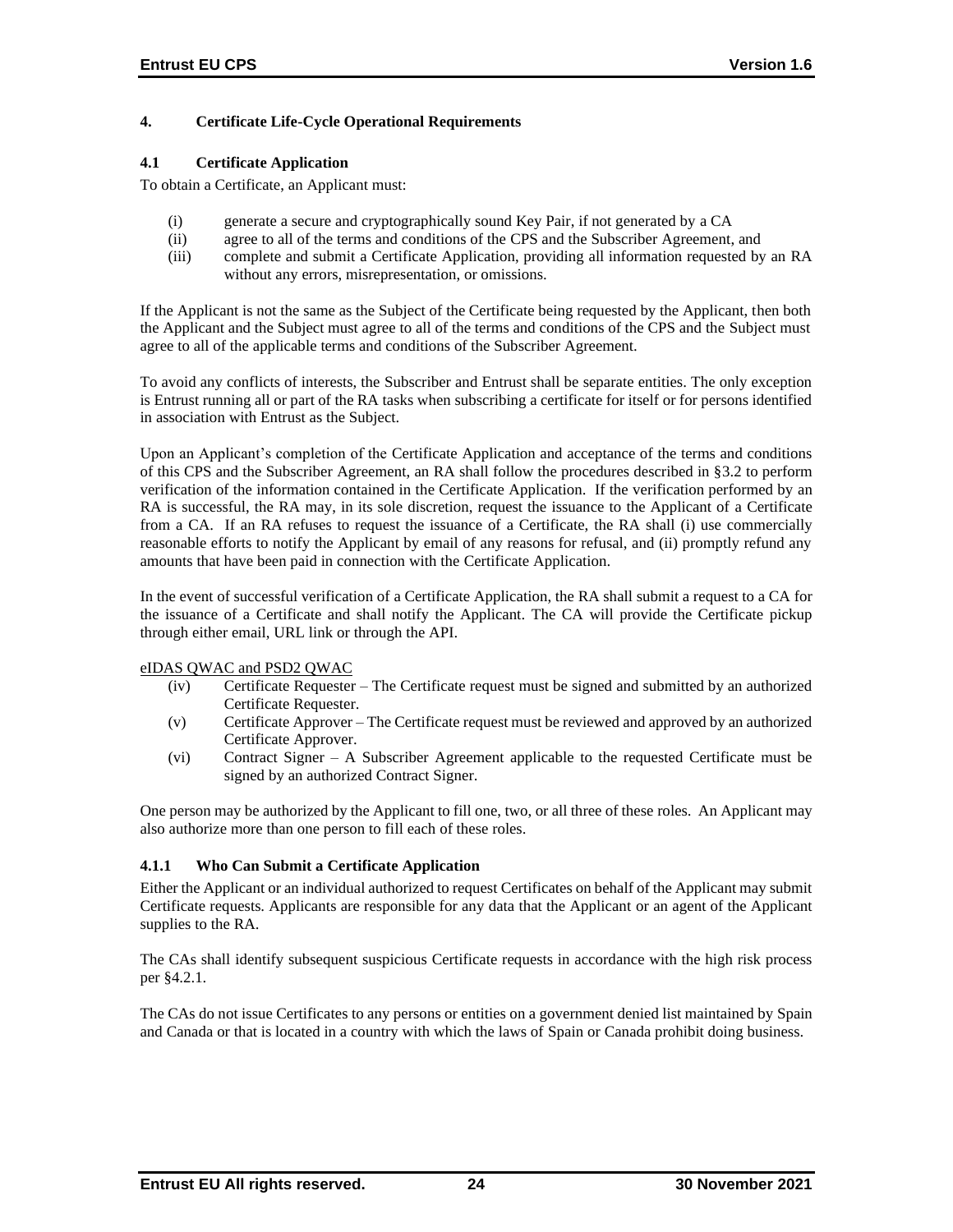# **4.1.2 Enrollment Process and Responsibilities**

The CAs require each Applicant to submit a Certificate request and application information prior to issuing a Certificate. The CAs or RAs authenticates all communication from an Applicant and protects communication from modification.

Generally, Applicants request a Certificate by completing the request forms online. Applicants are solely responsible for submitting a complete and accurate Certificate request for each Certificate.

The enrollment process includes:

- (i) Agreeing to the applicable Subscriber Agreement,
- (ii) Paying any applicable fees,
- (iii) Submitting a complete Certificate application,
- (iv) Generating a Key Pair, and
- (v) Delivering the Public Key of the Key Pair to the CA.

The Subscriber Agreement may be signed in either of the following two methods:

- If the Subscriber Agreement is in electronic form, it will be signed with an online click-through process.
- In the alternative, Subscribers may print and sign a signature page referring to the Subscriber Agreement, and email or upload the signed document to Entrust.

#### **4.2 Certificate Application Processing**

## **4.2.1 Performing Identification and Authentication Functions**

#### **4.2.1.1 Validated Information Reuse**

The CAs and RAs may use the documents and data provided in §3.2 to verify Certificate information.

#### eIDAS QWAC and PSD2 QWAC

With the exception of PSD2 specific attributes, reuse of previous validation data or documentation obtained from a source specified under §3.2 may be used no more than 13 months after such data or documentation was validated.

#### PSD2 Certificates

PSD2 specific attributes shall only be used for 30 days after validation is completed.

#### **4.2.1.2 High Risk Certificate Requests**

The CAs maintain procedures to identify high risk Certificate requests that require additional verification activity prior to Certificate issuance. High risk certificate procedures include processes to verify high risk Domain Names and/or evaluate deceptive Domain Names.

#### **4.2.2 Approval or Rejection of Certificate Applications**

The CAs do not issue Certificates containing Internal Names or Reserved IP Addresses.

#### **4.2.3 Time to Process Certificate Applications**

No stipulation.

#### **4.2.4 Certification Authority Authorization (CAA) Records**

Prior to issuing eIDAS QWAC or PSD2 QWAC, the CA checks for certification authority authorization (CAA) records for each dNSName in the subjectAltName extension of the Certificate to be issued, according to the procedure in RFC 8659, following the processing instructions set down in RFC 8659 for any records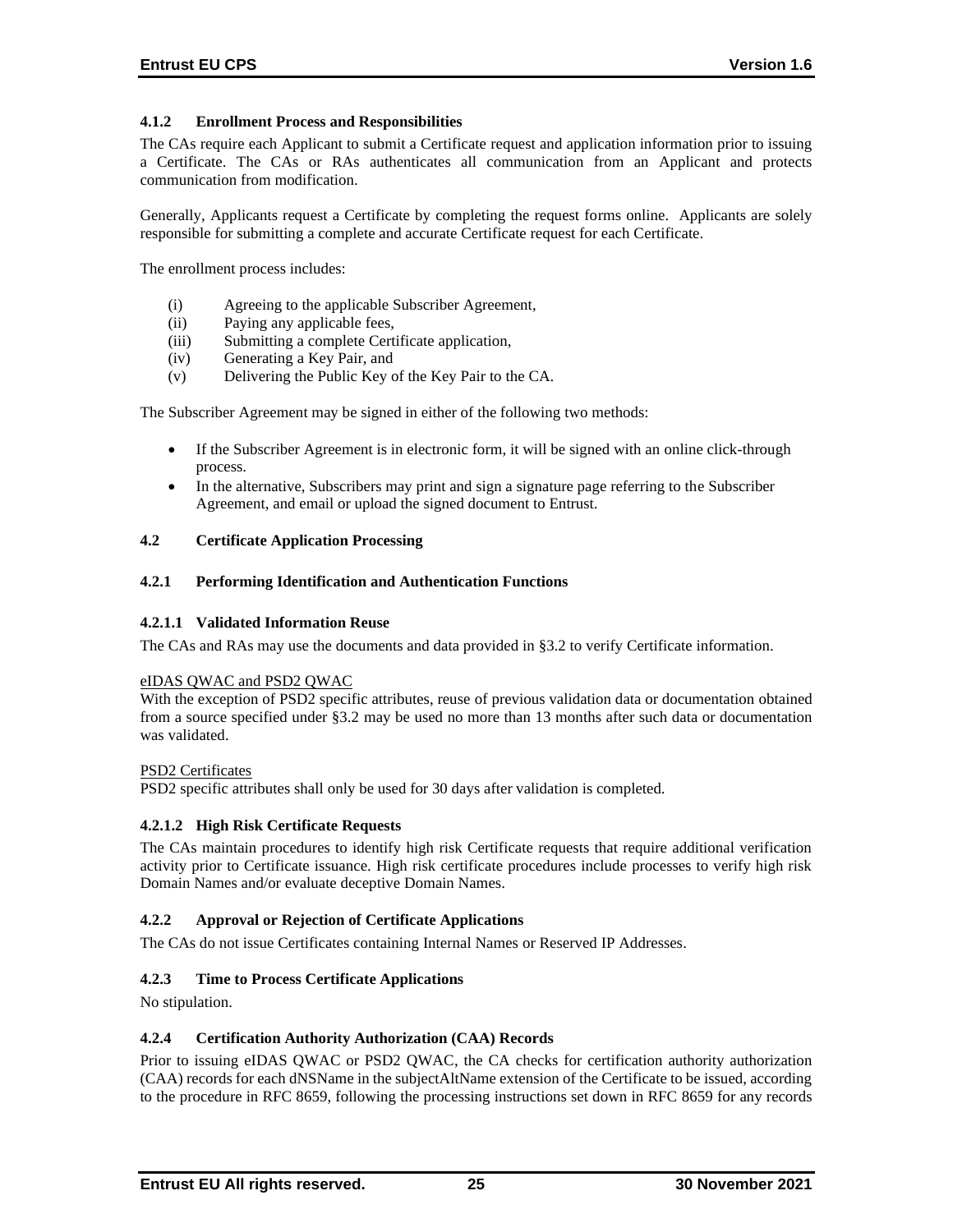found. If the Certificate is issued, it will be issued within the TTL of the CAA record, or 8 hours, whichever is greater.

When processing CAA records, the CAs process the issue, issuewild, and iodef property tags as specified in RFC 8659. The CA does not act on the contents of the iodef property tag. The CAs respect the critical flag and will not issue a Certificate if they encounter an unrecognized property with this flag set.

The CAs may not check CAA records for the following exceptions:

- (i) For Certificates for which a Certificate Transparency pre‐certificate was created and logged in at least two public logs, and for which CAA was checked.
- (ii) For Certificates issued by a Technically Constrained Subordinate CA Certificate as set out in Baseline Requirements section 7.1.5, where the lack of CAA checking is an explicit contractual provision in the contract with the Applicant.

The CA treats a record lookup failure as permission to issue if:

- (iv) the failure is outside the CA's infrastructure; and
- (v) the lookup has been retried at least once; and
- (vi) the domain's zone does not have a DNSSEC validation chain to the ICANN root.

The CA documents potential issuances that were prevented by a CAA record in sufficient detail to provide feedback to the CAB Forum on the circumstances, and will dispatch reports of such issuance requests to the contact(s) stipulated in the CAA iodef record(s), if present. The CAs support mailto: and https: URL schemes in the iodef record.

Entrust CAA identifying domain is '**entrust.net**'.

# **4.3 Certificate Issuance**

After performing verification of the information provided by an Applicant with a Certificate Application, an RA operating under a CA may request that a CA issue a Certificate. Upon receipt of a request from an RA operating under a CA, the CA may generate and digitally sign an Certificate in accordance with the Certificate profile described in §7. An Enterprise RA can approve issuance of Certificates and submit the certificate request to an RA.

#### eIDAS QWAC and PSD2 QWAC

The CA assigns a person who is not responsible for the collection of information to review all of the information and documentation assembled in support of the Certificate Application and look for discrepancies or other details requiring further explanation. Upon successful completion of this final crosscorrelation and due diligence step, the CA may generate and digitally sign a Certificate.

#### **4.3.1 CA Actions During Certificate Issuance**

Certificate issuance by the Root CA requires an individual authorized by the CA (i.e. the CA system operator, system officer, or PKI administrator) to deliberately issue a direct command in order for the Root CA to perform a certificate signing operation. Entrust will not issue Certificates with validity period that exceeds the validity period of the corresponding Issuing CA Certificate.

# **4.3.2 Notification to Subscriber by the CA of Issuance of Certificate**

Once a Certificate has been generated and placed in a Repository, the RA that requested the issuance of the Certificate uses commercially reasonable efforts to notify the Applicant by email that the Applicant's Certificate is available. The email may contain a URL for use by the Applicant to retrieve the Certificate.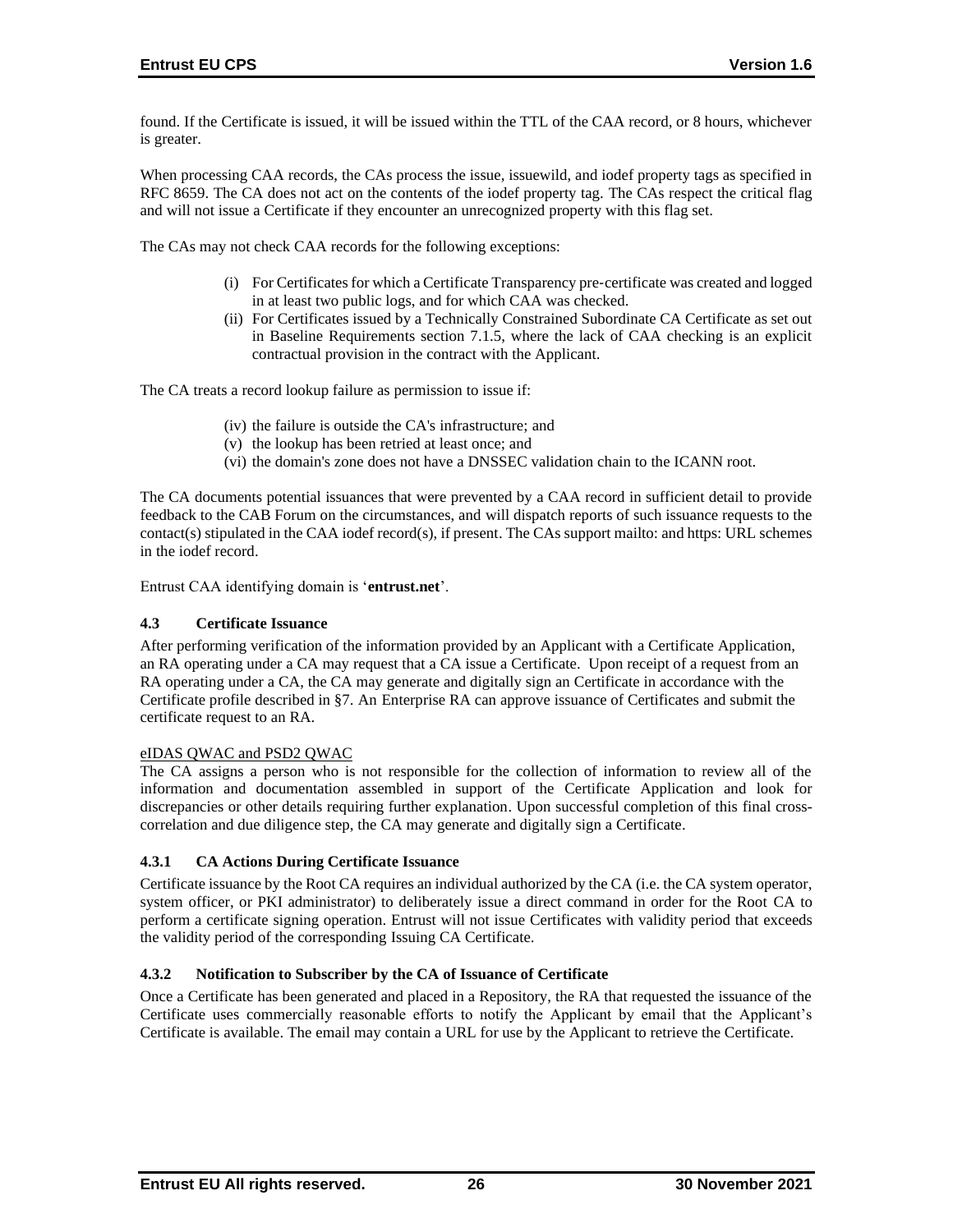## **4.4 Certificate Acceptance**

## **4.4.1 Conduct Constituting Certificate Acceptance**

No stipulation.

## **4.4.2 Publication of the Certificate by the CA**

No stipulation.

### **4.4.3 Notification of Certificate Issuance by the CA to Other Entities**

Subordinate CA Certificates Subordinate CA Certificates are disclosed in the CA Common Database (i.e., https://ccadb.force.com) within one week of Certificate issuance.

## eIDAS QWAC and PSD2 QWAC

eIDAS QWAC and PSD2 QWAC will include two or more signed certificate timestamps (SCT) from ASV approved independent Certificate Transparency logs.

## PSD2 Certificates

If the NCA provides an email address where the CA can inform the NCA identified in a newly issued Certificate then the CA will send to that email address information on the content of the Certificate in plain text including the Certificate serial number in hexadecimanl, the subject distinguished name, the issuer distinguished name, the Certificate validity period, as well as contact information and instructions for revocation requests and a copy of the Certificate file.

# **4.5 Key Pair and Certificate Usage**

# **4.5.1 Subscriber Private Key and Certificate Usage**

Subscriber shall conform to §9.6.3.

#### Managed and Hosted Cryptographic Module

In the case a CA managed and hosted cryptographic module is used, the Certificate is required to be valid to allow the Subject to activate the associated Private Key.

# **4.5.2 Relying Party Public Key and Certificate Usage**

No stipulation.

# **4.6 Certificate Renewal**

#### **4.6.1 Circumstance for Certificate Renewal**

In accordance with the Subscriber Agreement, CAs or RAs will provide a Certificate lifecycle monitoring service which will support Certificate renewal.

# **4.6.2 Who May Request Renewal**

Subscribers or Subscriber agents may request renewal of Certificates.

# **4.6.3 Processing Certificate Renewal Requests**

CAs or RAs will process Certificate renewal requests with validated verification data. Previous verification data may be used as specified in §4.2.1.

Certificates may be renewed using the previously accepted Public Key, if the Public Key meets the key size requirements of §6.1.5 The Public Key may not be reused if another Certificate with the same Public Key has been revoked due to Key Compromise.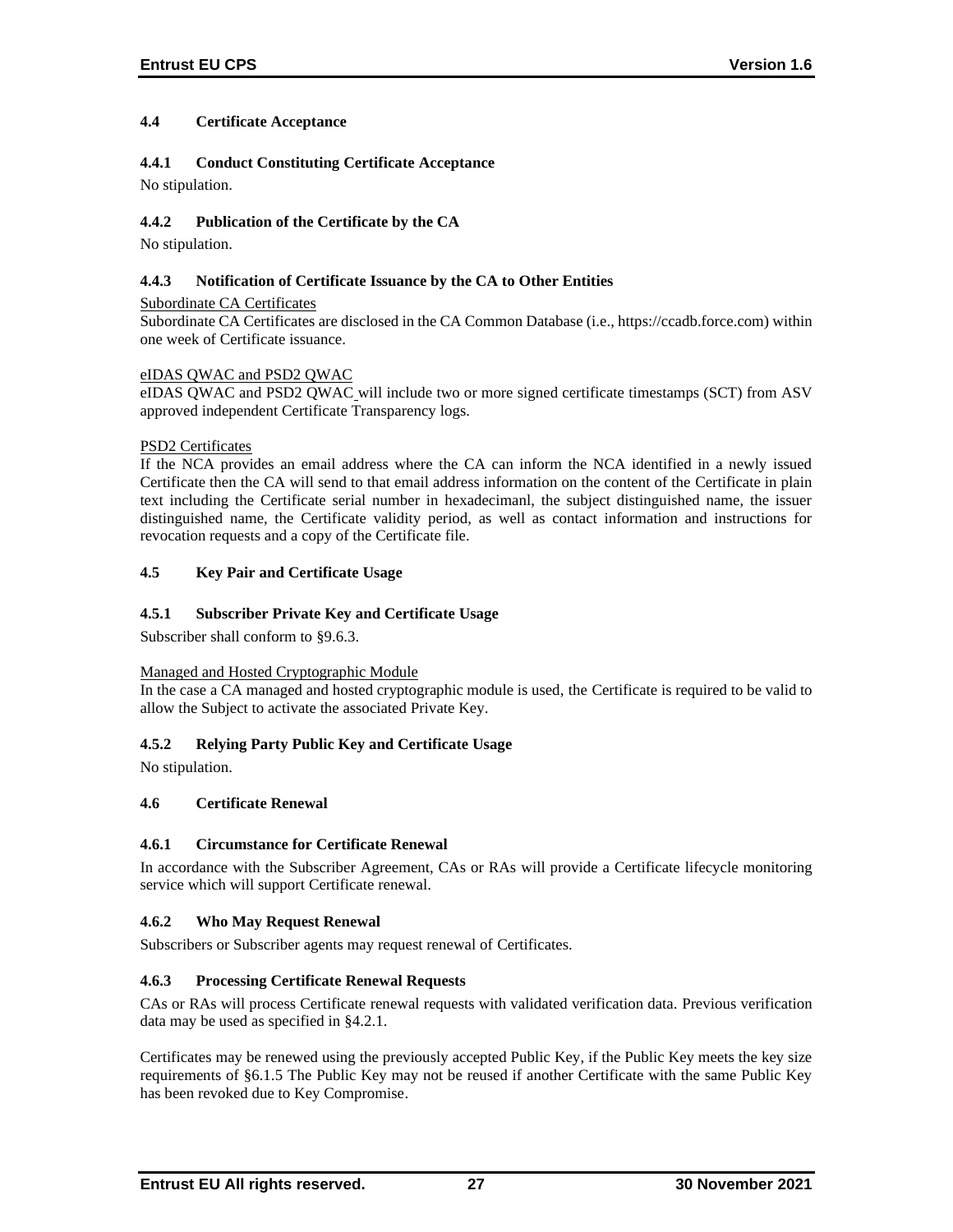# **4.6.4 Notification of New Certificate Issuance to Subscriber**

CAs or RAs will provide Certificate renewal notification to the Subscriber or Subscriber agents through an Internet link or by email.

Subscribers or Subscriber agents may request that email renewal notices are not sent for their expiring Certificates.

### **4.6.5 Conduct Constituting Acceptance of a Renewal Certificate**

No stipulation.

### **4.6.6 Publication of the Renewal Certificate by the CA**

CAs or RAs will provide the Subscriber with a Certificate through an Internet link.

### **4.6.7 Notification of Certificate Issuance by the CA to Other Entities**

No stipulation.

### **4.7 Certificate Re-key**

# **4.7.1 Circumstance for Certificate Re-key**

No stipulation.

# **4.7.2 Who May Request Certification of a New Public Key**

No stipulation.

### **4.7.3 Processing Certificate Re-keying Requests**

No stipulation.

### **4.7.4 Notification of New Certificate Issuance to Subscriber** No stipulation.

### **4.7.5 Conduct Constituting Acceptance of a Re-keyed Certificate** No stipulation.

# **4.7.6 Publication of the Re-keyed Certificate by the CA**

No stipulation.

# **4.7.7 Notification of Certificate Issuance by the CA to Other Entities** No stipulation.

# **4.8 Certificate Modification**

# **4.8.1 Circumstance for Certificate Modification**

No stipulation.

# **4.8.2 Who May Request Certificate Modification** No stipulation.

# **4.8.3 Processing Certificate Modification Requests**

No stipulation.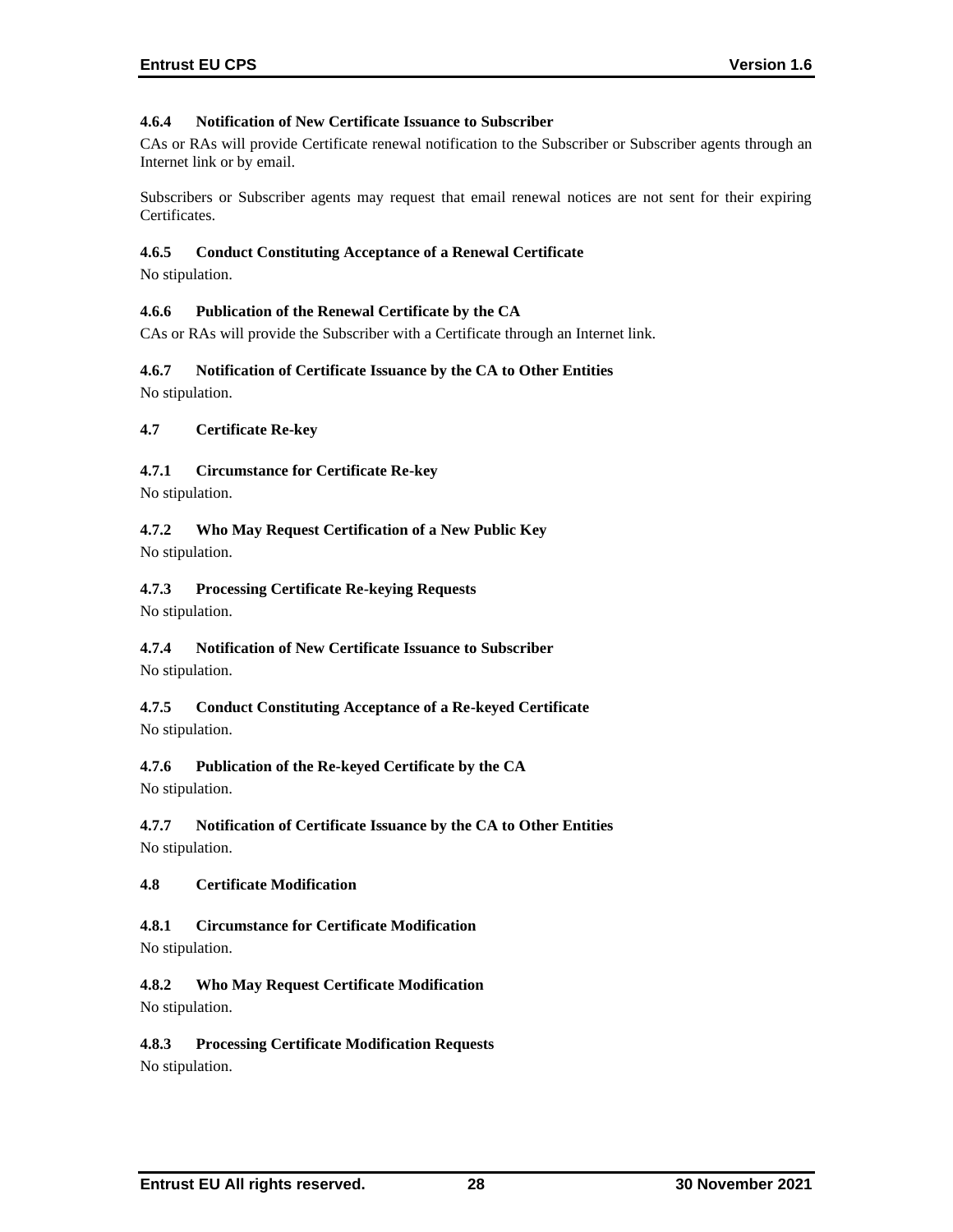# **4.8.4 Notification of New Certificate Issuance to Subscriber**

No stipulation.

**4.8.5 Conduct Constituting Acceptance of Modified Certificate** No stipulation.

# **4.8.6 Publication of the Modified Certificate by the CA**

No stipulation.

### **4.8.7 Notification of Certificate Issuance by the CA to Other Entities**

No stipulation.

### **4.9 Certificate Revocation and Suspension**

The CA shall revoke a Certificate after receiving a valid revocation request from an RA operating under such CA. An RA operating under a CA shall be entitled to request and may request that a CA revoke a Certificate after such RA receives a valid revocation request from the Subscriber for such Certificate. An RA operating under a CA shall be entitled to request and shall request that a CA revoke a Certificate if such RA becomes aware of the occurrence of any event that would require a Subscriber to cease to use such Certificate.

CAs do not support the suspension of Certificates.

### **4.9.1 Circumstances for Revocation**

### **4.9.1.1 Reasons for Revoking a Subscriber Certificate**

The CA shall be entitled to revoke and may revoke, and an RA operating under a CA shall be entitled to request revocation of and shall request revocation of, a Subscriber's Certificate if the CA or RA has knowledge of or a reasonable basis for believing that of any of the events listed in this section have occurred.

The CA will revoke a Certificate within 24 hours if one or more of the following occurs:

- (i) The Subscriber requests in writing that the CA revoke the Certificate;
- (ii) The Subscriber notifies the CA that the original Certificate request was not authorized and does not retroactively grant authorization;
- (iii) The CA obtains evidence that the Subscriber's Private Key corresponding to the Public Key in the Certificate suffered a Key Compromise;
- (iv) The CA is made aware of a demonstrated or proven method that can easily compute the Subscriber's Private Key based on the Public Key in the Certificate (such as a Debian weak key, see [https://wiki.debian.org/SSLkeys\)](https://wiki.debian.org/SSLkeys); or
- (v) The CA obtains evidence that the validation of the domain authorization or control for any FQDN or IP Address in the Certificate should not be relied upon.

The CA should revoke a Certificate within 24 hours and must revoke a Certificate within 5 days if one or more of the following occurs:

- (vi) The Certificate no longer complies with the requirements of Sections 6.1.5 and 6.1.6;
- (vii) The CA obtains evidence that the Certificate was misused;
- (viii) The CA is made aware that a Subscriber has violated one or more of its material obligations under the Subscriber Agreement;
- (ix) The CA is made aware of any circumstance indicating that use of a FQDN or IP Address in the Certificate is no longer legally permitted (e.g. a court or arbitrator has revoked a Domain Name Registrant's right to use the Domain Name, a relevant licensing or services agreement between the Domain Name Registrant and the Applicant has terminated, or the Domain Name Registrant has failed to renew the Domain Name);
- (x) The CA is made aware of a material change in the information contained in the Certificate;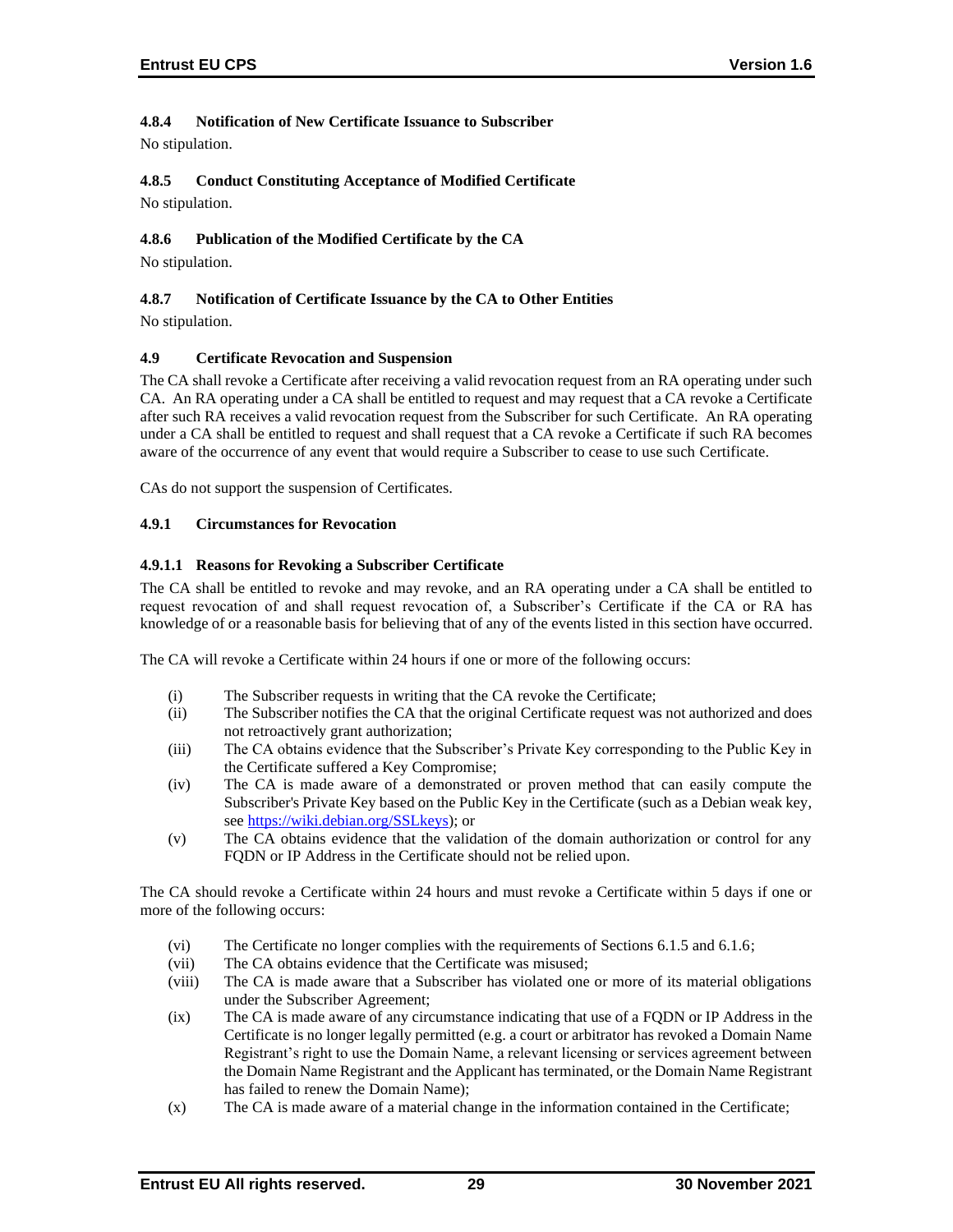- (xi) The CA is made aware that the Certificate was not issued in accordance with this CPS;
- (xii) The CA determines that any of the information appearing in the Certificate is inaccurate;
- (xiii) The CA's right to issue Certificates under this CPS expires or is revoked or terminated, unless the CA has made arrangements to continue maintaining the CRL/OCSP Repository;
- (xiv) Revocation is required by any other section in this CPS;
- (xv) The CA is made aware of a demonstrated or proven method that exposes the Subscriber's Private Key to compromise or if there is clear evidence that the specific method used to generate the Private Key was flawed;
- (xvi) The technical content or format of the Certificate presents an unacceptable risk to ASVs or Relying Parties;
- (xvii) A Certificate is used to digitally sign hostile code, including spyware or other malicious software (malware); or
- (xviii) Any other reason that may be reasonably expected to affect the integrity, security, or trustworthiness of a Certificate or CA.

### **4.9.1.2 Reasons for Revoking a Subordinate CA Certificate**

The Issuing CA shall revoke a Subordinate CA Certificate within seven (7) days if one or more of the following occurs:

- (i) The Subordinate CA requests revocation in writing;
- (ii) The Subordinate CA notifies the Issuing CA that the original Certificate request was not authorized and does not retroactively grant authorization;
- (iii) The Issuing CA obtains evidence that the Subordinate CA's Private Key corresponding to the Public Key in the Certificate suffered a Key Compromise or no longer complies with the requirements of §6.1.5 and §6.1.6,
- (iv) The Issuing CA obtains evidence that the Certificate was misused;
- (v) The Issuing CA is made aware that the Certificate was not issued in accordance with or that Subordinate CA has not complied with the Baseline Requirements, EV SSL Guidelines, or this CPS;
- (vi) The Issuing CA determines that any of the information appearing in the Certificate is inaccurate or misleading;
- (vii) The Issuing CA or Subordinate CA ceases operations for any reason and has not made arrangements for another CA to provide revocation support for the Certificate;
- (viii) The Issuing CA's or Subordinate CA's right to issue Certificates under the Baseline Requirements expires or is revoked or terminated, unless the Issuing CA has made arrangements to continue maintaining the CRL/OCSP Repository; or
- (ix) Revocation is required by the Issuing CA's CPS.

### **4.9.2 Who Can Request Revocation**

CAs, RAs and Subscribers may initiate revocation.

A Subscriber or another appropriately authorized party (such as an administrative contact, a Contract Signer, Certificate Approver, or Certificate Requester) may request revocation of their Certificate at any time for any reason. If a Subscriber requests revocation of their Certificate, the Subscriber must be able to validate themselves as set forth in §3.4 to the RA that processed the Subscriber's Certificate Application. The CAs shall not be required to revoke and the RAs operating under the CAs shall not be required to request revocation of an Certificate until a Subscriber can properly validate themselves as set forth in §4.9.3. A CA shall be entitled to revoke and shall revoke, and an RA operating under a CA shall be entitled to request revocation of and shall request revocation of, a Subscriber's Certificate at any time for any of the reasons set forth in §4.9.1.

Subscribers, Relying Parties, ASVs, Anti-Malware Organizations and other third parties may submit CPRs informing the CA of a reasonable cause to revoke the Certificate.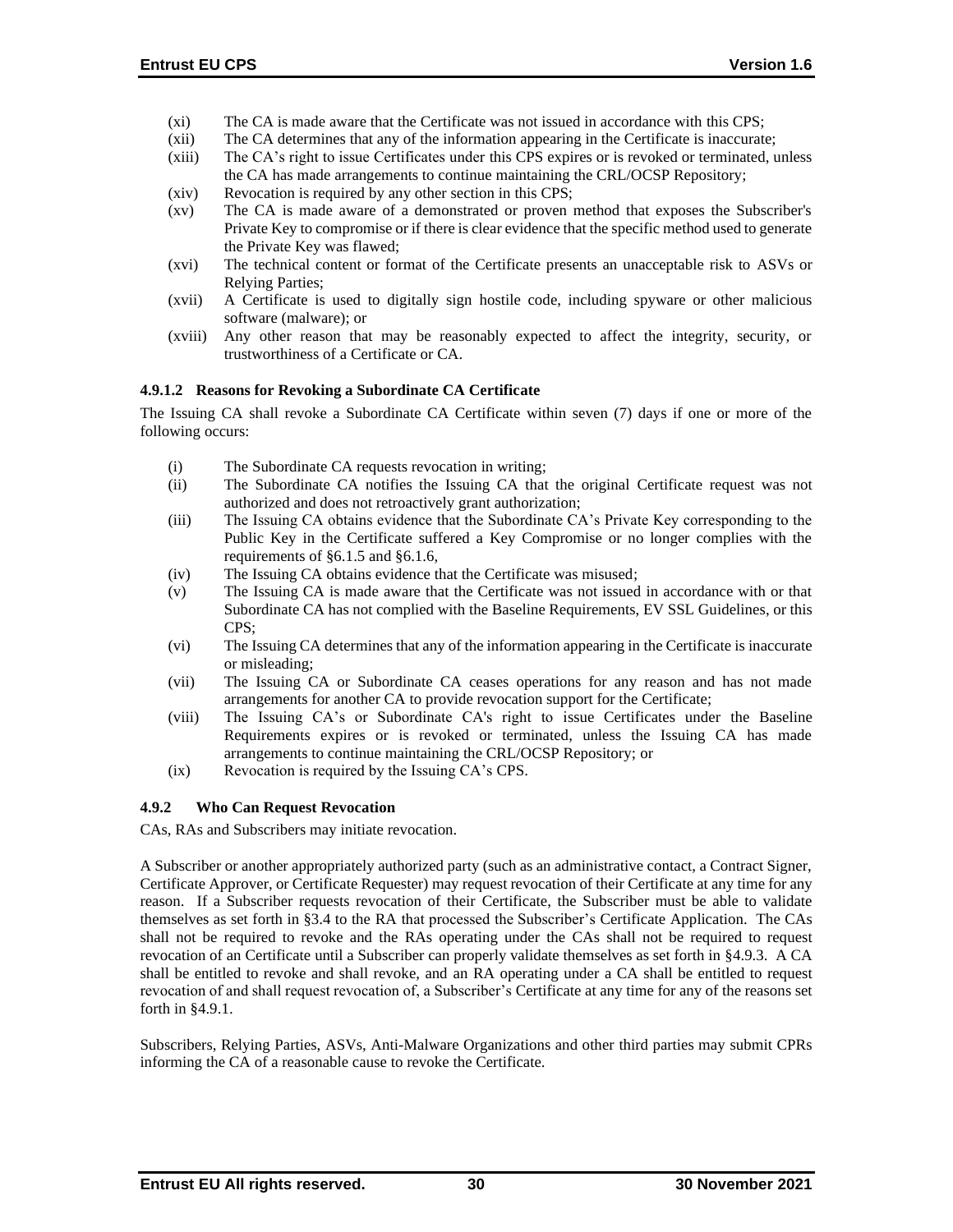### **4.9.3 Procedure for Revocation Request**

A Subscriber shall request revocation of their Certificate if the Subscriber has a suspicion or knowledge of or a reasonable basis for believing that of any of the following events have occurred:

- (i) Compromise of the Subscriber's Private Key;
- (ii) Knowledge that the original Certificate request was not authorized and such authorization will not be retroactively granted;
- (iii) Change in the information contained in the Subscriber's Certificate;
- (iv) Change in circumstances that cause the information contained in Subscriber's Certificate to become inaccurate, incomplete, or misleading.

A Subscriber request for revocation of their Certificate may be verified by (i) Subscriber authentication credentials, or (ii) authorization of the Subscriber through a reliable method of communication.

If a Subscriber's Certificate is revoked for any reason, the Subscriber shall be notified by sending an email to the technical and security contacts listed in the Certificate Application. Revocation of a Certificate shall not affect any of the Subscriber's contractual obligations under this CPS, the Subscriber's Subscriber Agreement, or any Relying Party Agreements.

Subscribers, Relying Parties, ASVs, Anti-Malware Organizations and other third parties may submit a CPR by notification through the contact information specified in §1.5.2. If a CPR is received, the CA shall:

- (v) Log the CPR as high severity into a ticketing system for tracking purposes;
- (vi) Review the CPR and engage the necessary parties to verify the CPR, draft a CPR investigation report and provide the CPR investigation report to the Subscriber and the party that provided the CPR within 24 hours from receipt of the CPR;
- (vii) Determine if there was Certificate mis-issuance. In the case of Certificate miss-issuance, the incident must be 1) escalated to the policy authority team and to service management and 2) a Certificate mis-issuance report must be publicly post within one business day;
- (viii) If Certificate revocation is required, perform revocation in accordance with the requirements of §4.9.1.1;
- (ix) Update Certificate mis-issuance report within 5 days from receipt of CPR; and
- (x) Complete the CPR investigation report when the incident is closed and provide to the Subscriber and the party that provided the CPR.

### PSD2 Certificates

Additional provisions concerning revocation of PSD2 Certificates are addressed in §4.9.17.

### **4.9.4 Revocation Request Grace Period**

In the case of Private Key Compromise, or suspected Private Key Compromise, a Subscriber shall request revocation of the corresponding Certificate immediately upon detection of the Compromise or suspected Compromise. Revocation requests for other required reasons shall be made as soon as reasonably practicable.

### **4.9.5 Time within Which CA Must Process the Revocation Request**

Within 24 hours after receiving a CPR, the CA will investigate the facts and circumstances related to the CPR and provide a preliminary report to both the Subscriber and the entity who filed the CPR.

After reviewing the facts and circumstances, the CA will work with the Subscriber and any entity reporting the CPR or other revocation-related notice to establish whether or not the Certificate will be revoked, and if so, a date which the CA will revoke the Certificate. The period from receipt of the CPR or revocation-related notice to published revocation will not exceed the timeframe set forth in §4.9.1.1. The date selected by the CA will consider the following criteria:

(i) The nature of the alleged problem (scope, context, severity, magnitude, risk of harm);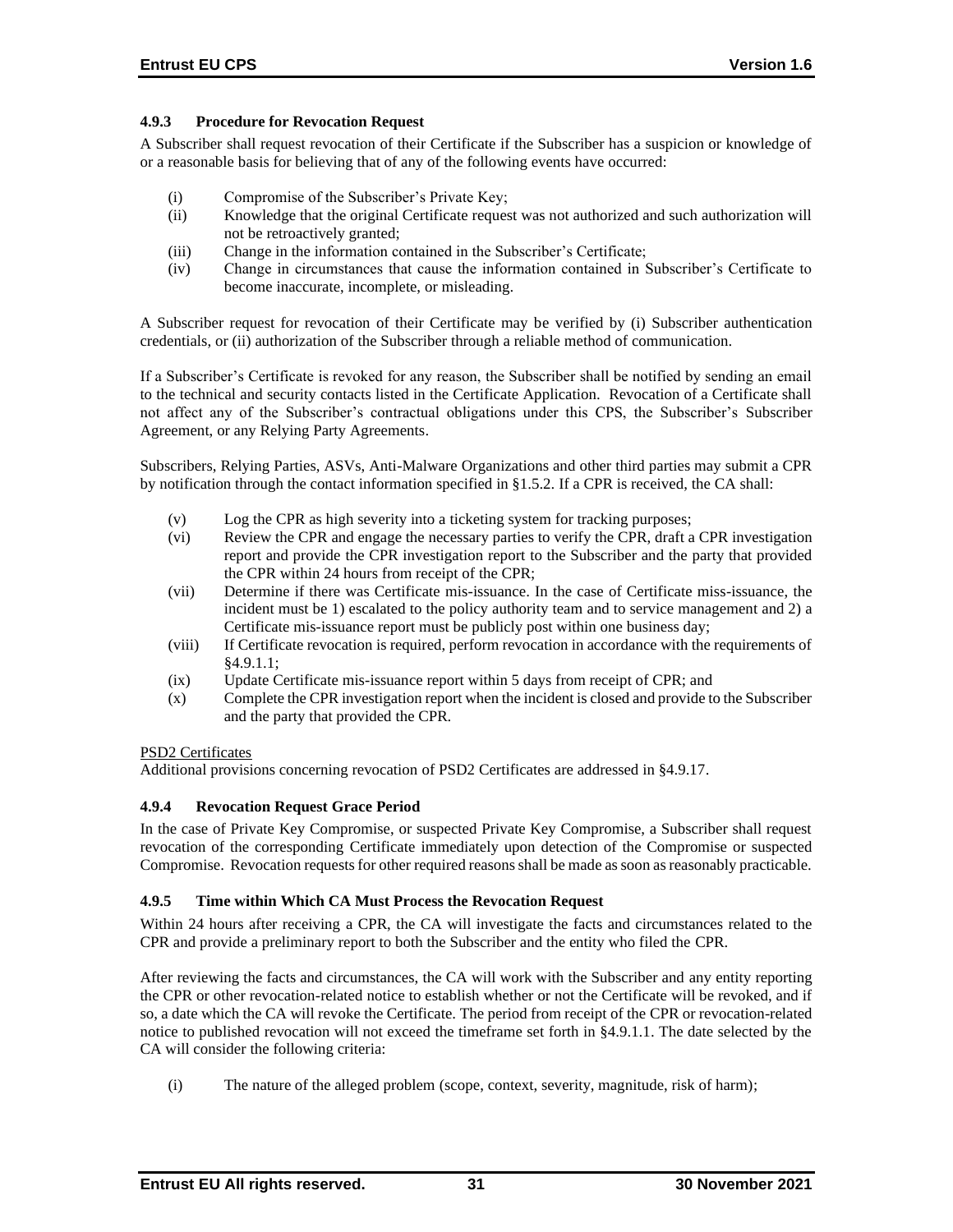- (ii) The consequences of revocation (direct and collateral impacts to Subscribers and Relying Parties);
- (iii) The number of CPRs received about a particular Certificate or Subscriber;
- (iv) The entity making the complaint (for example, a complaint from a law enforcement official that a Web site is engaged in illegal activities should carry more weight than a complaint from a consumer alleging that they didn't receive the goods they ordered); and
- (v) Relevant legislation.

The maximum time between the confirmation of the revocation of a certificate to become effective and the actual change of the status information of the certificate in Entrust's revocation services shall be at most 60 minutes. Entrust synchronizes its system time at least every 24 hours using a real time value distributed by a recognized UTC(k) laboratory or National Measurement Institute.

# **4.9.6 Revocation Checking Requirement for Relying Parties**

A Relying Party shall check whether the Certificate that the Relying Party wishes to rely on has been revoked. A Relying Party shall check the Certificate Revocation Lists maintained in the appropriate Repository or perform an on-line revocation status check using OCSP to determine whether the Certificate that the Relying Party wishes to rely on has been revoked. In no event shall the Entrust Group be liable for any damages whatsoever due to (i) the failure of a Relying Party to check for revocation or expiration of a Certificate, or (ii) any reliance by a Relying Party on a Certificate that has been revoked or that has expired.

### **4.9.7 CRL Issuance Frequency**

The CAs issue CRLs as follows:

- (i) CRLs for Certificates issued to Subordinate CAs are issued at least once every twelve months or within 24 hours after revoking a Subordinate CA Certificate. The CRL validity interval is not more than 367 days.
- (ii) CRLs for Certificates shall be issued within 60 minutes of revocation of a certificate, and at least once every 24 hours. The next CRL update is 24 hours from the last update. The CRL validity interval is not more than ten days.
- (iii) Revocation status information for a Certificate shall be made available beyond the validity period of the certificate. Revoked Certificates will not be removed from the CRL after they have expired and the CRL shall include the X.509 "ExpiredCertsOnCRL" extension.
- (iv) A last CRL will not be issued until all certificates in the scope of the CRL are either expired or revoked. If Entrust decides or is required to terminate a CRL, Entrust will issue and publish at the corresponding CRL Distribution Point a last CRL with a nextUpdate field value in the CRL set to "99991231235959Z";
- (v) CRLs and OCSP services will be consistent over time taking into account different delays in updating the status information for both methods. The revocation status information shall be publicly and internationally available.

# **4.9.8 Maximum Latency for CRLs**

No stipulation.

# **4.9.9 On-line Revocation/Status Checking Availability**

On-line revocation/status checking of Certificates is available on a continuous basis by CRL or On-line Certificate Status Protocol (OCSP).

OCSP responses are signed by an OCSP responder whose Certificate is signed by the CA that issued the Certificate whose revocation status is being checked. The OCSP signing Certificate contains an extension of type id-pkix-ocsp-nocheck, as defined by RFC6960.

### **4.9.10 On-line Revocation Checking Requirements**

The CAs support an OCSP capability using the GET and POST methods for Certificates issued in accordance with this CPS.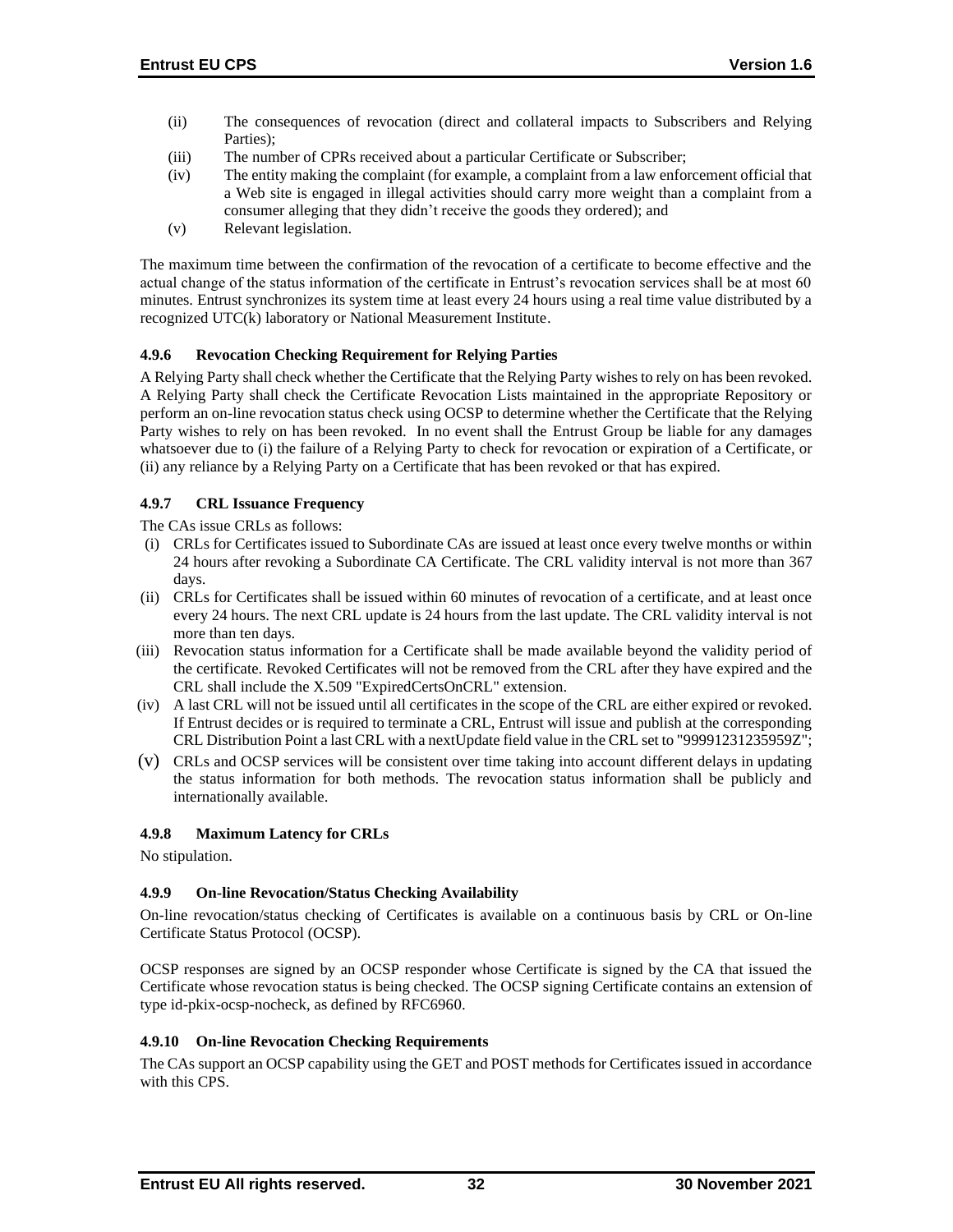The CAs sign and make available OCSP as follows:

- (i) OCSP responses for Certificates issued to Subordinate CAs shall be issued at least once every twelve months or within 24 hours after revoking a Subordinate CA Certificate. OCSP responses have a validity interval not more than 367 days.
- (ii) OCSP responses for Subscriber Certificates shall be issued within 60 minutes of revocation of a certificate, and at least once every 24 hours. OCSP responses will have a validity interval that is greater than 8 hours and not more than 10 days.
- (iii) If Entrust's issuing CA certificate is about to expire, Entrust will compute a last OCSP answer for each and every issued certificate (whether revoked or not), with the "nextUpdate" field set to "99991231235959Z.

If the OCSP responder receives a request for status of a Certificate serial number that is "unused", then the responder will not respond with a "good" status.

The on-line locations of the CRL and the OCSP response are included in the Certificate to support software applications that perform automatic Certificate status checking. A Relying Party can also be check Certificate revocation status directly with the Repository at [https://www.entrust.net/CPS.](https://www.entrust.net/CPS) 

### **4.9.11 Other Forms of Revocation Advertisements Available**

No stipulation.

#### **4.9.12 Special Requirements Re Key Compromise**

If a Subscriber suspects or knows that the Private Key corresponding to the Public Key contained in the Subscriber's Certificate has been Compromised, the Subscriber shall immediately notify the RA that processed the Subscriber's Certificate Application, using the procedures set forth in §3.4, of such suspected or actual Compromise. The Subscriber shall immediately stop using such Certificate and shall remove such Certificate from any devices and/or software in which such Certificate has been installed. The Subscriber shall be responsible for investigating the circumstances of such Compromise or suspected Compromise and for notifying any Relying Parties that may have been affected by such Compromise or suspected Compromise.

Subscribers, Relying Parties, ASVs, Anti-Malware Organizations and other third parties may advise Entrust of a Private Key Compromise using one of the following demonstration methods:

- (i) Submission of a signed CSR with a common name of "Proof of Key Compromise for Entrust", or
- (ii) Submission of a Private Key.

#### **4.9.13 Circumstances for Suspension**

The Repository will not include entries that indicate that a Certificate has been suspended.

### **4.9.14 Who Can Request Suspension**

Not applicable.

### **4.9.15 Procedure for Suspension Request**

Not applicable.

### **4.9.16 Limits on Suspension Period**

Not applicable.

### **4.9.17 Additional Provisions for PSD2 Certificates**

The following additional provisions concerning revocation shall apply to PSD2 Certificates:

Certificate revocation requests by NCAs may be submitted by email to [nca@entrust.com.](mailto:nca@entrustdatacard.com) Entrust will check the authenticity of all certificate revocation requests submitted by NCAs using either of the following methods of authentication of the NCA's revocation request as selected by the NCA: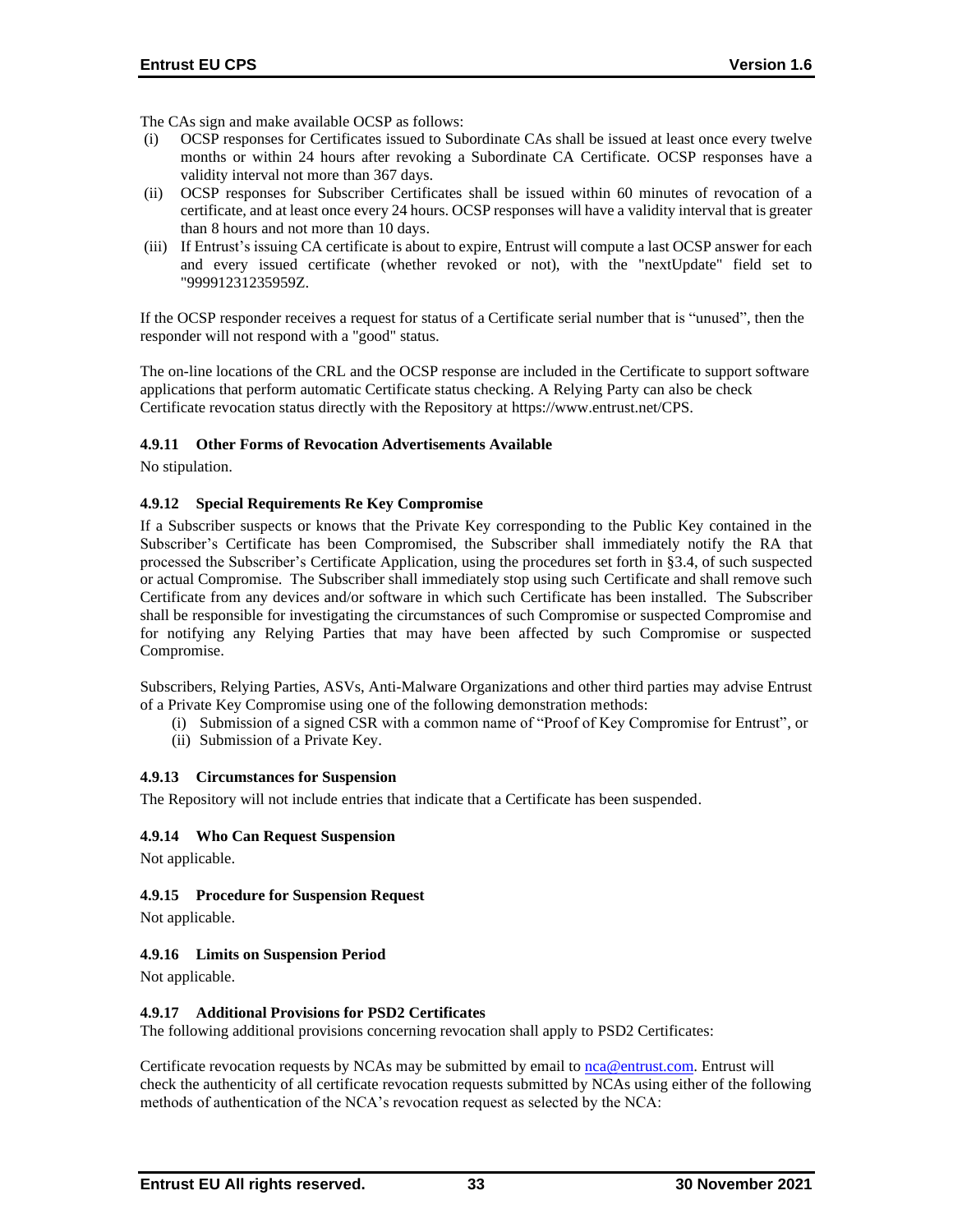- a shared secret if it was provided by Entrust to the NCA for revocation purposes, or
- a digital signature supported by a certificate issued to the NCA by Entrust compliant with a qualified certificate policy.

If Entrust is notified of an email address where it can contact the respective NCA then Entrust will inform the NCA, using this email address, how the NCA can authenticate itself in revocation requests.

Entrust shall allow the NCA, as the owner of the PSD2 specific information, to request certificate revocation by the following procedure. The NCA may specify a reason, which can be descriptive rather than in a standard form, for the revocation. Entrust shall process such requests, and shall validate their authenticity. If it is not clearly indicated or implied why the revocation is requested or the reason is not in the area of responsibility of the NCA then the Entrust may decide to not take action. Based on an authentic request from an NCA, the Entrust shall revoke the certificate in a timely manner, and in any event within 24 hours after the receipt of the acceptable revocation request, if any of the following conditions holds (in addition to any general requirements of Section 4.9 of this CPS):

- the authorization of the Subscriber has been revoked, or
- any PSP role included in the certificate has been revoked.

If the NCA as the owner of the PSD2 specific information notifies Entrust that information has changed which can affect the validity of the certificate, but without a properly authenticated request with an acceptable reason for why the certificate should be revoked, Entrust shall investigate this notification regardless of its content and format, and shall revoke the affected certificate(s) if necessary. This notification need not be processed within 24 hours.

NCAs may send notifications about changes of relevant PSD2 regulatory information of the PSP which can affect the validity of the certificate to the following email address: [nca@entrust.com.](mailto:nca@entrust.com) The content and format of these notifications may be agreed between the NCA and Entrust. However, Entrust shall investigate this notification regardless of its format. If Entrust is notified of an email address where it can inform the NCA identified in a revoked certificate then Entrust shall send to that email address information about the certificate revocation.

# **4.10 Certificate Status Services**

# **4.10.1 Operational Characteristics**

Revocation entries on a CRL or OCSP response are not removed until after the expiration of the issuing CA.

# **4.10.2 Service Availability**

The CA operates and maintains its CRL and OCSP capability with resources sufficient to provide a response time of ten seconds or less under normal operating conditions.

The CA maintains an online 24x7 Repository that application software can use to automatically check the current status of all unexpired Certificates issued by the CA.

The CA maintains a continuous 24x7 ability to respond internally to a high-priority CPR. Where appropriate, the CA forwards such a complaint to law enforcement authorities, and/or revokes a Certificate that is the subject of such a complaint.

### **4.10.3 Optional Features**

No stipulation.

# **4.11 End of Subscription**

No stipulation.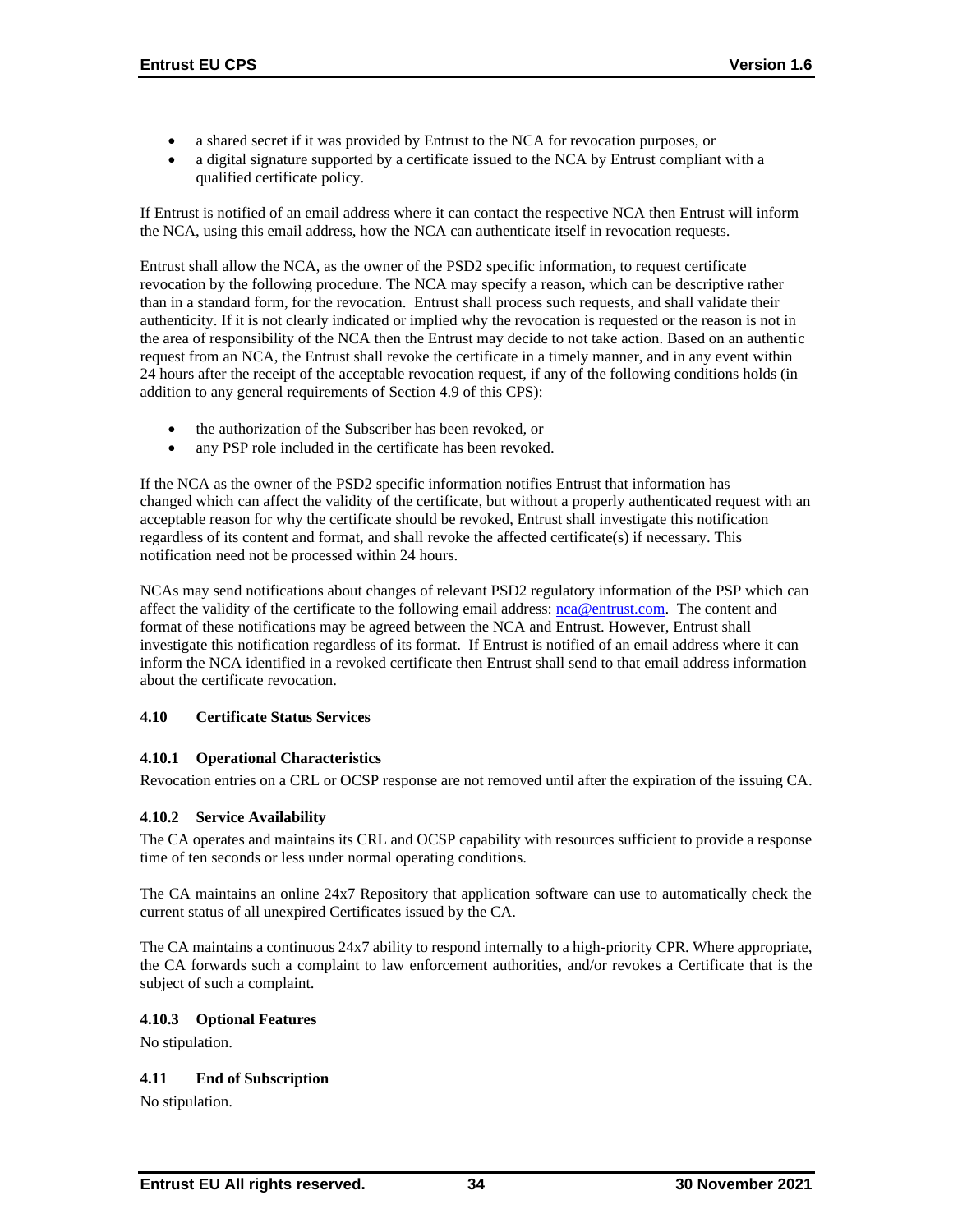# **4.12 Key Escrow and Recovery**

# **4.12.1 Key Escrow and Recovery Policy Practices**

No stipulation.

# **4.12.2 Session Key Encapsulation and Recovery Policy and Practices**

No stipulation.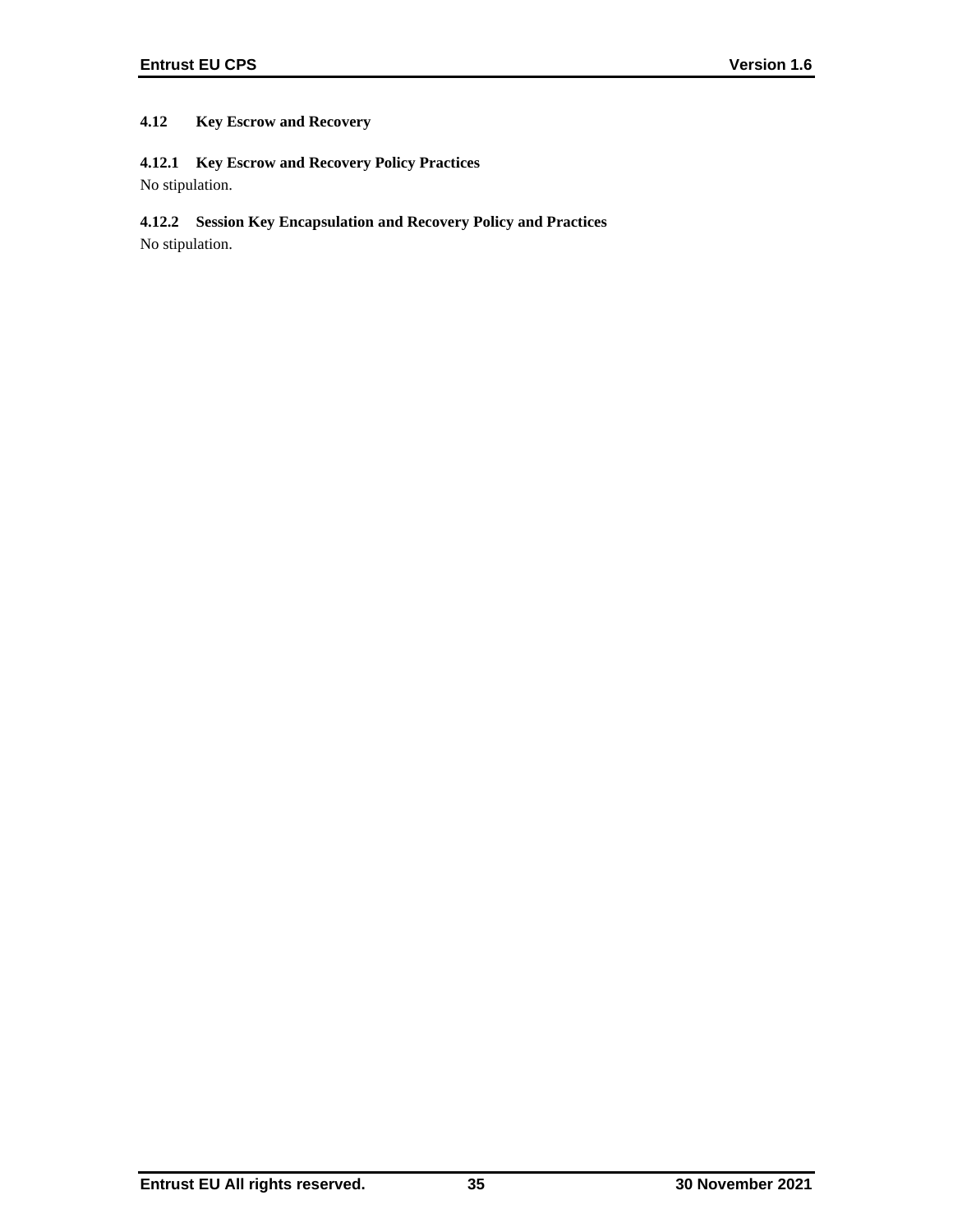### **5. Facility, Management, and Operational Controls**

The CA/Browser Forum's Network and Certificate System Security Requirements are incorporated by reference as if fully set forth herein. Entrust retains overall responsibility for conformance with the procedures prescribed in its information security policy even as to those policies whose functionality is undertaken by outsourcers.

# **5.1 Physical Security Controls**

### **5.1.1 Site Location and Construction**

The computing facilities that host the CA services are located in Ottawa, Canada. The CA equipment is located in a security zone that is physically separated from Entrust's other systems to restrict access to personnel in trusted roles. The security zone is constructed with privacy and secured with slab-to-slab and wire mesh. The security zone is protected by electronic control access systems, alarmed doors and is monitored via a 24 x7 recorded security camera and motion detector system.

### **5.1.2 Physical Access**

The room containing the CA software is designated a two (2) person zone, and controls are used to prevent a person from being in the room alone. Alarm systems are used to notify security personnel of any violation of the rules for access to a CA.

### **5.1.3 Power and Air Conditioning**

The Security zone is equipped with:

- Filtered, conditioned, power connected to an appropriately sized UPS and generator;
- Heating, ventilation, and air conditioning appropriate for a commercial data processing facility; and
- Emergency lighting.

The environmental controls conform to local standards and are appropriately secured to prevent unauthorized access and/or tampering with the equipment. Temperature control alarms and alerts are activated upon detection of threatening temperature conditions.

### **5.1.4 Water Exposures**

No liquid, gas, exhaust, etc. pipes traverse the controlled space other than those directly required for the area's HVAC system and for the pre-action fire suppression system. Water pipes for the pre-action fire suppression system are only filled on the activation of multiple fire alarms.

### **5.1.5 Fire Prevention and Protection**

The CA facility is fully wired for fire detection, alarm and suppression. Routine, frequent inspections of all systems are made to assure adequate operation.

### **5.1.6 Media Storage**

All media is stored away from sources of heat and from obvious sources of water or other obvious hazards. Electromagnetic media (e.g. tapes) are stored away from obvious sources of strong magnetic fields. Archived material is stored in a room separate from the CA equipment until it is transferred to the archive storage facility.

Entrust employs media management procedures to protect against obsolescence and deterioration of media within the period of time that records are required to be retained.

### **5.1.7 Waste Disposal**

Waste is removed or destroyed in accordance with industry best practice. Media used to store sensitive data is destroyed, such that the information is unrecoverable, prior to disposal.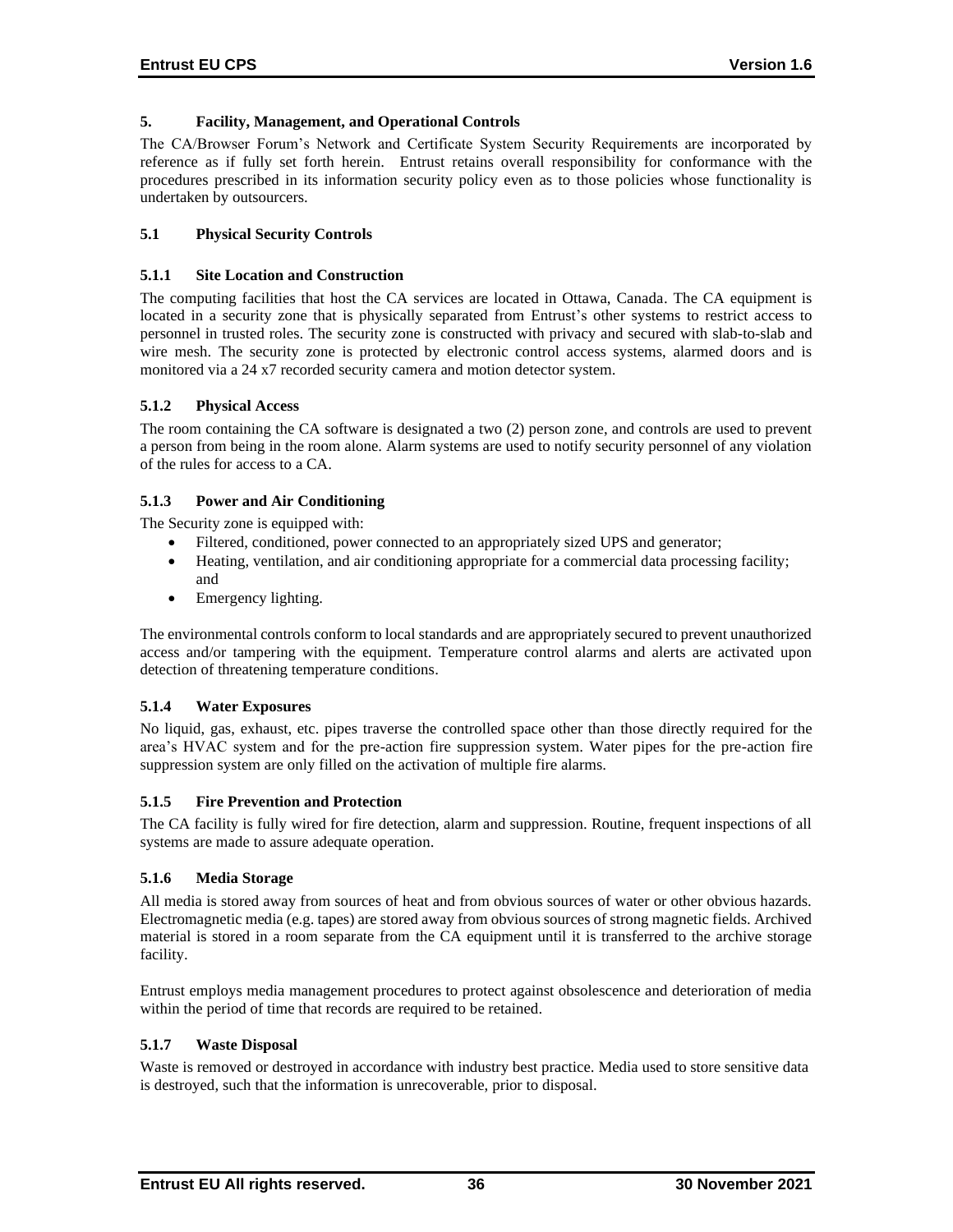# **5.1.8 Off-site Backup**

As stipulated in §5.5.

### **5.2 Procedural Controls**

### **5.2.1 Trusted Roles**

The CAs have a number of Trusted Roles for sensitive operations of the CA software.

### **5.2.2 Number of Persons Required per Task**

CA operations related to changing CA policy settings require more than one person with a Trusted Role to perform the operation.

The CA Private Keys are backed up, stored, and recovered only by personnel in Trusted Roles using dual control in a physically secured environment.

### **5.2.3 Identification and Authentication for Each Role**

Personnel in Trusted Roles must undergo background investigations and must be trained for their specific role.

### **5.2.4 Roles Requiring Separation of Duties**

Roles requiring a separation of duties include those performing:

- (i) Authorization functions such as the verification of information in Certificate applications and approvals of Certificate applications and revocation requests,
- (ii) Certificate revocation,
- (iii) Backups, recording, and record keeping functions;
- (iv) Audit, review, oversight, or reconciliation functions; and
- (v) Duties related to CA key management or administration

# **5.3 Personnel Controls**

Operational personnel for a CA will not be assigned other responsibilities that conflict with their operational responsibilities for the CA. The privileges assigned to operational personnel for a CA will be limited to the minimum required to carry out their assigned duties.

### **5.3.1 Qualifications, Experience and Clearance Requirements**

Prior to the engagement of any person in the Certificate management process, the CA or RA shall verify the identity and trustworthiness of such person.

# **5.3.2 Background Check Procedures**

No stipulation.

# **5.3.3 Training Requirements**

Personnel in Trusted Roles and Validation Specialists are provided skills-training which is based on industry requirements including the Baseline Requirements and EV SSL Guidelines.

Validation Specialists perform information verification duties and receive skills-training that covers basic PKI knowledge, authentication and vetting policies and procedures (including this CPS), and common threats to the information verification process (including phishing and other social engineering tactics).

Validation Specialists receive skills-training prior to commencing their job role and are required them to pass an examination on the applicable information verification requirements. The CA maintains records of such training and ensures that personnel entrusted with Validation Specialist duties maintain an appropriate skill level.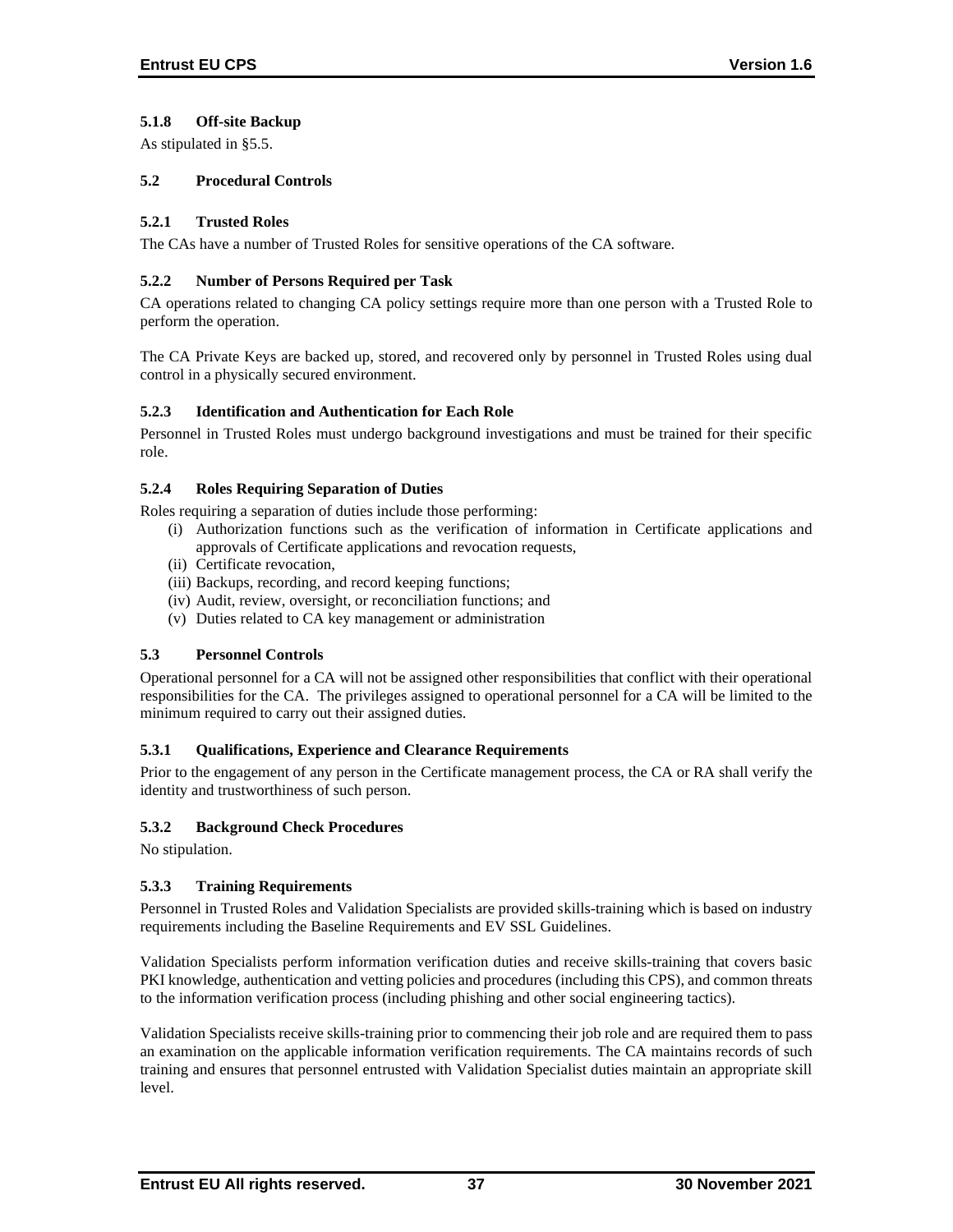# **5.3.4 Retraining Frequency and Requirements**

CAs and RAs provide refresher training and informational updates sufficient to ensure that all personnel in Trusted Roles retain the requisite degree of expertise.

# **5.3.5 Job Rotation Frequency and Sequence**

No stipulation.

### **5.3.6 Sanctions for Unauthorized Actions**

No stipulation.

### **5.3.7 Independent Contractor Requirements**

Third Party RAs personnel involved in the issuance of a Certificate shall meet the training and skills requirements of §5.3.3 and the document retention and event logging requirements of §5.4.1.

### **5.3.8 Documentation Supplied to Personnel**

No stipulation.

### **5.4 Audit Logging Procedures**

Significant security events in the CAs and all RAs operating under a CA are automatically time-stamped and recorded as audit logs in audit trail files. The audit trail files are processed (reviewed for policy violations or other significant events) on a regular basis. Audit trail files are archived periodically. All files including the latest audit trail file are moved to backup media and stored in a secure archive facility.

Entrust synchronizes its system time at least every 24 hours using a real time value distributed by a recognized UTC(k) laboratory or National Measurement Institute.

### **5.4.1 Types of Events Recorded**

The CAs and all RAs operating under a CA record in detail every action taken to process an Certificate request and to issue an Certificate, including all information generated or received in connection with a Certificate request, and every action taken to process the Request, including time, date, and personnel involved in the action.

The foregoing record requirements include, but are not limited to, an obligation to record the following events:

- (i) CA Certificate key lifecycle events, including:
	- a. Key generation, backup, storage, recovery, archival, and destruction;
	- b. Certificate requests, renewal and re-key requests, and revocation:
	- c. Approval and rejection of Certificate requests;
	- d. Cryptographic device lifecycle management events;
	- e. Generation of CRLs and OCSP entries; and
	- f. Introduction of new Certificate Profiles and retirement of existing Certificate Profiles.
- (ii) Subscriber Certificate lifecycle management events, including:
	- g. Certificate requests, renewal and re-key requests, and revocation;
	- h. All verification activities required by this CPS;
	- i. Approval and rejection of Certificate requests;
	- j. Issuance of Certificates; and
	- k. Generation of CRLs and OCSP entries.
- (iii) Security events, including:
	- l. Successful and unsuccessful PKI system access attempts;
	- m. PKI and security system actions performed;
	- n. Security profile changes;
	- o. System crashes, hardware failures, and other anomalies;
	- p. Firewall and router activities; and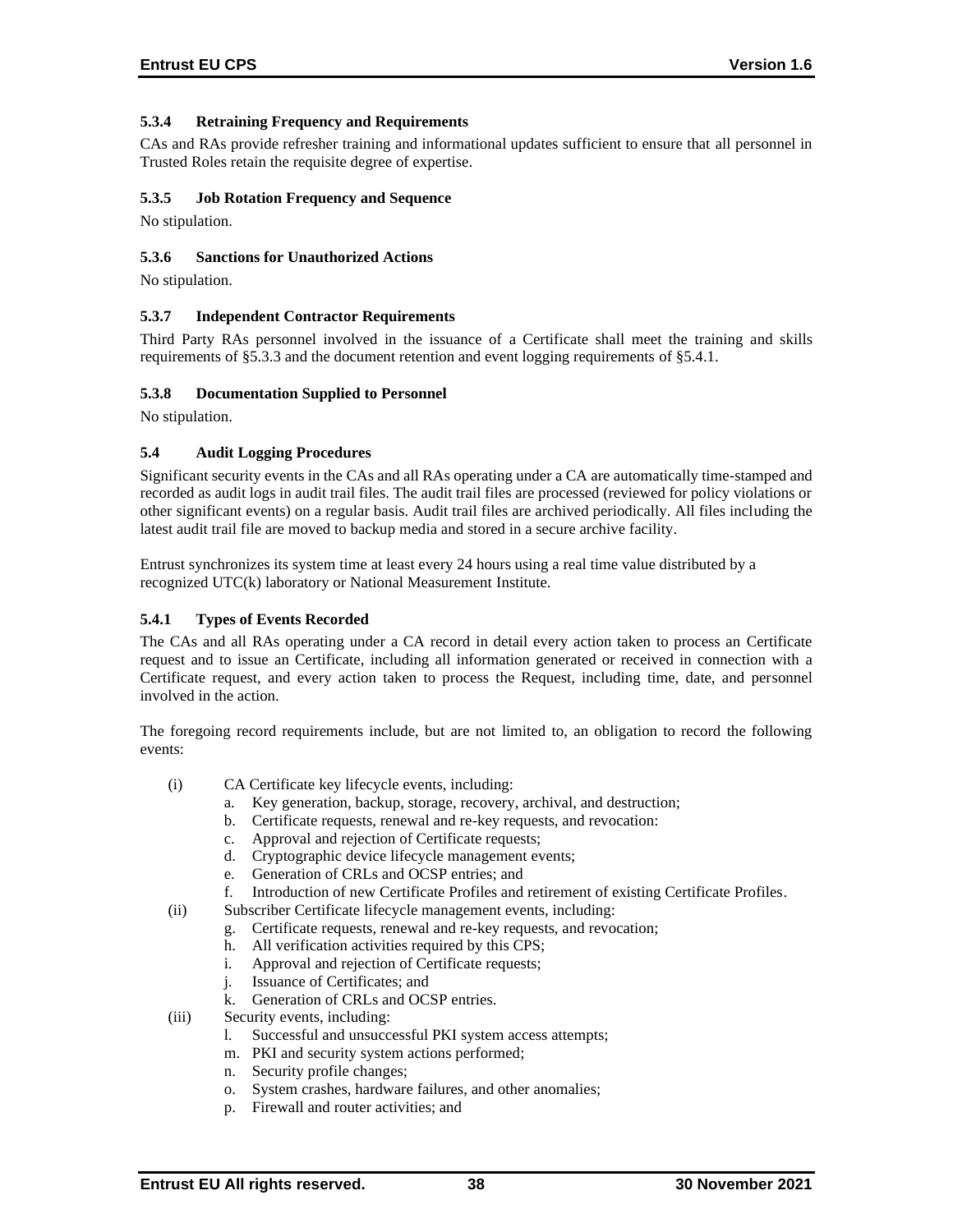- q. Entries to and exits from the CA facility.
- r. All evidences of incomplete video identification processes that have not been completed due to suspected fraud.

Log entries include the following elements:

- s. Date and time of record;
- t. Identity of the person making the journal record; and
- u. Description of record.

# **5.4.2 Frequency of Processing Log**

No stipulation

### **5.4.3 Retention Period for Audit Log**

The CA will retain for at least two years:

- (i) CA Certificate and key lifecycle management event records, as set forth in §5.4.1(i), after either: the destruction of the CA key, or the revocation or expiration of the CA Certificate, whichever occurs later;
- (ii) Subscriber Certificate lifecycle management event records, as set forth in Section §5.4.1(ii), after the revocation or expiration of the Subscriber Certificate; and
- (iii) Any security event records, as set forth in §5.4.1(iii), after the event occurred.

### **5.4.4 Protection of Audit Log**

Only trusted roles have access to read or archive the logs. Audit logs are protected from destruction prior to the end of the audit log retention period and are retained securely on-site until transferred to an off-site storage location. The off-site storage location is a safe and secure location that is separate from the location where the data was generated.

# **5.4.5 Audit Log Backup Procedures**

No stipulation.

# **5.4.6 Audit Collection System**

No stipulation.

### **5.4.7 Notification to Event-causing Subject**

No stipulation.

### **5.4.8 Vulnerability Assessments**

CAs annually perform a risk assessment that:

- (i) Identifies foreseeable internal and external threats that could result in unauthorized access, disclosure, misuse, alteration, or destruction of any Certificate data or Certificate management processes;
- (ii) Assesses the likelihood and potential damage of these threats, taking into consideration the sensitivity of the Certificate data and Certificate management processes; and
- (iii) Assesses the sufficiency of the policies, procedures, information systems, technology, and other arrangements that the CA has in place to counter such threats.

Based on the risk assessment, a security plan is developed, implemented, and maintained consisting of security procedures, measures, and products designed to achieve the objectives set forth above and to manage and control the risks identified during the risk assessment. The security plan includes administrative, organizational, technical, and physical safeguards appropriate to the sensitivity of the Certificate data and Certificate management processes. The security plan also takes into account then-available technology and the cost of implementing the specific measures, and implements a reasonable level of security appropriate to the harm that might result from a breach of security and the nature of the data to be protected.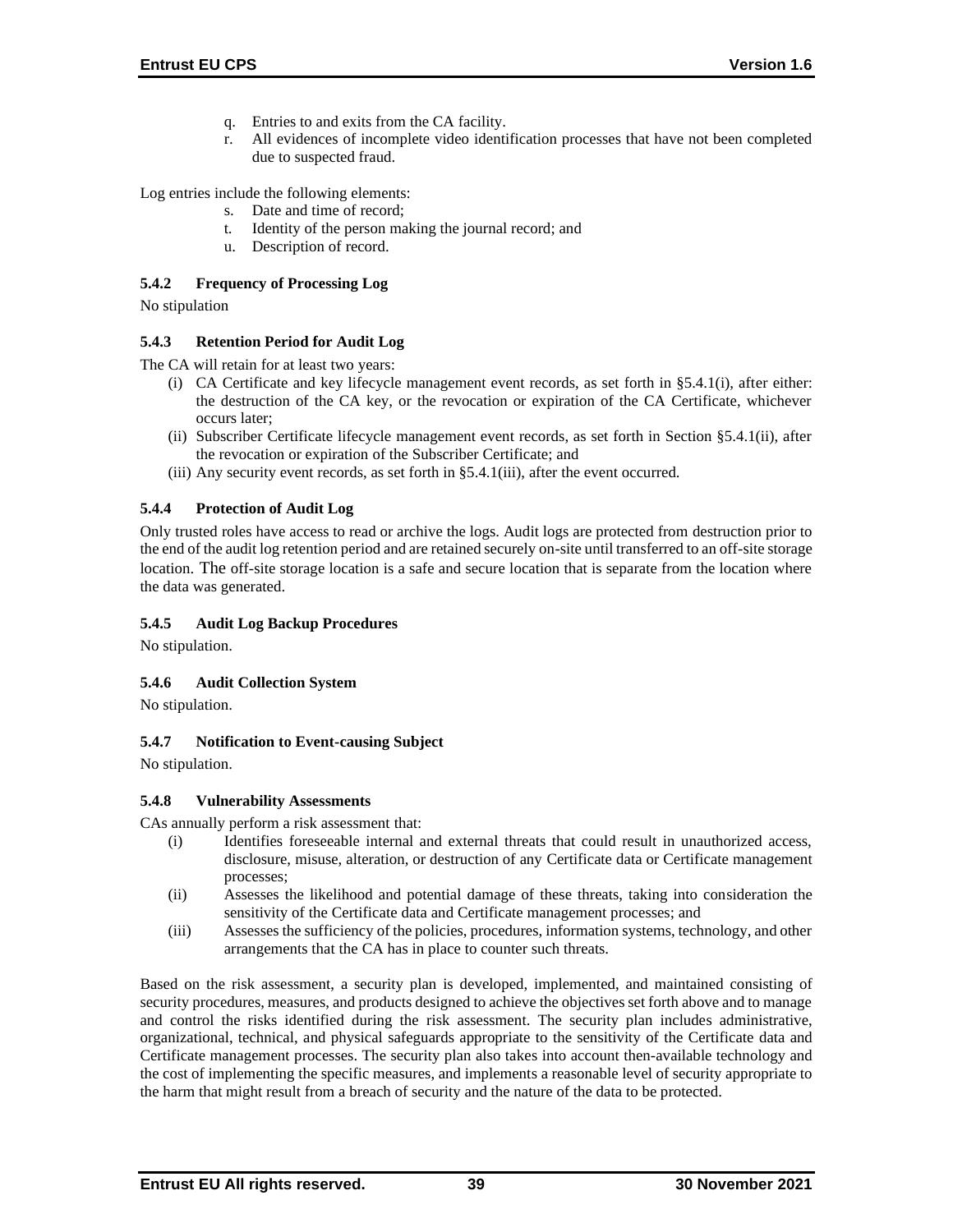# **5.5 Records Archival**

# **5.5.1 Types of Records Archived**

The audit trail files, databases and revocation information for the CAs and all RAs operating under a CA are archived.

# **5.5.2 Retention Period for Archive**

The CAs and all RAs operating under a CA will retain all documentation relating to certificate requests and the verification thereof, and all Certificates and revocation thereof, for at least 15 years after any Certificate based on that documentation ceases to be valid. In the case of event contemplated in Section 5.4.1 (r), the documentation will be kept for a period of 5 years from the execution of the identification process, specifying the reason why they were not completed, in accordance with the policy established for this purpose.

# **5.5.3 Protection of Archive**

The databases for CAs and all RAs operating under a CA are protected by encryption. The archive media is protected through storage in a restricted-access facility to which only Entrust-authorized personnel have access. Archive files are backed up as they are created. Originals are stored on-site and housed with a CA system. Backup files are stored at a secure and separate geographic location.

# **5.5.4 Archive Backup Procedures**

No stipulation.

# **5.5.5 Requirements for Time-stamping of Records**

No stipulation.

# **5.5.6 Archive Collection System**

No stipulation.

# **5.5.7 Procedures to Obtain and Verify Archive Information**

No stipulation.

# **5.6 Key Changeover**

CAs' Key Pairs will be retired from service at the end of their respective lifetimes as defined in §6.3. New CA Key Pairs will be created as required to support the continuation of CA Services. Each CA will continue to publish CRLs signed with the original Key Pair until all Certificates issued using that original Key Pair have expired. The CA key changeover process will be performed such that it causes minimal disruption to Subscribers and Relying Parties.

Specifically, before expiration of any Certificate which is used for signing subject keys (for example as indicated by expiration of any Certificate), in case of continuing with the service:

- (i) Entrust generates a new Certificate for signing subject Key Pairs, and applies all necessary actions to avoid disruption to the operations of any entity that may rely on the Certificate;
- (ii) the new CA Certificate is also generated and distributed in accordance with the present document.

Subsections (i) and (ii) will be performed with a suitable interval between Certificate expiry date and the last Certificate signed to allow all parties that have relationships with Entrust (subjects, subscribers, relying parties, CAs higher in the CA hierarchy, etc.) to be aware of this key changeover and to implement the required operations to avoid inconveniences and malfunctions. The minimum changeover period will be two years before the Certificate expiry date. This does not apply if Entrust ceases its operations before its own Certificate-signing Certificate expiration date.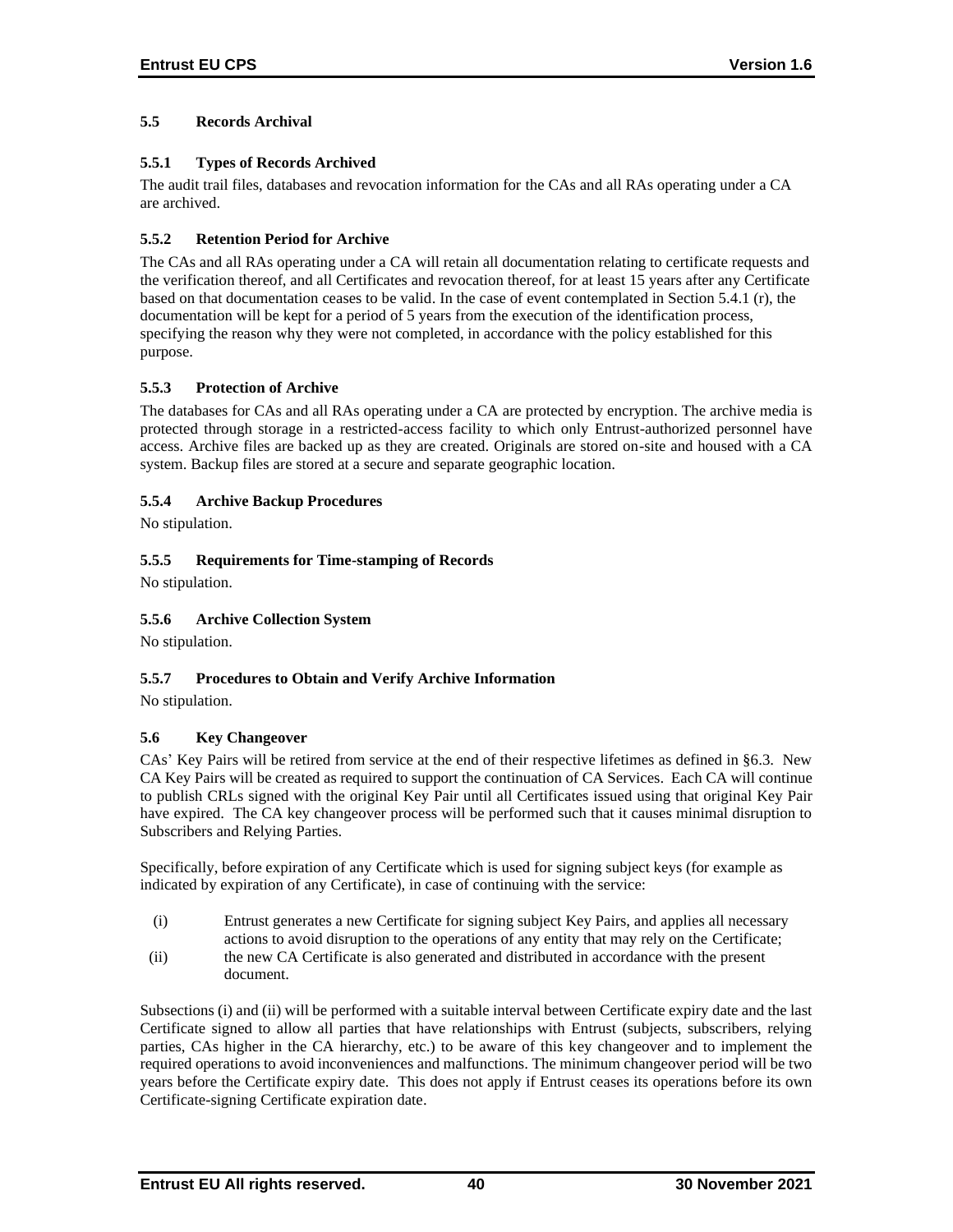# **5.7 Compromise and Disaster Recovery**

### **5.7.1 Incident and Compromise Handling Procedures**

### **5.7.1.1 Disaster Recovery and Business Continuity Plan**

CAs have a security incident response plan, a disaster recovery plan, and a business continuity plan to provide for timely recovery of services in the event of a security incident, breach of security, loss of system integrity, or system outage. The address the following:

- (i) the conditions for activating the plans;
- (ii) resumption procedures;
- (iii) a maintenance schedule for the plan;
- (iv) awareness and education requirements;
- (v) the responsibilities of the individuals;
- (vi) recovery point objective (RPO) of fifteen minutes;
- (vii) recovery time objective (RTO) of 72 hours for essential CA operations which include Certificate revocation, and issuance of Certificate revocation status; and
- (viii) testing of recovery plans.

In order to mitigate the event of a disaster, the CAs have implemented the following:

- (ix) secure on-site and off-site storage of backup HSMs containing copies of all CA Private Keys
- (x) secure on-site and off-site storage of all requisite activation materials
- (xi) regular synchronization of critical data to the disaster recovery site
- (xii) regular incremental and daily backups of critical data within the primary site
- (xiii) environmental controls as described in §5.1
- (xiv) high availability architecture for critical systems

Entrust has implemented a secure disaster recovery facility that is greater than 250 km from the primary secure CA facilities.

### **5.7.1.2 Security Incident**

In the event of any breach of security, loss of system integrity, or system outage that has a significant impact on the service provided or on the personal data maintained therein, affecting Subscribers, ASVs, Relying Parties, other entities with which Entrust has agreements or other form of established relations, supervisory bodies and where applicable, national body for information security or the data protection authority, Entrust shall inform them within 24 hours of the problem being identified by sending email messages, posting messages on its website describing the nature of the problem, or using communication mechanisms previously established by the competent authorities.

If appropriate, Entrust will notify all parties that certificates and revocation status information issued using this CA key may no longer be valid include a recommendation that Subscribers replace all certificates affected by the problem, that all ASVs, other entities with which Entrust has agreements or other form of established relations, and that Relying Parties cease to rely on all certificates affected by the problem. These communications will be made by the Computer Security Incident Response Team established by Entrust's Security Incident Response Plan and according to the procedures established in such Plan, together with assistance from such other Entrust staff as may be required by the Computer Security Incident Response Team to send such notifications. Following any disaster, any security incident, breach of security, loss of system integrity, or system outage, Entrust shall, where practical, take steps to avoid repetition of the problem. Entrust shall revoke any CA certificate that has been issued for the compromised CA when Entrust is informed of the compromise of another CA (e.g., for cross-certificates).

Upon system failure, service or other factors which are not under the control of Entrust, we shall apply our commercially reasonable endeavors to ensure that the service is not unavailable for longer than a maximum period of 72 hours.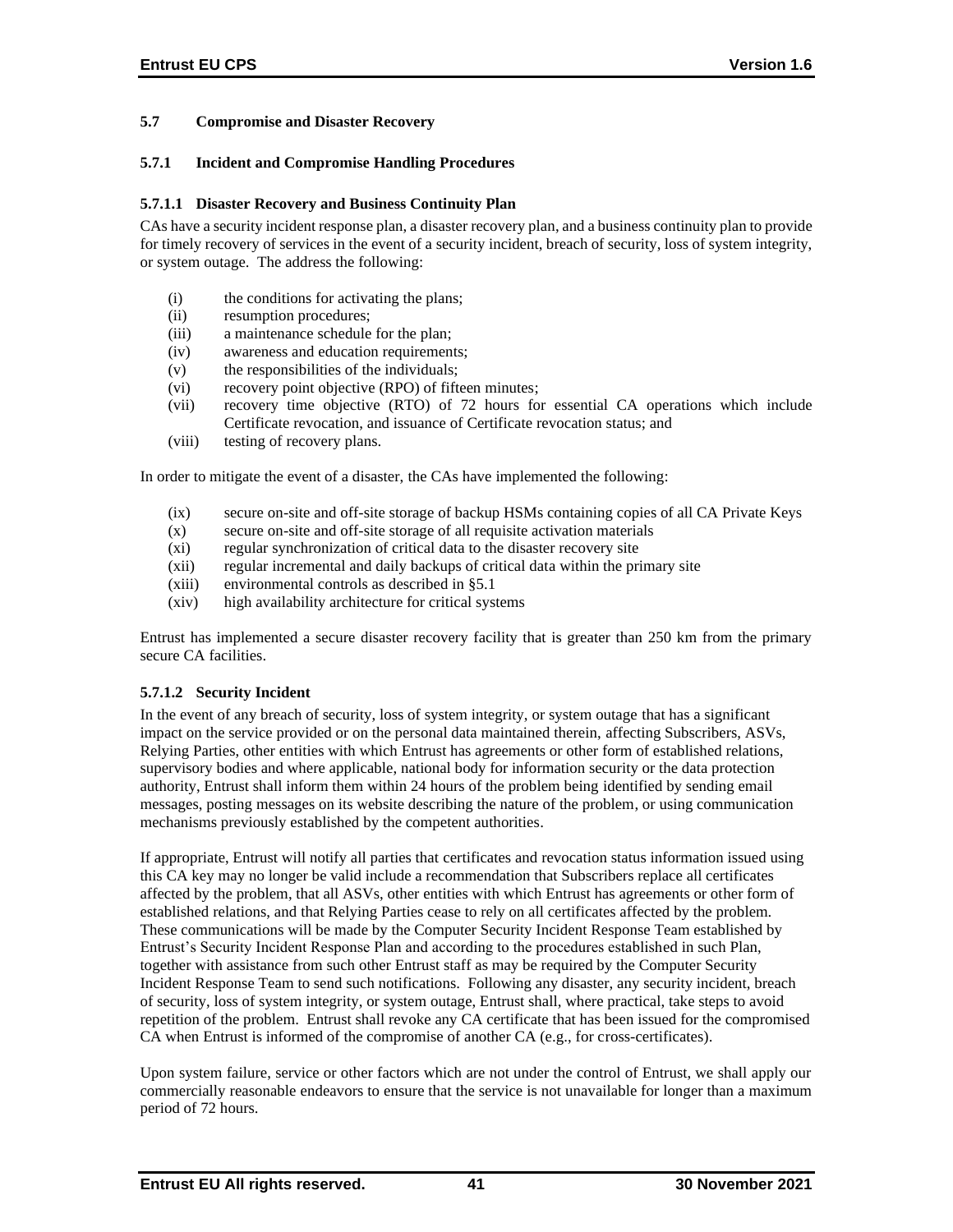Entrust has policies and procedures that will be employed in the event of such a Compromise. At a minimum, all Subscribers, ASVs, and Relying Parties shall be informed as soon as practicable of such a Compromise and information shall be posted in the Repository. To inform these parties in the event of key compromise, Entrust will send one or more email messages to Subscribers and ASVs based on records of current email addresses and will post one or more messages to Relying Parties on its website describing the nature of the key compromise, stating that certificates and revocation status information issued using this CA key may no longer be valid, and recommending that Subscribers replace all certificates issued from the CA that was subject to key compromise and that all ASVs and Relying Parties cease to rely on all certificates issued from the CA that was subject to key compromise.

Security changes that could affect Subscribers, ASVs, Relying Parties, assessment bodies, and supervisory/ regulatory bodies) will be notified by publication on the https://eu.entrustdatacard.com/resources website. Restricted information security only will be delivered to assessment bodies in the event that an NDA document has previously been signed and using encrypted channels/tools that ensures the confidentiality of the information. For distributing restricted information security to supervisory/regulatory bodies, the procedures designated by the specific body for the specific reason will be used for the distribution.

### **5.7.2 Computing Resources, Software and/or Data are Corrupted**

No stipulation.

### **5.7.3 Entity Private Key Compromise Procedures**

No stipulation.

### **5.7.4 Business Continuity Capabilities after a Disaster**

No stipulation.

### **5.8 CA or RA Termination**

In the event of CA termination, Entrust will:

- (i) Provide notice and information about the CA termination by sending notice to Subscribers with unrevoked unexpired Certificates, Application Software Vendors and Relying Parties and by posting such information in the Repository and sending informational emails; and
- (ii) Transfer all responsibilities to a qualified successor entity.

If a qualified successor entity does not exist, Entrust will:

- (iii) Transfer those functions capable of being transferred to a reliable third party and arrange to preserve all relevant records with a reliable third party or a government, regulatory, or legal body with appropriate authority;
- (iv) Revoke all Certificates that are still unrevoked or unexpired on a date as specified in the notice and publish final CRLs;
- (v) Destroy all CA Private Keys; and
- (vi) Make other necessary arrangements that are in accordance with this CPS.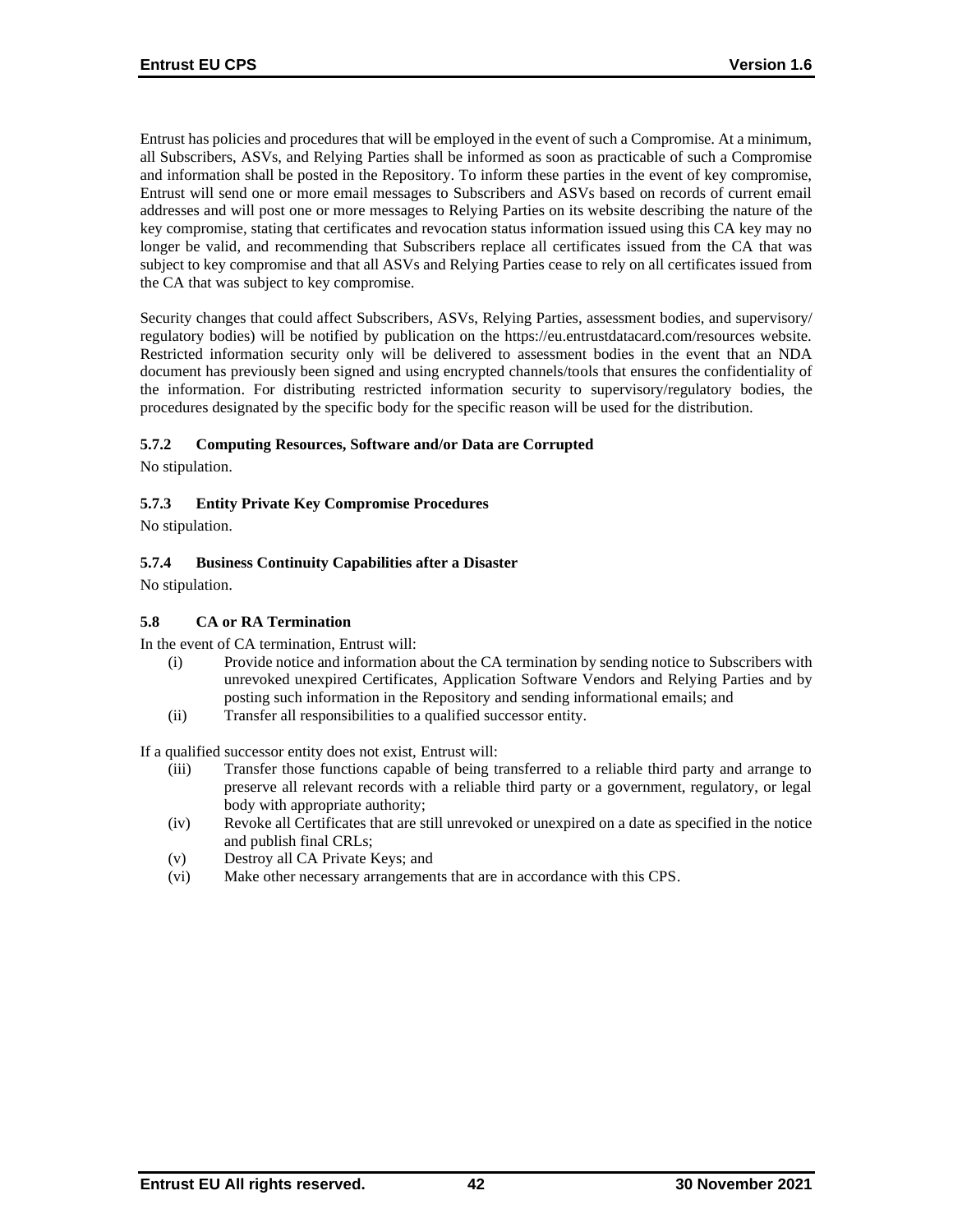# **6. Technical Security Controls**

### **6.1 Key Pair Generation and Installation**

### **6.1.1 Key Pair Generation**

# **6.1.1.1 CA Key Pair Generation**

The CAs will perform the following when generating a CA Key Pair:

- (i) Prepare and follow a Key Pair generation script;
- (ii) Have a qualified auditor witness the CA Key Pair generation process;
- (iii) Have a qualified auditor issue a report opining that the CA followed its CA Key Pair generation ceremony during its key generation process and the controls to ensure the integrity and confidentiality of the CA Key Pair;
- (iv) Generate the CA Key Pair in a physically secured environment;
- (v) Generate the CA Key Pair using personnel in Trusted Roles under the principles of multiple person control and split knowledge;
- (vi) Generate the CA Key Pair within cryptographic modules meeting the applicable requirements of §6.2.11;
- (vii) Log its CA Key Pair generation activities; and
- (viii) Maintain effective controls to provide reasonable assurance that the Private Keys was generated and protected in conformance with the procedures described in this CPS and (if applicable) its CA Key Pair generation script.

### CA Administrators

Keys Pairs for CA administrators must be generated and protected on a cryptographic module that meets or exceeds the requirements as defined in §6.2.11. The cryptographic modules are prepared using the software provided by the module vendor. The cryptographic modules are personalized for the administrator by giving the card an identity and a password known by the administrator. The Key Pair is generated by creating the administrator as a user in the CA and performing an enrollment process which is authenticated with the administrator's module password.

# **6.1.1.2 RA Key Pair Generation**

No stipulation.

# **6.1.1.3 Subscriber Key Pair Generation**

The Applicant or Subscriber is required to generate or initiate a new, secure, and cryptographically sound Key Pair to be used in association with the Subscriber's Certificate or Applicant's Certificate Application.

The CA will reject a Certificate request if one or more of the following conditions are met:

- (i) The Key Pair does not meet the requirements set forth in §6.1.5 and/or §6.1.6;
- (ii) There is clear evidence that the specific method used to have generate the Private Key was flawed;
- (iii) The CA is aware of a demonstrated or proven method that exposes the Private Key to compromise;
- (iv) The CA has previously been made aware that the Private Key has suffered a Key Compromise, such as through the provisions of Section 4.9.1.1;
- (v) The CA is aware of a demonstrated or proven method to easily compute the Private Key based on the Public Key (such as a Debian weak key, see https://wiki.debian.org/SSLkeys).

### eIDAS QWAC and PSD2 QWAC

The CA will not generate a Key Pair on behalf of a Subscriber, and will not accept a Certificate request using a Key Pair previously generated by the CA.

### PSD2 QSealC

The CA will not generate a Key Pair on behalf of a Subscriber.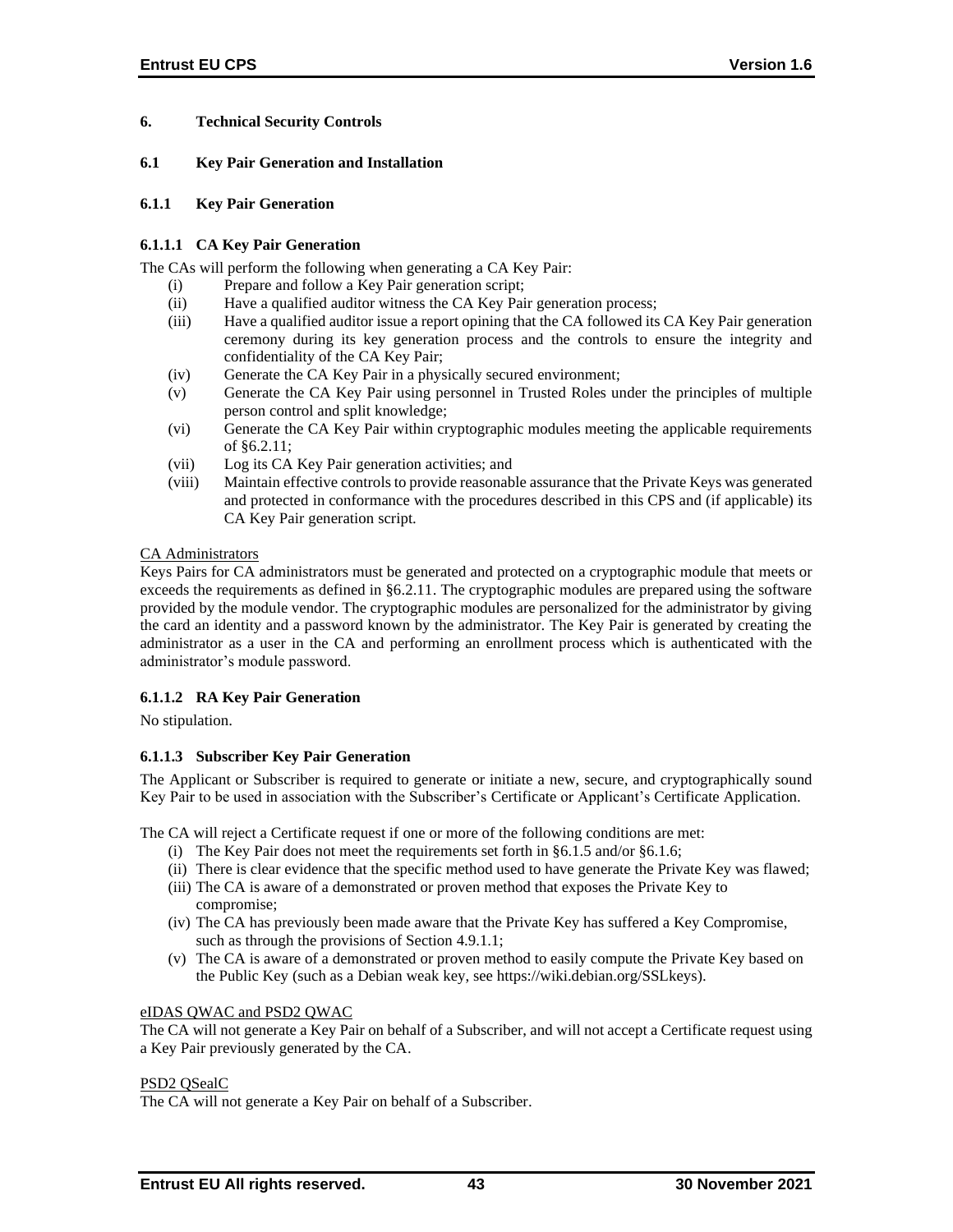### eIDAS QSealC

Subscriber Key Pairs must be generated in a manner that ensures that the Private Key is not known to or accessible by anybody other than the Subscriber or a Subscriber's authorized representative. The CA will generate the Subscriber Key Pairs in a secure cryptographic module that meets or exceed the requirements as defined in §6.2.11.

### eIDAS QSigC

Subscriber Key Pairs must be generated in a manner that ensures that the Private Key is not known to or accessible by anybody other than the Subscriber or a Subscriber's authorized representative. The CA will generate the Subscriber Key Pairs in a QSCD in accordance with Regulation (EU) No 910/2014, that meets or exceed the requirements as defined in §6.2.11.

The status of the QSCD must be monitored. If there is modification to the QSCD status, such as a loss of the QCSD certification, then:

- (i) Access and activation of Subscriber Private Keys on the affected QSCD will be prevented, and
- (ii) Unexpired Qualified Certificates with Private Keys on the affected QSCD will be revoked.

# **6.1.2 Private Key Delivery to Subscriber**

If the CA generates the Subscriber's Key Pair, the CA will have a secure process to generate the Key Pair on a secure cryptographic device or QSCD. The CA will securely store and/or distribute the secure cryptographic device or QSCD.

### Managed and Hosted Cryptographic Module

In the case a CA managed and hosted cryptographic device or QSCD is used, the Private Key will be generated, stored and managed on a cryptographic module which meets the requirements as defined in §6.2.11. The CA enforces multi‐factor authentication to allow the Subscriber to enroll to generate the Key Pair or to use the Private Key for signing. The Private Key is not delivered to the Subscriber.

# **6.1.3 Public Key Delivery to Certificate Issuer**

The Public Key to be included in a Certificate is delivered to the CA in a signed Certificate Signing Request (CSR) as part of the Certificate Application process. The signature on the CSR will be verified by the CA prior to issuing the Certificate.

# **6.1.4 CA Public Key Delivery to Relying Parties**

The Public-Key Certificate for CAs are made available to Subscribers and Relying parties through inclusion in third party software as distributed by the applicable software manufacturers. The Public Key Certificate for cross certified Subordinate CAs is provided to the Subscriber with the Subscriber certificate.

Public Key Certificates for CAs are also available for download from the Repository.

# **6.1.5 Key Sizes**

For RSA Key Pairs the CA will ensure that the modulus size, when encoded, is at least 2048 bits, and that the modulus size, in bits, is evenly divisible by 8.

CA Key Size The CA key size is 2048 or 4096-bits RSA.

eIDAS QWAC and PSD2 QWAC The RSA key sizes supported are 2048, 3072 and 4096-bits.

PSD2 QSealC

The RSA key sizes supported are 2048, 3072 and 4096-bits.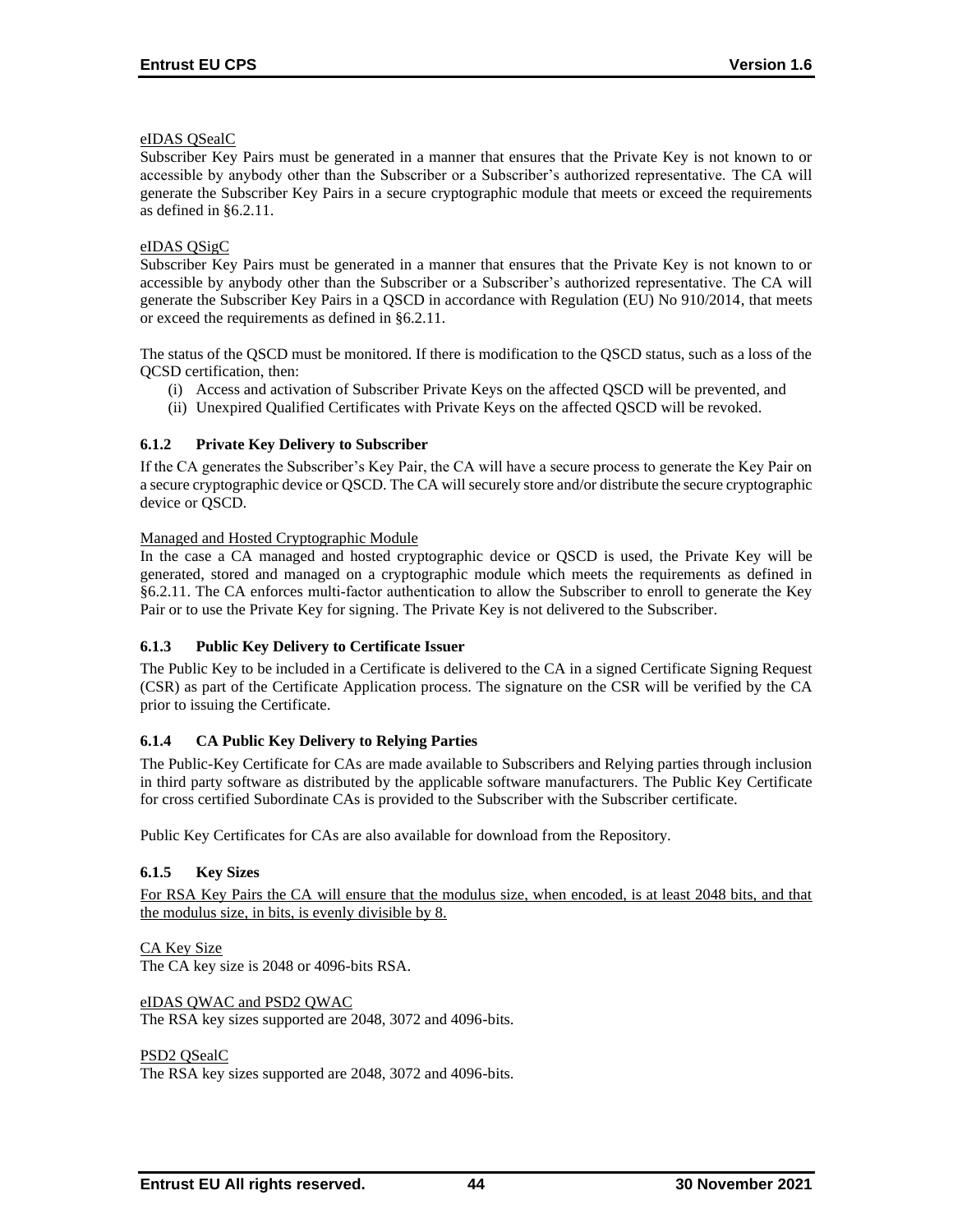### eIDAS QSealC

The RSA key sizes supported are 2048, 3072 and 4096-bits.

### eIDAS QSigC

The RSA key sizes supported is 2048-bits.

### **6.1.6 Public Key Parameters Generation and Quality Checking**

For RSA Public Keys, CAs confirm that the value of the public exponent is an odd number equal to 3 or more. Additionally, the public exponent will be in the range between  $2^{16}+1$  and  $2^{256}$ -1. The modulus will also have the following characteristics: an odd number, not the power of a prime, and have no factors smaller than 752.

Should any of the algorithms, or associated parameters, used by the CA or its Subscribers become insufficient for its remaining intended usage then the CA shall inform all Subscribers and Relying Parties with whom the CA has agreement or other form of established relations. The CA will also post this information to make available to other relying parties. Should any of the algorithms, or associated parameters, used by the CA or its Subscribers become insufficient for its remaining intended usage then the CA shall schedule a revocation of any affected certificate.

#### Managed and Hosted Cryptographic Module

In the case where the CA has generated the Key Pair on behalf of the Subscriber, the Key Pair is generated in accordance with FIPS 186.

### **6.1.7 Key Usage Purposes**

Root CA Private Keys must not be used to sign Certificates except in the following cases:

- (i) Self-signed Certificates to represent the Root CA itself;
- (ii) Certificates for Subordinate CAs and Cross Certificates;
- (iii) Certificates for infrastructure purposes (e.g. administrative role certificates, internal CA operational device certificates, and OCSP Response verification Certificates); and
- (iv) Certificates issued solely for the purpose of testing products with Certificates issued by a Root CA.

### **6.2 Private Key Protection and Cryptographic Module Engineering Controls**

The CAs have implemented physical and logical safeguards to prevent unauthorized Certificate issuance. Protection of the CA Private Key outside the validated system consist of physical security, encryption, or a combination of both, implemented in a manner that prevents disclosure of the CA Private Key. The CA encrypts its Private Key with an algorithm and key-length that are capable of withstanding cryptanalytic attacks for the residual life of the encrypted key.

### **6.2.1 Cryptographic Module Standards and Controls**

#### CA Private Keys

CA Private Keys must be stored and protected on cryptographic modules that meet or exceed the requirements as defined in §6.2.11. Private Keys on cryptographic modules are held in secure facilities under two-person control. RA Private Keys must be stored and protected on cryptographic modules that meet or exceed the requirements defined in §6.2.11.

If the CA generates the Key Pair on behalf of the Subject or Subscriber, the keys will be generated in a confidential process.

#### eIDAS QSealC

Private Keys must be generated, stored and protected on a secure cryptographic device that meets or exceeds the requirements defined in §6.2.11.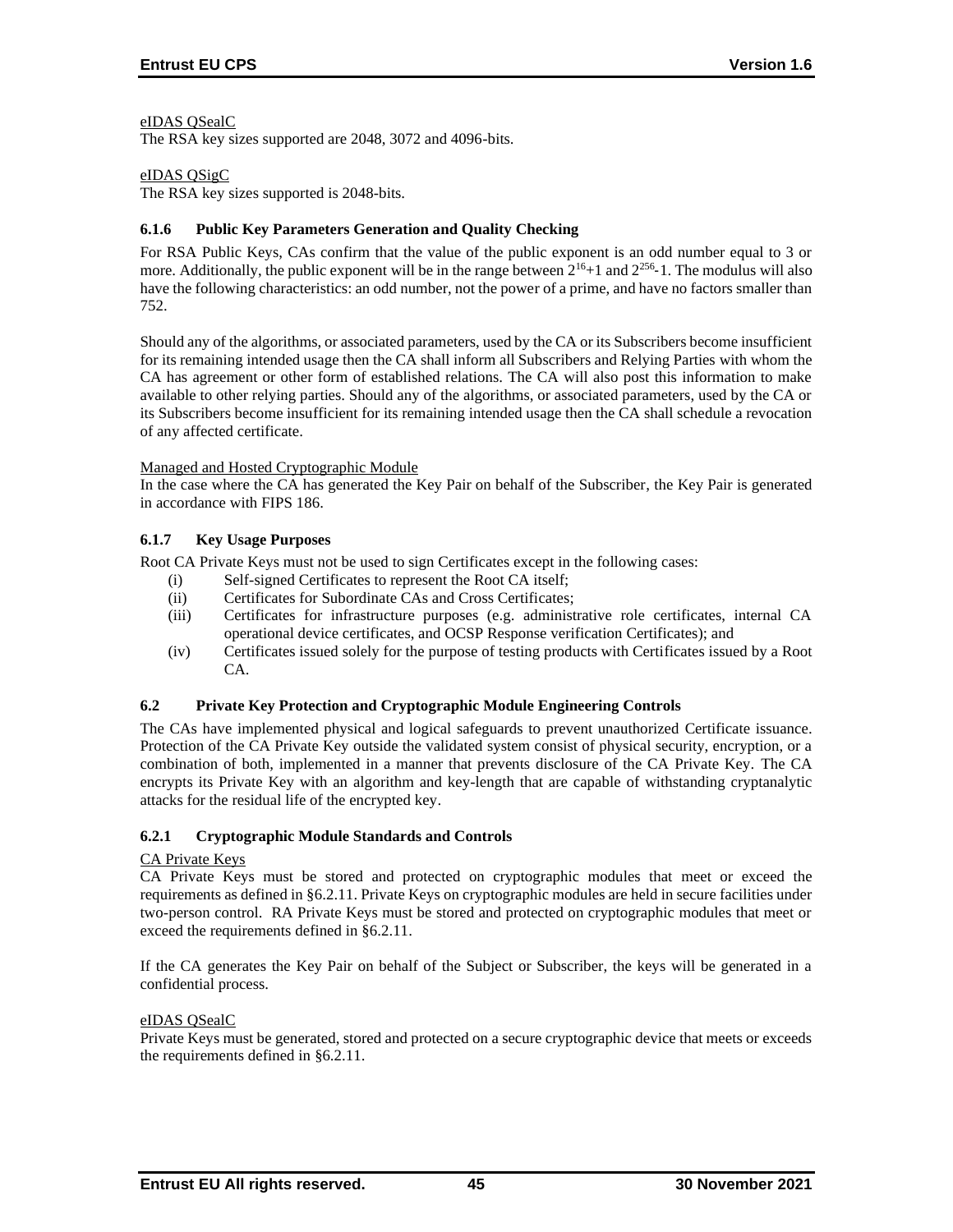### eIDAS QSigC

Private Keys must be generated, stored and protected on a QSCD that meets or exceeds the requirements as defined in §6.2.11.

### **6.2.2 Private Key (N out of M) Multi-person Control**

A minimum of two-person control is established on any CA Private Key for all purposes including activation and backup, and may be implemented as a combination of technical and procedural controls. Persons involved in management and use of the CA Private Keys are designated as authorized by the CA for this purpose. The names of the parties used for two-person control are maintained on a controlled list.

### **6.2.3 Private Key Escrow**

Entrust does not escrow the CAs' Private Keys.

### **6.2.4 Private Key Backup**

### CA Private Keys

CA Private Keys are backed up under the two-person control used to create the original version of the Private Keys. All copies of the CA Private Key are securely protected.

#### Managed and Hosted Cryptographic Module

In the case a CA managed and hosted cryptographic module is used, the encrypted Private Keys are backed up on a regular basis for disaster recovery purposes.

### **6.2.5 Private Key Archival**

### CA Private Keys

Upon retirement of a CA, the Private Keys will be archived securely using hardware cryptographic modules that meet the requirements §6.2.11. The Key Pairs are not used unless the CA has been removed from retirement or the keys are required temporarily to validate historical data. Private Keys required for temporary purposes may be removed from archive for a short period of time.

The archived CA Private Keys will be reviewed on an annual basis. After the minimum period of 5 years, the CA Private Keys may be destroyed according to the requirements in §6.2.10. The CA Private Keys must not be destroyed if they are still required for business or legal purposes.

Third parties will not archive CA Private Keys.

### Managed and Hosted Cryptographic Module

In the case a CA managed and hosted cryptographic module is used, the Private Keys are not archived.

### **6.2.6 Private Key Transfer into or from Cryptographic Module**

CA Private Keys are generated by and secured in a cryptographic module. In the event that a Private Key is to be transported from one cryptographic module to another, the Private Key must be migrated using the secure methodology supported by the cryptographic module.

If the Private Key of a Subordinate CA is communicated to an unauthorized third party, then the Subordinate CA will revoke all Certificates corresponding to Private Key.

### eIDAS QSigC and eIDAS QSealC

In the case a CA managed and hosted secure cryptographic device or QSCD is used, the Private Key will be encrypted using the AES 256 key wrapping functionality of the cryptographic module and stored in a secure database.

### **6.2.7 Private Key Storage on Cryptographic Module**

CA Private Keys are stored on a cryptographic module are secured in cryptographic module as defined in §6.2.11.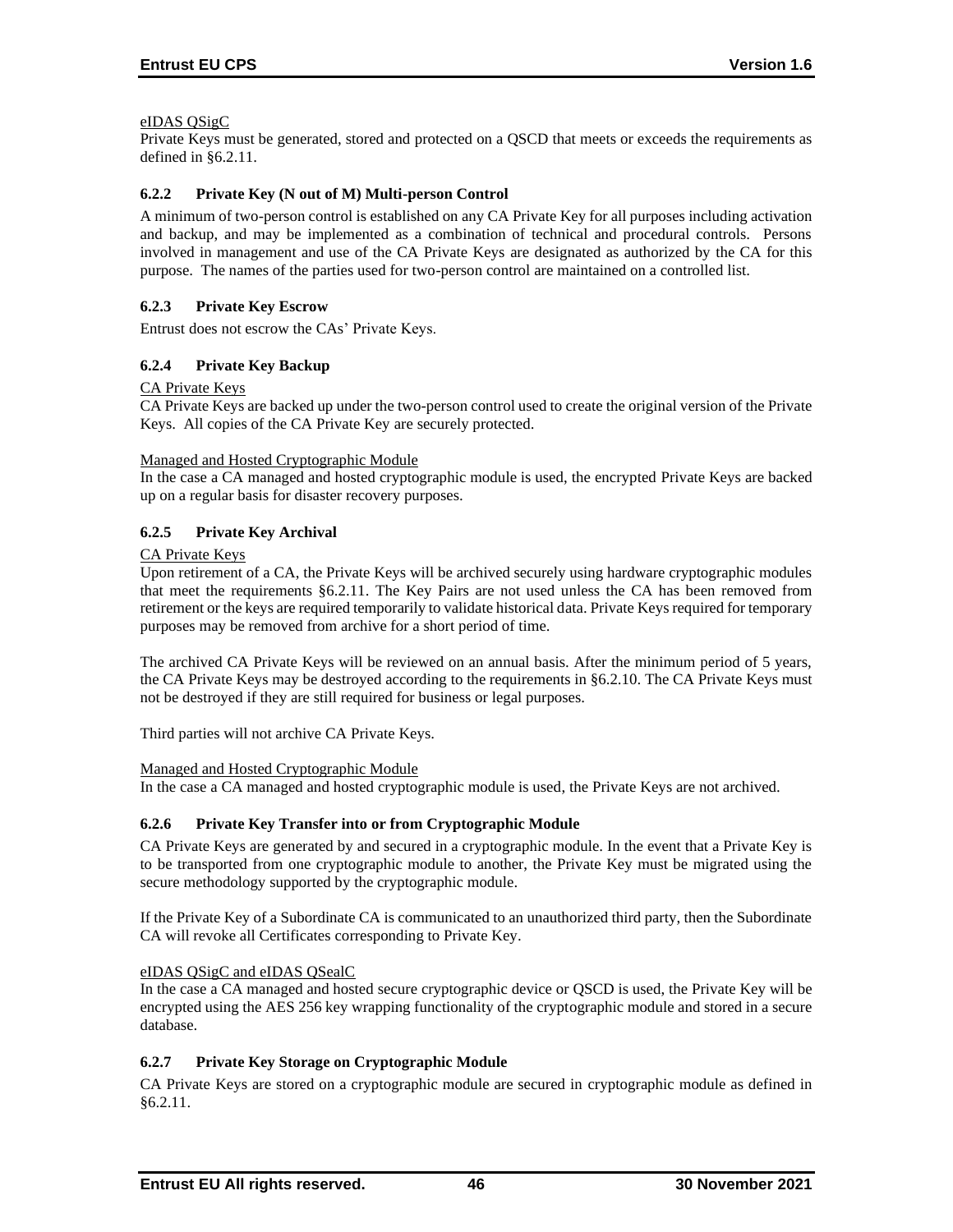# **6.2.8 Method of Activating Private Key**

### CA Private Keys

CA Private Keys are activated under two-person control using the methodology provided with the cryptographic module.

#### Subscriber Private Keys

Subscriber Private Keys should be activated by the Subscriber to meet the requirements of the security software used for their applications. Subscribers shall protect their Private Keys corresponding to the requirements in §9.6.3.

#### eIDAS QSigC and eIDAS QSealC

In the case a CA managed and hosted secure cryptographic device or QSCD is used, the Private Key activation is performed with the Subject's multi-factor authentication. The Subject shall protect access credentials to the Private Key in accordance with §9.6.3.

#### **6.2.9 Method of Deactivating Private Key**

#### CA Private Keys

CA Private Keys will be deactivated when the CA is not required for active use. Deactivation of the Private Keys is done in accordance with the methodology provided with the cryptographic module.

#### CA Administrators

The administrator's identity is deactivated in the CA and the administrator's Certificate is revoked.

#### Subscriber Private Keys

Subscriber Private Keys are deemed to be deactivated when the Private Key is no longer needed or all Certificates associated with the Private Key have expired or been revoked.

### **6.2.10 Method of Destroying Private Key**

### CA Private Keys

CA Private Keys destruction will be two-person controlled and may be accomplished by executing a "zeroize" command or by destruction of the cryptographic module. Destruction of CA Private Keys must be authorized by the Policy Authority.

If the CA is removing a cryptographic module from service, then all Private Keys must be removed from the module. If the CA cryptographic module is intended to provide tamper-evident characteristics is removed from service, then the device will be destroyed.

#### CA Administrators

The administrator's Private Key is destroyed by reinitializing the cryptographic module.

### eIDAS QSigC and eIDAS QSealC

In the case a CA managed and hosted secure cryptographic device or QSCD is used, the Subject of the Certificate may destroy the Private Key using multi-factor authentication. The CA is authorized to destroy the Private Key when the subscription to the service has terminated.

### **6.2.11 Cryptographic Module Rating**

#### CA Key Pairs

CA Key Pairs must be generated and protected on a cryptographic module that is compliant to at least FIPS 140-2 Level 3 certification standards.

#### CA Administrators

Key Pairs for CA administrators must be generated and protected on a cryptographic module that is compliant to at least FIPS 140-2 Level 2 certification standards.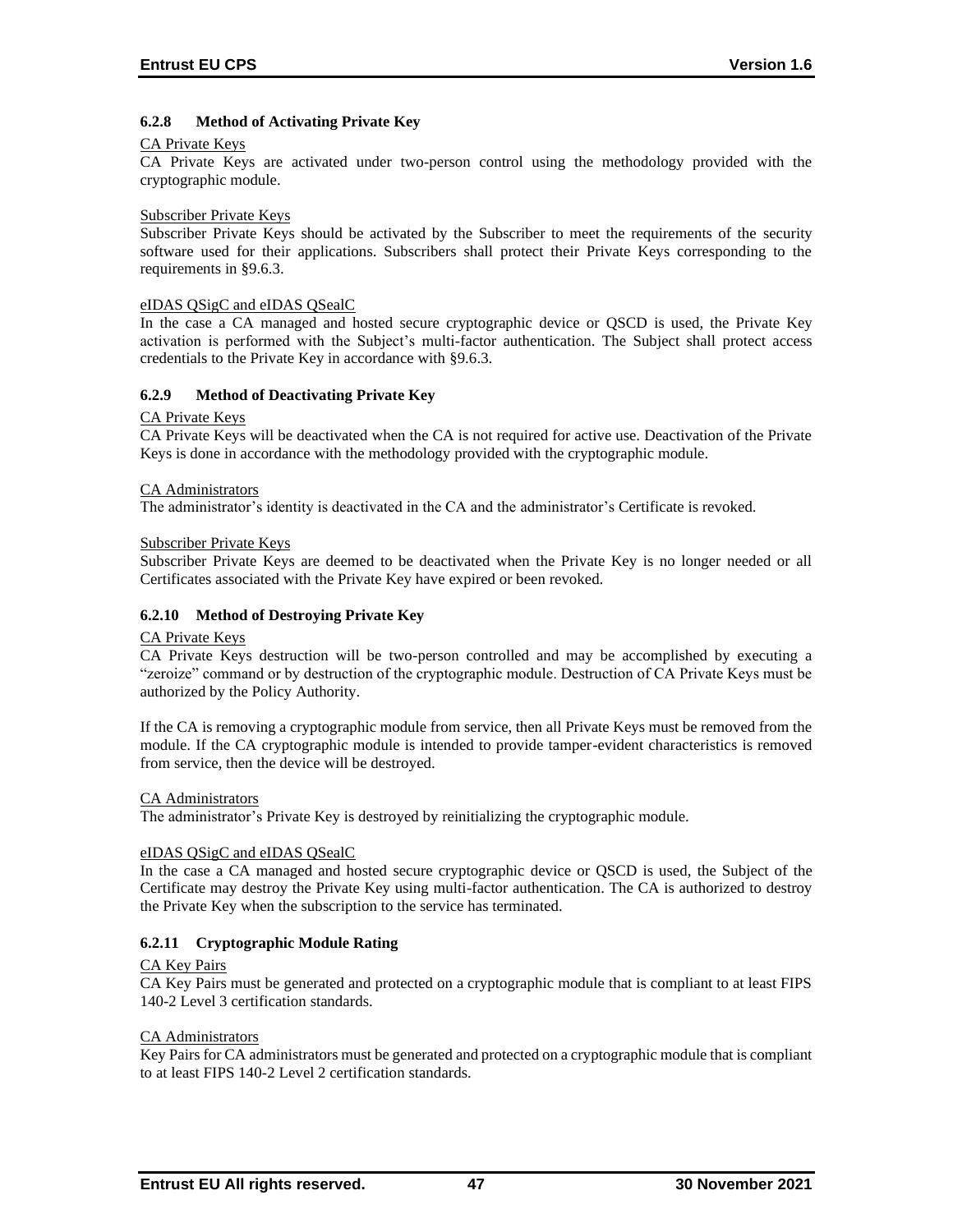### eIDAS QSealC

Key Pairs must be generated and protected on a secure cryptographic device that is compliant to at least FIPS 140-2 Level 2, Common Criteria EAL 4+ certification standards or equivalent.

### eIDAS QSigC

Key Pairs must be generated and protected on a QSCD that is compliant to at least FIPS 140-2 Level 2, Common Criteria EAL 4+ certification standards or equivalent.

### **6.3 Other Aspects of Key Pair Management**

### **6.3.1 Public Key Archival**

No stipulation.

### **6.3.2 Certificate Operational Periods and Key Pair Usage Periods**

### CA Key Pairs

CA 2048-bit RSA Key Pairs may have a validity period expiring no later than 31 December 2030.

### eIDAS QWAC and PSD2 QWAC

eIDAS QWAC and PSD2 QWAC may have a validity period of up to, but no more than, 825-days. Effective 1 September 2020, eIDAS QWAC and PSD2 QWAC may have a validity period of up to, but no more than, 398-days.

### eIDAS QSealC, PSD2 QSealC and eIDAS QSigC

eIDAS QSealC, PSD2 QSealC and eIDAS QSigC may have a validity period of up to, but no more than, 3 years.

### **6.4 Activation Data**

# **6.4.1 Activation Data Generation and Installation**

No stipulation.

# **6.4.2 Activation Data Protection**

No stipulation.

# **6.4.3 Other Aspects of Activation Data**

No stipulation.

### **6.5 Computer Security Controls**

# **6.5.1 Specific Computer Security Technical Requirements**

The workstations on which the CAs operate are physically secured as described in §5.1. The operating systems on the workstations on which the CAs operate enforce identification and authentication of users. Access to CA software databases and audit trails is restricted as described in this CPS. All operational personnel that are authorized to have access to the CAs are required to use hardware tokens in conjunction with a PIN to gain access to the physical room that contains the CA software being used for such CAs.

The CA enforces multi-factor authentication for all accounts capable of directly causing Certificate issuance.

For Subscriber accounts, the CA has implemented technical controls to restrict Certificate issuance to a limited set of pre-approved domains.

# **6.5.2 Computer Security Rating**

No stipulation.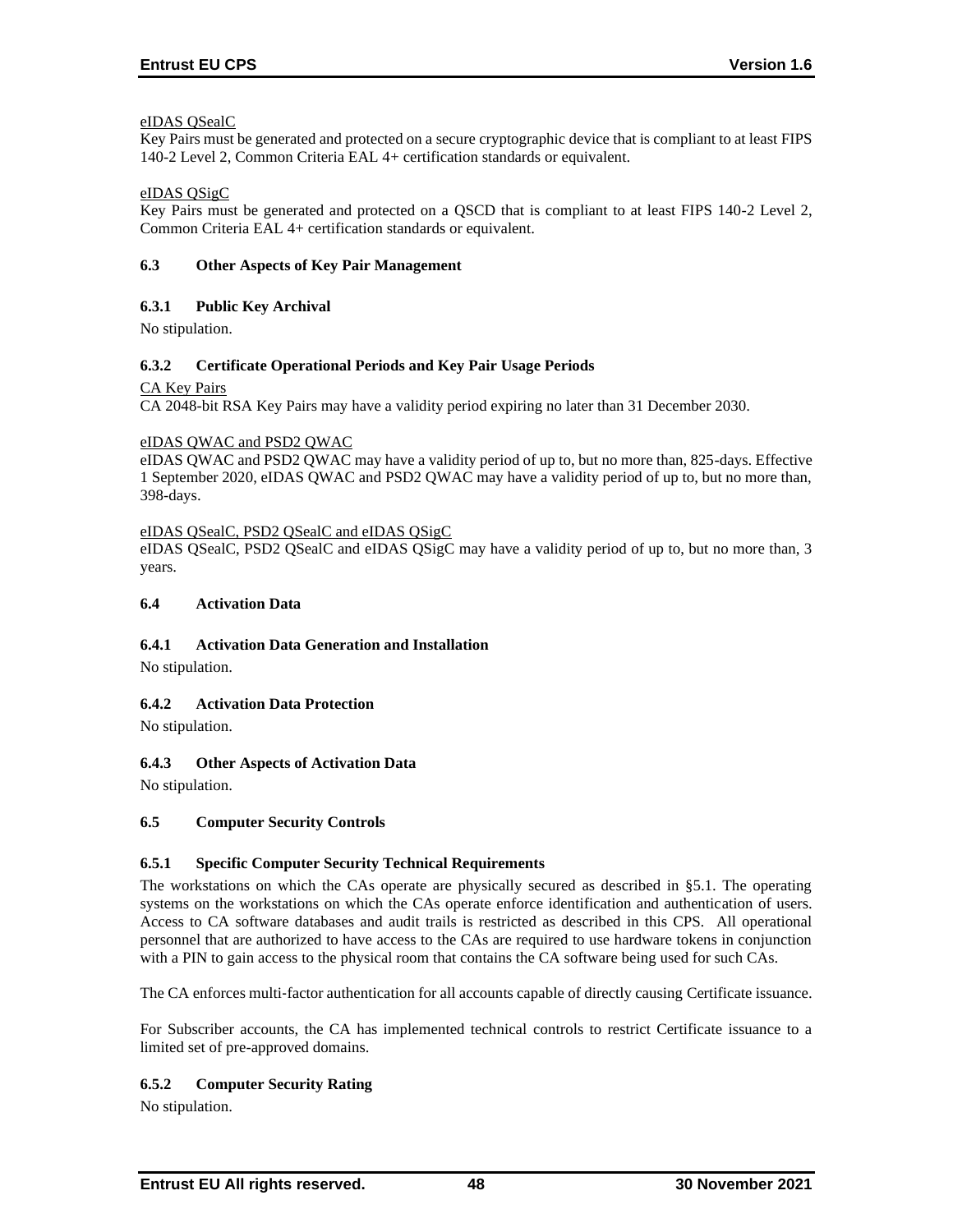# **6.6 Life Cycle Security Controls**

# **6.6.1 System Development Controls**

The CA makes use of Commercial Off The Shelf (COTS) products for the hardware, software, and network components. Systems developed by the CA are deployed in accordance with Entrust software lifecycle development standards.

# **6.6.2 Security Management Controls**

The configuration of the CA system as well as any modifications and upgrades are documented and controlled. Methods of detecting unauthorized modifications to the CA equipment and configuration are in place to ensure the integrity of the security software, firmware, and hardware for correct operation. A formal configuration management methodology is used for installation and ongoing maintenance of Entrust's trusted services and CA systems. Quarterly reviews are performed to confirm compliance to security policies.

When first loaded, the CA software is verified as being that supplied from the vendor, with no modifications, and be the version intended for use.

# **6.6.3 Life Cycle Security Controls**

In the case a CA managed and hosted cryptographic module is used, the Subject of the Certificate controls the life cycle of the Key Pair. The Subject may destroy the Private Key in accordance with §6.2.10.

# **6.7 Network Security Controls Security Controls**

The CA has implemented security controls to comply with the CA/Browser Forum's Network and Certificate System Security Requirements.

# **6.8 Time-stamping**

Entrust provides a TSA service which supports RFC 3161 "Internet X.509 Public Key Infrastructure Time-Stamp Protocol".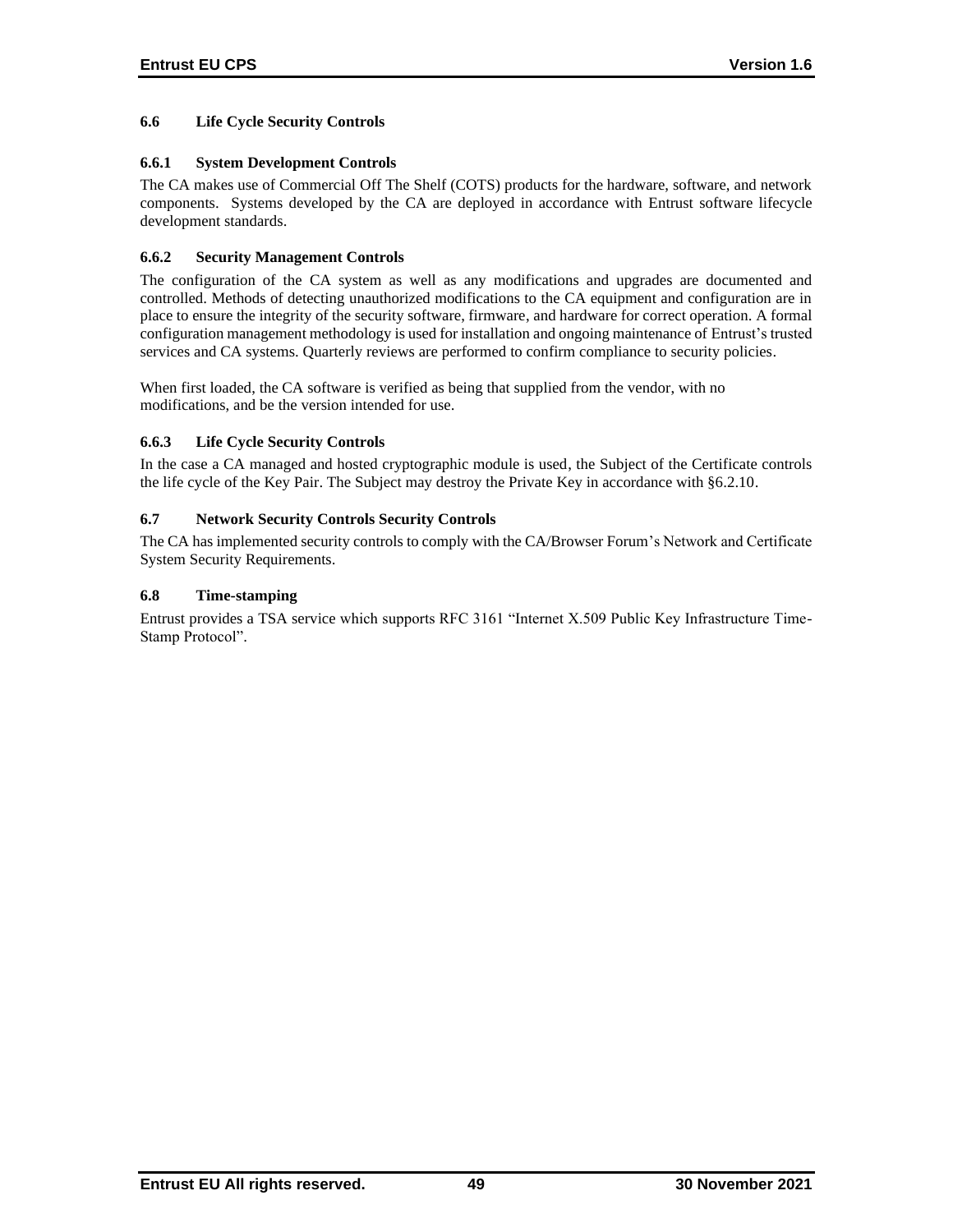# **7. Certificate, CRL and OCSP Profiles**

The profile for the Certificates and Certificate Revocation List (CRL) issued by a CA conform to the specifications contained in the IETF RFC 5280 Internet X.509 PKI Certificate and Certificate Revocation List (CRL) Profile.

### **7.1 Certificate Profile**

CAs issue Certificates in accordance with the X.509 version 3. Certificate profiles for Root CA Certificate, Subordinate CA Certificates, and Subscriber Certificates are described in Appendix A and the sections below.

Certificates have a serial number greater than zero (0) that contains at least 64 unpredictable bits.

Subscriber Certificates are issued from dedicated Subordinate CAs based on the policy identifiers listed in §7.1.6.4.

### **7.1.1 Version Number**

All Certificates issued by the CAs are X.509 version 3 certificates.

### **7.1.2 Certificate Extensions**

### **7.1.2.1 Root CA Certificate**

Certificate extensions are as set as stipulated in IETF RFC 5280 and in accordance with Appendix A.

### **7.1.2.2 Subordinate CA Certificate**

Certificate extensions are as set as stipulated in IETF RFC 5280 and in accordance with Appendix A.

The extension requirements for extended key usage are:

- (i) Must contain an EKU extension,
- (ii) Must not include the anyExtendedKeyUsage EKU, and
- (iii) Must not include either id-kp-serverAuth, id-kp-emailProtection, id-kp-codeSigning or id-kptimeStamping EKUs in the same certificate.

### **7.1.2.3 Subscriber Certificate**

Certificate extensions are as set as stipulated in IETF RFC 5280 and in accordance with Appendix A.

#### Qualified Certificates

Qualified Certificates shall include qcStatements as required by ETSI EN 319 412-5.

### PSD2 Certificates

PSD2 Certificates shall include the PSD2 qcStatement as required by ETSI EN 319 495 and include the role of the payment service provider, which maybe one or more of the following:

- (i) account servicing (PSP\_AS);
- (ii) payment initiation (PSP\_PI);
- (iii) account information (PSP\_AI);
- (iv) issuing of card-based payment instruments (PSP\_IC).

### **7.1.2.4 All Certificates**

All other fields and extensions MUST be set in accordance with RFC 5280.

### **7.1.2.5 Application of RFC 5280**

For purposes of clarification, a precertificate, as described in RFC 6962 (Certificate Transparency), shall not be considered to be a "certificate" subject to the requirements of RFC 5280.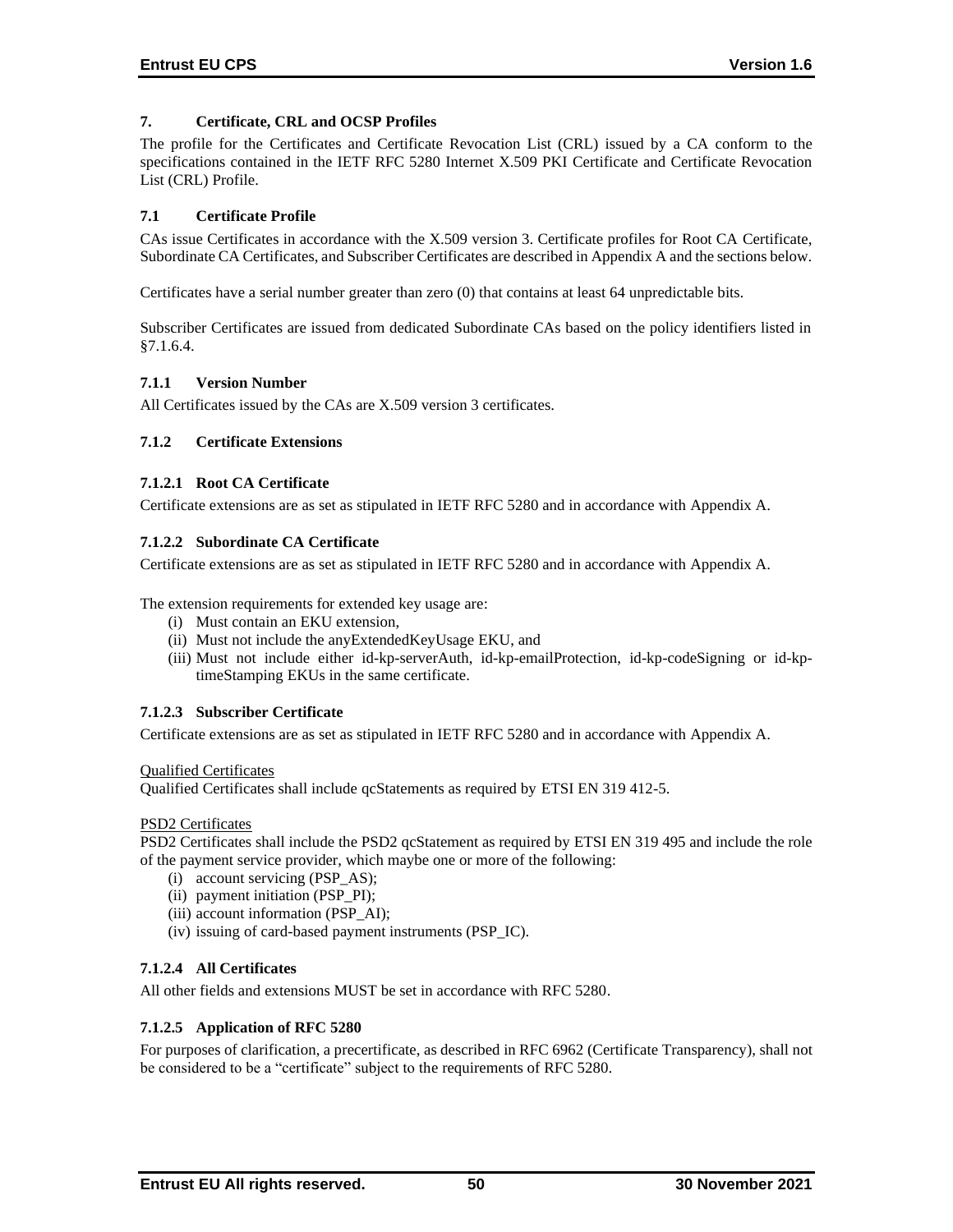# **7.1.3 Algorithm Object Identifiers**

# **7.1.3.1 SubjectPublicKeyInfo**

For RSA, the CA will indicate an RSA key using the rsaEncryption (OID: 1.2.840.113549.1.1.1) algorithm identifier. The parameters must be present and must be explicit NULL.

# **7.1.3.2 SignatureAlgorithmIdentifier**

All objects signed by a CA Private Key must conform to these requirements on the use of the AlgorithmIdentifier or AlgorithmIdentifier-derived type in the context of signatures.

For RSA, the CA must use one of the following signature algorithms and encodings.

- (i) RSASSA-PKCS1-v1\_5 with SHA-256
- (ii) RSASSA-PKCS1-v1\_5 with SHA-384
- (iii) RSASSA-PKCS1-v1\_5 with SHA-512

### **7.1.4 Name Forms**

### **7.1.4.1 Name Encoding**

For every valid Certification Path (as defined by RFC 5280, Section 6) for all Certificate and Subordinate CA Certificate, the following must be met:

- (i) For each Certificate in the Certification Path, the encoded content of the issuer distinguished name field a Certificate shall be byte-for-byte identical with the encoded form of the Subject distinguished name field of the issuing CA certificate.
- (ii) For each CA Certificate in the Certification Path, the encoded content of the Subject distinguished name field of a Certificate shall be byte-for-byte identical among all Certificates whose Subject distinguished names can be compared as equal according to RFC 5280, Section 7.1, and including expired and revoked Certificates

# **7.1.4.2 Subject Information – Subscriber Certificates**

Subject information must meet the requirements stated in Appendix A.

Name forms for Subscriber Certificates are as stipulated in §3.1.1. All other optional attributes must contain information that has been verified by the CA or RA. Optional attributes will not contain only metadata such as '.', '-', and ' ' (i.e. space) characters, and/or any other indication that the value is absent, incomplete, or not applicable.

Entries in the dNSName are in the "preferred name syntax" as specified in IETF RFC 5280 and thus do not contain underscore characters.

### eIDAS QWAC and PSD2 QWAC

CAs shall not issue a Certificate with a Domain Name containing a Reserved IP Address or Internal Name

### **7.1.4.3 Subject Information – Root Certificates and Subordinate CA Certificates**

Subject information must meet the requirements stated in Appendix A.

### **7.1.5 Name Constraints**

CAs do not support the issuance of technically constrained Subordinate CA Certificates.

### **7.1.6 Certificate Policy Object Identifier**

# **7.1.6.1 Reserved Certificate Policy Identifiers**

Subscriber Certificates must include one or more of the following reserved Certificate Policy Identifiers, if the CA is asserting the Certificate meets the associated policy: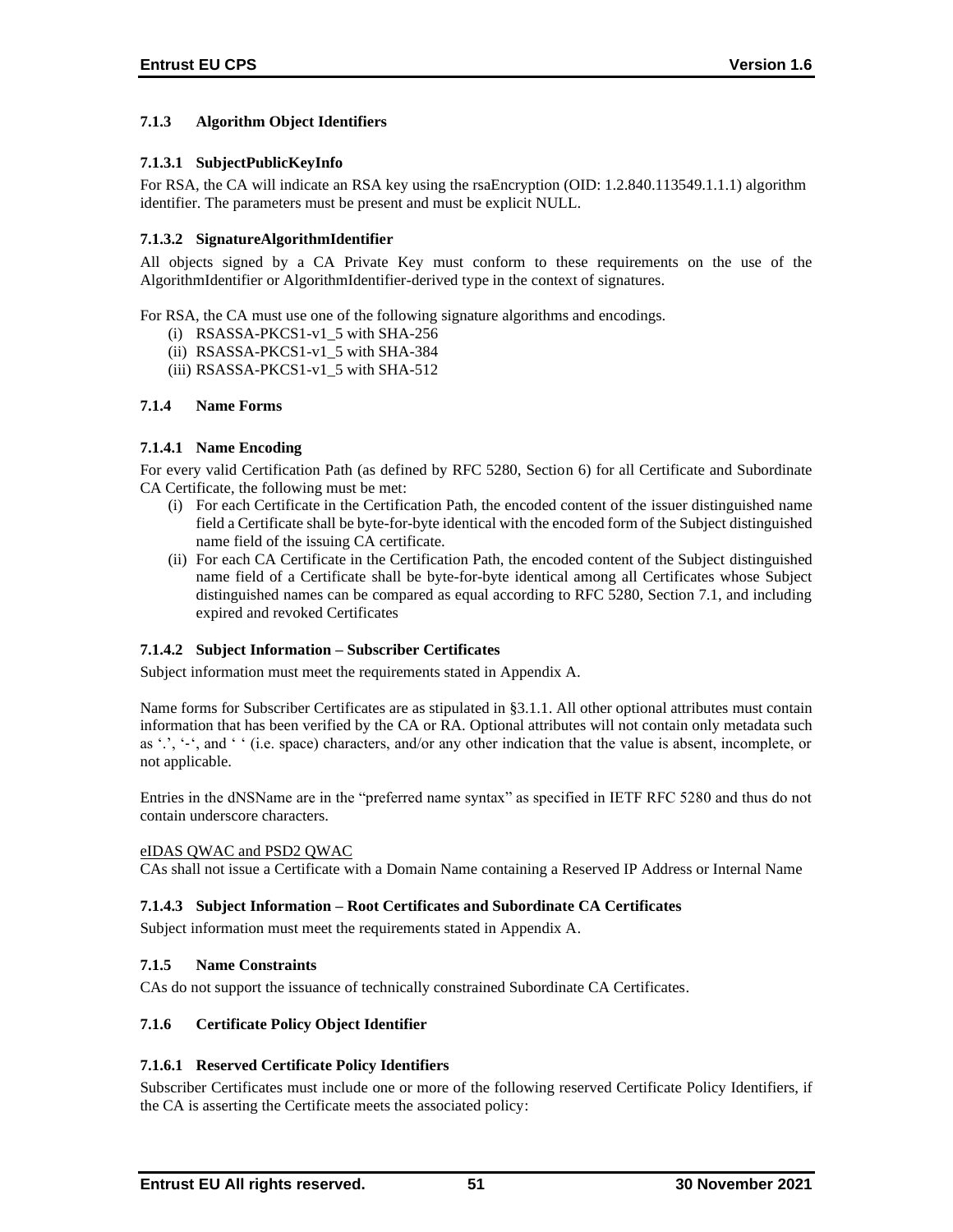| Extended Validation (EV) SSL Certificates             | 2.23.140.1.1     |
|-------------------------------------------------------|------------------|
| <b>Qualified Signature Certificates</b>               | 0.4.0.194112.1.0 |
| <b>Oualified Seal Certificates</b>                    | 0.4.0.194112.1.1 |
| <b>Oualified Web Authentication Certificates</b>      | 0.4.0.194112.1.4 |
| <b>PSD2</b> Oualified Web Authentication Certificates | 0.4.0.19495.3.1  |

# **7.1.6.2 Root CA Certificates**

Root CA Certificates do not contain the certificate policy object identifiers.

# **7.1.6.3 Subordinate CA Certificates**

### Subordinate CA

Subordinate CA Certificates must include either the "any policy" certificate policy object identifier or one or more explicit certificate policy object identifiers that indicates compliance with a specific certificate policy. Certificate policy object identifiers are listed in §7.1.6.4.

# **7.1.6.4 Subscriber Certificates**

Certificates include one or more of the following certificate policy identifiers:

| Extended Validation (EV) SSL Certificates                  | 2.16.840.1.114028.10.1.2    |
|------------------------------------------------------------|-----------------------------|
| Document Signing Certificates (AATL)                       | 2.16.840.1.114028.10.1.6    |
| <b>Qualified Signature Certificates</b>                    | 2.16.840.1.114028.10.1.12.0 |
| <b>Qualified Seal Certificates</b>                         | 2.16.840.1.114028.10.1.12.1 |
| <b>Qualified Web Authentication Certificates</b>           | 2.16.840.1.114028.10.1.12.4 |
| <b>PSD2</b> Qualified Seal Certificates                    | 2.16.840.1.114028.10.1.12.5 |
| PSD <sub>2</sub> Qualified Web Authentication Certificates | 2.16.840.1.114028.10.1.12.6 |
|                                                            |                             |

# **7.1.7 Usage of Policy Constraints Extension**

No stipulation.

# **7.1.8 Policy Qualifiers Syntax and Semantics**

CAs include policy qualifiers in all Subscriber Certificates as stipulated in Appendix A.

# **7.1.9 Processing Semantics for the Critical Certificate Policies Extension**

Certificate policies extension is marked Not Critical.

# **7.2 CRL Profile**

The following fields of the X.509 version 2 CRL format are used by the CAs:

- version: set to v2
- signature: identifier of the algorithm used to sign the CRL
- issuer: the full Distinguished Name of the CA issuing the CRL
- this update: time of CRL issuance
- next update: time of next expected CRL update
- revoked Certificates: list of revoked Certificate information

# **7.2.1 Version Number**

No stipulation.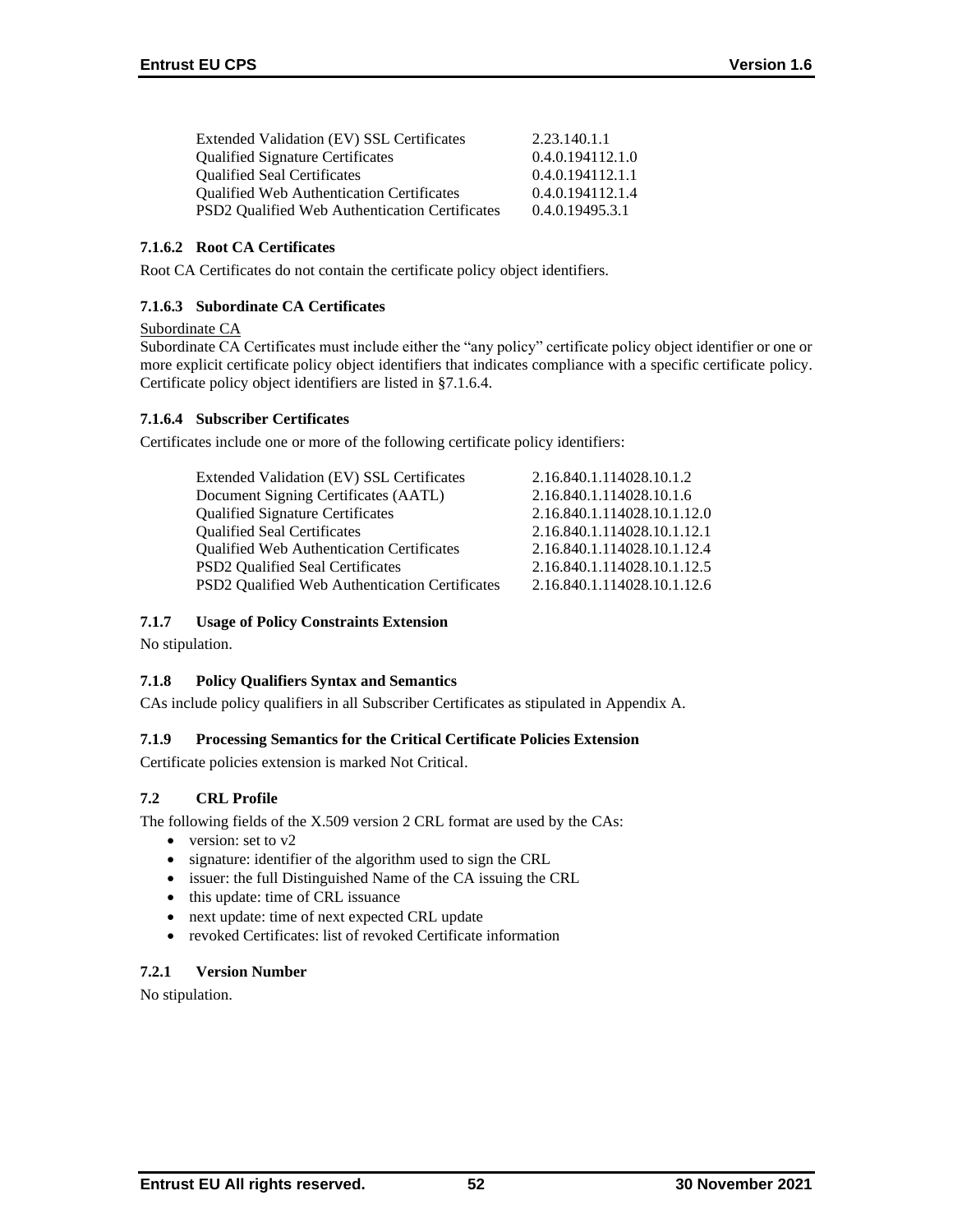# **7.2.2 CRL and CRL Entry Extensions**

### reasonCode (OID 2.5.29.21)

The CRLReason code extension is used for all revoked Certificates. The CRLReason indicated must not be unspecified (0) or certificateHold (6). This extension must not be marked critical. The most appropriate reason must be selected by the Subscriber or the CA from one the following:

- (i) keyCompromise (1), if the key to the certificate has been or is suspected to be compromised
- (ii) cACompromise (2), if the CA has been or is suspected to be compromised
- (iii) affiliationChanged (3), if verified information in the Certificate has changed and as such the Relying Parties should no longer trust the Certificate
- (iv) superseded (4), if the Certificate has been reissued, rekeys or renewed by another Certificate
- (v) cessationOfOperation (5), if the application or device is no longer in service

# **7.3 OCSP Profile**

The profile for the Online Certificate Status Protocol (OCSP) messages issued by a CA conform to the specifications contained in the IETF RFC 6960 Internet X.509 PKI Online Certificate Status Protocol (OCSP) Profile.

Effective 2020-09-30, if an OCSP response is for a Root CA or Subordinate CA Certificate, including Cross Certificates, and that certificate has been revoked, then the revocationReason field within the RevokedInfo of the CertStatus shall be present.

Effective 2020-09-30, the CRLReason indicated shall contain a value permitted for CRLs, as specified in §7.2.2.

# **7.3.1 Version Number**

No stipulation.

# **7.3.2 OCSP Extensions**

The singleExtensions of an OCSP response shall not contain the reasonCode (OID 2.5.29.21) CRL entry extension.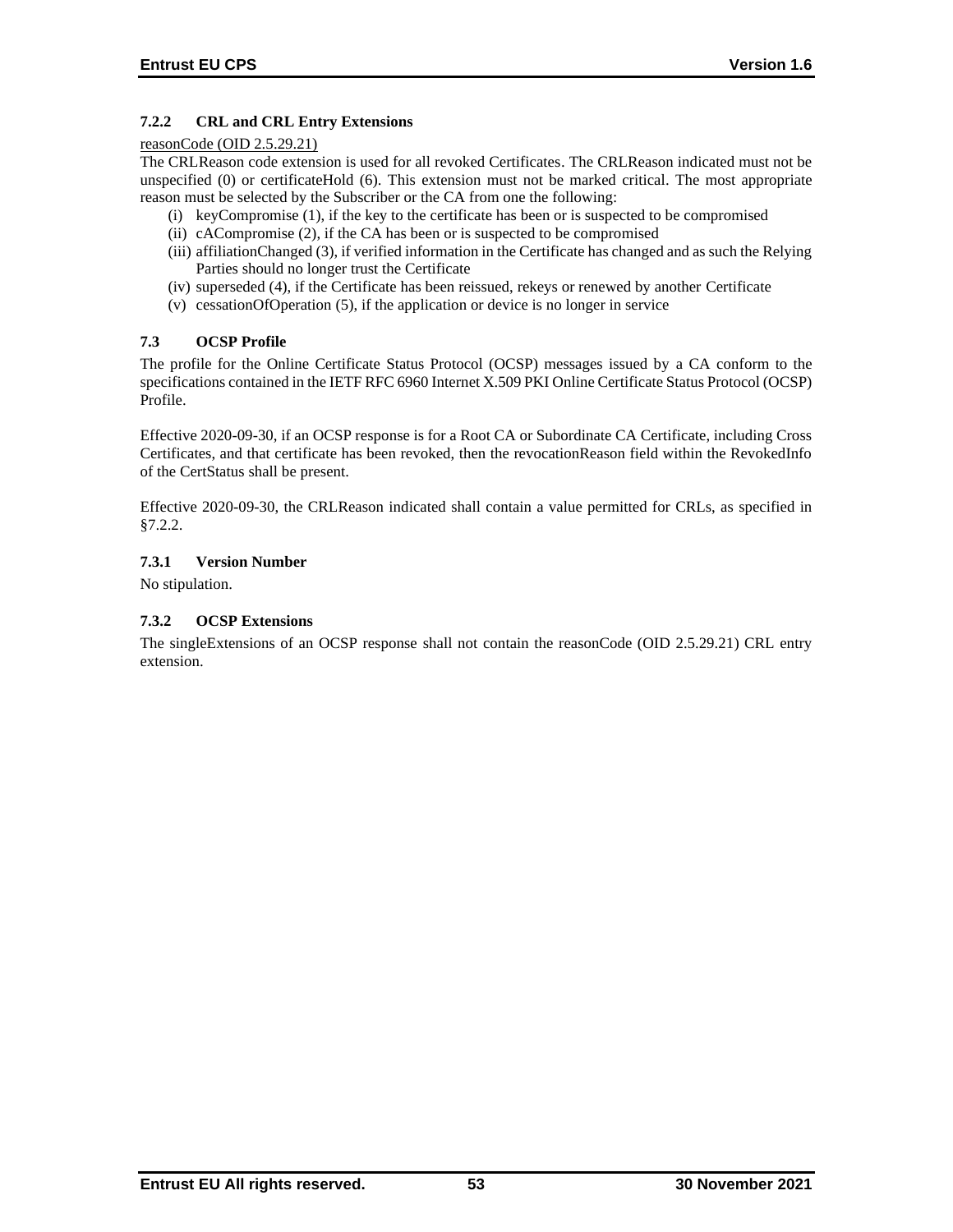### **8. Compliance Audit and Other Assessment**

### **8.1 Frequency or Circumstances of Assessment**

The CAs are audited for compliance with the practices and procedures set forth in the CPS in which the CA operates. The period during which the CA issues Certificates will be divided into an unbroken sequence of audit periods. An audit period will not exceed one year in duration.

A CA implementation will no longer need to be audited, if all CA Certificates for the CA have expired or have been revoked before commencement of the audit period.

### **8.2 Identity/Qualifications of Assessor**

The compliance audit of the CAs is performed by an auditor which possesses the following qualifications and skills:

- i. Independence from the subject of the audit;
- ii. Ability to conduct an audit that addresses the criteria of the audit schemes specified in §8.4;
- iii. Employs individuals who have proficiency in examining PKI technology, information security tools and techniques, information technology and security auditing, and the third-party attestation function;
- iv. Performed by a licensed conformity assessment body accredited in accordance with ISO 17065 applying the requirements specified in ETSI EN 319 403;
- v. Bound by law, government regulation, or professional code of ethics; and
- vi. Maintains professional liability/errors and omissions insurance policy limits of at least one million US dollars coverage.

### **8.3 Assessor's Relationship to Assessed Entity**

The certified public accounting firm selected to perform the compliance audit for the CAs and RAs shall be independent from the entity being audited.

### **8.4 Topics Covered by Assessment**

The compliance audit will test compliance of the CAs and RAs against the policies and procedures set forth, as applicable in:

- i. This CPS;
- ii. ETSI EN 319 411-2 and related standards documents;
- iii. ETSI TS 119 495 and related standards documents.

### **8.5 Actions Taken as a Result of Deficiency**

Upon receipt of a compliance audit that identifies any deficiencies, the audited CA will use commercially reasonable efforts to correct any such deficiencies in an expeditious manner.

### **8.6 Communication of Results**

The results of all compliance audits will be communicated to the Policy Authority and to any third party entities which are entitled by law or regulation to receive a copy of the audit results.

The results of the most recent compliance audit will be posted within three months from the end of the audit period to the Repository. In the event of a delay greater than three months, the CA will provide an explanatory letter signed by the qualified auditor.

The audit report will contain at least the following information:

- (i) name of the organization being audited;
- (ii) name and address of the organization performing the audit;
- (iii) the SHA-256 fingerprint of all Roots and Subordinate CA Certificates, including Cross Certificates, that were in-scope of the audit, where the fingerprint uses uppercase letters and does not contain colons, spaces or line feeds;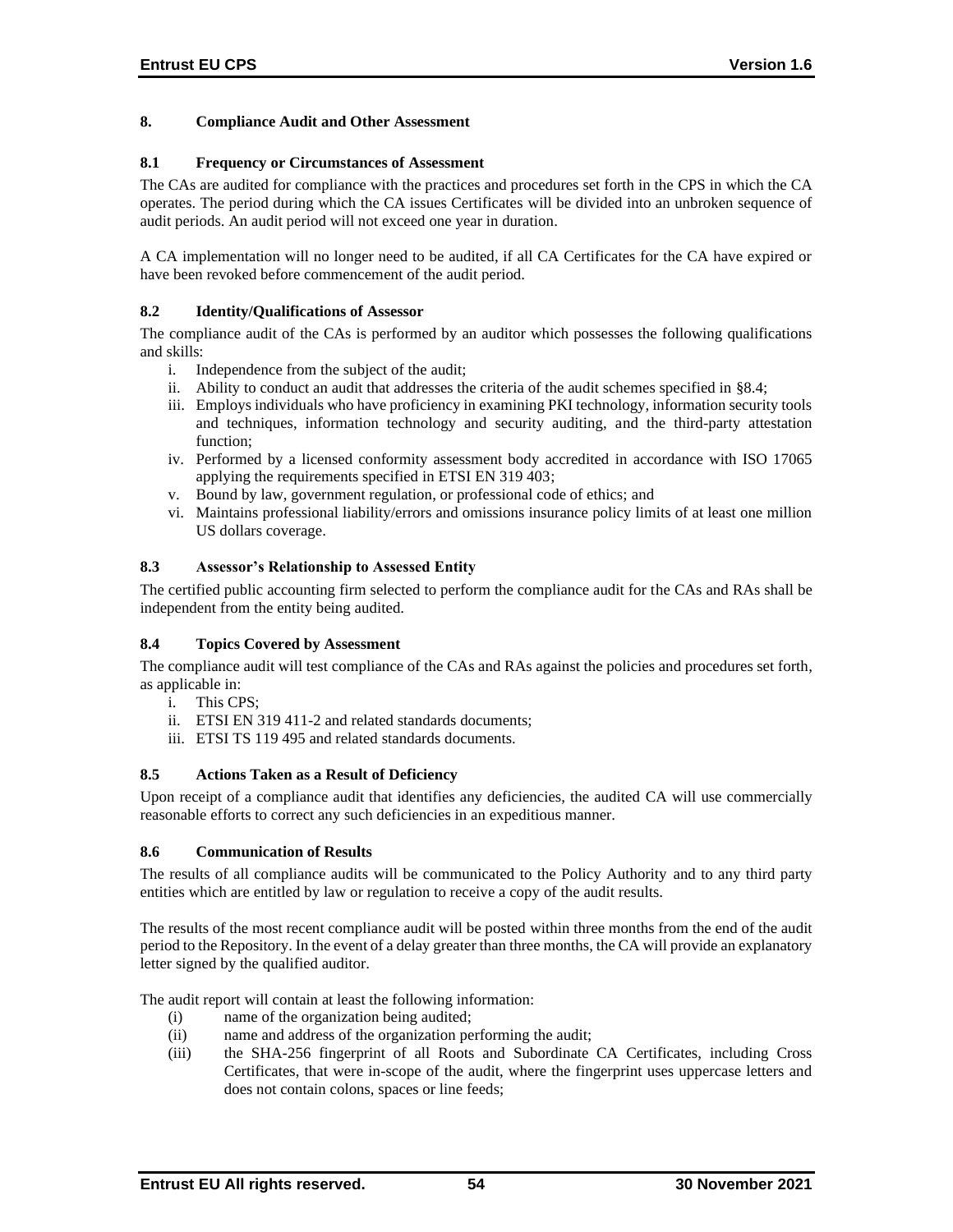- (iv) audit criteria, with version number(s), that were used to audit each of the certificates (and associated keys);
- (v) a list of the CA policy documents, with version numbers, referenced during the audit;
- (vi) whether the audit assessed a period of time or a point in time;
- (vii) the start date and end date of the Audit Period, for those that cover a period of time;
- (viii) the point in time date, for those that are for a point in time;
- (ix) the date the report was issued, which will necessarily be after the end date or point in time date;
- (x) (for audits conducted in accordance with any of the ETSI standards) a statement to indicate if the audit was a full audit or a surveillance audit, and which portions of the criteria were applied and evaluated, e.g. DVCP, OVCP, NCP, NCP+, LCP, EVCP, EVCP+, QCP-w, Part 1 (General Requirements), and/or Part 2 (Requirements for Trust Service Providers); and
- (xi) (for audits conducted in accordance with any of the ETSI standards) a statement to indicate that the auditor referenced the applicable CA/Browser Forum criteria, such as this document, and the version used.

The authoritative version of the audit report must be English language, available as a PDF and text searchable for all required information.

### eIDAS QWAC and PSD2 QWAC

The audit results may be posted to the CA Common Database (i.e., https://ccadb.force.com).

#### **8.7 Self-audits**

Subscriber Certificates are self-audited using post-issuance linting software limited to the linter coverage to monitor adherence to the applicable items of this CPS.

#### eIDAS QWAC and PSD2 QWAC

eIDAS QWAC and PSD2 QWAC are self-audited using pre-issuance linting software to monitor adherences to this CPS, the Baseline Requirements and the EV SSL Guidelines limited to the linter coverage.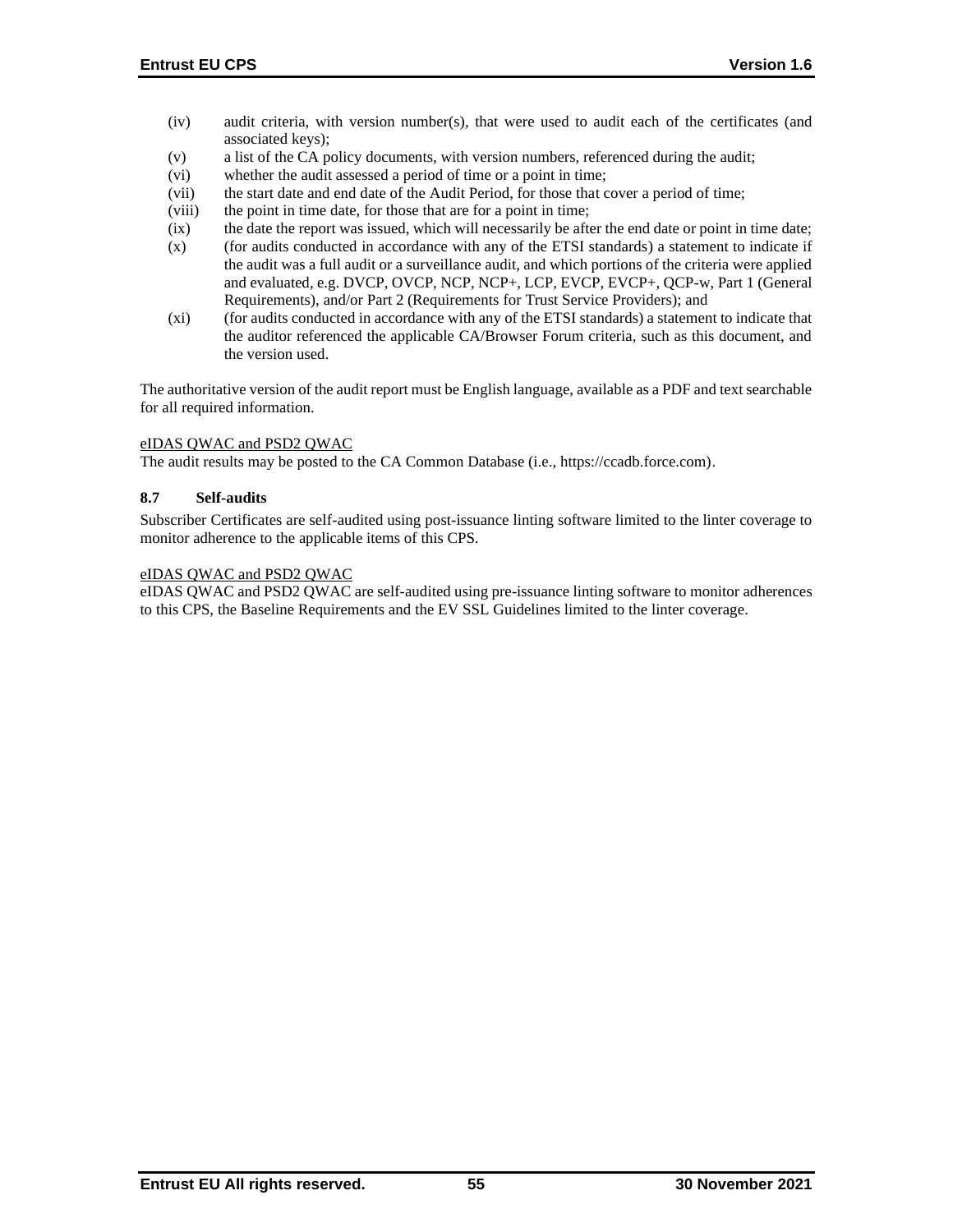# **9. Other Business and Legal Matters**

# **9.1 Fees**

Unless otherwise set out in a Subscriber Agreement, the fees for services provided by Entrust with respect to Certificates are set forth on the websites (including e-commerce sites) operated by Entrust. Unless otherwise set out in a Subscriber Agreement, these fees are subject to change, and any such changes shall become effective immediately after posting on such websites (including e-commerce sites). The fees for services provided by independent third-party RAs, Resellers and Co-marketers in respect to Certificates are set forth on the web sites operated by such RAs, Resellers and Co-marketers. These fees are subject to change, and any such changes shall become effective immediately after posting on such web sites.

# **9.1.1 Certificate Issuance or Renewal Fees**

No stipulation.

# **9.1.2 Certificate Access Fees**

No stipulation.

# **9.1.3 Revocation or Status Information Access Fees**

No stipulation.

# **9.1.4 Fees for Other Services**

No stipulation.

# **9.1.5 Refund Policy**

Except for a formal written Entrust refund policy, if any, neither Entrust nor any RAs operating under the CAs provide any refunds for Certificates or services provided in respect to Certificates.

# **9.2 Financial Responsibility**

Subscribers and Relying Parties shall be responsible for the financial consequences to such Subscribers, Relying Parties, and to any other persons, entities, or organizations for any transactions in which such Subscribers or Relying Parties participate and which use Certificates or any services provided in respect to Certificates.

# **9.2.1 Insurance Coverage**

Entrust maintains (a) Commercial General Liability insurance with policy limits of at least two million US dollars (US\$2,000,000.00) in coverage; and (b) Professional Liability/Errors and Omissions insurance, with policy limits of at least five million US dollars (US\$5,000,000.00) in coverage. Such insurance policies will be carried with companies rated no less than A- as to Policy Holder's Rating in the current edition of Best's Insurance Guide.

# **9.2.2 Other Assets**

No stipulation.

# **9.2.3 Insurance or Warranty Coverage for End-entities**

No stipulation.

# **9.3 Confidentiality of Business Information**

# **9.3.1 Scope of Confidential Information**

The following information is considered confidential information of Entrust and is protected against disclosure using a reasonable degree of care:

• Private Keys: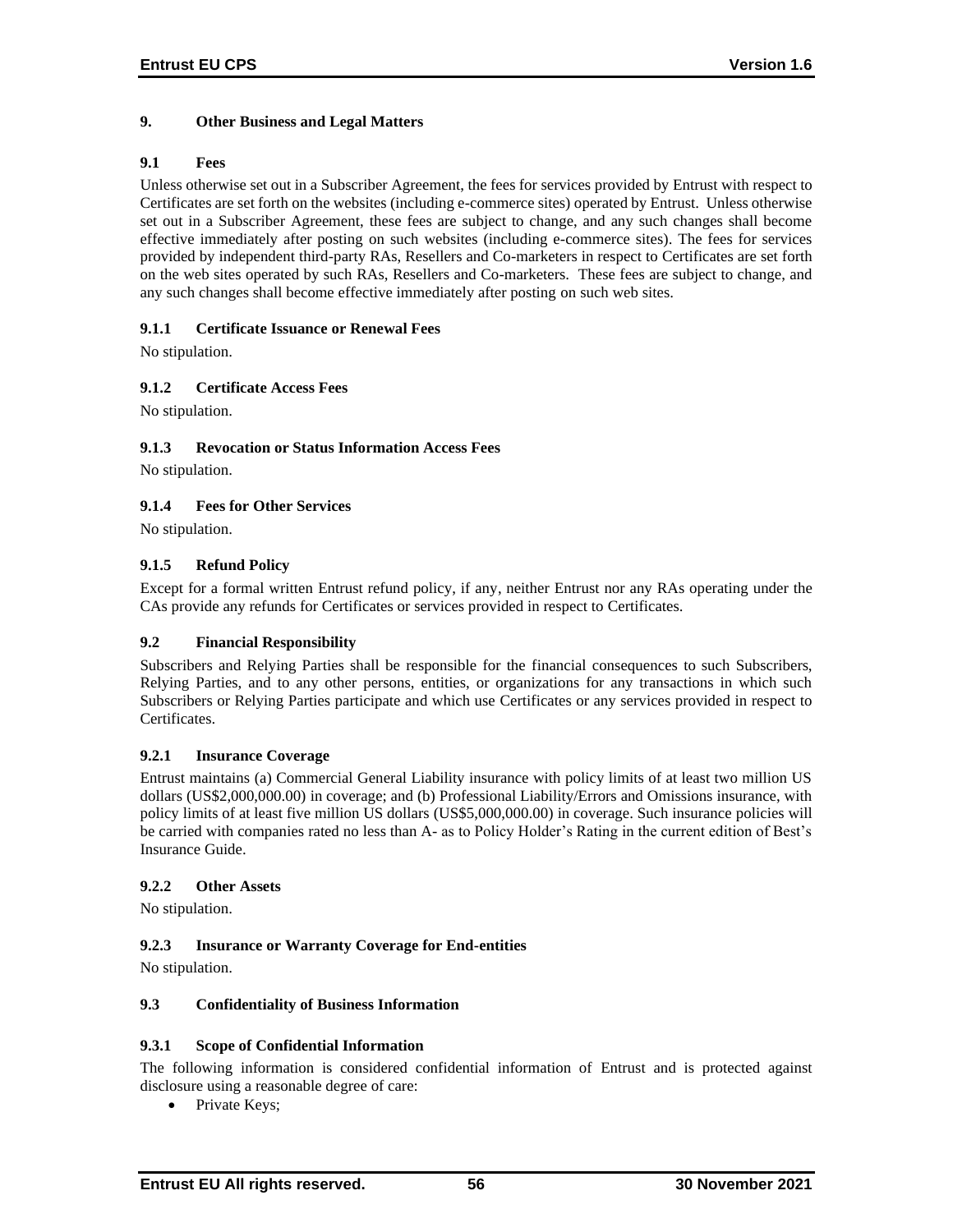- Activation data used to access Private Keys or to gain access to the CA system;
- Business continuity, incident response, contingency, and disaster recovery plans;
- Other security practices used to protect the confidentiality, integrity, or availability of information;
- Information held by Entrust as private information in accordance with 9.4;
- Audit logs and archive records; and
- Transaction records, financial audit records, and external or internal audit trail records and any audit reports (with the exception of an auditor's letter confirming the effectiveness of the controls set forth in this CPS).

### **9.3.2 Information not with the Scope of Confidential Information**

Information that is included in a Certificate or a Certificate Revocation List are considered public.

### **9.3.3 Responsibility to Protect Confidential Information**

Entrust's employees, agents, and contractors are responsible for protecting confidential information and are contractually obligated to do so. Entrust systems are configured to protect confidential information.

### **9.4 Privacy of Personal Information**

### **9.4.1 Privacy Plan**

Entrust follows the policies, statements and practices available at https://www.entrust.com/legalcompliance/privacy ("Privacy Plan") when handling personal information.

### **9.4.2 Information Treated as Private**

Entrust treats all personal information about an individual as personal information in accordance with the Privacy Plan.

# **9.4.3 Information not Deemed Private**

Certificates, CRLs, and OCSP and the personal or corporate information appearing in them are not considered confidential information.

# **9.4.4 Responsibility to Protect Private Information**

Entrust personnel are required to protect personal information in accordance with the Data Protection Policy.

### **9.4.5 Notice and Consent to Use Private Information**

Unless otherwise stated in the CPS, Privacy Plan or other agreement (such as a Subscriber Agreement or Relying Party Agreement), personal information will not be used without the consent of the subject of such personal information. Notwithstanding the foregoing, personal information contained in a Certificate may be published in online public repositories and all Subscribers consent to the global transfer of any personal data contained in the Certificate.

### **9.4.6 Disclosure Pursuant to Judicial or Administrative Process**

Entrust, independent third-party RAs under a CA, Resellers, and Co-marketers shall have the right to release information that is considered to be personal and/ or confidential to law enforcement officials in compliance with applicable law.

Entrust, independent third-party RAs under a CA, Resellers, and Co-marketers may disclose information that is considered confidential during the course of any arbitration, litigation, or any other legal, judicial, or administrative proceeding relating to such information. Any such disclosures shall be permissible provided that Entrust, the independent third-party RA, Reseller, or Co-marketer uses commercially reasonable efforts to obtain a court-entered protective order restricting the use and disclosure of any such information to the extent reasonably required for the purposes of such arbitration, litigation, or any other legal, judicial, or administrative proceeding.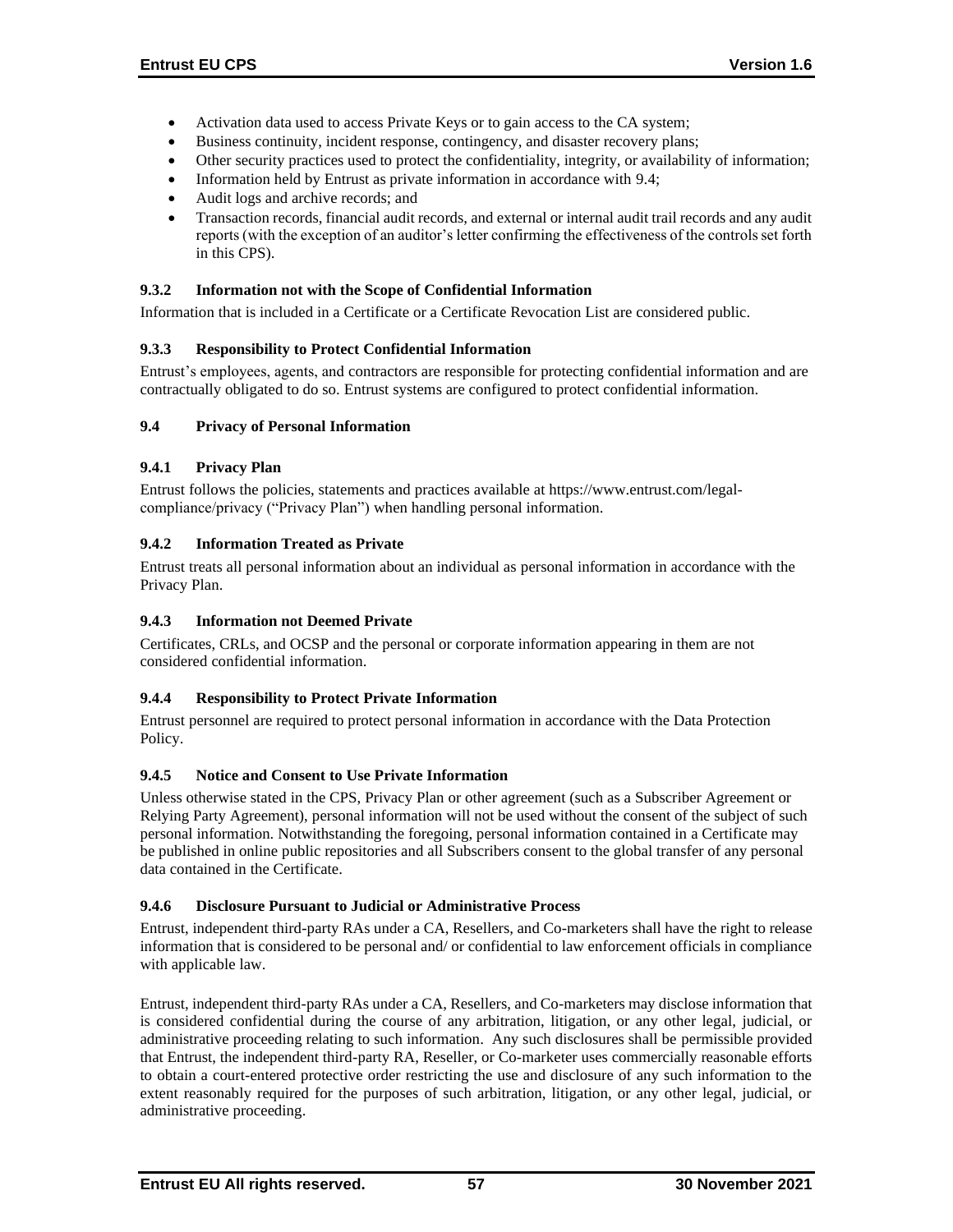### **9.4.7 Other Information Disclosure Circumstances**

Entrust, independent third-party RAs under a CA, Resellers, and Co-marketers may disclose information provided to Entrust, such RA, Reseller or Co-marketer, by an Applicant, a Subscriber, or a Relying Party upon request of such Applicant, Subscriber, or Relying Party.

If a Certificate is revoked by a CA, the Certificate status will be provided by the CRL and OCSP response.

# **9.5 Intellectual Property Rights**

Entrust retains all right, title, and interest (including all intellectual property rights), in, to and under the CPS and all Certificates, except for any information that is supplied by an Applicant or a Subscriber and that is included in an Certificate, which information shall remain the property of the Applicant or Subscriber. Subject to availability, Entrust may in its discretion make copies of one or more Subordinate CA Certificate(s) available to Subscribers for use solely with the Certificate issued to such Subscribers. Entrust retains all right, title, and interest (including all intellectual property rights), in, to and under the Subordinate CA Certificate(s). Except as expressly set forth herein in Subscriber Agreement no right is or shall be deemed to be granted, whether by implication, estoppel, inference or otherwise.

### **9.6 Representation and Warranties**

# **9.6.1 CA Representations and Warranties**

Entrust makes the following limited warranties with respect to the operation of the CAs. A CA shall:

- (i) provide CA services in accordance with the CPS;
- (ii) upon receipt of a request from an RA operating under such CA, issue an Certificate in accordance with the practices and procedures set forth in the CPS;
- (iii) make available Certificate revocation information by issuing Certificates and by issuing and making available Certificate CRLs and OCSP responses in a Repository in accordance with the CPS;
- (iv) issue and publish Certificate CRLs and OCSP responses on a regular schedule in accordance with the CPS;
- (v) provide revocation services consistent with the procedures set forth in the CPS; and
- (vi) provide Repository services consistent with the practices and procedures set forth in the CPS.

In operating the CAs, Entrust may use one or more representatives or agents to perform its obligations under the CPS, any Subscriber Agreements, or any Relying Party Agreements, provided that Entrust shall remain responsible for its performance.

In no event does the Entrust Group make any representations, or provide any warranties, or conditions to any Applicants, Subscribers, Relying Parties, or any other persons, entities, or organizations with respect to (i) the techniques used by any party other than Entrust in the generation and storage of the Private Key corresponding to the Public Key in an Certificate, including, whether such Private Key has been Compromised or was generated using sound cryptographic techniques, (ii) the reliability of any cryptographic techniques or methods used in conducting any act, transaction, or process involving or utilizing an Certificate, or (iii) non-repudiation of any Certificate or any transaction facilitated through the use of an Certificate, since such determination is a matter of applicable law.

# **9.6.2 RA Representations and Warranties**

RAs operating under a CA shall:

- (i) receive Certificate Applications in accordance with the CPS;
- (ii) perform, log and secure verification of information submitted by Applicants when applying for Certificates, and if such verification is successful, submit a request to a CA for the issuance of a Certificate, all in accordance with the CPS;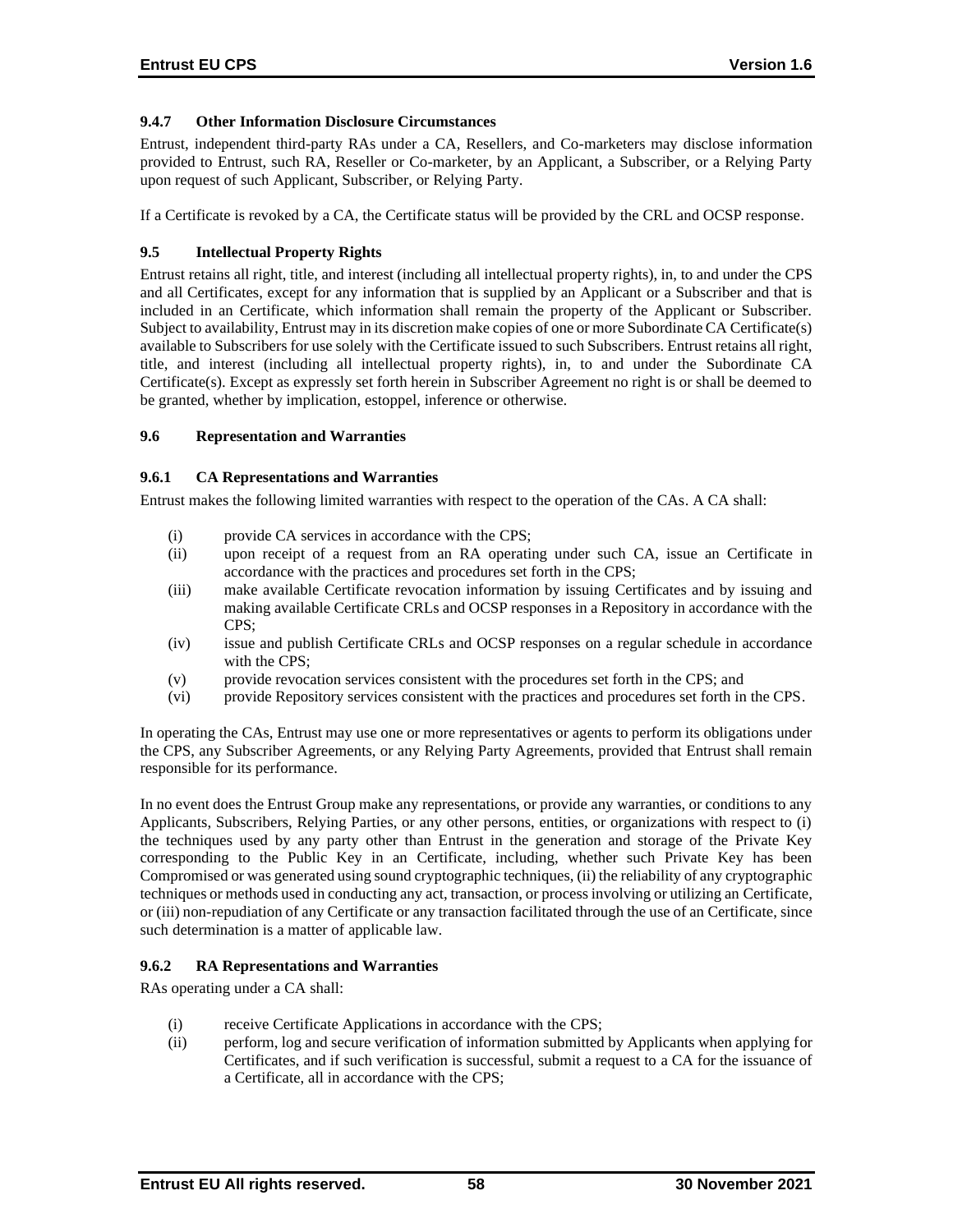- (iii) receive and verify requests from Subscribers for the revocation of Certificates, and if the verification of a revocation request is successful, submit a request to a CA for the revocation of such Certificate, all in accordance with the CPS;
- (iv) notify Subscribers, in accordance with the CPS, that an Certificate has been issued to them; and
- (v) notify Subscribers, in accordance with the CPS that a Certificate issued to them has been revoked or will soon expire.

Entrust may use one or more representatives or agents to perform its obligations in respect of an Entrust RA under the CPS, any Subscriber Agreements, or any Relying Party Agreements, provided that Entrust shall remain responsible for the performance of such representatives or agents under the CPS, any Subscriber Agreements, or any Relying Party Agreements. Entrust may appoint independent third parties to act as RAs under a CA. Such independent third-party RAs shall be responsible for their performance under the CPS, any Subscriber Agreements, or any Relying Party Agreements. Entrust shall not be responsible for the performance of such independent third-party RAs. Independent third-party RAs may use one or more representatives or agents to perform their obligations when acting as an RA under a CA. Independent thirdparty RAs shall remain responsible for the performance of such representatives or agents under the CPS, any Subscriber Agreements, or any Relying Party Agreements. Entrust may appoint Resellers and Co-marketers for (i) Certificates, and (ii) services provided in respect to Certificates. Such Resellers and Co-marketers shall be responsible for their performance under the CPS, any Subscriber Agreements, or any Relying Party Agreements. Entrust shall not be responsible for the performance of any such Resellers and Co-marketers. Resellers and Co-marketers may use one or more representatives or agents to perform their obligations under the CPS, any Subscriber Agreements, or any Relying Party Agreements. Resellers and Co-marketers shall remain responsible for the performance of such representatives or agents under the CPS, any Subscriber Agreements, or any Relying Party Agreements. Independent third-party RAs, Resellers, and Co-marketers shall be entitled to receive all of the benefit of all (i) disclaimers of representations, warranties, and conditions, (ii) limitations of liability, (iii) representations and warranties from Applicants, Subscribers, and Relying Parties, and (iv) indemnities from Applicants, Subscribers, and Relying Parties, set forth in this CPS, any Subscriber Agreements, and any Relying Party Agreements.

### **9.6.3 Subscriber representations and Warranties**

As a condition of having any Certificate issued to or for Subscriber, each Subscriber (in this section, "Subscriber" includes "Applicant" when referring to any time prior to issuance of the Certificate) makes, on its own behalf and if applicable on behalf of its principal or agent under a subcontractor or hosting service relationship, the following representations, commitments, affirmations and warranties for the benefit of Certificate Beneficiaries, Entrust and any of Entrust's Affiliates that will issue Certificates to or for Subscriber:

### **9.6.3.1** For all Certificates**:**

- **(i)** If Subscriber is applying for a Certificate to be issued to or for another Person, such Person has authorized Subscriber to act on its behalf, including to request Certificates on behalf of such Person, and to make the representations, commitments, affirmations and warranties in this §9.6.3 on behalf of such Person as well as on Subscriber's own behalf.
- (ii) All information provided, and all representations made, at all times, by Subscriber in relation to any Certificate Services, including in the Certificate request and otherwise in connection with Certificate issuance, are and will be complete, correct and accurate, including that any legal entity Subject legally exists as a valid entity in the jurisdiction of incorporation or registration specified in the Certificate (and such information and representations will be promptly updated from time to time as necessary to maintain such completeness, correctness and accuracy), and does not infringe, misappropriate, dilute, unfairly compete with, or otherwise violate the intellectual property, or other rights of any person, entity, or organization in any jurisdiction. For clarity, in submitting any request for a Certificate using pre-qualified information, a Subscriber is deemed to be making anew the representations, commitments, affirmations and warranties set out in this §9.6.3, and Entrust will have no obligation to issue any Certificate containing pre-qualified information if such information is subsequently found to have changed or to be in any way inaccurate, incorrect, or misleading.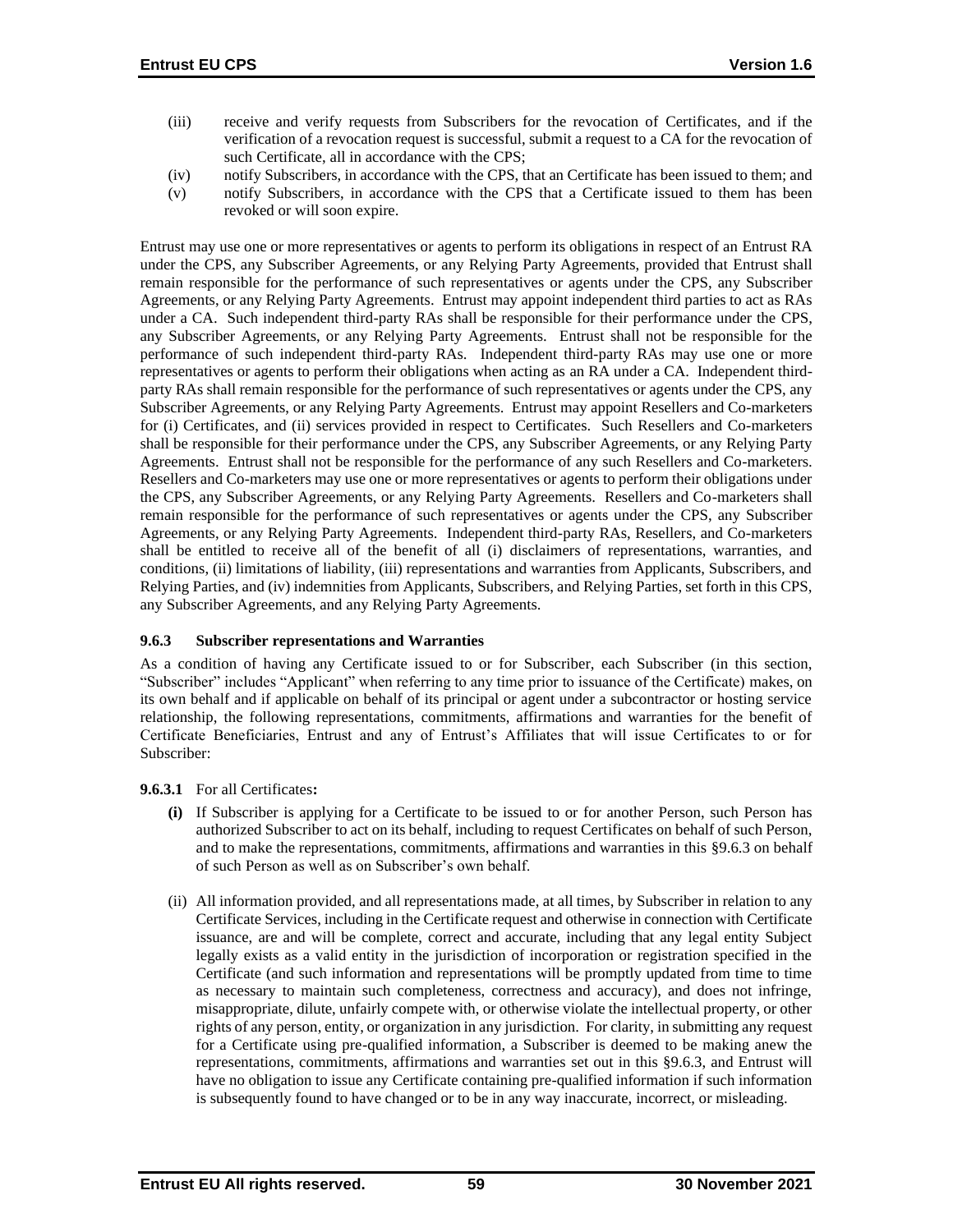- **(iii)** The Private Key corresponding to the Public Key submitted to Entrust with the Certificate request was created using sound cryptographic techniques (in a cryptographic module if and as required in the CPS) and all reasonable measures have been taken to, at all times, assure control of, keep confidential, properly protect, and prohibit unauthorized use of, the Private Key (and any associated access or activation data or device, e.g., password or token).
- **(iv)** Any device storing Private Keys will be operated and maintained in a secure manner.
- **(v)** A Certificate will not be installed or used until Subscriber has reviewed and verified that the content of the Certificate is accurate and correct.
- **(vi)** In the case of all eIDAS QWACs and PSD2 QWACs, the Certificate will be installed only on servers that are accessible at the Domain Name (subjectAltName(s)) listed in the Certificate.
- **(vii)**Certificates and the Private Key corresponding to the Public Key listed in such Certificate will only be used in compliance with all applicable laws and solely in accordance with the Subscriber Agreement, and will only be used on behalf of the organization listed as the Subject in such Certificates.
- **(viii)** The contents of Certificates will not be improperly modified.
- **(ix)** Subscriber will notify Entrust, cease all use of the Certificate and the Private Key corresponding to the Public Key in the Certificate, and request the revocation of the Certificate,
	- a. promptly, if any information included in the Certificate or the application for a Certificate changes, is or becomes incorrect or inaccurate, or if any change in any circumstances would make the information in the Certificate misleading.
	- b. immediately, if there is any actual or suspected Key Compromise, if the Private Key has been lost or stolen, or if control over the Private Key has been lost for other reasons.
- **(x)** Subscriber will promptly cease all use of the Certificate and the Private Key corresponding to the Public Key in such Certificate upon expiration or revocation of such Certificate.
- **(xi)** Subscriber will immediately respond to Entrust's instructions concerning any Key Compromise or misuse or suspected misuse of a Certificate.
- **(xii)**Subscriber acknowledges and agrees that Entrust is entitled to revoke a Certificate immediately if:
	- a. Subscriber breaches the Subscriber Agreement.
	- b. Entrust discovers that there has been a Key Compromise of the Certificate's Private Key.
	- c. Revocation is required under the CPS, or the Industry Standards.
	- d. Entrust discovers that the Certificate is compromised or being used for Suspect Code or the Private Key corresponding to the Public Key in the Certificate has been used to digitally sign Suspect Code.
- **(xiii)** Where the Subject named in the Certificate(s) is a separate entity from the Subscriber, the Subject has authorized the inclusion of the Subject's information in the Certificate.
- **(xiv)** Subscriber owns, controls, or has the exclusive right to use the Domain Name or email address listed in Certificate.
- **(xv)**Subscriber acknowledges and agrees that Entrust is entitled to modify the Agreement when necessary to comply with any changes in Industry Standards.
- **(xvi)** Subscriber will use appropriate judgment about whether it is appropriate, given the level of security and trust provided by Certificate, to use the Certificate in any given circumstance.
- 9.6.3.2 In addition, in the case of Qualified Certificates and PSD2 Certificates,
	- (i) Subscriber will comply with any requirements in the CPS for it to use a specific type of cryptographic device (including a secure cryptographic device or QSCD), and if so required:
		- *a.* the Subject's Private Key(s) will only be used for cryptographic functions within the specified cryptographic device.
		- *b.* if the Subject's keys are generated under control of the Subscriber or Subject, the Subject's keys will be generated within the specified cryptographic device.
		- c. For clarity, the specified cryptographic device for generation and use of eIDAS QSealC Private Keys is a secure cryptographic device, and the specified cryptographic device for generation and use of eIDAS QSigC Private Key(s) is a QSCD.
	- (ii) Subscriber consents to Entrust's keeping of a record of information used in registration, subject device provision, including whether this is to the Subscriber or to the Subject where they differ, and any subsequent revocation, the identity and any specific attributes placed in the Certificate, and the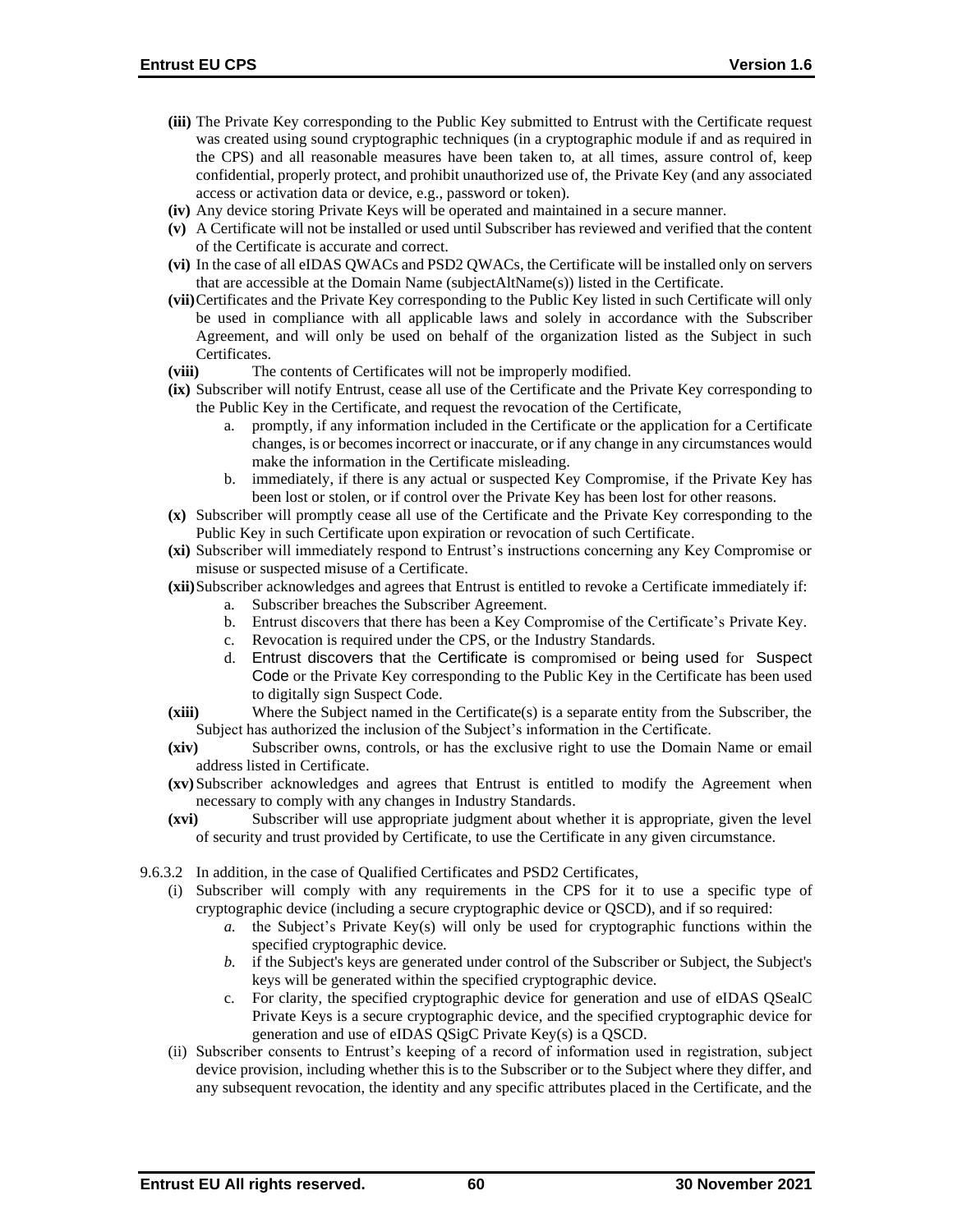passing of this information to third parties under the same conditions as required by Industry Standards in the case of Entrust terminating its services.

- (iii) Subscriber requires the publication of the Certificate in the manner and in accordance with the conditions set out in the CPS and will obtain, where applicable, the Subject's consent to such publication.
- (iv) The Private Key and corresponding Public Key associated with the Certificate will only be used in accordance with the limitations notified to the Subscriber, including in the CPS.
- (v) If the Subscriber or Subject generates the Subject's keys:
	- *a.* the Subject keys will be generated using an algorithm as specified in the Industry Standards for the uses of the certified key as identified in the CPS.
	- *b.* the key length and algorithm will be as specified in the Industry Standards for the uses of the certified key as identified in the CPS during the validity time of the Certificate.
	- *c.* the Subject's Private Key will be maintained under the Subject's control, and, if the Subject is an individual , the Subject's sole control.
- (vi) The Subject's Private Key will be used under the Subject's control, and, if the Subject is an individual, the Subject's sole control.
- (vii)Upon being informed that the Subject's Certificate has been revoked, or that the issuing CA has been compromised, Subscriber will ensure that the Private Key corresponding to the Public Key in the Certificate is no longer used by the Subject.
- (viii) In respect to eIDAS QSigC, Key Pairs will only be used for electronic signatures.
- (ix) In respect to eIDAS QSealC and PSD2 QSealC, Key Pairs will only be used for electronic seals.

### **9.6.4 Relying Parties Representations and Warranties**

Each Relying Party makes the following representations, commitments, affirmations and warranties:

- **(i)** The Relying Party shall understand and, if necessary, receive proper education in the use of Public-Key cryptography and Certificates including Certificates.
- **(ii)** The Relying Party shall read and agree to all terms and conditions of the CPS and the Relying Party Agreement.
- **(iii)** The Relying Party shall verify Certificates, including use of CRLs, in accordance with the certification path validation procedure specified in ITU-T Rec. X.509:2005 | ISO/IEC 9594-8 (2005), taking into account any critical extensions and approved technical corrigenda as appropriate.
- **(iv)** The Relying Party shall trust and make use of a Certificate only if the Certificate has not expired or been revoked and if a proper chain of trust can be established to a trustworthy Root.
- **(v)** The Relying Party shall properly validate a Certificate before making a determination about whether to rely on such Certificate, including confirmation that the Certificate has not expired or been revoked and that a proper chain of trust can be established to a trustworthy root.
- (vi) The Relying Party shall not rely on a Certificate that cannot be validated back to a trust anchor, which is on the EU trusted list at the following site [https://webgate.ec.europa.eu/tl](https://webgate.ec.europa.eu/tl-browser/#/tl/ES/37)[browser/#/tl/ES/37;](https://webgate.ec.europa.eu/tl-browser/#/tl/ES/37)
- **(vii)**The Relying Party shall make its own judgment and rely on a Certificate only if such reliance is reasonable in the circumstances, including determining whether such reliance is reasonable given the nature of the security and trust provided by a Certificate and the value of any transaction that may involve the use of a Certificate.
- **(viii)** The Relying Party shall exercise its own judgment in determining whether it is reasonable under the circumstances to rely on a Certificate, including determining whether such reliance is reasonable given the nature of the security and trust provided by an Certificate and the value of any transaction that may involve the use of a Certificate.
- **(ix)** The Relying Party shall not use a Certificate for any hazardous or unlawful (including tortious) activities.
- **(x)** The Relying Party shall trust and make use of a Certificate only if the Certificate has not expired or been revoked and if a proper chain of trust can be established to a trustworthy root, and the Relying Party shall not rely on a revoked or expired Certificate.

### **9.6.5 Representations and Warranties of Other Participants**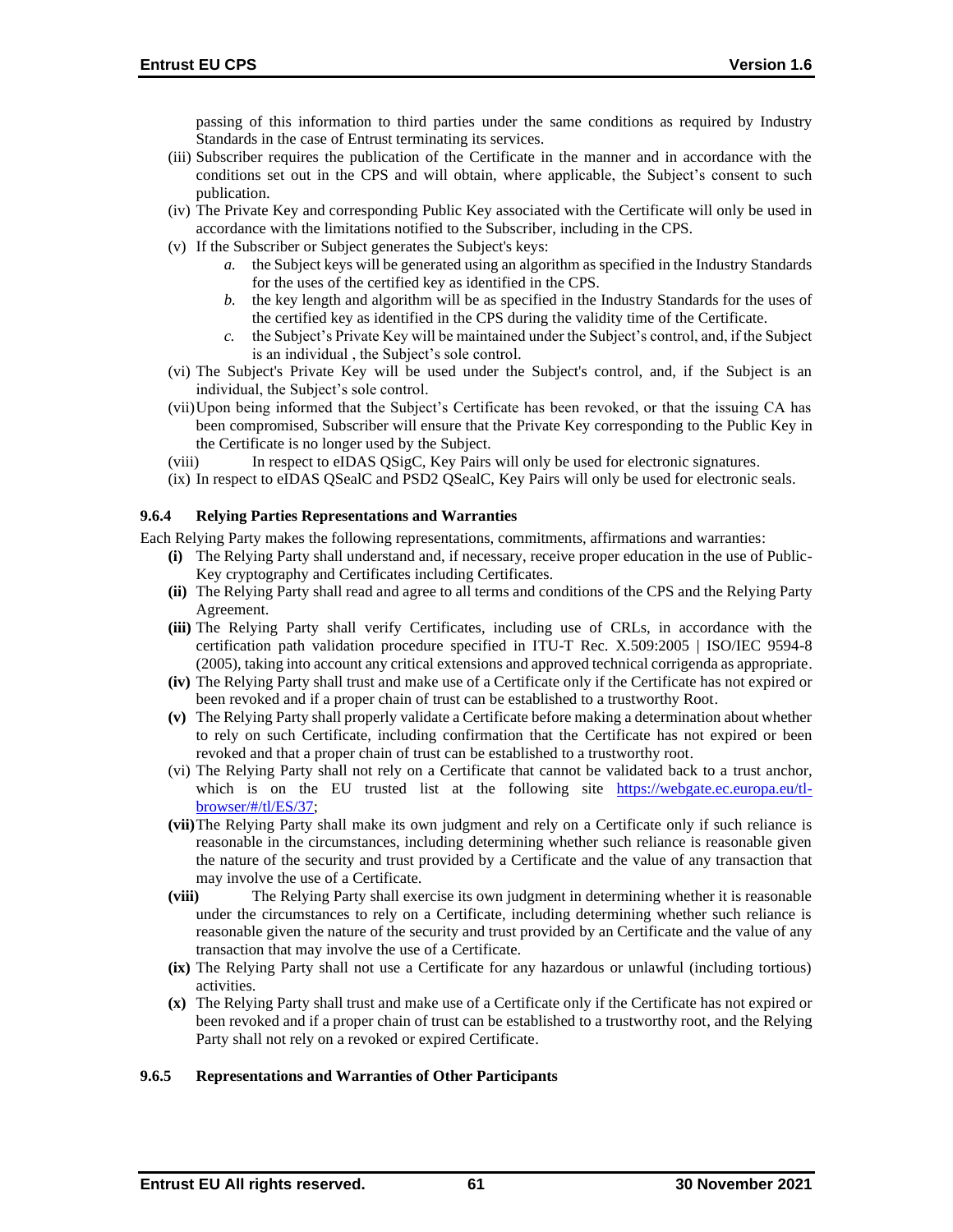Third parties performing Certificate services shall provide those services in accordance with the requirements of the CPS.

# **9.7 Disclaimers of Warranties**

EXCEPT FOR THE LIMITED WARRANTY DESCRIBED IN §9.6.1 ABOVE, AND EXCEPT AS OTHERWISE PROVIDED IN THE SUBSCRIBER AGREEMENT, ENTRUST AND ENTRUST GROUP AFFILIATES EXPRESSLY DISCLAIM AND MAKE NO REPRESENTATION, WARRANTY OR COVENANT OF ANY KIND, WHETHER EXPRESS OR IMPLIED, EITHER IN FACT OR BY OPERATION OF LAW, WITH RESPECT TO THIS CPS OR ANY CERTIFICATE ISSUED HEREUNDER, INCLUDING WITHOUT LIMITATION, ALL WARRANTIES OF QUALITY, MERCHANTABILITY, NON-INFRINGEMENT, TITLE AND FITNESS FOR A PARTICULAR PURPOSE, AND ALL WARRANTIES, REPRESENTATIONS, CONDITIONS, UNDERTAKINGS, TERMS AND OBLIGATIONS IMPLIED BY STATUTE OR COMMON LAW, TRADE USAGE, COURSE OF DEALING OR OTHERWISE ARE HEREBY EXCLUDED TO THE FULLEST EXTENT PERMITTED BY LAW. EXCEPT FOR THE LIMITED WARRANTY DESCRIBED ABOVE, ENTRUST AND ENTRUST GROUP AFFILIATES FURTHER DISCLAIM AND MAKE NO REPRESENTATION, WARRANTY OR COVENANT OF ANY KIND, WHETHER EXPRESS OR IMPLIED, EITHER IN FACT OR BY OPERATION OF LAW, TO ANY APPLICANT, SUBSCRIBER OR ANY RELYING PARTY THAT (A) THE SUBSCRIBER TO WHICH IT HAS ISSUED A CERTIFICATE IS IN THE FACT THE PERSON, ENTITY OR ORGANIZATION IT CLAIMS TO HAVE BEEN (B) A SUBSCRIBER IS IN FACT THE PERSON, ENTITY OR ORGANIZATION LISTED IN THE CERTIFICATE, OR (C) THAT THE INFORMATION CONTAINED IN THE CERTIFICATES OR IN ANY CERTIFICATE STATUS MECHANISM COMPILED, PUBLISHED OR OTHERWISE DISSEMINATED BY ENTRUST, OR THE RESULTS OF ANY CRYPTOGRAPHIC METHOD IMPLEMENTED IN CONNECTION WITH THE CERTIFICATES IS ACCURATE, AUTHENTIC, COMPLETE OR RELIABLE.

IT IS AGREED AND ACKNOWLEDGED THAT APPLICANTS AND SUBSCRIBERS ARE LIABLE FOR ANY MISREPRESENTATIONS MADE TO ENTRUST AND RELIED UPON BY A RELYING PARTY. ENTRUST AND ENTRUST GROUP AFFILIATES DO NOT WARRANT OR GUARANTEE UNDER ANY CIRCUMSTANCES THE "NON-REPUDIATION" BY A SUBSCRIBER AND/OR RELYING PARTY OF ANY TRANSACTION ENTERED INTO BY THE SUBSCRIBER AND/OR RELYING PARTY INVOLVING THE USE OF OR RELIANCE UPON A CERTIFICATE.

IT IS UNDERSTOOD AND AGREED UPON BY SUBSCRIBERS AND RELYING PARTIES THAT IN USING AND/OR RELYING UPON A CERTIFICATE THEY ARE SOLELY RESPONSIBLE FOR THEIR RELIANCE UPON THAT CERTIFICATE AND THAT SUCH PARTIES MUST CONSIDER THE FACTS, CIRCUMSTANCES AND CONTEXT SURROUNDING THE TRANSACTION IN WHICH THE CERTIFICATE IS USED IN DETERMINING SUCH RELIANCE.

THE SUBSCRIBERS AND RELYING PARTIES AGREE AND ACKNOWLEDGE THAT CERTIFICATES HAVE A LIMITED OPERATIONAL PERIOD AND MAY BE REVOKED AT ANY TIME. SUBSCRIBERS AND RELYING PARTIES ARE UNDER AN OBLIGATION TO VERIFY WHETHER A CERTIFICATE IS EXPIRED OR HAS BEEN REVOKED. ENTRUST AND ENTRUST GROUP AFFILIATES HEREBY DISCLAIM ANY AND ALL LIABILITY TO SUBSCRIBERS AND RELYING PARTIES WHO DO NOT FOLLOW SUCH PROCEDURES. MORE INFORMATION ABOUT THE SITUATIONS IN WHICH A CERTIFICATE MAY BE REVOKED CAN BE FOUND IN §4.9.3 OF THIS CPS.

# **9.8 Limitations of Liability**

9.8.1 ENTRUST GROUP'S ENTIRE LIABILITY UNDER THIS CPS TO: (I) AN APPLICANT OR SUBSCRIBER IS SET OUT IN THE SUBSCRIBER AGREEMENT BETWEEN ENTRUST (OR AN ENTRUST GROUP AFFILIATE) AND SUCH SUBSCRIBER; AND (II) A RELYING PARTY IS SET OUT IN THE RELYING PARTY AGREEMENT POSTED IN THE REPOSITORY ON THE DATE THE RELYING PARTY RELIES ON SUCH CERTIFICATE.THE ENTRUST GROUP'S ENTIRE LIABILITY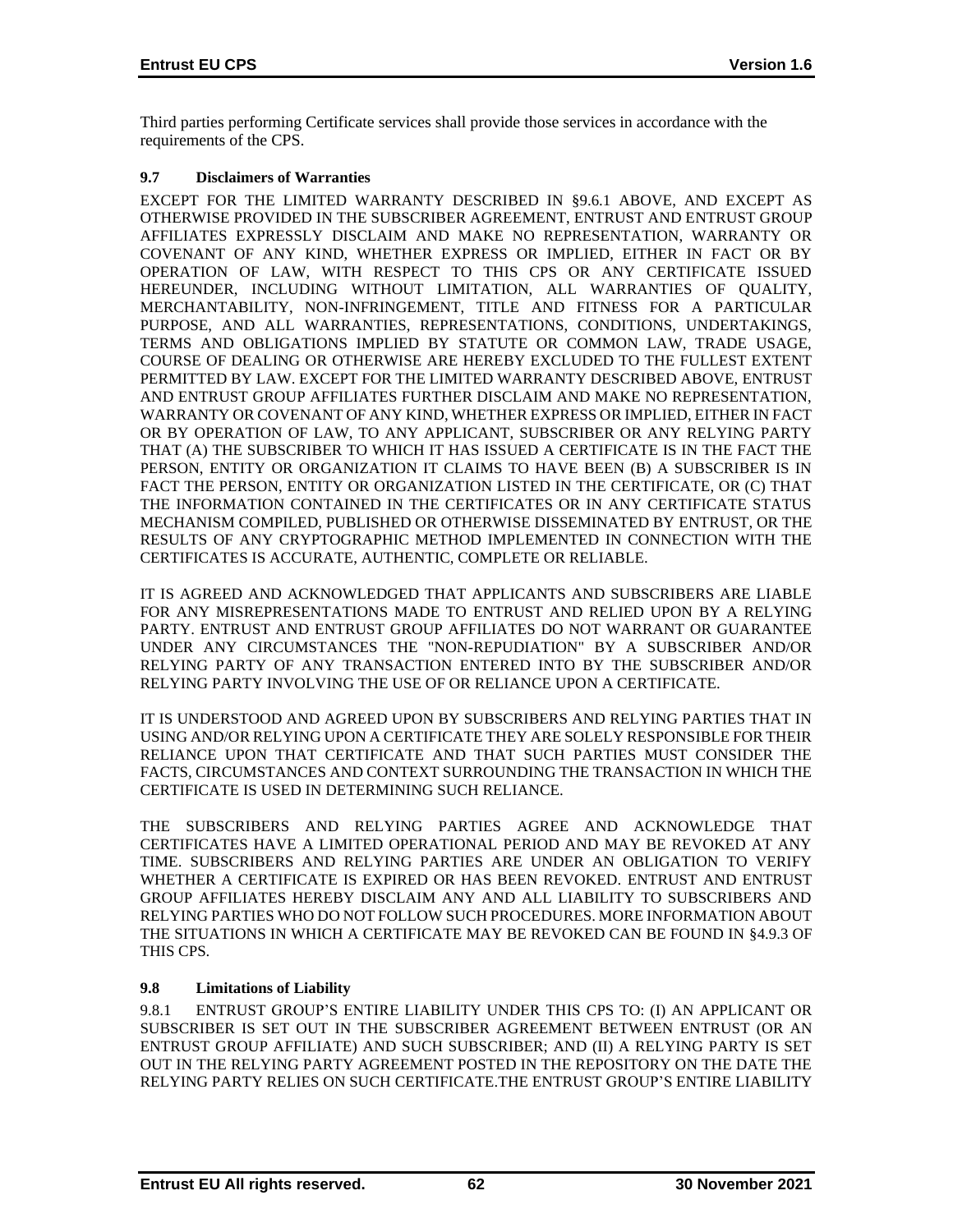TO ANY OTHER PARTY IS SET OUT IN THE AGREEMENT(S) BETWEEN ENTRUST AND SUCH OTHER PARTY.

### 9.8.2 SUBJECT TO THE FOREGOING AND IF §9.8.1 ABOVE DOES NOT APPLY:

9.8.2.1 TO THE EXTENT ENTRUST HAS ISSUED THE CERTIFICATE(S) IN COMPLIANCE WITH THE CPS, THE ENTRUST GROUP SHALL HAVE NO LIABILITY TO ANY PERSON FOR ANY CLAIMS, DAMAGES OR LOSSES SUFFERED AS THE RESULT OF THE USE OF OR RELIANCE ON SUCH CERTIFICATE. IN NO EVENT WILL ENTRUST GROUP BE LIABLE FOR, AND EACH POTENTIAL CLAIMANT WAIVES ANY RIGHT IT MAY HAVE TO, ANY CONSEQUENTIAL, INDIRECT, SPECIAL, INCIDENTAL, PUNITIVE OR EXEMPLARY DAMAGES OR FOR ANY LOSS OF BUSINESS, OPPORTUNITIES, CONTRACTS, REVENUES, PROFITS, SAVINGS, GOODWILL, REPUTATION, USE, OR DATA, OR COSTS OF REPROCUREMENT OR BUSINESS INTERRUPTION, OR ANY LOSS OR DAMAGE THAT IS NOT DIRECTLY ATTRIBUTABLE TO THE USE OR RELIANCE ON A CERTIFICATE OR THE CERTIFICATE SERVICES PROVIDED UNDER THIS CPS INCLUDING ANY LOSS OR DAMAGE RESULTING FROM THE COMBINATION OR INTEGRATION OF THE CERTIFICATE OR CERTIFICATE SERVICES WITH ANY SOFTWARE OR HARDWARE NOT PROVIDED BY ENTRUST IF THE LOSS OR DAMAGE WOULD NOT HAVE OCCURRED AS A RESULT OF USE OF THE CERTIFICATE OR CERTIFICATE SERVICES ALONE.

9.8.2.2 IN NO EVENT WILL ENTRUST GROUP'S TOTAL AGGREGATE LIABILITY ARISING OUT OF OR RELATED TO THIS CPS AND THE USE AND PERFORMANCE OF ANY PRODUCTS AND SERVICES PROVIDED HEREUNDER EXCEED THE GREATER OF ONE THOUSAND UNITED STATES DOLLARS (\$1,000.00 U.S.), OR (2) THE FEES PAID BY THE CLAIMING PARTY TO ENTRUST UNDER THIS CPS DURING THE TWELVE MONTHS PRIOR TO THE INITIATION OF THE CLAIM TO A MAXIMUM OF ONE HUNDRED THOUSAND DOLLARS (\$100,000.00) (EXCEPT THAT FOR ANY EIDAS QUALIFIED WEB AUTHENTICATION CERTIFICATES OR PSD2 QUALIFIED WEB AUTHENTICATION CERTIFICATES ISSUED UNDER THIS CPS, ENTRUST AND ITS ENTITIES' AGGREGATE LIABILITY TO ANY SUBSCRIBER OR RELYING PARTY IS LIMITED TO TWO THOUSAND U.S. DOLLARS (US\$2,000.00) PER SUCH CERTIFICATE, UP TO A MAXIMUM OF ONE HUNDRED THOUSAND U.S. DOLLARS (US\$100,000.00).

9.8.2.3 THE EXCLUSIONS AND LIMITS IN THIS SECTION (LIMITATIONS OF LIABILITY) APPLY: (A) REGARDLESS OF THE FORM OF ACTION, WHETHER IN CONTRACT (INCLUDING FUNDAMENTAL BREACH), TORT (INCLUDING NEGLIGENCE), WARRANTY, BREACH OF STATUTORY DUTY, MISREPRESENTATION, STRICT LIABILITY, STRICT PRODUCT LIABILITY, OR OTHERWISE; (B) ON AN AGGREGATE BASIS, REGARDLESS OF THE NUMBER OF CLAIMS, TRANSACTIONS, DIGITAL SIGNATURES OR CERTIFICATES; (C) EVEN IF THE POSSIBILITY OF THE DAMAGES IN QUESTION WAS KNOWN OR COMMUNICATED IN ADVANCE AND EVEN IF SUCH DAMAGES WERE FORESEEABLE; AND (D) EVEN IF THE REMEDIES FAIL OF THEIR ESSENTIAL PURPOSE. ENTRUST HAS SET ITS PRICES AND PROVIDES CERTIFICATES IN RELIANCE ON THE EXCLUSIONS AND LIMITS IN THIS SECTION (LIMITATIONS OF LIABILITY), WHICH FORM AN ESSENTIAL BASIS OF THE PROVISION OF THE SERVICES DESCRIBED IN THIS CPS.

9.8.2.4 In no event will Entrust or its Affiliates be liable to Subscribers, Relying Parties or any other person, entity or organization for any losses, costs, expenses, liabilities, damages, claims, or settlement amounts arising out of or related to the use or misuse of, or reliance on any Certificate issued under this CPS that: (i) has expired or been revoked; (ii) has been used for any purpose other than as set forth in this CPS or an applicable Subscriber Agreement; (iii) has been tampered with; (iv) with respect to which the Key Pair underlying such Certificate or the cryptography algorithm used to generate such Certificate's Key Pair, has been compromised by the action of any party other than Entrust or its Affiliates (including without limitation the Subscriber or Relying Party); or (v) is the subject of misrepresentations or other misleading acts or omissions of any other party, including but not limited to Subscribers and Relying Parties. Except to the extent expressly provided in this CPS or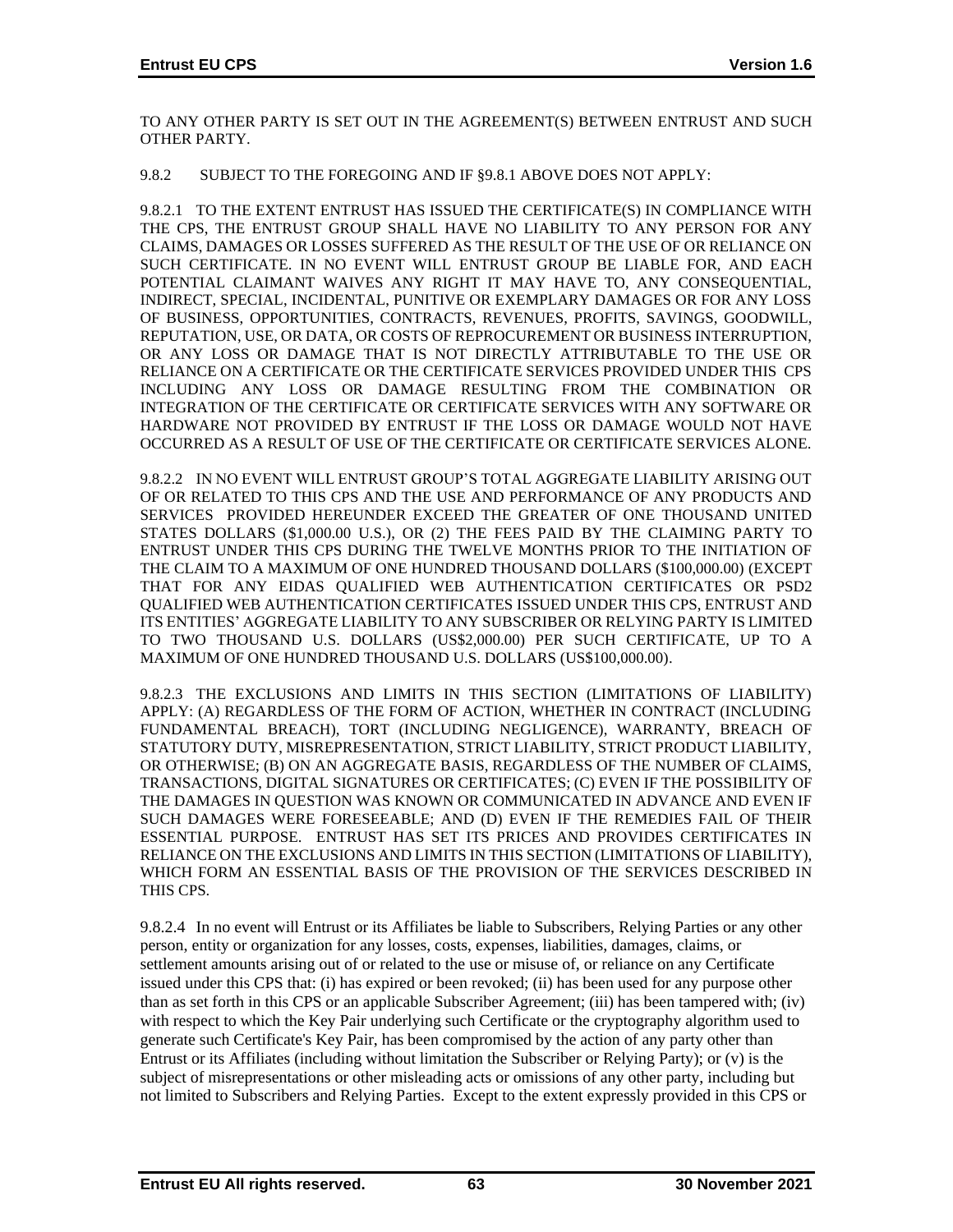an applicable Subscriber Agreement or Relying Party Agreement, in no event shall Entrust or its Affiliates be liable to the Subscriber, Relying Party or other party for damages arising out of any claim that the content of a Certificate infringes any patent, trademark, copyright, trade secret or other intellectual property right of any party.

9.8.2.5 Notwithstanding anything to the contrary in this Section (Limitation of Liability) or elsewhere in the Agreement, to the extent required by applicable law Entrust neither excludes nor limits its liability for: (i) death or bodily injury caused by its own negligence; (ii) its own fraud or fraudulent misrepresentation; or (iii) other matters for which liability cannot be excluded or limited under applicable law.

## **9.9 Indemnities**

## **9.9.1 Indemnification by CAs**

Entrust will defend, indemnify, and hold harmless each Application Software Vendor for any and all third party claims, damages, and losses suffered by such Application Software Vendor related to a Certificate issued by the CA that is not in compliance with the Baseline Requirements in effect at the time the Certificate was issued, regardless of the cause of action or legal theory involved. This does not apply, however, to any claim, damages, or loss suffered by such Application Software Vendor related to a Certificate issued by the CA where such claim, damage, or loss was directly or indirectly caused by such Application Software Vendor's software displaying as not trustworthy a Certificate that is still valid, or displaying as trustworthy: (1) a Certificate that has expired, or (2) a Certificate that has been revoked (but only in cases where the revocation status is currently available from the CA online, and the application software either failed to check such status or ignored an indication of revoked status).

# **9.9.2 Indemnification for Relying Parties**

RELYING PARTIES SHALL INDEMNIFY AND HOLD ENTRUST GROUP AND ALL INDEPENDENT THIRD-PARTY REGISTRATION AUTHORITIES OPERATING UNDER AN CERTIFICATION AUTHORITY, AND ALL APPLICATION SOFTWARE VENDORS, (COLLECTIVELY, THE "INDEMNIFIED PARTIES") HARMLESS FROM AND AGAINST ANY AND ALL LIABILITIES, LOSSES, COSTS, EXPENSES, DAMAGES, CLAIMS, AND SETTLEMENT AMOUNTS (INCLUDING REASONABLE ATTORNEY'S FEES, COURT COSTS, AND EXPERT'S FEES) ARISING OUT OF OR RELATING TO ANY USE OR RELIANCE BY A RELYING PARTY ON ANY CERTIFICATE OR ANY SERVICE PROVIDED IN RESPECT TO CERTIFICATES, INCLUDING (I) LACK OF PROPER VALIDATION OF AN CERTIFICATE BY A RELYING PARTY, (II) RELIANCE BY THE RELYING PARTY ON AN EXPIRED OR REVOKED CERTIFICATE, (III) USE OF AN CERTIFICATE OTHER THAN AS PERMITTED BY THE CPS, THE SUBSCRIBER AGREEMENT, ANY RELYING PARTY AGREEMENT, AND APPLICABLE LAW, (IV) FAILURE BY A RELYING PARTY TO EXERCISE REASONABLE JUDGMENT IN THE CIRCUMSTANCES IN RELYING ON AN CERTIFICATE, OR (V) ANY CLAIM OR ALLEGATION THAT THE RELIANCE BY A RELYING PARTY ON AN CERTIFICATE OR THE INFORMATION CONTAINED IN AN CERTIFICATE INFRINGES, MISAPPROPRIATES, DILUTES, UNFAIRLY COMPETES WITH, OR OTHERWISE VIOLATES THE RIGHTS INCLUDING INTELLECTUAL PROPERTY RIGHTS OR ANY OTHER RIGHTS OF ANYONE IN ANY JURISDICTION. NOTWITHSTANDING THE FOREGOING, RELYING PARTIES SHALL NOT BE OBLIGATED TO PROVIDE ANY INDEMNIFICATION TO AN INDEMNIFIED PARTY IN RESPECT TO ANY LIABILITIES, LOSSES, COSTS, EXPENSES, DAMAGES, CLAIMS, AND SETTLEMENT AMOUNTS (INCLUDING REASONABLE ATTORNEY'S FEES, COURT COSTS AND EXPERT'S FEES) TO THE EXTENT THAT SUCH LIABILITIES, LOSSES, COSTS, EXPENSES, DAMAGES, CLAIMS, AND SETTLEMENT AMOUNTS (INCLUDING REASONABLE ATTORNEY'S FEES, COURT COSTS, AND EXPERT'S FEES) ARISE OUT OF OR RELATE TO ANY WILLFUL MISCONDUCT BY SUCH INDEMNIFIED PARTY.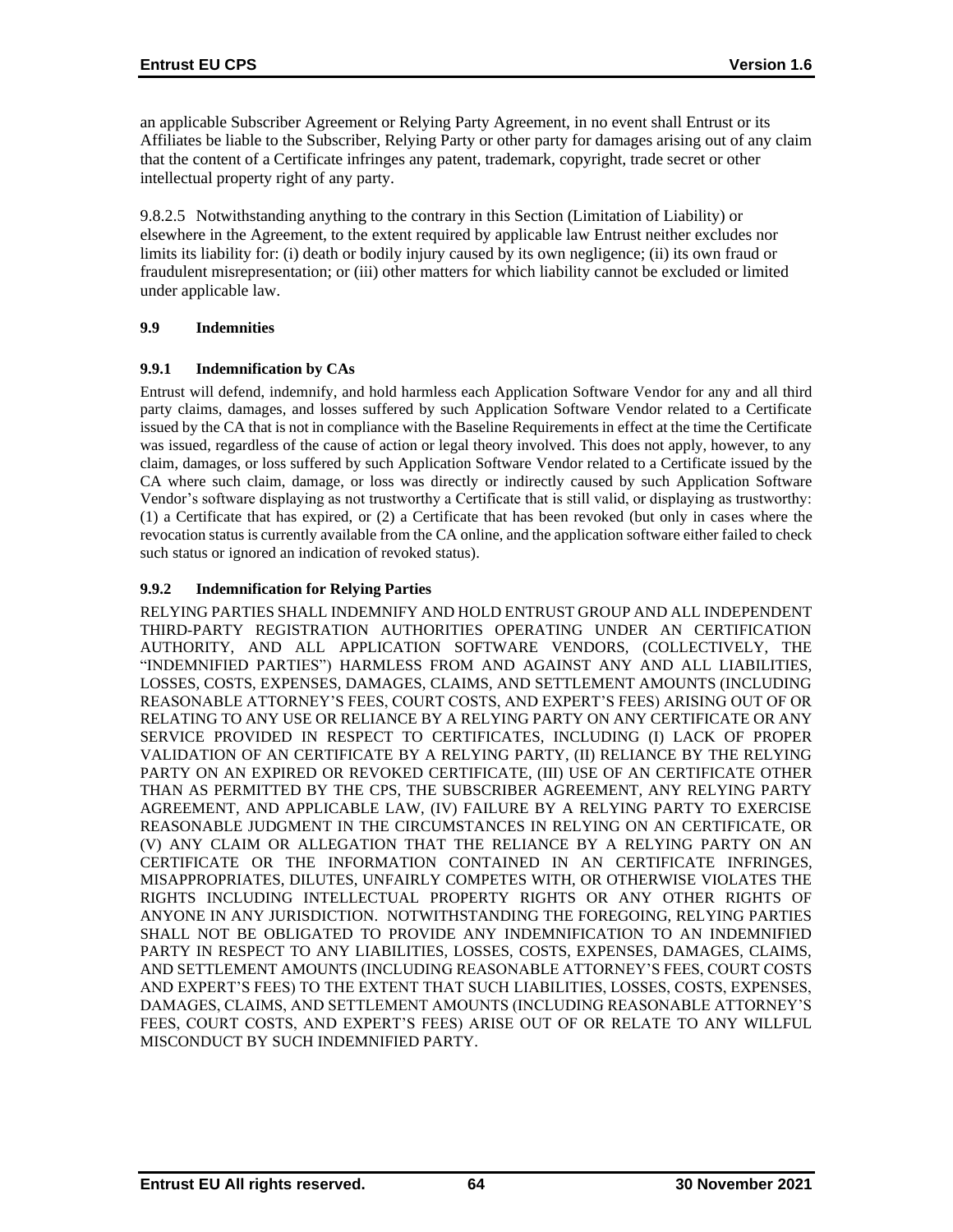# **9.9.3 Indemnification by Subscribers**

UNLESS OTHERWISE SET OUT IN IN A SUBSCRIBER AGREEMENT SUBSCRIBERS SHALL INDEMNIFY AND HOLD ENTRUST GROUP AND ALL INDEPENDENT THIRD-PARTY REGISTRATION AUTHORITIES OPERATING UNDER A CERTIFICATION AUTHORITY, AND ALL APPLICATION SOFTWARE VENDORS, (COLLECTIVELY, THE "INDEMNIFIED PARTIES") HARMLESS FROM AND AGAINST ANY AND ALL LIABILITIES, LOSSES, COSTS, EXPENSES, DAMAGES, CLAIMS, AND SETTLEMENT AMOUNTS (INCLUDING REASONABLE ATTORNEY'S FEES, COURT COSTS, AND EXPERT'S FEES) ARISING OUT OF OR RELATING TO ANY RELIANCE BY A RELYING PARTY ON ANY CERTIFICATE OR ANY SERVICE PROVIDED IN RESPECT TO CERTIFICATES, INCLUDING ANY (I) ERROR, MISREPRESENTATION OR OMISSION MADE BY A SUBSCRIBER IN USING OR APPLYING FOR AN CERTIFICATE, (II) MODIFICATION MADE BY A SUBSCRIBER TO THE INFORMATION CONTAINED IN AN CERTIFICATE, (III) USE OF AN CERTIFICATE OTHER THAN AS PERMITTED BY THE CPS, THE SUBSCRIBER AGREEMENT, ANY RELYING PARTY AGREEMENT, AND APPLICABLE LAW, (IV) FAILURE BY A SUBSCRIBER TO TAKE THE NECESSARY PRECAUTIONS TO PREVENT LOSS, DISCLOSURE, COMPROMISE OR UNAUTHORIZED USE OF THE PRIVATE KEY CORRESPONDING TO THE PUBLIC KEY IN SUCH SUBSCRIBER'S CERTIFICATE, OR (V) ALLEGATION THAT THE USE OF A SUBSCRIBER'S CERTIFICATE OR THE INFORMATION CONTAINED IN A SUBSCRIBER'S CERTIFICATE INFRINGES, MISAPPROPRIATES, DILUTES, UNFAIRLY COMPETES WITH, OR OTHERWISE VIOLATES THE RIGHTS INCLUDING INTELLECTUAL PROPERTY RIGHTS OR ANY OTHER RIGHTS OF ANYONE IN ANY JURISDICTION. NOTWITHSTANDING THE FOREGOING, A SUBSCRIBER SHALL NOT BE OBLIGATED TO PROVIDE ANY INDEMNIFICATION TO AN INDEMNIFIED PARTY IN RESPECT TO ANY LIABILITIES, LOSSES, COSTS, EXPENSES, DAMAGES, CLAIMS, AND SETTLEMENT AMOUNTS (INCLUDING REASONABLE ATTORNEY'S FEES, COURT COSTS AND EXPERTS FEES) TO THE EXTENT THAT SUCH LIABILITIES, LOSSES, COSTS, EXPENSES, DAMAGES, CLAIMS, AND SETTLEMENT AMOUNTS (INCLUDING REASONABLE ATTORNEY'S FEES, COURT COSTS, AND EXPERT'S FEES) ARISE OUT OF OR RELATE TO ANY WILLFUL MISCONDUCT BY SUCH INDEMNIFIED PARTY.

# **9.10 Term and Termination**

#### **9.10.1 Term**

This CPS will be effective on the date this CPS is published in the Repository and will continue until a newer version of the CPS is published.

# **9.10.2 Termination**

This CPS will remain in effect until replaced by a newer version.

#### **9.10.3 Effect of Termination and Survival**

The provisions of sections 1.6, 3.1.6, 5.5, 9.1, 9.3, 9.4, 9.5, 9.7, 9.8, 9.9.2, 9.9.3, 9.10.3, 9.13, 9.14 and 9.16 shall survive termination or expiration of the CPS, any Subscriber Agreements, and any Relying Party Agreements. All references to sections that survive termination of the CPS, any Subscriber Agreements, and any Relying Party Agreements, shall include all sub-sections of such sections. All payment obligations shall survive any termination or expiration of the CPS, any Subscriber Agreements, and any Relying Party Agreements.

#### **9.11 Individual Notices and Communications with Participants**

Unless otherwise set out in in a Subscriber Agreement or Relying Party Agreement, any notice to be given to Entrust under this CPS, a Subscriber Agreement, or a Relying Party Agreement shall be given in writing to the address specified in §1.5.2 by prepaid receipted mail, overnight courier or email, and shall be effective as follows (i) in the case of courier or email, on the next Business Day, and (ii) in the case of receipted mail, five (5) Business Days following the date of deposit in the mail. Any notice to be given by Entrust under the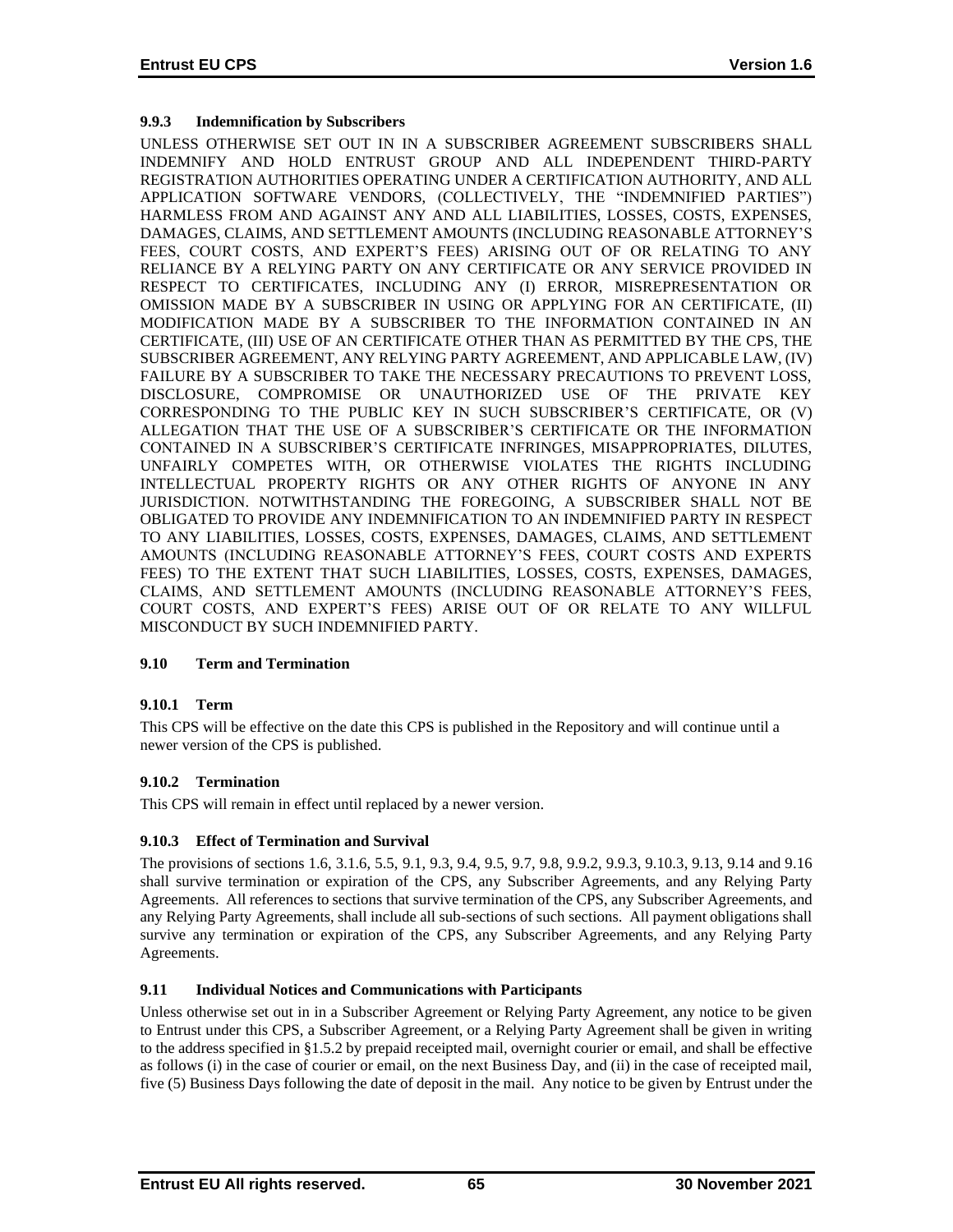CPS, or any Subscriber Agreement shall be given by email or courier to the last address or email address for the Subscriber on file with Entrust.

## **9.12 Amendments**

#### **9.12.1 Procedure for Amendment**

Entrust may, in its discretion, modify the CPS and the terms and conditions contained herein from time to time. Entrust shall modify the CPS to stay concurrent with the latest version of the Baseline Requirements, EV SSL Guidelines, and ETSI Guidelines.

## **9.12.2 Notification Mechanism and Period**

Modifications to the CPS shall be published in the Repository. Such modifications shall become effective immediately upon publication in the Repository and remain valid until the duration of such publication. In the event that Entrust makes a significant modification to CPS, the version number of the CPS shall be updated. Unless a Subscriber ceases to use, removes, and requests revocation of such Subscriber's Certificate(s) prior to the date on which an updated version of the CPS becomes effective, such Subscriber shall be deemed to have consented to the terms and conditions of such updated version of the CPS and shall be bound by the terms and conditions of such updated version of the CPS.

## **9.12.3 Circumstances Under which OID must be Changed**

No stipulation.

## **9.13 Dispute Resolution Provisions**

Unless otherwise set out in in a Subscriber Agreement or Relying Party Agreement, and except for the right of either Party to apply to a court of competent jurisdiction for injunctive, or other equitable relief, any disputes or claims between a Subscriber or an Applicant and Entrust or any third-party RAs operating under the CAs, or a Relying Party and Entrust or any third-party RAs operating under the CAs, shall be submitted to the International Court of Arbitration of the International Chamber of Commerce and shall be finally settled under the Rules of Arbitration of the International Chamber of Commerce by one or more arbitrators appointed in accordance with the said Rules. The language to be used in the arbitration shall be Spanish. The seat of arbitration shall be Spain. The arbitrator shall have the right to decide all questions of arbitrability. The dispute shall be finally settled by arbitration in accordance with the Rules of Arbitration of the International Chamber of Commerce, as modified by this provision. The arbitrator shall render a written decision within thirty (30) days from the date of close of the arbitration hearing, but no more than one (1) year from the date that the matter was submitted for arbitration. The decision of the arbitrator shall be binding and conclusive and may be entered in any court of competent jurisdiction. In each arbitration, the prevailing party shall be entitled to an award of all or a portion of its costs in such arbitration, including reasonable attorney's fees actually incurred. Nothing in the CPS, or in any Subscriber Agreement, or any Relying Party Agreement shall preclude Entrust or any third-party RAs operating under the CAs from applying to any court of competent jurisdiction for temporary or permanent injunctive relief, without breach of this §9.13 and without any abridgment of the powers of the arbitrator, with respect to any (i) alleged Compromise that affects the integrity of an Certificate, or (ii) alleged breach of the terms and conditions of the CPS, any Subscriber Agreement, or any Relying Party Agreement. The institution of any arbitration or any action shall not relieve an Applicant, Subscriber or Relying Party of its obligations under the CPS, any Subscriber Agreement, or any Relying Party Agreement.

Any and all arbitrations or legal actions in respect to a dispute that is related to an Certificate or any services provided in respect to an Certificate shall be commenced prior to the end of one (1) year after (i) the expiration or revocation of the Certificate in dispute, or (ii) the date of provision of the disputed service or services in respect to the Certificate in dispute, whichever is sooner. If any arbitration or action in respect to a dispute that is related to an Certificate or any service or services provided in respect to an Certificate is not commenced prior to such time, any party seeking to institute such an arbitration or action shall be barred from commencing or proceeding with such arbitration or action.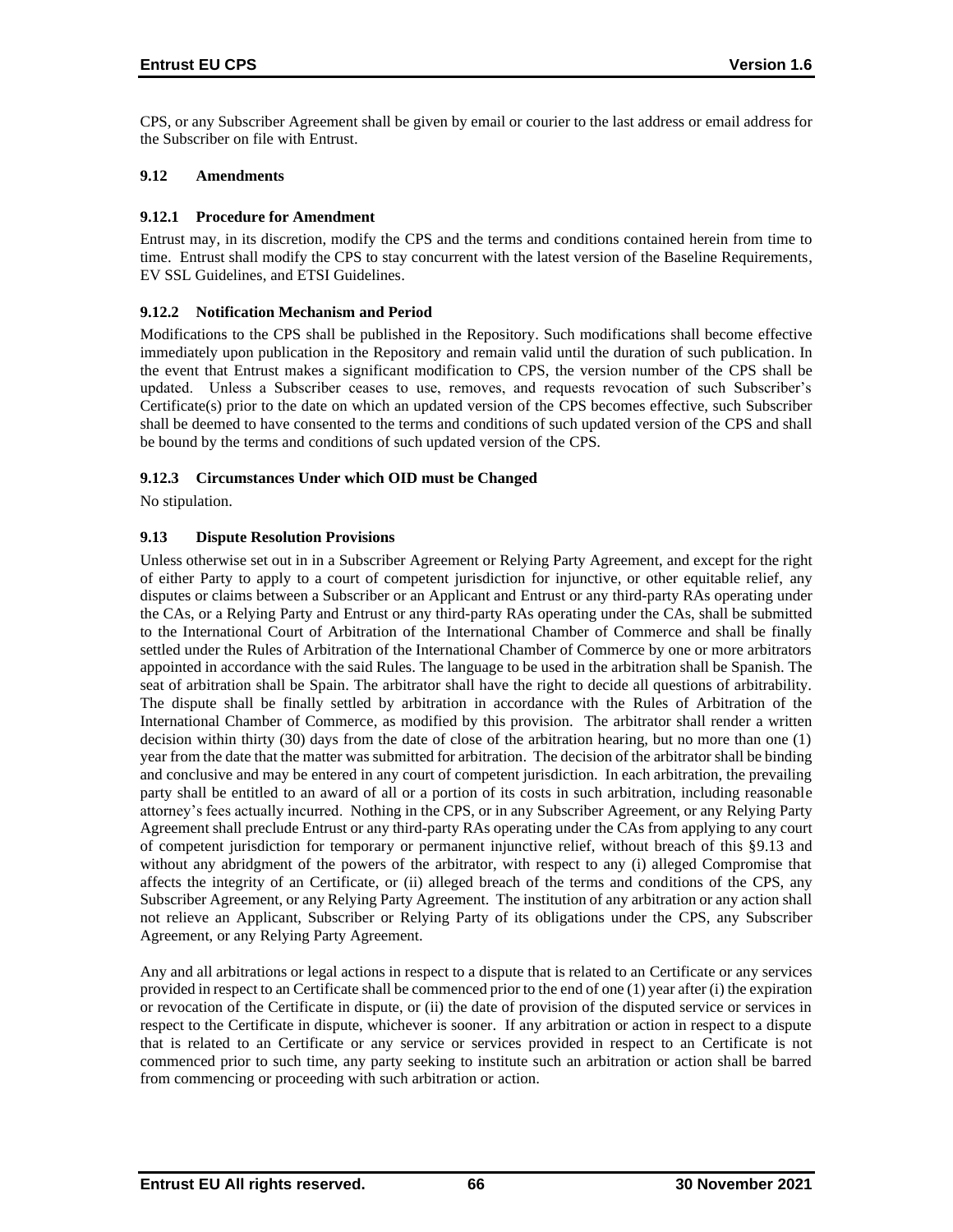# **9.14 Governing Law**

Any disputes related to the Certificates issued under this CPS and services provided in respect of such Certificates, as well as the construction, validity, interpretation, enforceability and performance of the CPS, all Subscriber Agreements and all Relying Party Agreements shall, if not resolved by alternative dispute resolution, be governed by the laws and brought in the courts stated in the Choice of Law section of the applicable Subscriber Agreement or Relying Party Agreement, and each person, entity, or organization hereby agrees that such courts shall have personal and exclusive jurisdiction over such disputes. In the event that any matter is brought in any court, Applicants, Subscribers, and Relying Parties waive any right that such Applicants, Subscribers, and Relying Parties may have to a jury trial. The application of the United Nations Convention on Contracts for the International Sale of Goods to the CPS, any Subscriber Agreements, and any Relying Party Agreements is expressly excluded. Notwithstanding all of the foregoing, any disputes related to the Certificates under this CPS and services provided in respect of such Certificates, shall, if not resolved by alternative dispute resolution, be governed by the laws of Spain.

# **9.15 Compliance with Applicable Law**

Entrust shall ensure that it operates in a legal and trustworthy manner. In particular, Entrust shall comply with all the applicable legal requirements (such as the General Data Protection Regulation (GDPR)) by maintaining a competent and licensed legal department staff that is knowledgeable about all applicable laws and regulations, performs ongoing continuing legal education as to new laws and regulations, updates Entrust internal policies and practices (including this CPS) to comply with applicable laws and regulations, and trains other Entrust staff (as applicable) in all new laws and regulations pertaining to their functions and duties.

Certificates and related information may be subject to export, import, and/or use restrictions. Subscribers and Relying Parties will comply in all respects with any and all applicable laws, rules and regulations and obtain all permits, licenses and authorizations or certificates that may be required in connection with their exercise of their rights and obligations under any part of the CPS, Subscriber Agreement, and/or Relying Party Agreement, including use or access by any of Subscriber or Relying Party's users. Without limiting the foregoing, Subscribers and Relying Parties will comply with all applicable trade control laws, including but not limited to any sanctions or trade controls of the European Union ("E.U."), Canada, the United Kingdom ("U.K."), and United Nations ("U.N."); the Export Administration Regulations administered by the U.S. Department of Commerce's Bureau of Industry and Security; U.S. sanctions regulations administered by the U.S. Treasury Department's Office of Foreign Assets Control ("OFAC"); or on the U.S. Department of Commerce Entities List ("Entities List"); and any import or export licenses required pursuant to any of the foregoing; and all applicable anti-money laundering laws, including the U.S. Bank Secrecy Act, Money Laundering Control Act, and Patriot Act, the Canadian Proceeds of Crime (Money Laundering) and Terrorist Financing Act, the U.K. Proceeds of Crime Act, and legislation implementing the International Convention on the Suppression of the Financing of Terrorism or the money laundering provisions of the U.N. transnational Organized Crime Convention. Each Subscriber and Relying Party represents and warrants that: (a) neither it nor any of its users is located in, under the control of, or a national or resident of any country to which the export of any software or technology licensed under the Agreement, or related information, would be prohibited by the applicable laws, rules or regulations of the U.S., Canada, U.K., E.U., or other applicable jurisdiction; (b) neither it nor any of its users is a Person to whom the export of any software or technology licensed under the Agreement, or related information, would be prohibited by the laws of the U.S., Canada, U.K., E.U., or other applicable jurisdiction; (c) it and each of its users has and will comply with applicable laws, rules and regulations of the U.S., Canada, U.K., E.U., or other applicable jurisdiction(s) and of any state, province, or locality or applicable jurisdiction governing exports of any product or service provided by or through Entrust; (d) it and all its users will not use any product or service for any purposes prohibited by applicable laws, rules or regulations on trade controls, including related to nuclear, chemical, or biological weapons proliferation, arms trading, or in furtherance of terrorist financing; (e) neither it nor any of its users nor any of its affiliates, officers, directors, or employees is (i) an individual listed on, or directly or indirectly owned or controlled by, a Person (whether legal or natural) listed on, or acting on behalf of a Person listed on, any U.S, Canadian, E.U., U.K., or U.N. sanctions list, including OFAC's list of Specially Designated Nationals or the Entities List; or (ii) located in, incorporated under the laws of, or owned (meaning 50% or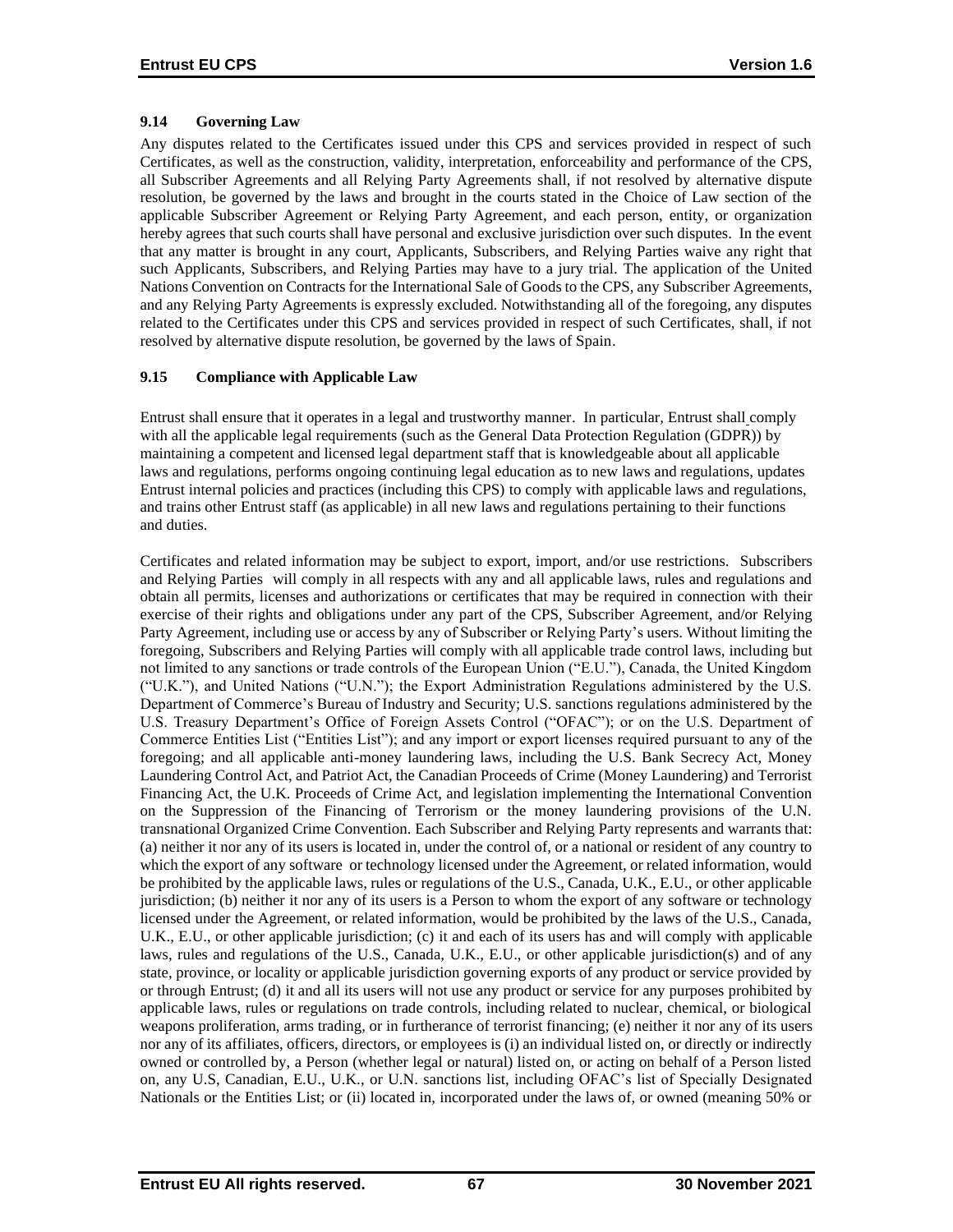greater ownership interest) or otherwise, directly or indirectly, controlled by, or acting on behalf of, a person located in, residing in, or organized under the laws of any of the countries listed at https://www.entrust.com/legal-compliance/denied-parties (each of (i) and (ii), a "Denied Party"); and (f) it and each of its users is legally distinct from, and not an agent of any Denied Party. In the event any of the above representations and warranties is incorrect or the Subscriber, Relying Party or any their users engages in any conduct that is contrary to sanctions or trade controls or other applicable laws, regulations, or rules, any agreements, purchase orders, performance of services, or other contractual obligations of Entrust are immediately terminated.

## **9.16 Miscellaneous Provisions**

## **9.16.1 Entire Agreement**

No stipulation.

## **9.16.2 Assignment**

Certificates and the rights granted under the CPS, any Subscriber Agreement, or any Relying Party Agreement are personal to the Applicant, Subscriber, or Relying Party that entered into the Subscriber Agreement or Relying Party Agreement and cannot be assigned, sold, transferred, or otherwise disposed of, whether voluntarily, involuntarily, by operation of law, or otherwise, without the prior written consent of Entrust or the relevant RA under a CA. Any attempted assignment or transfer without such consent shall be void and shall automatically terminate such Applicant's, Subscriber's or Relying Party's rights under the CPS, any Subscriber Agreement, or any Relying Party Agreement. Entrust may assign, sell, transfer, or otherwise dispose of the CPS, any Subscriber Agreements, or any Relying Party Agreements together with all of its rights and obligations under the CPS, any Subscriber Agreements, and any Relying Party Agreements (i) to an Affiliate, or (ii) as part of a sale, merger, or other transfer of all or substantially all the assets or stock of the business of Entrust to which the CPS, the Subscriber Agreements, and Relying Party Agreements relate. Subject to the foregoing limits, this CPS and terms and conditions of any Subscriber Agreement, or any Relying Party Agreement shall be binding upon and shall inure to the benefit of permitted successors and assigns of Entrust, any third-party RAs operating under the CAs, Applicants, Subscribers, and Relying Parties, as the case may be.

The CPS, the Subscriber Agreements, and the Relying Party Agreements state all of the rights and obligations of the Entrust Group, any Applicant, Subscriber, or Relying Party and any other persons, entities, or organizations in respect to the subject matter hereof and thereof and such rights and obligations shall not be augmented or derogated by any prior agreements, communications, or understandings of any nature whatsoever whether oral or written. The rights and obligations of the Entrust Group may not be modified or waived orally and may be modified only in a writing signed or authenticated by a duly authorized representative of Entrust.

#### **9.16.3 Severability**

Whenever possible, each provision of the CPS, any Subscriber Agreements, and any Relying Party Agreements shall be interpreted in such a manner as to be effective and valid under applicable law. If the application of any provision of the CPS, any Subscriber Agreements, or any Relying Party Agreements or any portion thereof to any particular facts or circumstances shall be held to be invalid or unenforceable by an arbitrator or court of competent jurisdiction, then (i) the validity and enforceability of such provision as applied to any other particular facts or circumstances and the validity of other provisions of the CPS, any Subscriber Agreements, or any Relying Party Agreements shall not in any way be affected or impaired thereby, and (ii) such provision shall be enforced to the maximum extent possible so as to effect its intent and it shall be reformed without further action to the extent necessary to make such provision valid and enforceable.

#### **9.16.4 Enforcement**

No stipulation.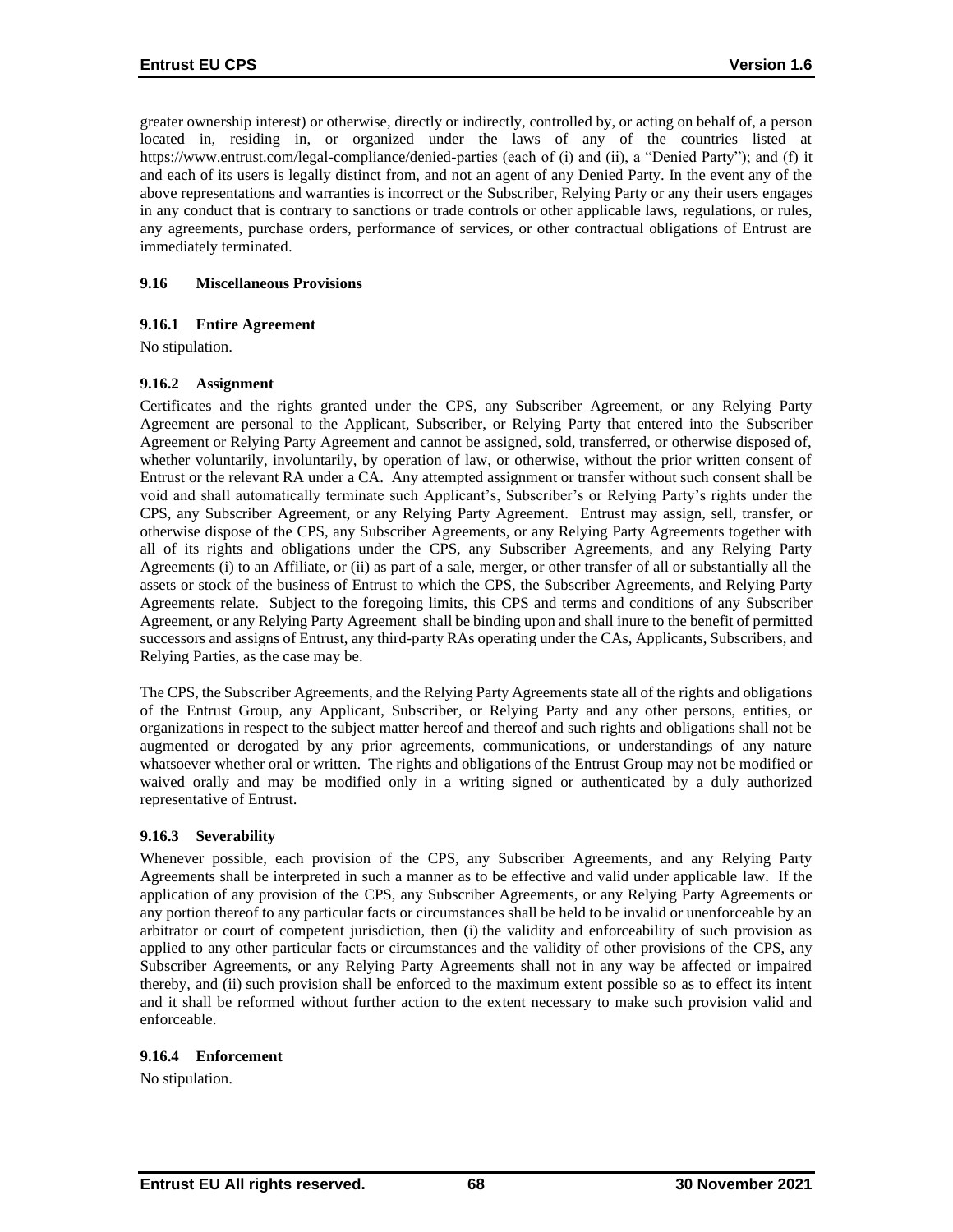# **9.16.5 Force Majeure**

In no event shall the Entrust Group be deemed in default or liable for any loss or damage resulting from the failure or delay in the performance of its obligations under the CPS, any Subscriber Agreement, or any Relying Party Agreement, arising out of or caused by, directly or indirectly, a Force Majeure Event. "Force Majeure Event" means any event or circumstance beyond Entrust Group's reasonable control, including but not limited to, floods, fires, hurricanes, earthquakes, tornados, epidemics, pandemics, other acts of God or nature, strikes and other labor disputes, failure of utility, transportation or communications infrastructures, riots or other acts of civil disorder, acts of war, terrorism (including cyber terrorism), malicious damage, judicial action, lack of or inability to obtain export permits or approvals, acts of government such as expropriation, condemnation, embargo, changes in applicable laws or regulations, and shelter-in-place or similar orders, and acts or defaults of third party suppliers or service providers.

## **9.17 Other Provisions**

## **9.17.1 Conflict of Provisions**

In the event of any inconsistency between the provisions of this CPS and the provisions of any Subscriber Agreement or any Relying Party Agreement, the terms and conditions of this CPS shall govern.

## **9.17.2 Fiduciary Relationships**

Nothing contained in this CPS, or in any Subscriber Agreement, or any Relying Party Agreement shall be deemed to constitute the Entrust Group as the fiduciary, partner, agent, trustee, or legal representative of any Applicant, Subscriber, Relying Party or any other person, entity, or organization or to create any fiduciary relationship between the Entrust Group and any Subscriber, Applicant, Relying Party or any other person, entity, or organization, for any purpose whatsoever. Nothing in the CPS, or in any Subscriber Agreement or any Relying Party Agreement shall confer on any Subscriber, Applicant, Relying Party, or any other third party, any authority to act for, bind, or create or assume any obligation or responsibility, or make any representation on behalf of the Entrust Group.

# **9.17.3 Waiver**

The failure of Entrust to enforce, at any time, any of the provisions of this CPS, a Subscriber Agreement with Entrust, or a Relying Party Agreement with Entrust or the failure of Entrust to require, at any time, performance by any Applicant, Subscriber, Relying Party or any other person, entity, or organization of any of the provisions of this CPS, a Subscriber Agreement with Entrust, or a Relying Party Agreement with Entrust, shall in no way be construed to be a present or future waiver of such provisions, nor in any way affect the ability of Entrust to enforce each and every such provision thereafter. The express waiver by Entrust of any provision, condition, or requirement of this CPS, a Subscriber Agreement with Entrust, or a Relying Party Agreement with Entrust shall not constitute a waiver of any future obligation to comply with such provision, condition, or requirement.

#### **9.17.4 Interpretation**

All references in this CPS to "section" or "§" refer to the sections of this CPS unless otherwise stated. As used in this CPS, neutral pronouns and any variations thereof shall be deemed to include the feminine and masculine and all terms used in the singular shall be deemed to include the plural, and vice versa, as the context may require. The words "hereof", "herein", and "hereunder" and other words of similar import refer to this CPS as a whole, as the same may from time to time be amended or supplemented, and not to any subdivision contained in this CPS. The word "including" when used herein is not intended to be exclusive and means "including, without limitation".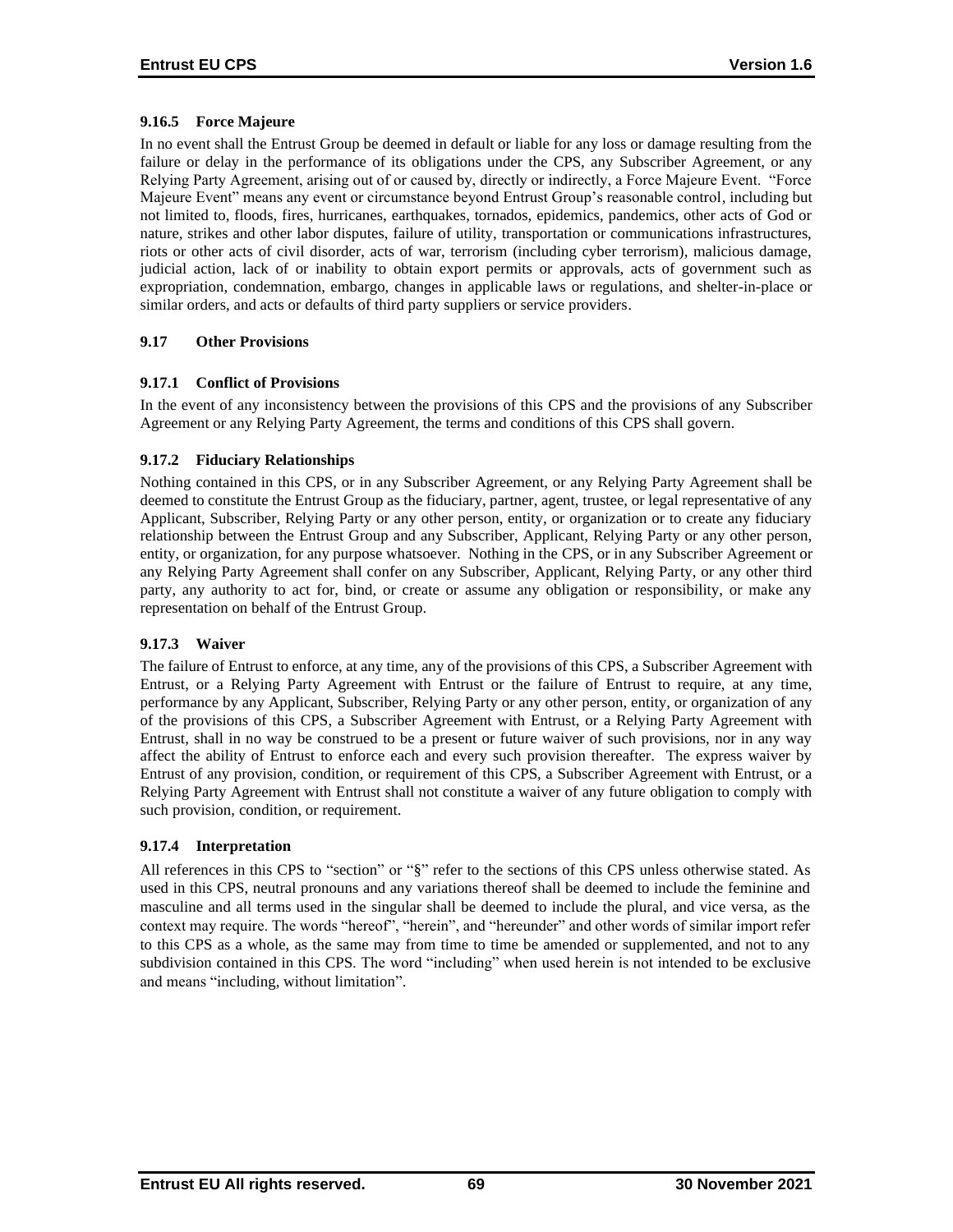# **Appendix A – Certificate Profiles**

#### **Root Certificate**

| <b>Root Certificate Field</b>   | <b>Critical</b><br><b>Extension</b> | <b>Content</b>                                                 |
|---------------------------------|-------------------------------------|----------------------------------------------------------------|
| <i>Issuer</i>                   |                                     | Must match subject                                             |
| Subject                         |                                     | Must contain country Name, organization Name and<br>commonName |
| Extension: subjectKeyIdentifier | Not critical                        | 160-bit SHA-1 hash of subjectPublicKey per RFC<br>5280         |
| Extension: basicConstraints     | Critical                            | cA is TRUE; pathLenConstraint is not present                   |
| Extension: keyUsage             | Critical                            | key Certsign and cRLSign bits are set                          |

## **Subordinate CA Certificate**

| Field                             | <b>Critical</b><br><b>Extension</b> | <b>Content</b>                                                                                                                                                                                                                            |
|-----------------------------------|-------------------------------------|-------------------------------------------------------------------------------------------------------------------------------------------------------------------------------------------------------------------------------------------|
| Validity: notAfter                |                                     | Not later than the notAfter of the signing certificate                                                                                                                                                                                    |
| Subject                           |                                     | Must contain countryName, organizationName and<br>commonName and may contain<br>organizationIdentifier                                                                                                                                    |
| Extension: subjectKeyIdentifier   | Not critical                        | 160-bit SHA-1 hash of subjectPublicKey per RFC<br>5280                                                                                                                                                                                    |
| Extension: authorityKeyIdentifier | Not critical                        | Matches subject KeyIdentifier of signing certificate                                                                                                                                                                                      |
| Extension: certificatePolicies    | Not critical                        | Must contain at least one set of policyInformation<br>containing at least a policyIdentifier                                                                                                                                              |
| Extension: basicConstraints       | Critical                            | cA is TRUE                                                                                                                                                                                                                                |
| Extension: keyUsage               | Critical                            | keyCertsign and cRLSign bits are set                                                                                                                                                                                                      |
| Extension: extKeyUsage            | Not critical                        | Must be present when associated with public trust<br>roots                                                                                                                                                                                |
| Extension: authorityInfoAccess    | Not critical                        | Must contain one AccessDescription with an<br>accessMethod of caIssuers and a Location of type<br>uniformResourceIdentifier and one<br>AccessDescription with an accessMethod of ocsp and<br>a Location of type uniformResourceIdentifier |
| Extension: cRLDistributionPoints  | Not critical                        | Must have at least one DistributionPoint containing a<br>fullName of type uniformResourceIdentifier                                                                                                                                       |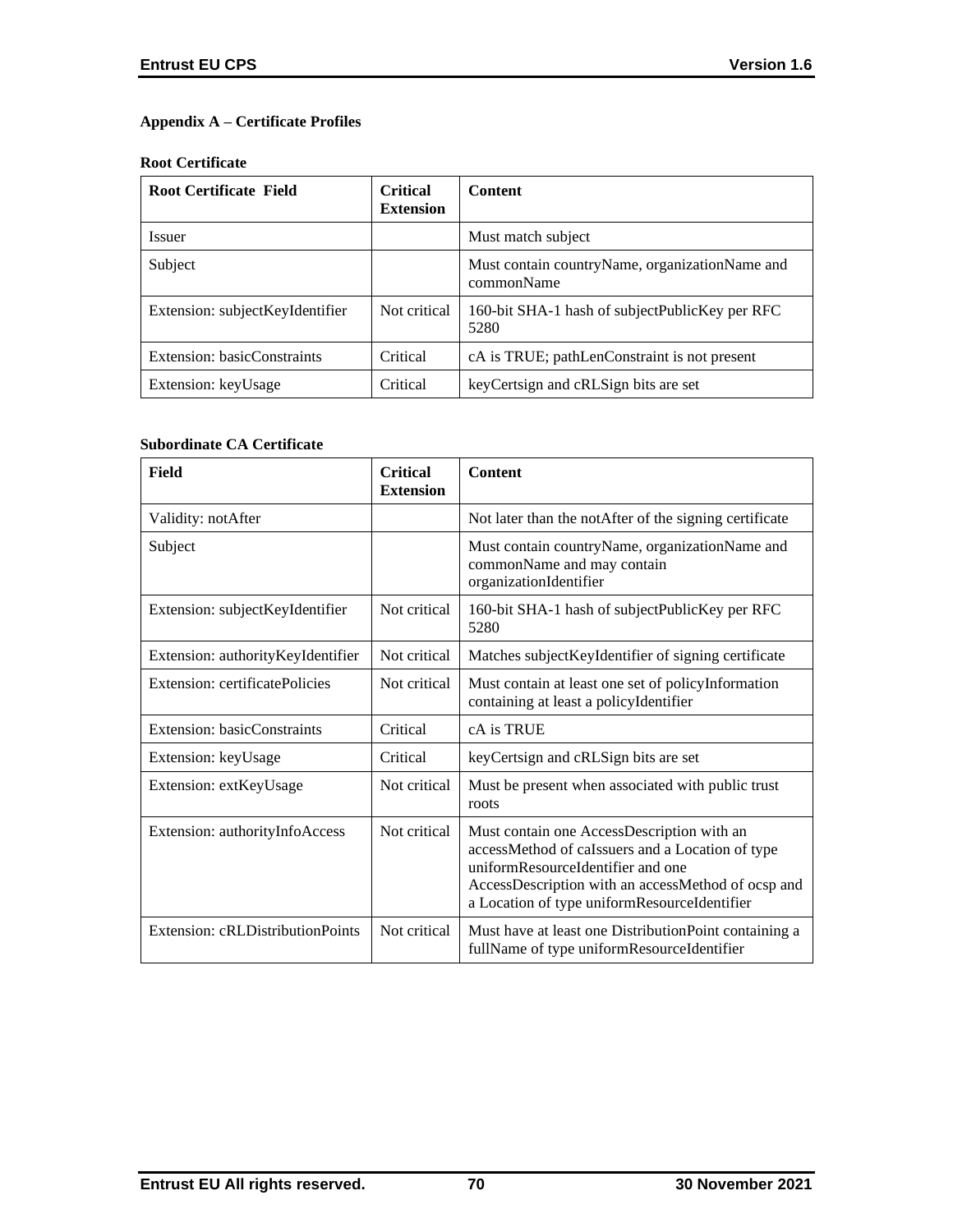|  |  |  |  | eIDAS Qualified Signature Certificate (QCP-n-qscd) |  |
|--|--|--|--|----------------------------------------------------|--|
|--|--|--|--|----------------------------------------------------|--|

| <b>Field</b>                    |                 | <b>Value</b>                                                                                                                                                                                                                                                                                                                                                                                                                                                                                                                                                                                                                                                   |
|---------------------------------|-----------------|----------------------------------------------------------------------------------------------------------------------------------------------------------------------------------------------------------------------------------------------------------------------------------------------------------------------------------------------------------------------------------------------------------------------------------------------------------------------------------------------------------------------------------------------------------------------------------------------------------------------------------------------------------------|
| <b>Attributes</b>               |                 |                                                                                                                                                                                                                                                                                                                                                                                                                                                                                                                                                                                                                                                                |
| Version                         |                 | V <sub>3</sub>                                                                                                                                                                                                                                                                                                                                                                                                                                                                                                                                                                                                                                                 |
| Serial Number                   |                 | Unique number with 64-bit entropy                                                                                                                                                                                                                                                                                                                                                                                                                                                                                                                                                                                                                              |
| <b>Issuer Signature</b>         |                 | $sha-512$                                                                                                                                                                                                                                                                                                                                                                                                                                                                                                                                                                                                                                                      |
| Algorithm                       |                 |                                                                                                                                                                                                                                                                                                                                                                                                                                                                                                                                                                                                                                                                |
| <b>Issuer DN</b>                |                 | $CN =$ Entrust Certification Authority – ES QSig2<br>OrganizationIdentifier = VATES-B81188047<br>$O =$ Entrust EU, S.L.<br>$C = ES$                                                                                                                                                                                                                                                                                                                                                                                                                                                                                                                            |
| <b>Validity Period</b>          |                 | notBefore and notAfter are specified<br>$\leq$ 3 years                                                                                                                                                                                                                                                                                                                                                                                                                                                                                                                                                                                                         |
| Subject DN                      |                 | $CN =$ < common name which is commonly used by the<br>subject to represent itself><br>serialNumber $(2.5.4.5)$ = <unique identity="" number=""><br/>givenName <math>(2.5.4.42) = \langle</math>validated first name&gt;<br/>surname <math>(2.5.4.4) =</math> <validated surname=""><br/><math>OU = corganization unit of subscripter &gt; (optional)</math><br/><math>O = \frac{1}{2}</math> legal name of subscriber<br/><math>L =</math> <locality of="" subscriber=""> (optional)<br/><math>S = \text{state or province of subscriber} &gt; \text{(optional)}</math><br/><math>C = \langle</math> country of subscriber&gt;</locality></validated></unique> |
| Subject Public Key Info         |                 | 2048-bit RSA key modulus                                                                                                                                                                                                                                                                                                                                                                                                                                                                                                                                                                                                                                       |
| <b>Extension</b>                | <b>Critical</b> | rsaEncryption {1.2.840.113549.1.1.1}<br><b>Value</b>                                                                                                                                                                                                                                                                                                                                                                                                                                                                                                                                                                                                           |
|                                 |                 |                                                                                                                                                                                                                                                                                                                                                                                                                                                                                                                                                                                                                                                                |
| Authority Key Identifier        | N <sub>0</sub>  | Hash of the CA public key                                                                                                                                                                                                                                                                                                                                                                                                                                                                                                                                                                                                                                      |
| Subject Key Identifier          | N <sub>o</sub>  | Hash of the subjectPublicKey in this certificate                                                                                                                                                                                                                                                                                                                                                                                                                                                                                                                                                                                                               |
| Key Usage                       | Yes             | nonRepudiation, digitalSignature                                                                                                                                                                                                                                                                                                                                                                                                                                                                                                                                                                                                                               |
| <b>Extended Key Usage</b>       | No              | Document Signing (1.3.6.1.4.1.311.10.3.12)<br>Adobe Authentic Documents Trust (1.2.840.113583.1.1.5)<br>Client Authentication (1.3.6.1.5.5.7.3.2)                                                                                                                                                                                                                                                                                                                                                                                                                                                                                                              |
| <b>Certificate Policies</b>     | No              | [1] Certificate Policy:<br>Policy Identifier= 2.16.840.1.114028.10.1.12.2<br>[1,1]Policy Qualifier Info:<br>Policy Qualifier Id=CPS<br>Qualifier: https://www.entrust.net/rpa<br>[2]Certificate Policy:<br>Policy Identifier=0.4.0.194112.1.2<br>[3] Certificate Policy:<br>Policy Identifier=2.16.840.1.114028.10.1.6                                                                                                                                                                                                                                                                                                                                         |
| <b>Basic Constraints</b>        | Yes             | Subject Type = End Entity<br>Path Length Constraint = None                                                                                                                                                                                                                                                                                                                                                                                                                                                                                                                                                                                                     |
| Authority Information<br>Access |                 | [1] Authority Info Access<br>Access Method = On-line Certificate Status Protocol<br>(1.3.6.1.5.5.7.48.1)<br>Alternative Name: uri=http://ocsp.entrust.net<br>[2] Authority Info Access<br>Access Method=Certification Authority Issuer<br>(1.3.6.1.5.5.7.48.2)                                                                                                                                                                                                                                                                                                                                                                                                 |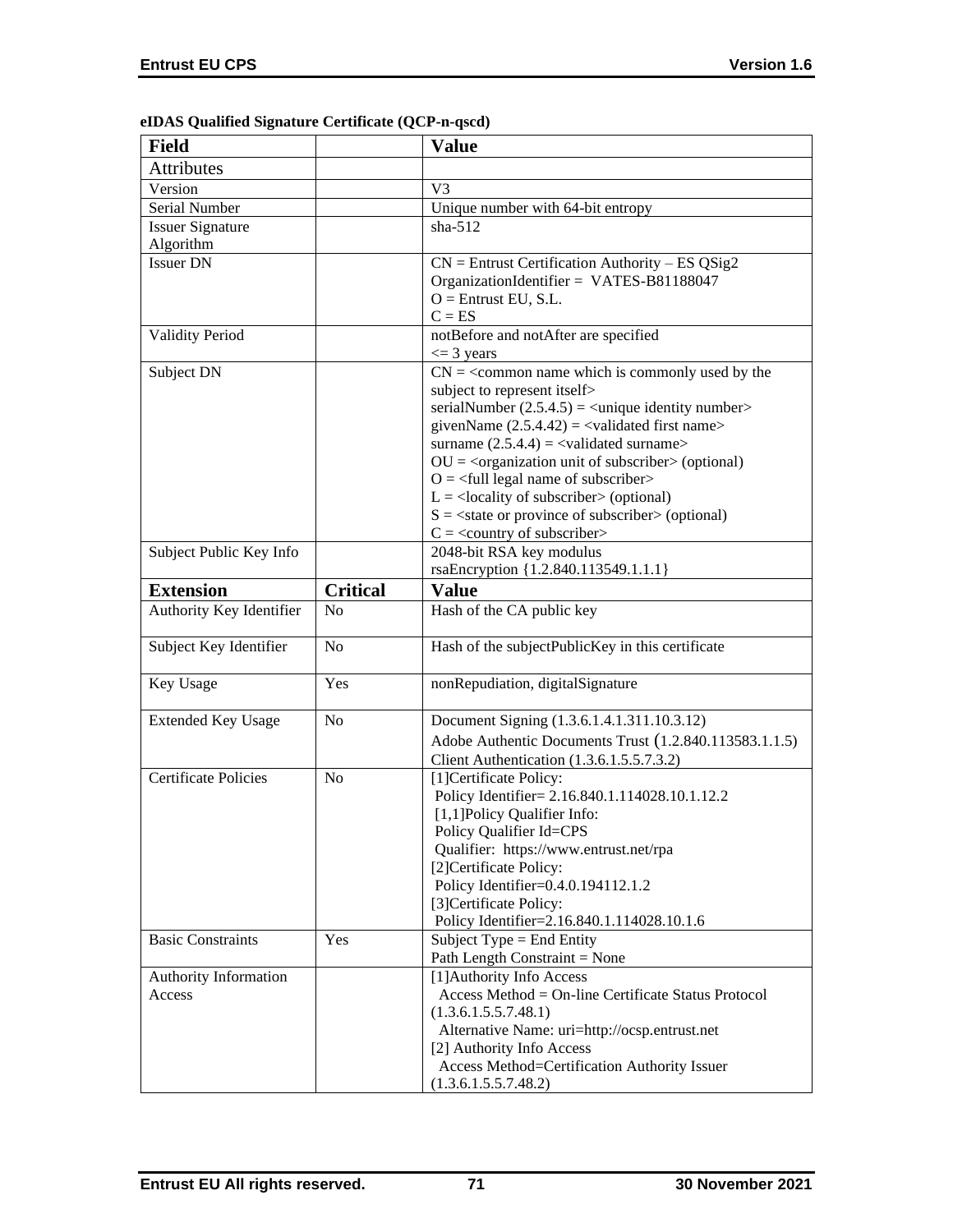|                                |                 | Alternative Name: URL= http://aia.entrust.net/esqsig2-          |
|--------------------------------|-----------------|-----------------------------------------------------------------|
|                                |                 | chain.p7c                                                       |
| <b>CRL</b> Distribution Points | N <sub>0</sub>  | uri: http://crl.entrust.net/esqsig2ca.crl                       |
|                                |                 |                                                                 |
| Archive Rev Info               | No              | 30 03 02 01 01                                                  |
| (1.2.840.113583.1.1.9.2)       |                 |                                                                 |
| Time-stamp                     | No              | $URI = \frac{http://time stamp.entrust.net/TSS/RFC3161sha2TS}{$ |
| (1.2.840.113583.1.1.9.1)       |                 | Authentication = Not Required                                   |
| qcStatements                   | <b>Critical</b> | Value                                                           |
| id-etsi-qcs-                   | No              | id-etsi-qcs-1 (0.4.0.1862.1.1)                                  |
| QcCompliance                   |                 | esi4-qcStatement-1: Claim that the certificate is an EU         |
| (0.4.0.1862.1.1)               |                 | Qualified Certificate in accordance with Regulation EU No       |
|                                |                 | 910/2014                                                        |
| id-etsi-qcs-QcSSCD             | No              | id-etsi-qcs-4 (0.4.0.1862.1.4)                                  |
| (0.4.0.1862.1.4)               |                 | esi4-qcStatement-1: The private key related to the certified    |
|                                |                 | public key resides on a QSCD in accordance with                 |
|                                |                 | Regulation EU No 910/2014                                       |
| id-etsi-qcs-QcType             | No              | id-etsi-qcs-6 (0.4.0.1862.1.6)                                  |
| (0.4.0.1862.1.6)               |                 | esi4-qcStatement-6 : Type of certificate                        |
|                                |                 | id-etsi-qcs-QcType $1 =$ Certificate for electronic signatures  |
|                                |                 | as defined in Regulation EU No 910/2014                         |
| id-etsi-qcs-QcPDS              | No              | id-etsi-qcs-5 (0.4.0.1862.1.5)                                  |
| (0.4.0.1862.1.5)               |                 | URL= http://www.entrust.net/rpa                                 |
|                                |                 | Language $=$ em                                                 |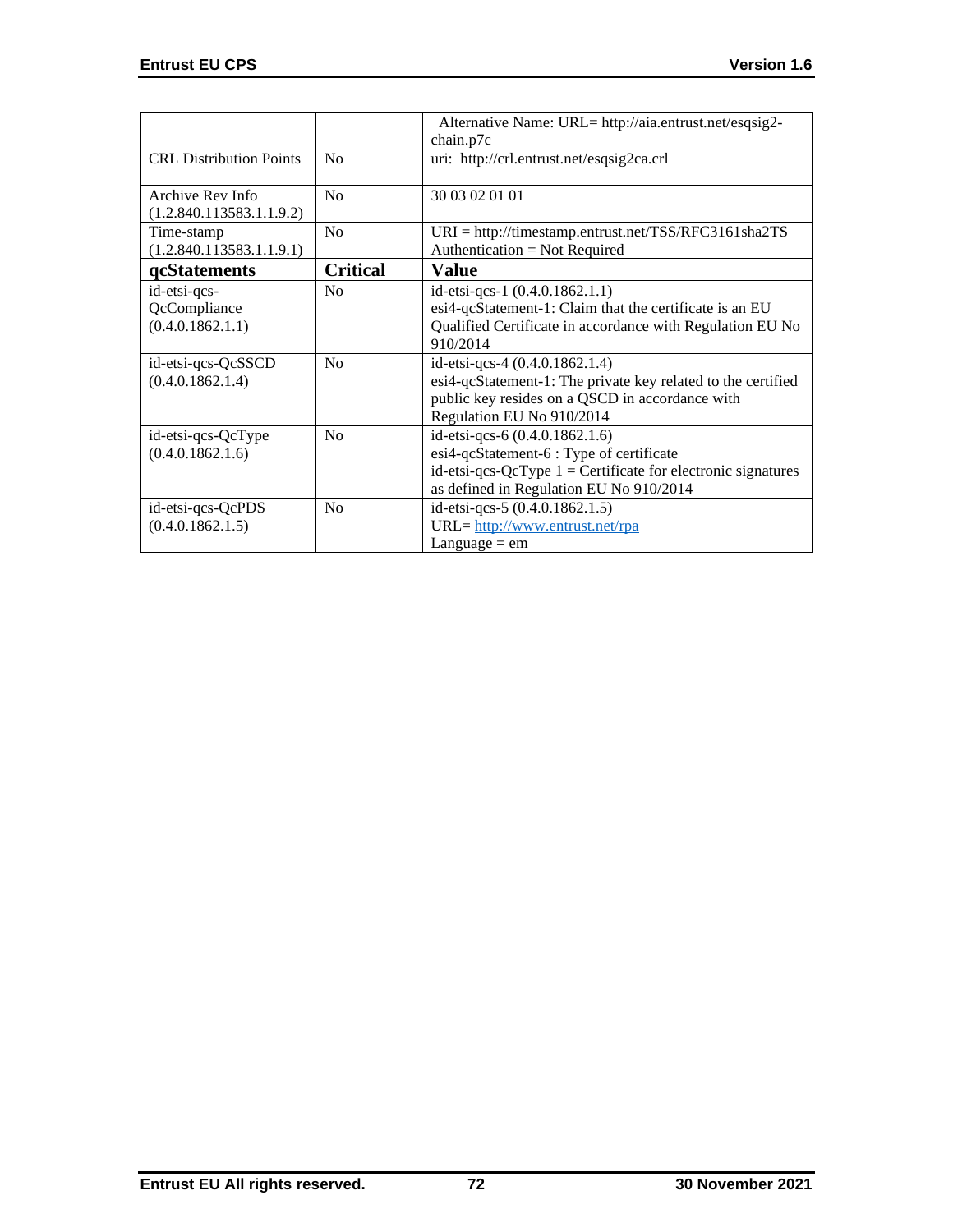| <b>Field</b>                   |                 | <b>Value</b>                                                          |
|--------------------------------|-----------------|-----------------------------------------------------------------------|
| <b>Attributes</b>              |                 |                                                                       |
| Version                        |                 | V <sub>3</sub>                                                        |
| Serial Number                  |                 | Unique number to PKI domain                                           |
| <b>Issuer Signature</b>        |                 | $sha-512$                                                             |
| Algorithm                      |                 |                                                                       |
| <b>Issuer DN</b>               |                 | $CN =$ Entrust Certification Authority – ES QSeal2                    |
|                                |                 | OrganizationIdentifier = VATES-B81188047                              |
|                                |                 | $O =$ Entrust EU, S.L.                                                |
|                                |                 | $C = ES$                                                              |
| <b>Validity Period</b>         |                 | notBefore and notAfter are specified                                  |
| Subject DN                     |                 | $\leq$ 3 years<br>$CN =$ < common name which is commonly used by the  |
|                                |                 | subject to represent itself>                                          |
|                                |                 | $OU = corganization unit of subscripter > (optional)$                 |
|                                |                 | $OrgID = <$ organization identifier>                                  |
|                                |                 | $Q = \text{full legal name of subscriber}$                            |
|                                |                 | $L =$ <locality of="" subscriber=""> (optional)</locality>            |
|                                |                 | $S = \text{state}$ or province of subscriber > (optional)             |
|                                |                 | $C = \langle$ country of subscriber>                                  |
| Subject Public Key Info        |                 | 2048, 3072 or 4096-bit RSA key modulus                                |
|                                |                 | rsaEncryption {1.2.840.113549.1.1.1}                                  |
| <b>Extension</b>               | <b>Critical</b> | <b>Value</b>                                                          |
| Authority Key Identifier       | N <sub>o</sub>  | Hash of the CA public key                                             |
| Subject Key Identifier         | N <sub>o</sub>  | Hash of the subjectPublicKey in this certificate                      |
| Key Usage                      | Yes             | Non Repudiation                                                       |
| <b>Extended Key Usage</b>      | N <sub>o</sub>  | Document Signing (1.3.6.1.4.1.311.10.3.12)                            |
|                                |                 | Adobe Authentic Documents Trust (1.2.840.113583.1.1.5)                |
| <b>Certificate Policies</b>    | N <sub>o</sub>  | [1] Certificate Policy:                                               |
|                                |                 | Policy Identifier= 2.16.840.1.114028.10.1.12.1                        |
|                                |                 | [1,1]Policy Qualifier Info:                                           |
|                                |                 | Policy Qualifier Id=CPS                                               |
|                                |                 | Qualifier: https://www.entrust.net/rpa                                |
|                                |                 | [2]Certificate Policy:                                                |
|                                |                 | Policy Identifier=0.4.0.194112.1.1                                    |
|                                |                 | [3] Certificate Policy:<br>Policy Identifier=2.16.840.1.114028.10.1.6 |
| <b>Basic Constraints</b>       | N <sub>o</sub>  | Subject Type = End Entity                                             |
|                                |                 | Path Length Constraint = None                                         |
| <b>Authority Information</b>   |                 | [1] Authority Info Access                                             |
| Access                         |                 | Access Method = On-line Certificate Status Protocol                   |
|                                |                 | (1.3.6.1.5.5.7.48.1)                                                  |
|                                |                 | Alternative Name: uri=http://ocsp.entrust.net                         |
|                                |                 | [2] Authority Info Access                                             |
|                                |                 | Access Method=Certification Authority Issuer                          |
|                                |                 | (1.3.6.1.5.5.7.48.2)                                                  |
|                                |                 | Alternative Name: URL= http://aia.entrust.net/esqseal2-               |
| <b>CRL Distribution Points</b> | N <sub>o</sub>  | chain.p7c<br>uri: http://crl.entrust.net/esqseal1ca.crl               |
|                                |                 |                                                                       |

# **eIDAS Qualified Seal Certificate (secure crypto device)**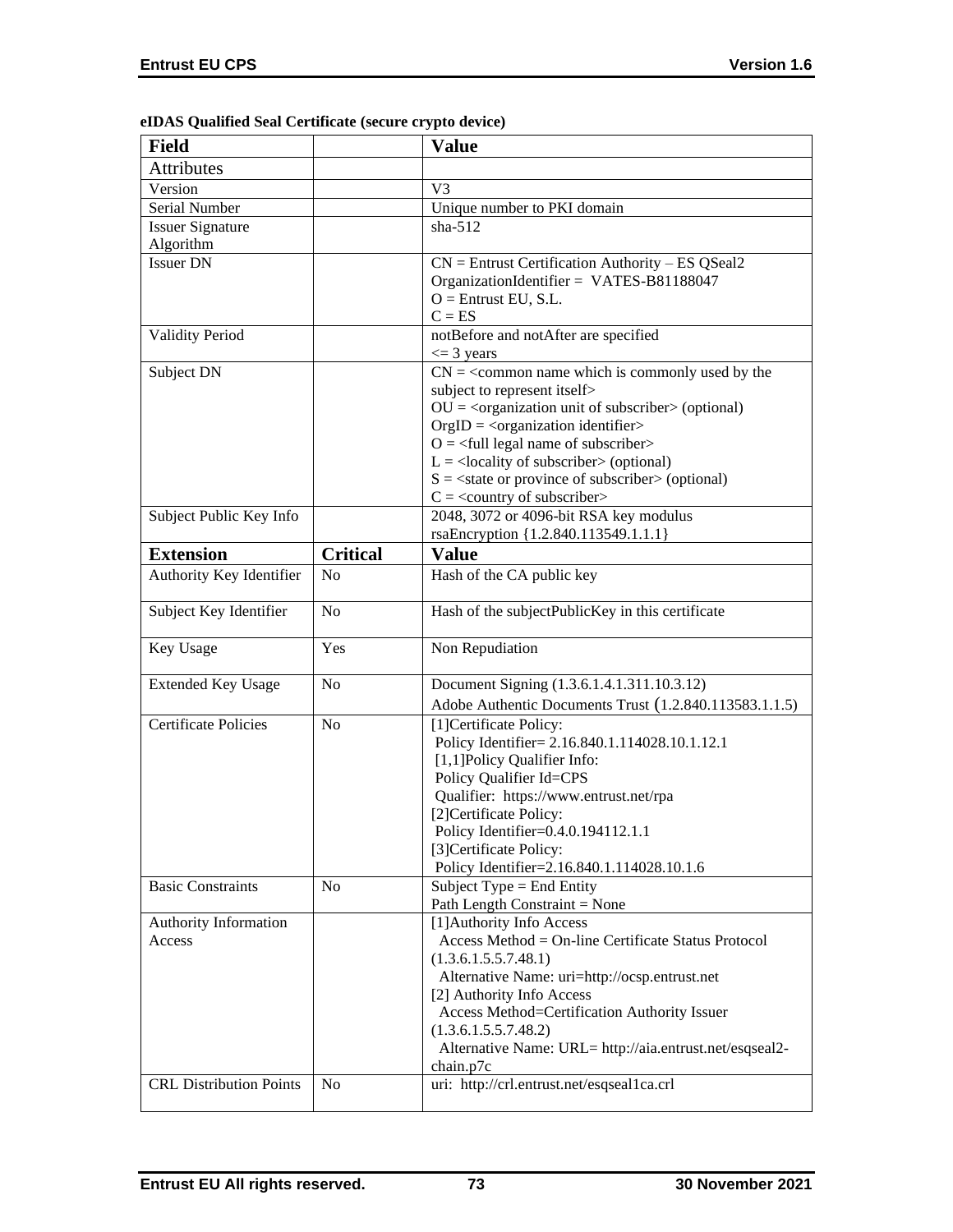| <b>qcStatements</b> | <b>Critical</b> | Value                                                        |
|---------------------|-----------------|--------------------------------------------------------------|
| id-etsi-qcs-        | N <sub>0</sub>  | id-etsi-qcs-1 (0.4.0.1862.1.1)                               |
| QcCompliance        |                 | esi4-qcStatement-1: Claim that the certificate is an EU      |
| (0.4.0.1862.1.1)    |                 | Qualified Certificate in accordance with Regulation EU No    |
|                     |                 | 910/2014                                                     |
| id-etsi-qcs-QcType  | N <sub>0</sub>  | id-etsi-qcs-6 $(0.4.0.1862.1.6)$                             |
| (0.4.0.1862.1.6)    |                 | esi4-qcStatement-6 : Type of certificate                     |
|                     |                 | id-etsi-qcs-QcType $2 =$ Certificate for electronic Seals as |
|                     |                 | defined in Regulation EU No 910/2014                         |
| id-etsi-qcs-QcPDS   | No              | id-etsi-qcs-5 (0.4.0.1862.1.5)                               |
| (0.4.0.1862.1.5)    |                 | URL= http://www.entrust.net/rpa                              |
|                     |                 | Language $=$ en                                              |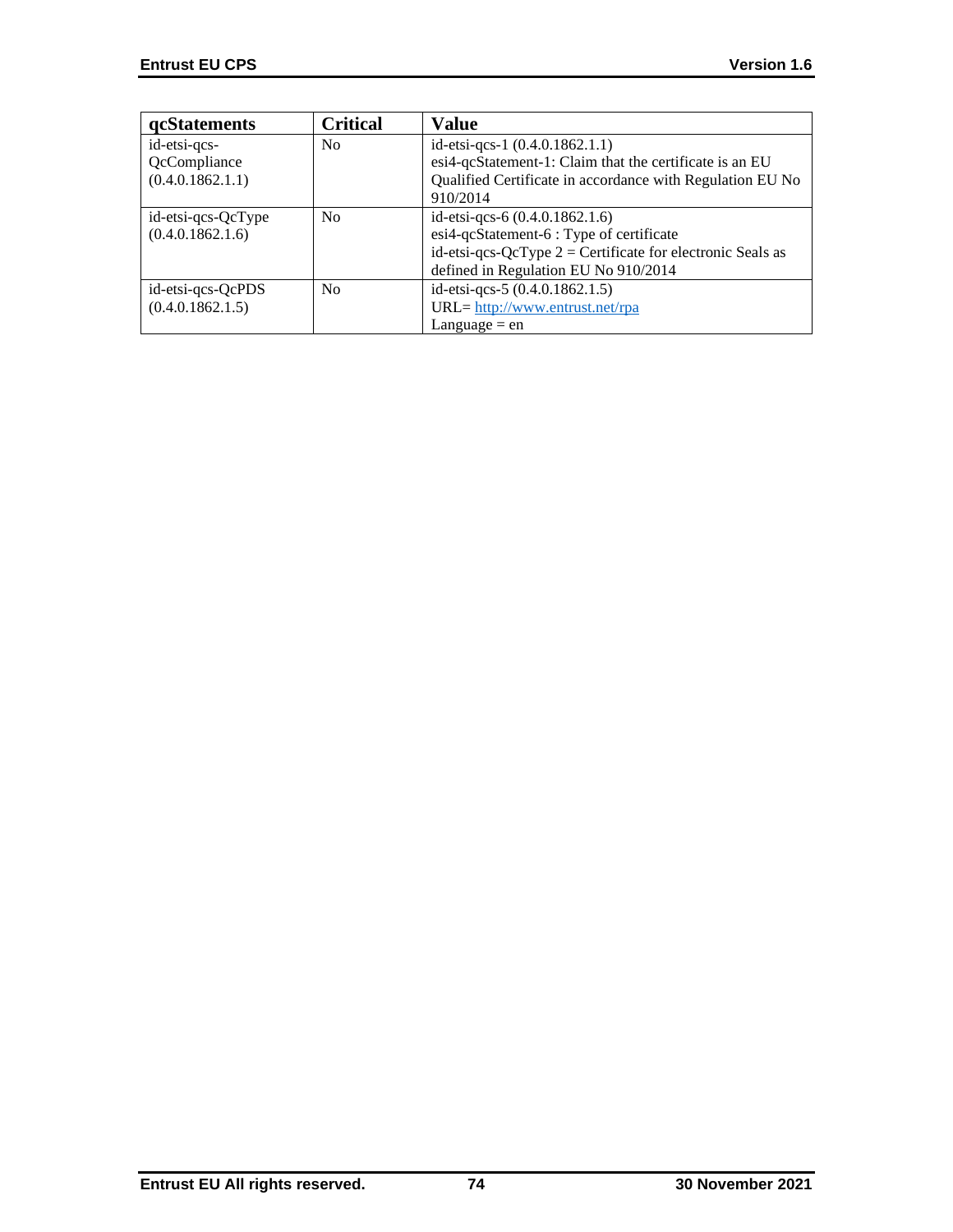# **PSD2 Qualified Seal Certificate**

| <b>Field</b>                   |                 | <b>Value</b>                                                                       |
|--------------------------------|-----------------|------------------------------------------------------------------------------------|
| <b>Attributes</b>              |                 |                                                                                    |
| Version                        |                 | V <sub>3</sub>                                                                     |
| Serial Number                  |                 | Unique number to PKI domain                                                        |
| <b>Issuer Signature</b>        |                 | $sha-512$                                                                          |
| Algorithm                      |                 |                                                                                    |
| <b>Issuer DN</b>               |                 | $CN =$ Entrust Certification Authority – ES QSeal2                                 |
|                                |                 | OrganizationIdentifier = VATES-B81188047                                           |
|                                |                 | $O =$ Entrust EU, S.L.                                                             |
|                                |                 | $C = ES$                                                                           |
| <b>Validity Period</b>         |                 | notBefore and notAfter are specified                                               |
|                                |                 | $\leq$ 3 years                                                                     |
| Subject DN                     |                 | $CN =$ < common name which is commonly used by the                                 |
|                                |                 | subject to represent itself>                                                       |
|                                |                 | $OU = corganization unit of subscripter > (optional)$                              |
|                                |                 | $OrgID = <$ organization identifier><br>$O = \frac{1}{2}$ legal name of subscriber |
|                                |                 | $L =$ <locality of="" subscriber=""> (optional)</locality>                         |
|                                |                 | $S = \text{state or province of subscriber} > \text{(optional)}$                   |
|                                |                 | $C = \langle$ country of subscriber>                                               |
| Subject Public Key Info        |                 | 2048, 3072 or 4096-bit RSA key modulus                                             |
|                                |                 | rsaEncryption {1.2.840.113549.1.1.1}                                               |
| <b>Extension</b>               | <b>Critical</b> | <b>Value</b>                                                                       |
| Authority Key Identifier       | N <sub>o</sub>  | Hash of the CA public key                                                          |
|                                |                 |                                                                                    |
| Subject Key Identifier         | N <sub>o</sub>  | Hash of the subjectPublicKey in this certificate                                   |
|                                |                 |                                                                                    |
| Key Usage                      | Yes             | Non Repudiation                                                                    |
|                                |                 |                                                                                    |
| <b>Extended Key Usage</b>      | N <sub>o</sub>  | Document Signing (1.3.6.1.4.1.311.10.3.12)                                         |
|                                |                 | Adobe Authentic Documents Trust (1.2.840.113583.1.1.5)                             |
| <b>Certificate Policies</b>    | N <sub>o</sub>  | [1] Certificate Policy:                                                            |
|                                |                 | Policy Identifier= 2.16.840.1.114028.10.1.12.5                                     |
|                                |                 | [1,1]Policy Qualifier Info:<br>Policy Qualifier Id=CPS                             |
|                                |                 | Qualifier: https://www.entrust.net/rpa                                             |
|                                |                 | [2]Certificate Policy:                                                             |
|                                |                 | Policy Identifier=0.4.0.194112.1.1                                                 |
| <b>Basic Constraints</b>       | N <sub>0</sub>  | Subject Type = End Entity                                                          |
|                                |                 | Path Length Constraint = None                                                      |
| Authority Information          |                 | [1] Authority Info Access                                                          |
| Access                         |                 | Access Method = On-line Certificate Status Protocol                                |
|                                |                 | (1.3.6.1.5.5.7.48.1)                                                               |
|                                |                 | Alternative Name: uri=http://ocsp.entrust.net                                      |
|                                |                 | [2] Authority Info Access                                                          |
|                                |                 | Access Method=Certification Authority Issuer                                       |
|                                |                 | (1.3.6.1.5.5.7.48.2)                                                               |
|                                |                 | Alternative Name: URL= http://aia.entrust.net/esqseal2-                            |
|                                |                 | chain.p7c                                                                          |
| <b>CRL Distribution Points</b> | N <sub>0</sub>  | uri: http://crl.entrust.net/esqseal2ca.crl                                         |
|                                | <b>Critical</b> | <b>Value</b>                                                                       |
| qcStatements                   |                 |                                                                                    |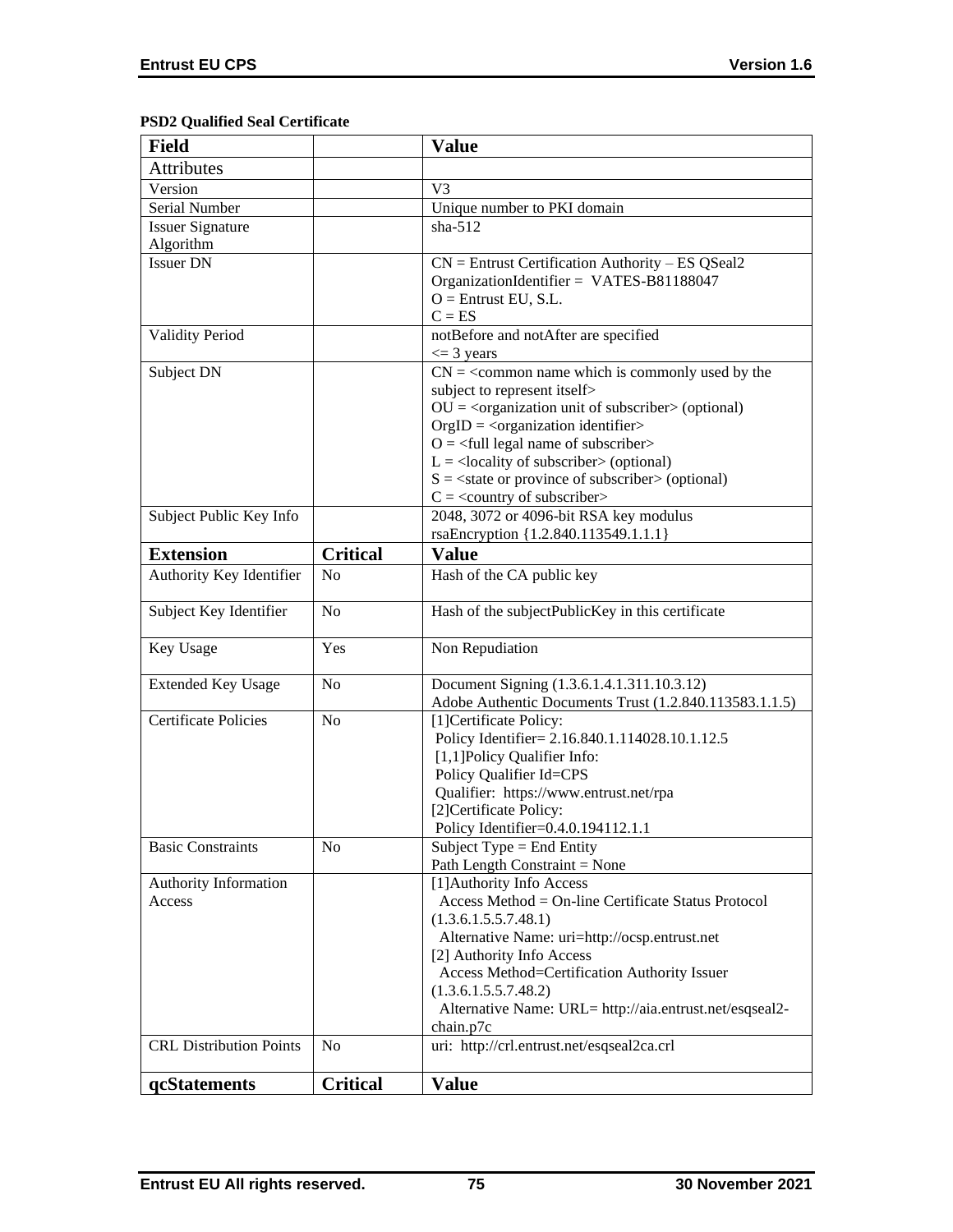| id-etsi-qcs-<br>QcCompliance<br>(0.4.0.1862.1.1) | No | id-etsi-qcs-1 (0.4.0.1862.1.1)<br>esi4-qcStatement-1: Claim that the certificate is an EU<br>Qualified Certificate in accordance with Regulation EU No<br>910/2014                   |
|--------------------------------------------------|----|--------------------------------------------------------------------------------------------------------------------------------------------------------------------------------------|
| id-etsi-qcs-QcType<br>(0.4.0.1862.1.6)           | No | id-etsi-qcs-6 $(0.4.0.1862.1.6)$<br>esi4-qcStatement-6 : Type of certificate<br>id-etsi-qcs-QcType $2 =$ Certificate for electronic Seals as<br>defined in Regulation EU No 910/2014 |
| id-etsi-qcs-QcPDS<br>(0.4.0.1862.1.5)            | No | id-etsi-qcs-5 (0.4.0.1862.1.5)<br>$URL = \frac{http://www.entrust.net/rpa}{}$<br>$L$ anguage = $EN$                                                                                  |
| id-etsi-psd2-qcStatement<br>(0.4.0.19495.2)      | No | (ONLY for PSD2 per ETSI TS 119 495, 5.1)<br>$PSD2QcType ::= SEQUENCE$<br>rolesOfPSP<br>RolesOfPSO,<br>nCAName<br>NCAName.<br>NCAId<br>nCAId                                          |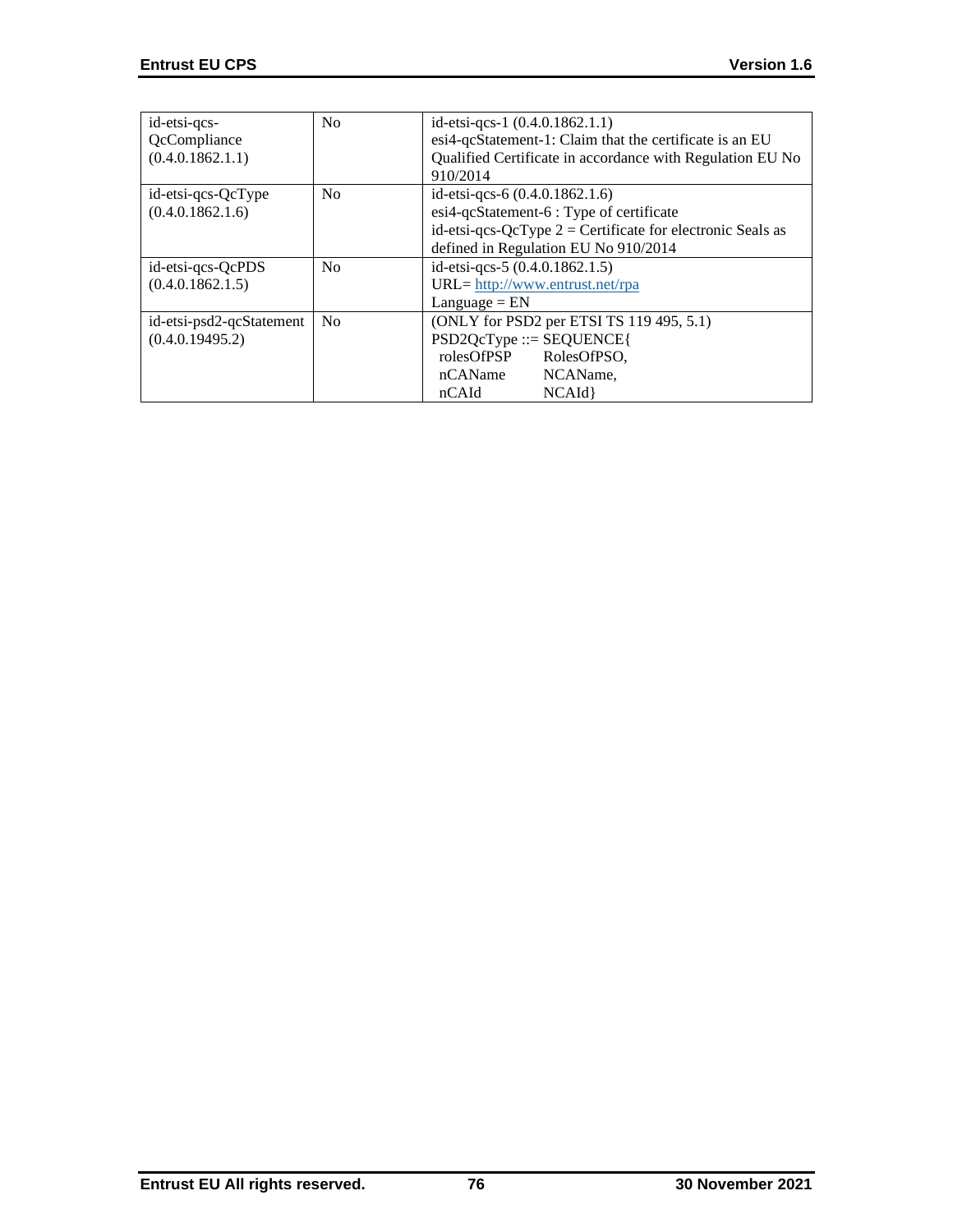|  |  | eIDAS Qualified Web Authentication Certificate |  |
|--|--|------------------------------------------------|--|
|--|--|------------------------------------------------|--|

| <b>Field</b>                |                 | <b>Value</b>                                                                                        |
|-----------------------------|-----------------|-----------------------------------------------------------------------------------------------------|
| <b>Attributes</b>           |                 |                                                                                                     |
| Version                     |                 | V <sub>3</sub>                                                                                      |
| Serial Number               |                 | Unique number to PKI domain                                                                         |
| <b>Issuer Signature</b>     |                 | $sha-256$                                                                                           |
| Algorithm                   |                 |                                                                                                     |
| <b>Issuer DN</b>            |                 | $CN =$ Entrust Certification Authority – ES QWAC2                                                   |
|                             |                 | OrganizationIdentifier = VATES-B81188047                                                            |
|                             |                 | $O =$ Entrust EU, S.L.                                                                              |
|                             |                 | $C = ES$                                                                                            |
| Validity Period             |                 | notBefore and notAfter are specified                                                                |
| Subject DN                  |                 | $CN = <$ DNS name of secure server>                                                                 |
|                             |                 | serialNumber= <registration number="" of="" subscriber=""></registration>                           |
|                             |                 | businessCategory= <ev business="" category=""></ev>                                                 |
|                             |                 | $OU = corganization unit of subscripter > (optional)$                                               |
|                             |                 | $O = \frac{1}{2}$ legal name of subscriber                                                          |
|                             |                 | jurisdictionOfIncorporationLocalityName (if applicable) =                                           |
|                             |                 | <jurisdiction incorporation="" locality="" of="" of<="" or="" registration="" td=""></jurisdiction> |
|                             |                 | subscriber>                                                                                         |
|                             |                 | jurisdicationOfIncorporationStateOrProvinceName (if                                                 |
|                             |                 | $applicable) =$ < jurisdiction of registration or incorporation                                     |
|                             |                 | state or province of subscriber>                                                                    |
|                             |                 | jurisdicationOfIncorporationCountry = $\le$ jurisdiction of                                         |
|                             |                 | registration or incorporation country of subscriber>                                                |
|                             |                 | $L =$ <locality of="" subscriber=""> (optional)</locality>                                          |
|                             |                 | $S = \text{state}$ or province of subscriber $\text{in}$ (if applicable)                            |
|                             |                 | $C = \langle$ country of subscriber>                                                                |
| Subject Public Key Info     |                 | 2048, 3072 or 4096-bit RSA key modulus                                                              |
|                             |                 |                                                                                                     |
|                             |                 | rsaEncryption {1.2.840.113549.1.1.1}                                                                |
| <b>Extension</b>            | <b>Critical</b> | <b>Value</b>                                                                                        |
| Authority Key Identifier    | No              | Hash of the CA public key                                                                           |
| Subject Key Identifier      | No              | Hash of the subjectPublicKey in this certificate                                                    |
|                             | N <sub>o</sub>  |                                                                                                     |
| Subject Alternative<br>Name |                 | DNS name(s) of secure server                                                                        |
| Certificate                 | N <sub>0</sub>  | (1.3.6.1.4.1.11129.2.4.2) MAY include two or more                                                   |
| Transparency                |                 | Certificate Transparency proofs from approved CT Logs                                               |
| Key Usage                   |                 | Digital Signature                                                                                   |
|                             | Yes             | Key Encipherment                                                                                    |
| <b>Extended Key Usage</b>   | No              | Server Authentication (1.3.6.1.5.5.7.3.1)                                                           |
|                             |                 | Client Authentication (1.3.6.1.5.5.7.3.2)                                                           |
| <b>Certificate Policies</b> | No              | [1] Certificate Policy:                                                                             |
|                             |                 | Policy Identifier= 2.16.840.1.114028.10.1.12.4                                                      |
|                             |                 | [1,1] Policy Qualifier Info:                                                                        |
|                             |                 | Policy Qualifier Id=CPS                                                                             |
|                             |                 | Qualifier: http://www.entrust.net/rpa                                                               |
|                             |                 | [2] Certificate Policy:                                                                             |
|                             |                 | Policy Identifier=0.4.0.194112.1.4                                                                  |
|                             |                 | [3] Certificate Policy:                                                                             |
|                             |                 | Policy Identifier=2.16.840.1.114028.10.1.2                                                          |
|                             |                 | [4] Certificate Policy:                                                                             |
|                             |                 | Policy Identifier=2.23.140.1.1                                                                      |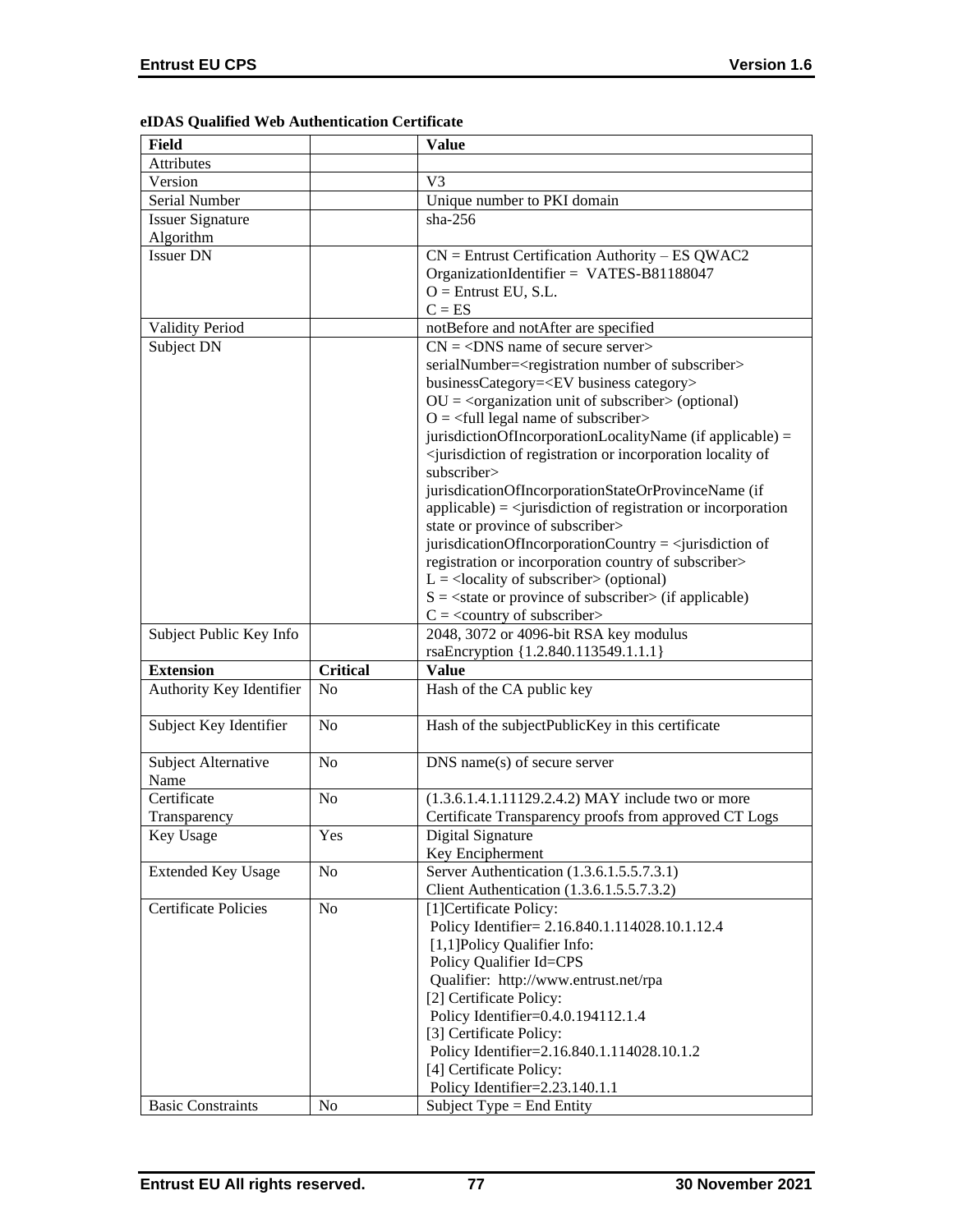|                                        |                 | Path Length Constraint = None                                                                                                                                                                                                    |
|----------------------------------------|-----------------|----------------------------------------------------------------------------------------------------------------------------------------------------------------------------------------------------------------------------------|
| <b>Authority Information</b><br>Access |                 | Access Method = $On$ -line Certificate Status Protocol<br>(1.3.6.1.5.5.7.48.1)<br>Alternative Name: URL=http://ocsp.entrust.net<br>Access Method=Certification Authority Issuer<br>٠<br>(1.3.6.1.5.5.7.48.2)                     |
|                                        |                 | Alternative Name: URL $=$<br>http://aia.entrust.net/esqwac2-chain.cer                                                                                                                                                            |
| <b>CRL Distribution Points</b>         | N <sub>o</sub>  | uri: http://crl.entrust.net/esqwac2ca.crl                                                                                                                                                                                        |
| qcStatements                           | <b>Critical</b> | <b>Value</b>                                                                                                                                                                                                                     |
| id-etsi-qcs-<br>QcCompliance           | No              | id-etsi-qcs-1 $(0.4.0.1862.1.1)$<br>esi4-qcStatement-1: Claim that the certificate is an EU<br>Qualified Certificate in accordance with Regulation EU No<br>910/2014                                                             |
| id-etsi-qcs-QcType                     | No              | id-etsi-qcs-6 (0.4.0.1862.1.6)<br>esi4-qcStatement-6 : Type of certificate<br>Id-etsi-qct-web $(0.4.0.1862.1.6.3)$<br>id-etsi-qcs-QcType $3$ = Certificate for website<br>authentication as defined in Regulation EU No 910/2014 |
| id-etsi-qcs-QcPDS                      | No              | id-etsi-qcs-5 (0.4.0.1862.1.5)<br>URL= http://www.entrust.net/rpa<br>Language $=$ en                                                                                                                                             |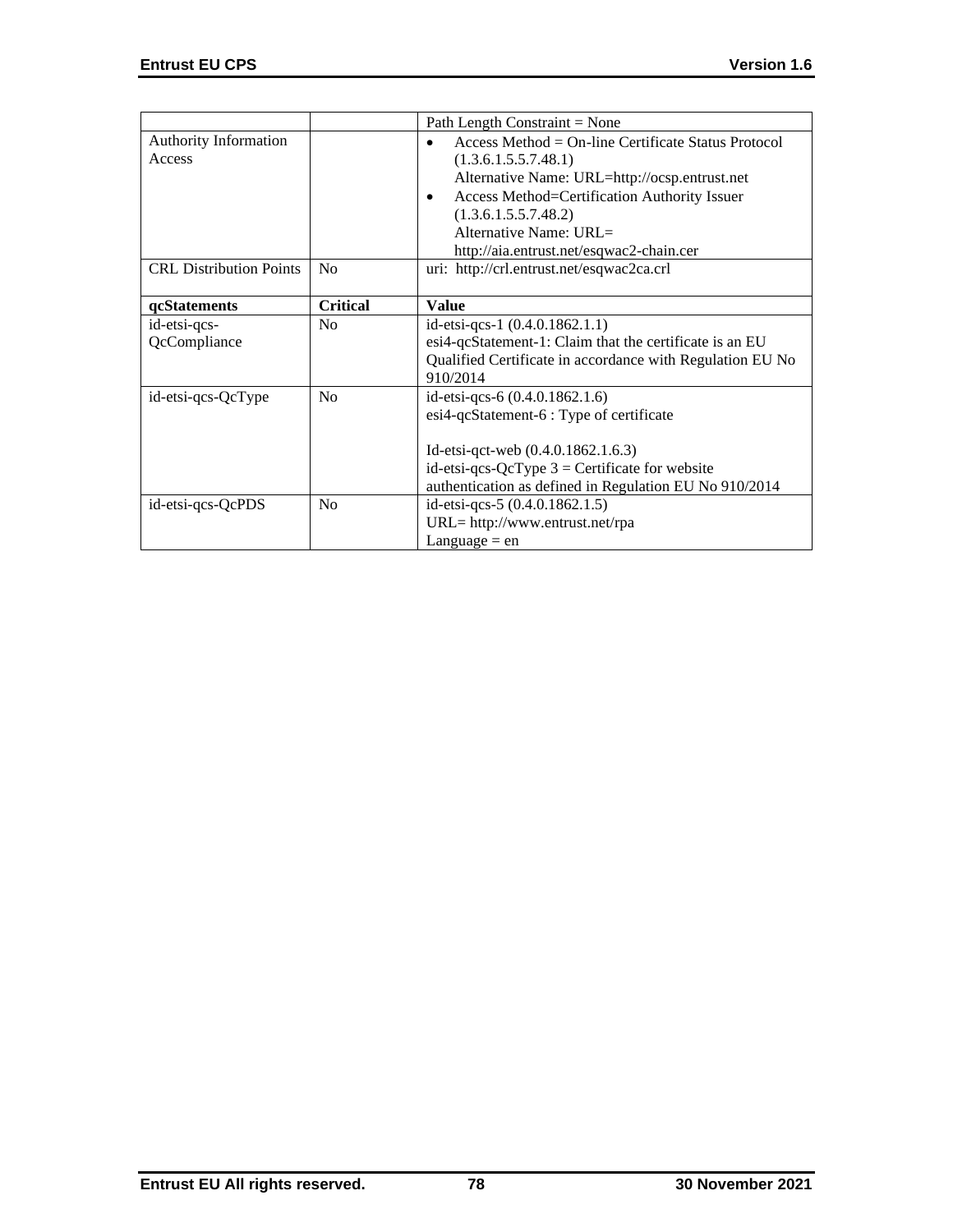| PSD2 Qualified Web Authentication Certificate |  |  |
|-----------------------------------------------|--|--|
|-----------------------------------------------|--|--|

| Field                           |                 | <b>Value</b>                                                                                        |  |
|---------------------------------|-----------------|-----------------------------------------------------------------------------------------------------|--|
| Attributes                      |                 |                                                                                                     |  |
| Version                         |                 | V3                                                                                                  |  |
| Serial Number                   |                 | Unique number to PKI domain                                                                         |  |
| <b>Issuer Signature</b>         |                 | $sha-256$                                                                                           |  |
| Algorithm                       |                 |                                                                                                     |  |
| <b>Issuer DN</b>                |                 | $CN =$ Entrust Certification Authority – ES QWAC2                                                   |  |
|                                 |                 | OrganizationIdentifier = VATES-B81188047                                                            |  |
|                                 |                 | $O =$ Entrust EU, S.L.                                                                              |  |
|                                 |                 | $C = ES$                                                                                            |  |
| <b>Validity Period</b>          |                 | notBefore and notAfter are specified                                                                |  |
| Subject DN                      |                 | $CN = <$ DNS name of secure server>                                                                 |  |
|                                 |                 | serialNumber= <registration number="" of="" subscriber=""></registration>                           |  |
|                                 |                 | businessCategory= <ev business="" category=""></ev>                                                 |  |
|                                 |                 | $OU = corganization unit of subscripter > (optional)$                                               |  |
|                                 |                 | OrgID $(2.23.140.3.1)$ = <organization id=""></organization>                                        |  |
|                                 |                 | $O = \left\langle \text{full legal name of subscripter} \right\rangle$                              |  |
|                                 |                 | organizationIdentifier = <organization assigned<="" identifier="" td=""></organization>             |  |
|                                 |                 | by applicable NCA>                                                                                  |  |
|                                 |                 | <jurisdiction incorporation="" locality="" of="" of<="" or="" registration="" td=""></jurisdiction> |  |
|                                 |                 | subscriber>                                                                                         |  |
|                                 |                 | jurisdictionOfIncorporationLocalityName (if applicable) =                                           |  |
|                                 |                 | jurisdicationOfIncorporationStateOrProvinceName (if                                                 |  |
|                                 |                 | $applicable) = \langle$ invisible in of registration or incorporation                               |  |
|                                 |                 | state or province of subscriber>                                                                    |  |
|                                 |                 | jurisdicationOfIncorporationCountry = $\le$ jurisdiction of                                         |  |
|                                 |                 | registration or incorporation country of subscriber>                                                |  |
|                                 |                 | $L =$ <locality of="" subscriber=""> (optional)</locality>                                          |  |
|                                 |                 | $S = \text{state}$ or province of subscriber $\text{in}$ (if applicable)                            |  |
|                                 |                 | $C = \langle$ country of subscriber>                                                                |  |
| Subject Public Key Info         |                 | 2048, 3072 or 4096-bit RSA key modulus                                                              |  |
|                                 |                 | rsaEncryption {1.2.840.113549.1.1.1}                                                                |  |
| <b>Extension</b>                | <b>Critical</b> | <b>Value</b>                                                                                        |  |
| Authority Key Identifier        | N <sub>o</sub>  | Hash of the CA public key                                                                           |  |
|                                 |                 |                                                                                                     |  |
| Subject Key Identifier          | No              | Hash of the subjectPublicKey in this certificate                                                    |  |
|                                 |                 |                                                                                                     |  |
| <b>Subject Alternative Name</b> | No              | $DNS$ name $(s)$ of secure server                                                                   |  |
| Certificate Transparency        | No              | $(1.3.6.1.4.1.11129.2.4.2)$ MAY include two or more                                                 |  |
|                                 |                 | Certificate Transparency proofs from approved CT Logs                                               |  |
| Key Usage                       | Yes             | Digital Signature                                                                                   |  |
|                                 |                 | Key Encipherment                                                                                    |  |
| <b>Extended Key Usage</b>       | No              | Server Authentication (1.3.6.1.5.5.7.3.1)                                                           |  |
|                                 |                 | Client Authentication (1.3.6.1.5.5.7.3.2)                                                           |  |
| <b>Certificate Policies</b>     | N <sub>0</sub>  | [1] Certificate Policy:                                                                             |  |
|                                 |                 |                                                                                                     |  |
|                                 |                 | Policy Identifier= 2.16.840.1.114028.10.1.12.6                                                      |  |
|                                 |                 | [1,1] Policy Qualifier Info:                                                                        |  |
|                                 |                 | Policy Qualifier Id=CPS<br>Qualifier: http://www.entrust.net/rpa                                    |  |
|                                 |                 |                                                                                                     |  |
|                                 |                 | [2] Certificate Policy:                                                                             |  |
|                                 |                 | Policy Identifier=0.4.0.194112.1.4                                                                  |  |
|                                 |                 | [3] Certificate Policy                                                                              |  |
|                                 |                 | Policy identifier=2.16.840.1.114028.10.1.2                                                          |  |
|                                 |                 | [4] Certificate Policy:                                                                             |  |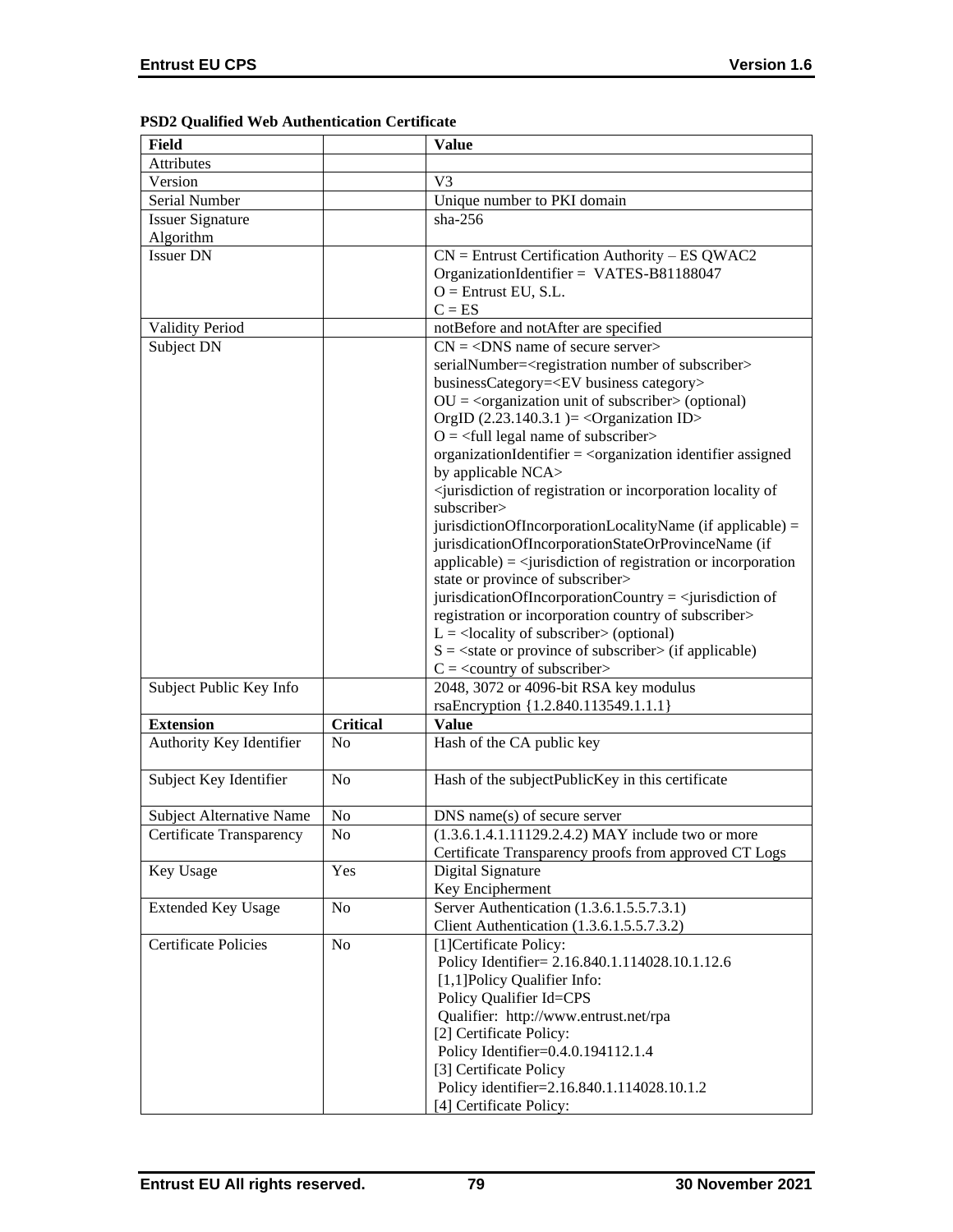|                                |                 | Policy Identifier=2.23.140.1.1                                      |  |
|--------------------------------|-----------------|---------------------------------------------------------------------|--|
|                                |                 | [5] Certificate Policy                                              |  |
|                                |                 | Policy Identifier=0.4.0.19495.3.1                                   |  |
| <b>Basic Constraints</b>       | N <sub>o</sub>  | Subject Type = End Entity                                           |  |
|                                |                 | Path Length Constraint = None                                       |  |
| <b>Authority Information</b>   |                 | Access Method = $On$ -line Certificate Status Protocol<br>$\bullet$ |  |
| Access                         |                 | (1.3.6.1.5.5.7.48.1)                                                |  |
|                                |                 | Alternative Name: URL=http://ocsp.entrust.net                       |  |
|                                |                 | Access Method=Certification Authority Issuer<br>$\bullet$           |  |
|                                |                 | (1.3.6.1.5.5.7.48.2)                                                |  |
|                                |                 | Alternative Name: URL $=$                                           |  |
|                                |                 | http://aia.entrust.net/esqwac2-chain.cer                            |  |
| <b>CRL Distribution Points</b> | No              | uri: http://crl.entrust.net/esqwac2ca.crl                           |  |
| cabfOrganizationIdentifier     | N <sub>o</sub>  | $2.23.140.3.1 =$ Organization ID encoded in compliance              |  |
|                                |                 | with the CAB Forum EV SSL Guidelines                                |  |
| qcStatements                   | <b>Critical</b> | <b>Value</b>                                                        |  |
| id-etsi-qcs-QcCompliance       | N <sub>o</sub>  | id-etsi-qcs-1 (0.4.0.1862.1.1)                                      |  |
|                                |                 | esi4-qcStatement-1: Claim that the certificate is an EU             |  |
|                                |                 | Qualified Certificate in accordance with Regulation EU No           |  |
|                                |                 | 910/2014                                                            |  |
| id-etsi-qcs-QcType             | N <sub>o</sub>  | id-etsi-qcs-6 (0.4.0.1862.1.6)                                      |  |
|                                |                 | esi4-qcStatement-6 : Type of certificate                            |  |
|                                |                 | Id-etsi-qct-web (0.4.0.1862.1.6.3)                                  |  |
|                                |                 | id-etsi-qcs-QcType $3$ = Certificate for website                    |  |
|                                |                 | authentication as defined in Regulation EU No 910/2014              |  |
| id-etsi-qcs-QcPDS              | N <sub>o</sub>  | id-etsi-qcs-5 (0.4.0.1862.1.5)                                      |  |
|                                |                 | URL= http://www.entrust.net/rpa                                     |  |
|                                |                 | Language $=$ en                                                     |  |
| id-etsi-psd2-qcStatement       | N <sub>o</sub>  | Id-etsi-psd2-qcStatement (0.4.0.19495.2)                            |  |
|                                |                 | $PSD2QcType ::= SEQUENCE$                                           |  |
|                                |                 | rolesOfPSP RolesOfPSP,                                              |  |
|                                |                 | nCAName NCAName,                                                    |  |
|                                |                 | nCAId NCAId }                                                       |  |